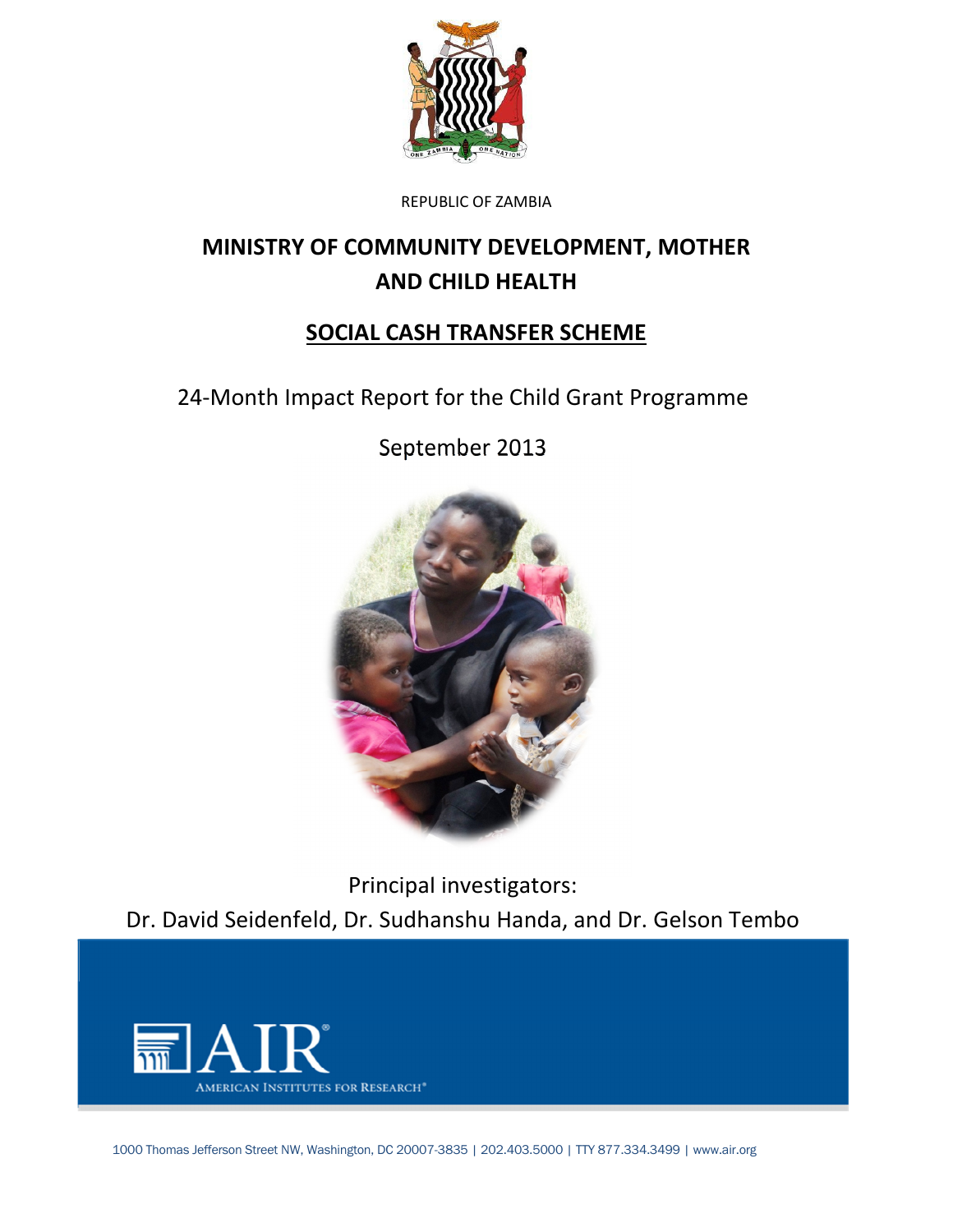# Contents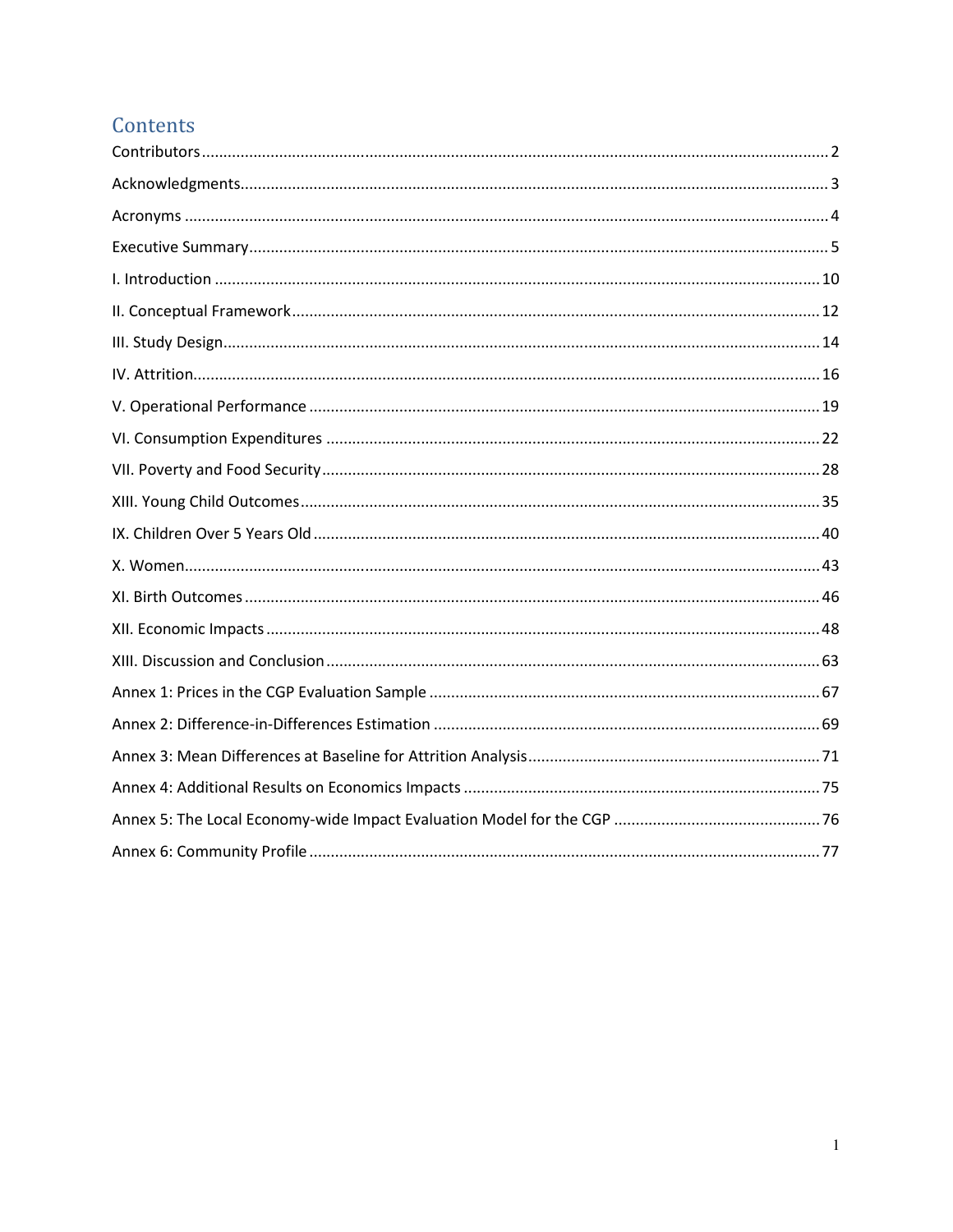# **Contributors**

The evaluation of the Child Grant Program is being conducted by American Institutes for Research (AIR) for the Ministry of Community Development, Mother and Child Health in Zambia, under contract to UNICEF, with funding from the Cooperating Partners— DfID, and Irish Aid. The Principal Investigators for the overall evaluation are David Seidenfeld (AIR) and Sudhanshu Handa (University of North Carolina at Chapel Hill). The Zambia-based Principal Investigator is Gelson Tembo of Palm Associates and the University of Zambia. The FAO (Principal Investigator Benjamin Davis) was contracted by DFID-UK to provide the analysis of the economic and spillover effects of the CGP. The overall team leaders of this report are David Seidenfeld (AIR), Sudhanshu Handa (UNC), and Benjamin Davis (FAO), but many others made important contributions and are listed below by institutional affiliation and alphabetical order within institution:

AIR: Cassandra Jessee, Leah Prencipe, Dan Sherman

Palm: Alefa Banda, Liseteli Ndiyoi, Nathan Tembo

FAO: Silvio Daidone, Joshua Dewbre, Mario Gonzalez-Flores

UC-Davis: Ed Taylor, Karen Thome

UNC: Amber Peterman

The suggested citation for this report is:

American Institutes for Research. (2013). Zambia's Child Grant Program: 24-month impact report. Washington, DC: Author.

Contact information:

David Seidenfeld Sudhanshu Handa Benjamin Davis

dseidenfeld@air.org shanda@email.unc.edu Benjamin.davis@fao.org

Gelson Tembo tembogel@gmail.com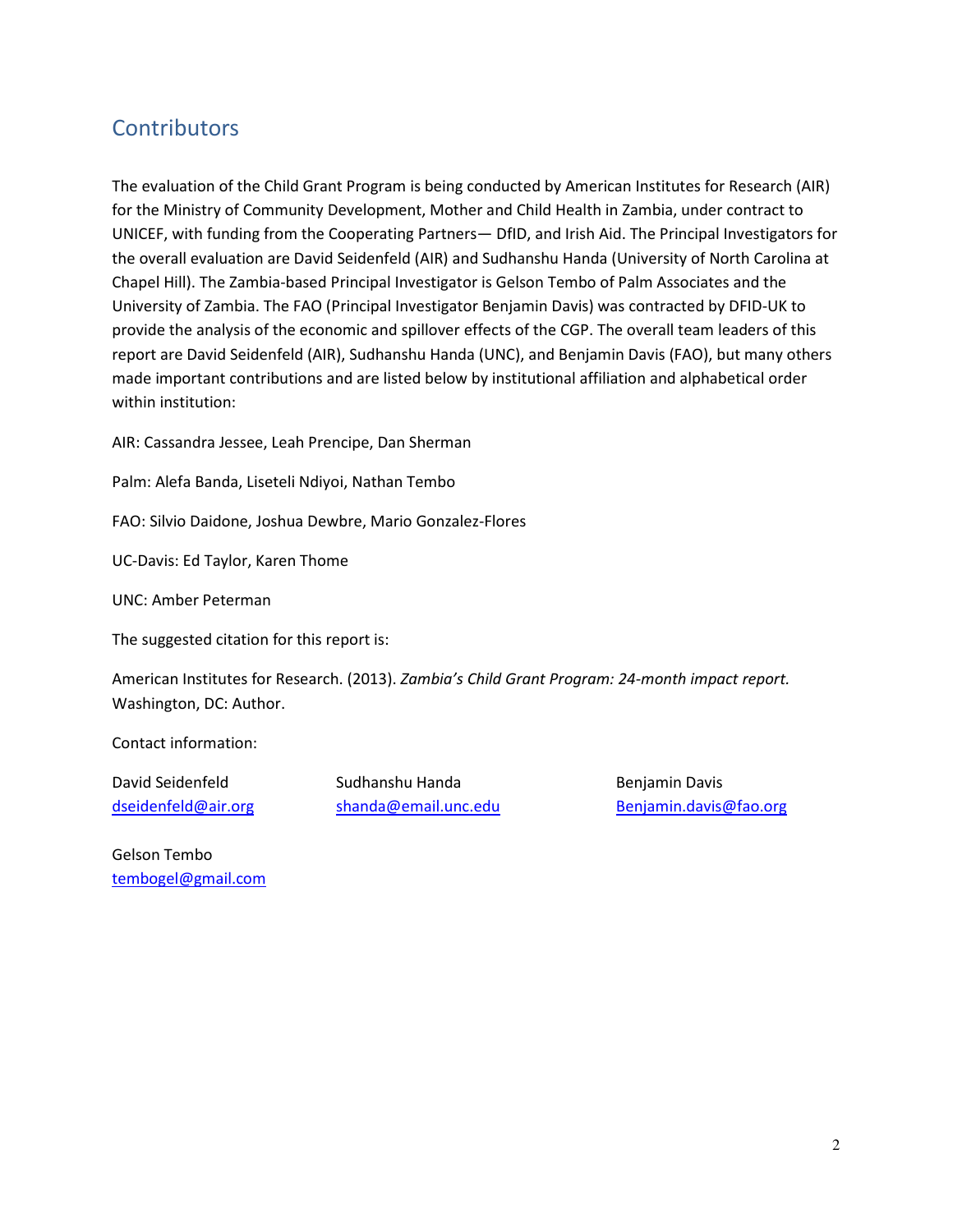# Acknowledgments

This evaluation report has been drafted by American Institutes for Research (AIR) on behalf of the Ministry of Community Development, Mother and Child Health. AIR recognizes the contributions of many individuals and organizations without whom it would not have been possible to complete this study. Our thanks go to the Zambian Ministry of Community Development, Mother and Child Health (MCDMCH); the Department for International Development (DfID); the United Nations Children Fund (UNICEF); Irish Aid; and Palm Associates for the opportunity to carry out this study and for the financial and technical support that they rendered.

Our special thanks go to Dr. Gelson Tembo (Palm Associates) for carrying out the data collection and Mr. Paul Quarles van Ufford (UNICEF) and Ms. Kelley Toole (DfID) for their technical support during the design and fieldwork. The value of the logistical support obtained from Mr. Stanfield Michelo, the Director of Social Welfare at the MCDMCH; the staff in the cash transfer unit at the MCDMCH, Lusaka; and the district social welfare officers (DSWO) in Shangombo, Kaputa, and Kalabo also cannot be overemphasized. Everyone at the ministry provided valuable logistical support during data collection in the three districts, including program background information.

Our acknowledgments would be incomplete without mentioning our team of very able research assistants in Zambia. Specifically, we acknowledge the input of the team of enumerators and supervisors from Palm Associates, whose dedication during data collection ensured that the data collected were of high quality. The highly competent team of data entry personnel at Palm Associates is also greatly acknowledged.

The patience exercised by the Zambian households, community leaders, and community members during interviews are also greatly acknowledged. It is our hope that the insights from the information that they provided will translate into valuable interventions in their communities.

David Seidenfeld, Ph.D.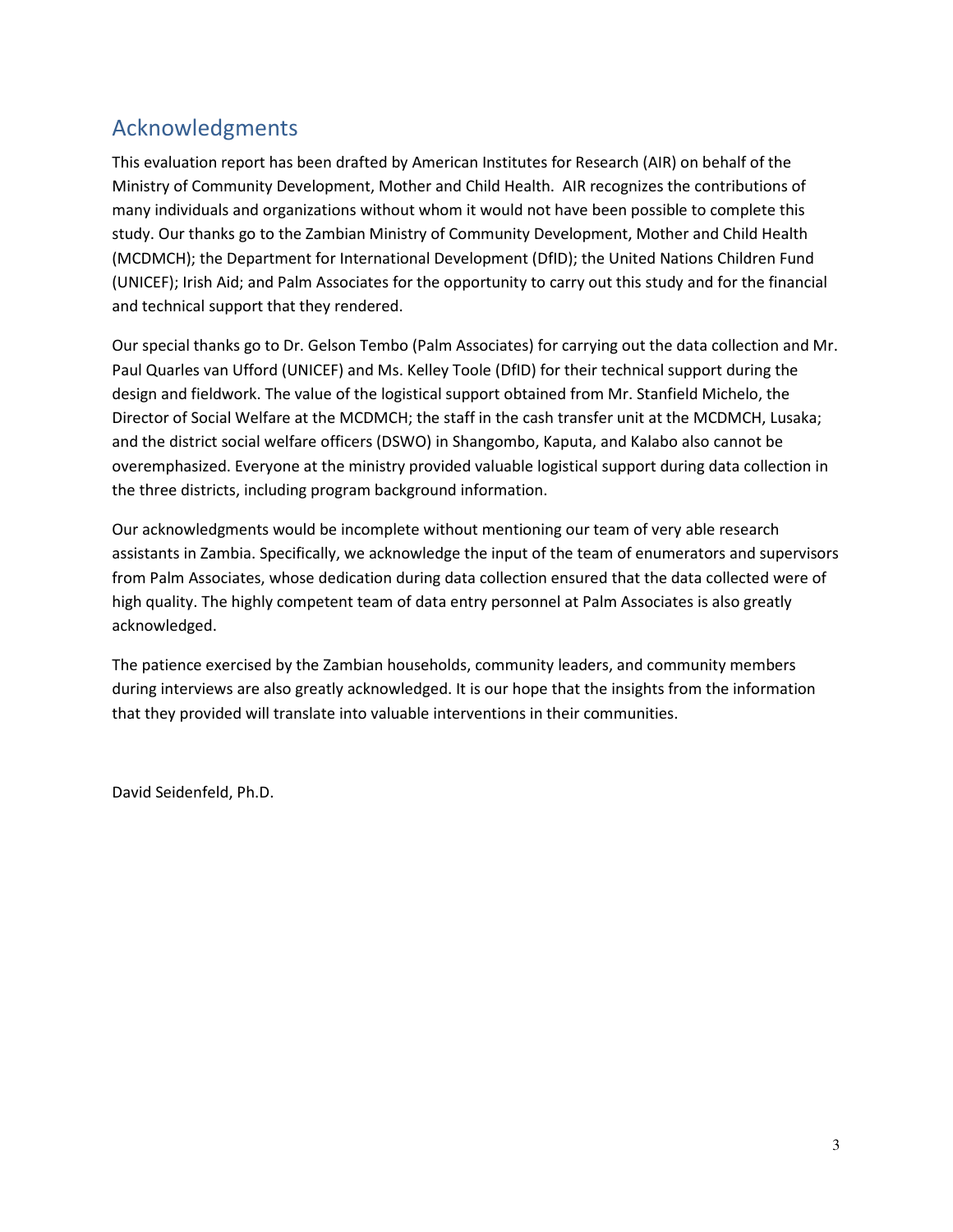# Acronyms

| AIR           | American Institutes for Research                                    |
|---------------|---------------------------------------------------------------------|
| ARI           | <b>Acute Respiratory Illness</b>                                    |
| <b>CGP</b>    | Child Grant Social Cash Transfer Program                            |
| <b>CWAC</b>   | <b>Community Welfare Assistance Committee</b>                       |
| DD            | Differences-in-differences                                          |
| <b>ECD</b>    | Early Childhood Development                                         |
| <b>FANTA</b>  | Food and Nutrition Technical Assistance Project                     |
| <b>FAO</b>    | Food and Agricultural Organization of the United Nations            |
| <b>HDDS</b>   | <b>Household Dietary Diversity Score</b>                            |
| <b>IYCF</b>   | Infant and Young Child Feeding                                      |
| LCMS          | Living Conditions Monitoring Survey                                 |
| LEWIE         | Local Economy-wide Impact Evaluation                                |
| <b>MCDMCH</b> | Ministry of Community Development, Mother and Child Health (MCDMCH) |
| <b>MICS</b>   | Multiple Indicators Cluster Surveys                                 |
| <b>RCT</b>    | <b>Randomized Controlled Trial</b>                                  |
| <b>UNICEF</b> | <b>United Nations Children's Fund</b>                               |
| <b>ZDHS</b>   | Zambia Demographic and Health Survey                                |
| ZMW           | Zambian Kwacha                                                      |
| ZOI           | Zone of Influence                                                   |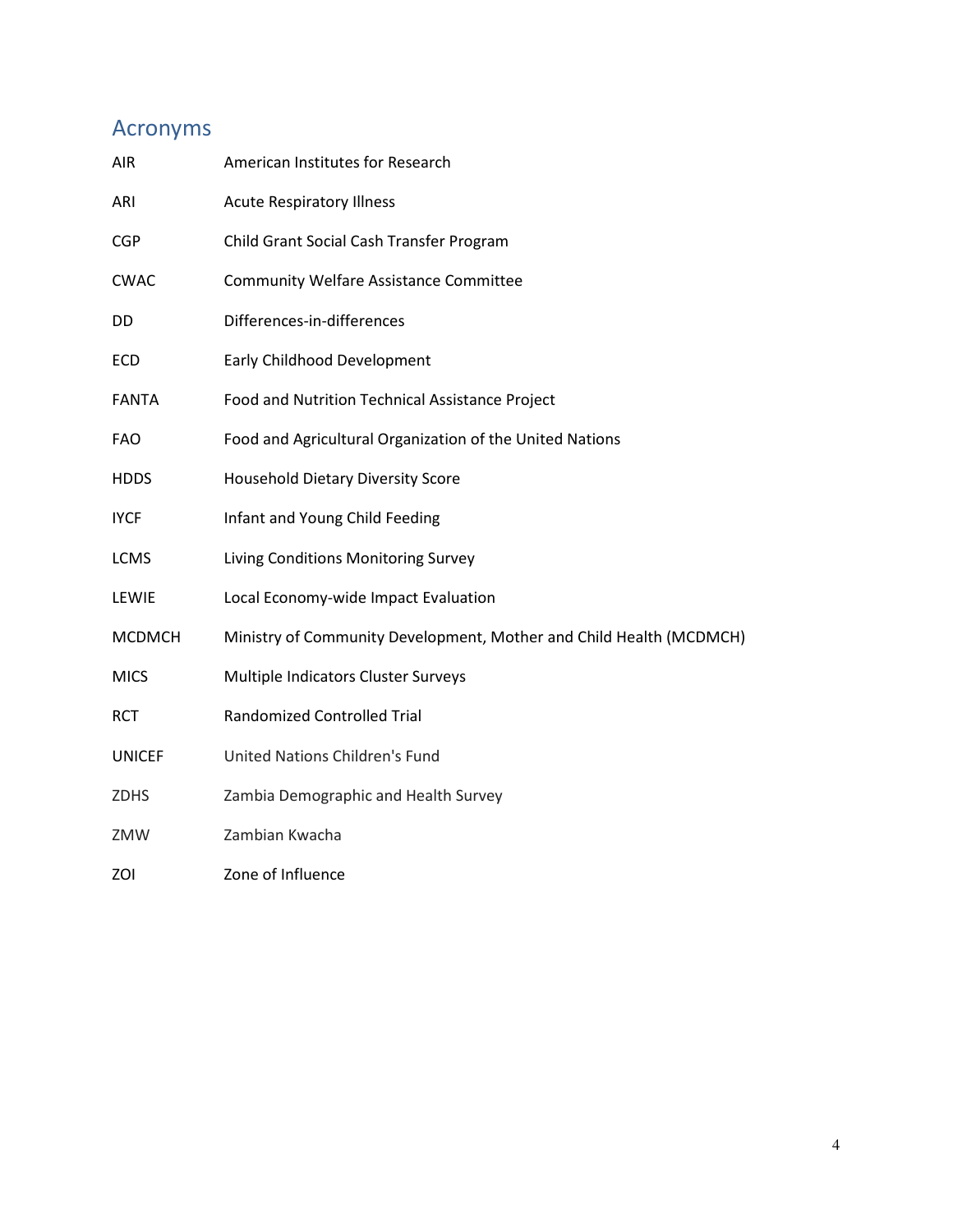# Executive Summary

## Background

In 2010, the Government of the Republic of Zambia through the Ministry of Community Development, Mother and Child Health (MCDMCH) began implementing the Child Grant social cash transfer program (CGP) in three districts: Kalabo, Kaputa, and Shangombo. The CGP targets households with children under age 5 living in program districts and provides each household with 60 kwacha (ZMW), or roughly U.S. \$12, a month, regardless of household size. Payments are made every other month, and there are no conditions to receive the money. An impact evaluation was conducted as the program was implemented to learn its effects on recipients and provide evidence for deciding the future of the program. American Institutes for Research (AIR) was contracted by UNICEF Zambia in 2010 to design and implement a randomized controlled trial (RCT) for a 3-year impact evaluation of the program and to conduct the necessary data collection, analysis, and reporting.<sup>1</sup> This report presents findings after 24 months of program implementation, including impacts on expenditures, poverty, food security, children under age 5, children older than 5, and the economy.

## Study Design

We implemented an RCT to estimate program impacts after 2 years. This study includes 2,515 households in 90 Community Welfare Assistance Committees (CWACs) that have been randomly assigned to treatment or control conditions. As shown in the baseline report, randomization created equivalent groups. We lost 226 households (9 percent) to attrition 2 years into the study; however, we maintain equivalent groups and find no differential attrition between treatment and control groups. By maintaining the RCT design, we can attribute observed differences between treatment and control groups directly to the CGP. At baseline (2010), we hypothesized about where we expected to find program effects based on the logic model and ex-ante simulations to predict impacts using the baseline data. We compare these estimates from baseline with observed impacts 2 years later.

### Operational Performance

Overall, we find that the Ministry has successfully implemented the cash transfer program. Beneficiaries receive the correct amount of money according to schedule, can access the money without any cost and with relative ease, and do not experience unethical solicitations. Although recipients understand the eligibility criteria to enter the program, they have some misunderstanding about the conditions required to remain in the program, with many thinking that they need to spend the money to feed or clothe their children. The results of this study suggest that perceptions of conditions by the recipients might influence the impact of the program.

### Consumption Expenditures

As predicted at baseline, a majority of the increased spending for CGP recipients goes for food (76 percent), followed by health and hygiene (7 percent), clothing (6 percent), and transportation/ communication (6 percent). In contrast, there is no significant program impact for spending on

 $<sup>1</sup>$  Palm Associates was contracted by AIR to assist with the baseline data collection.</sup>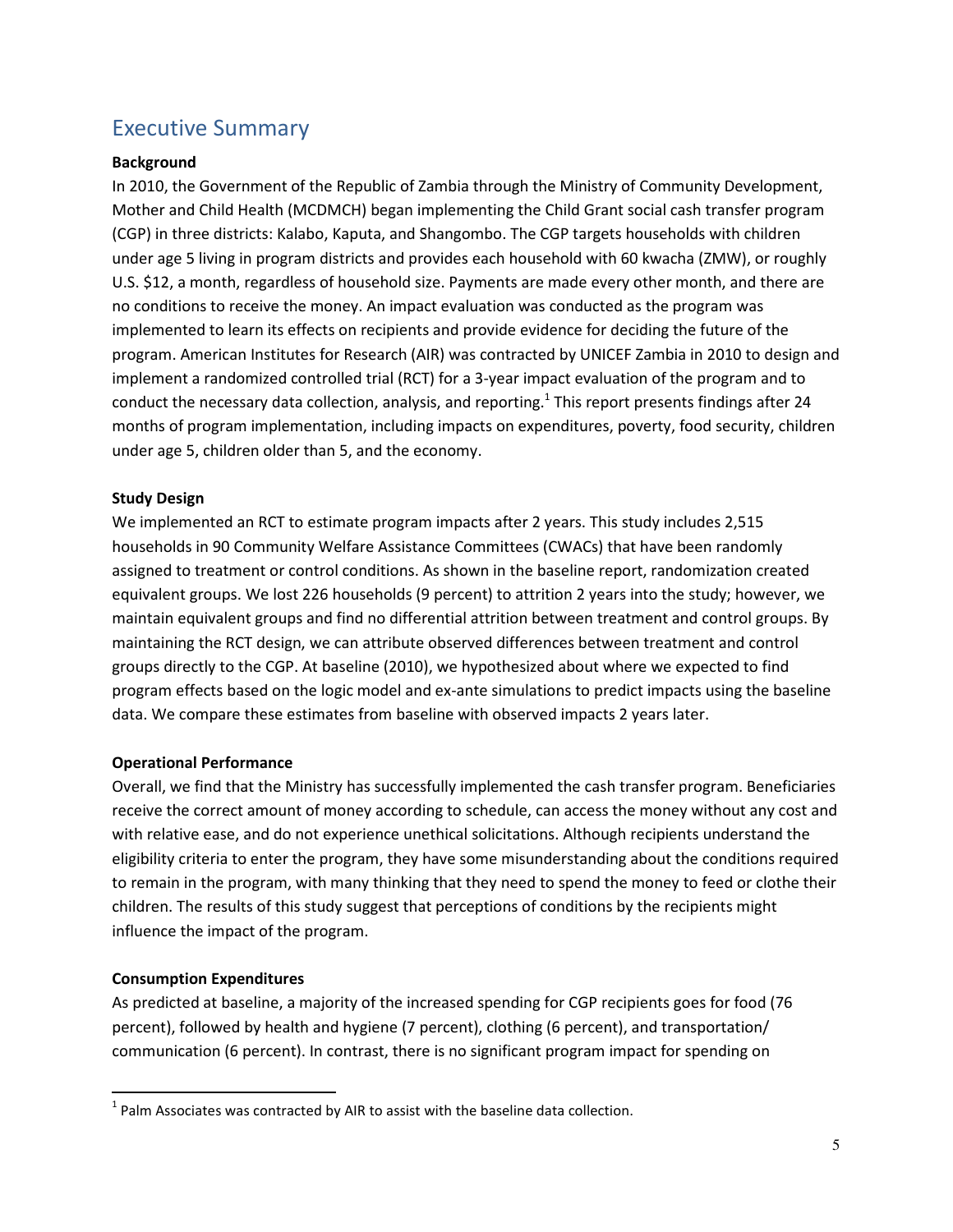education, domestic items, or alcohol/tobacco overall. However, we do find impacts on education spending for larger households because they have more children. Among the increased food expenditures, the largest share goes to cereals (40 percent), followed by meats, which include poultry and fish (21 percent), and then fats (15 percent) and sugars (11 percent). These impacts on food expenditures differ when we look at them by household size. In smaller households, the impact of the CGP on food is concentrated on cereals (where 45 percent of the impact on food is derived) followed by meat (15 percent), fats (14 percent), and pulses (13 percent). However among larger households, the impact of the grant on food is driven by meats (32 percent) and then cereals (30 percent). The conceptual framework suggests that the primary direct impact of the CGP will be on the consumption spending behavior of recipient households. The other outcomes in this study, such as nutrition, education, and material needs, are second-round effects in that they are not affected directly by the cash transfer but require a series of behavioral responses by the household induced by the income effect of the cash transfer in order to change. Therefore, we expect to see second-round impacts that coincide with observed spending patterns.

### Poverty and Food Security

We find strong impacts for reducing extreme poverty and improving food security. The program reduces the extreme poverty household rate by 5.4 percentage points; however, the largest program impacts are found for the poverty gap (10.0 percentage points) and squared poverty gap (10.8 percentage points), which account for the distribution of individuals below the line rather than whether individuals moved above the line. We also find that the CGP increases the percentage of households eating two or more meals per day by 8 percentage points, with almost everyone eating two or more meals per day (97 percent). The program increases the number of households that are not severely food insecure by 18 percentage points, a 113 percent improvement over the control group. The CGP has a large impact on perceptions of food security. Twice as many CGP households (71 percent) as control households (35 percent) do not consider themselves very poor, a 31 percentage point difference. Five times more CGP households than control households report being better off now than they were 12 months ago, a 45 percentage point increase. These findings are consistent with predicted program impacts at baseline.

#### Young Children

We find strong impacts on reducing the incidence of diarrhea (4.9 percentage points) for children under 5 years old, but none for other young child health outcomes. The result for diarrhea is consistent with our hypotheses from baseline. We find no impacts on curative or preventative health-seeking behavior, which is also consistent with our hypotheses.

We find a large impact of the CGP on infant and young child feeding (IYCF)—an increase of 22 percentage points (from 32 percent to 60 percent, the control group improved to only 43 percent), an 88 percent increase over the baseline mean. This result is consistent with the consumption expenditure effects as well as the ex-ante predictions. The program also significantly increases weight for height among children ages 3 to 5. However, we do not find any impacts on height, which corroborates our baseline hypotheses, which predicted impacts to weight but not to height.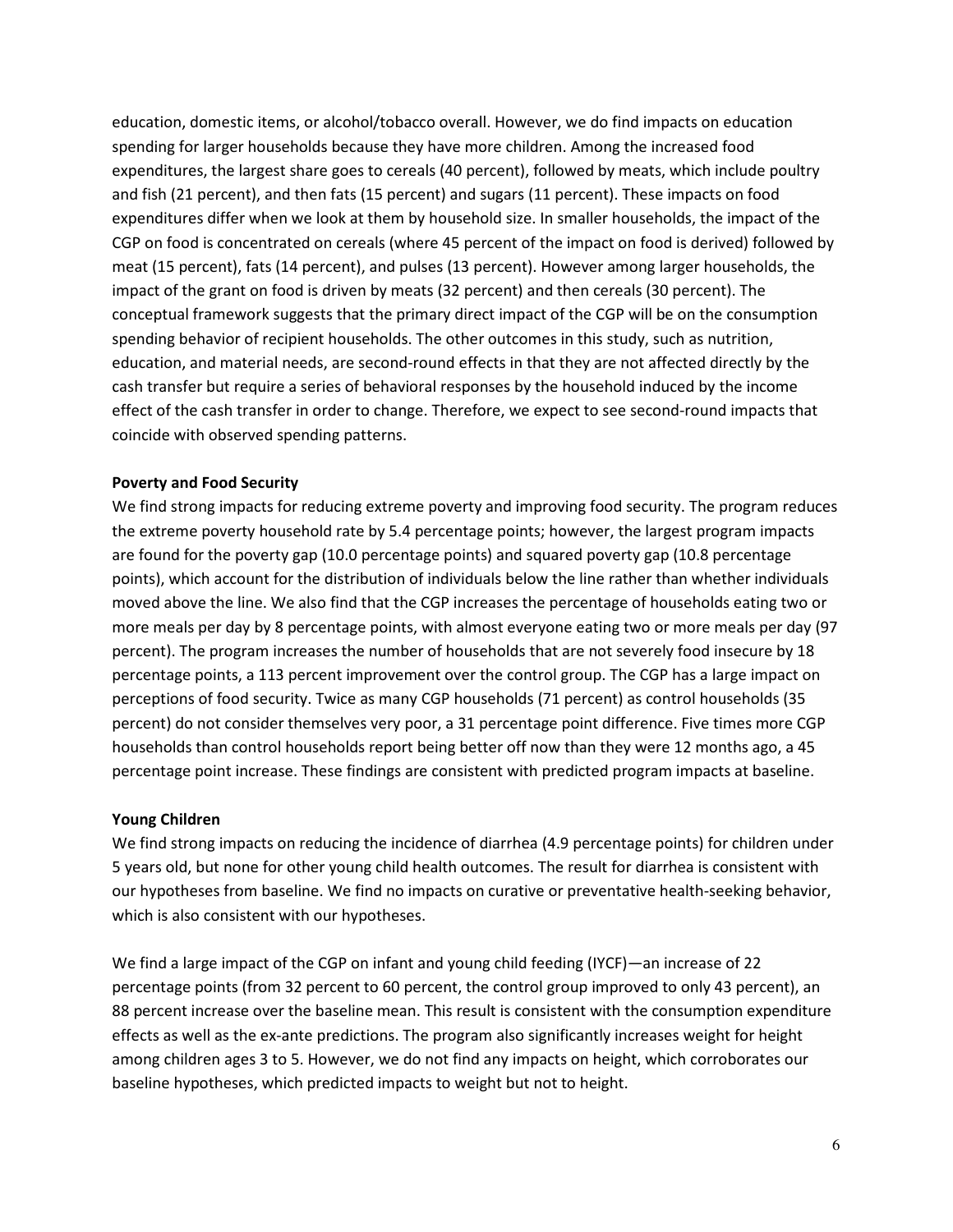### Older Children

We find large impacts on material well-being, with a 33 percentage point increase to the number of children who have all three needs met (shoes, second set of clothing, and a blanket), but no overall impacts on education or health. These results are supported by the spending patterns observed 24 months into the program and are consistent with baseline predictions. However, we find that the program has impacts on education outcomes, such as enrollment and attendance, for children with less educated mothers. This result occurs because more educated mothers have already enrolled their child and have less room from growth.

### Productive Impacts

We find large impacts on crop and livestock production. The CGP increases the amount of operated land by 18 percentage points (a 34 percent increase from baseline), as well as the use of agricultural inputs. The program increases the share of households with any expenditure on inputs by 18 percentage points, from a baseline share of 23 percent. This increase is particularly relevant for smaller households (22 percentage points) and includes spending on seeds, fertilizer, and hired labor.

The increase in crop input use and tool ownership leads to an increase in the value of aggregate production. The CGP increases the overall value of the harvest by ZMW 146, which is a 50 percent increase from baseline. The program increases the share of households producing maize by 8 percentage points and 4 percentage points in the share producing rice. The overall increase in production appears to be destined for sale rather than consumed on farm. The CGP increases the share of households selling crops by 12 percentage point (an over 50 percent increase from baseline), and we do not find any increase in the share of consumption out of own production.

The program increases the production of livestock. The CGP has a positive impact on the ownership of a wide variety of animals, both in terms of share of households with livestock (a 21 percentage point increase overall, from 49 percent at baseline) and in the total number of different types of poultry. Further, beneficiary households experience approximately double the volume of purchase and sales of livestock compared with control households.

#### Impact to Labor

We find impacts to non-farm business activity and shifts in the labor supply from working on other people's farms to focusing on own farm and non-farm enterprises. The share of beneficiary households operating a non-agricultural enterprise increases by 17 percentage points compared with control households. Moreover, the program also increases the number of months in operation, the value of total monthly revenue and profit, and the share of households owning business assets.

The impact of the CGP on the economic activities of beneficiary households implies changes in labor supply. Overall, we find a significant shift from agricultural wage labor to family agricultural and nonagricultural businesses, which corresponds with the increases in household level economic activities brought on by receipt of the CGP transfer. The CGP decreases the share of households with an adult engaged in wage labor by 9 percentage points, an impact that is stronger for females of working age.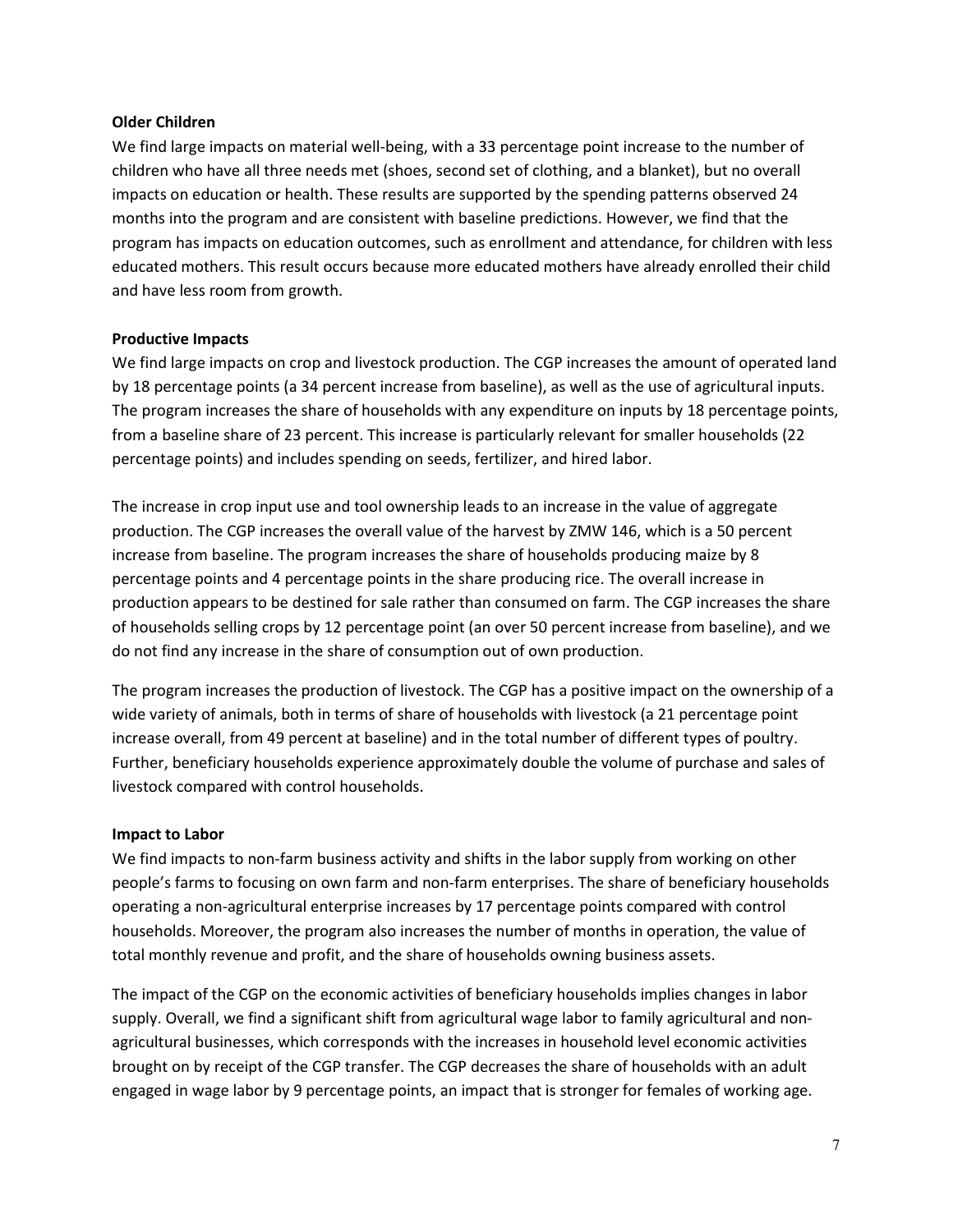Most of the decrease occurs in agricultural wage labor (14 fewer days overall) and is offset by large significant increases in non-farm work (20 days overall) and non-farm enterprise (1.6 days). The program does not have any impact on child work for pay.

## Local Economy

The CGP is likely to have significant multiplier effects on the local economy. A simulation model shows that the CGP has a potential total income multiplier of ZMW 1.79. That is, each kwacha transferred to poor households can raise income in the local economy by ZMW 1.79. Beneficiary households receive the direct benefit of the transfer, whereas ineligible households receive the bulk of the indirect benefit. Of the ZMW 1.79 income multiplier, ineligible households would receive ZMW 0.62 for each kwacha given to beneficiary households, while the beneficiary households receive the value of the transfer plus an extra ZMW 0.17, for a total of ZMW 1.17 for these recipient households. Beneficiary households thus benefit both directly and indirectly from the transfer program. More important, though, the CGP also confers significant benefits to non-beneficiaries through the increased demand for goods and services generated by their increased purchasing power.

### Overall Summary

The CGP has generated positive impacts on a range of indicators identified in the conceptual framework as being plausible. What is particularly exciting about the results presented here is that the CGP not only addresses the immediate consumption and food security needs of recipients but also leads to significant increases in the productive capacity of households, both by supporting the expansion of existing economic activity by enabling their diversification into new activity. There is also evidence that the program is beginning to have an impact on young children through improved feeding and reductions in wasting, as well as older children. The table below links each program objective with the indicators reported here.

| Supplement and not replace household income                       | Increase of ZMW 15 in monthly per capita consumption<br>expenditure                                                                                                                                                                                  |  |  |  |  |
|-------------------------------------------------------------------|------------------------------------------------------------------------------------------------------------------------------------------------------------------------------------------------------------------------------------------------------|--|--|--|--|
|                                                                   | Reduction of 11 percentage points in poverty gap and<br>squared poverty gap                                                                                                                                                                          |  |  |  |  |
| Increase the number of households having a second<br>meal per day | Increase of 8 percentage points in households with $2+$<br>meals per day<br>Increase of 22 percentage points in proportion of<br>children ages 6 to 24 months receiving minimum<br>feeding requirements                                              |  |  |  |  |
| Reduce the rate of mortality and morbidity of children<br>under 5 | Reduction in diarrhea of 5 percentage points                                                                                                                                                                                                         |  |  |  |  |
| Reduce stunting and wasting among children under 5                | Increase in weight-for-height of 0.196 z-scores among<br>children ages 3 to 5 years<br>Increase in weight-for-weight and weight-for-age of<br>0.118 and 0.128, respectively, among children ages 0<br>to 5, but no statistically significant effects |  |  |  |  |

| Summary of Impacts in Areas Directly Linked to CGP Objectives |  |  |  |  |
|---------------------------------------------------------------|--|--|--|--|
|                                                               |  |  |  |  |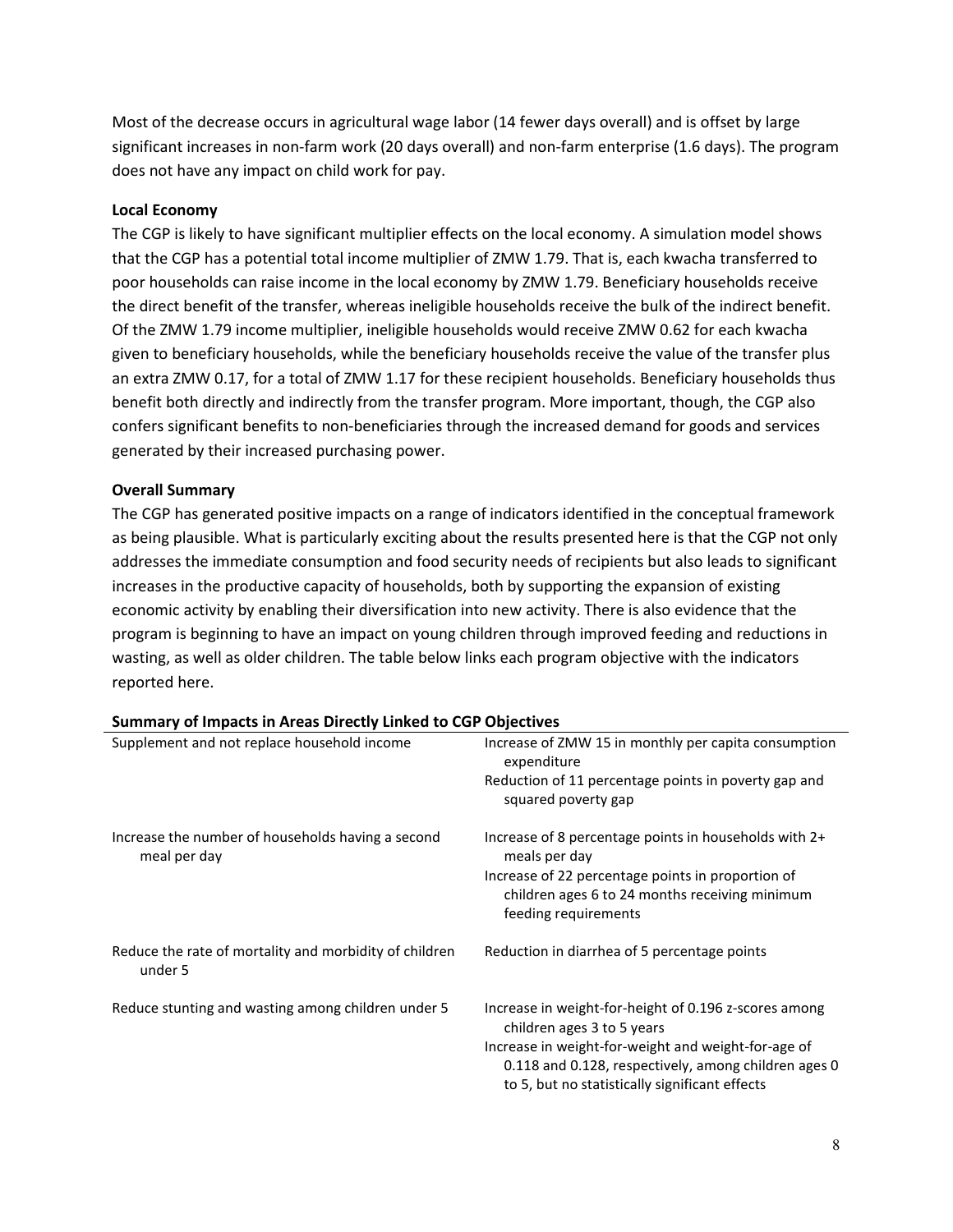| Increase the number of children enrolled in and<br>attending primary school | No statistically significant effects                                                                                                                               |
|-----------------------------------------------------------------------------|--------------------------------------------------------------------------------------------------------------------------------------------------------------------|
| Increase the number of households owning assets such<br>as livestock        | Increase of 21 percentage points in households owning<br>any livestock.<br>Increase of 4.5 percentage points in households owning<br>any non-farm business assets. |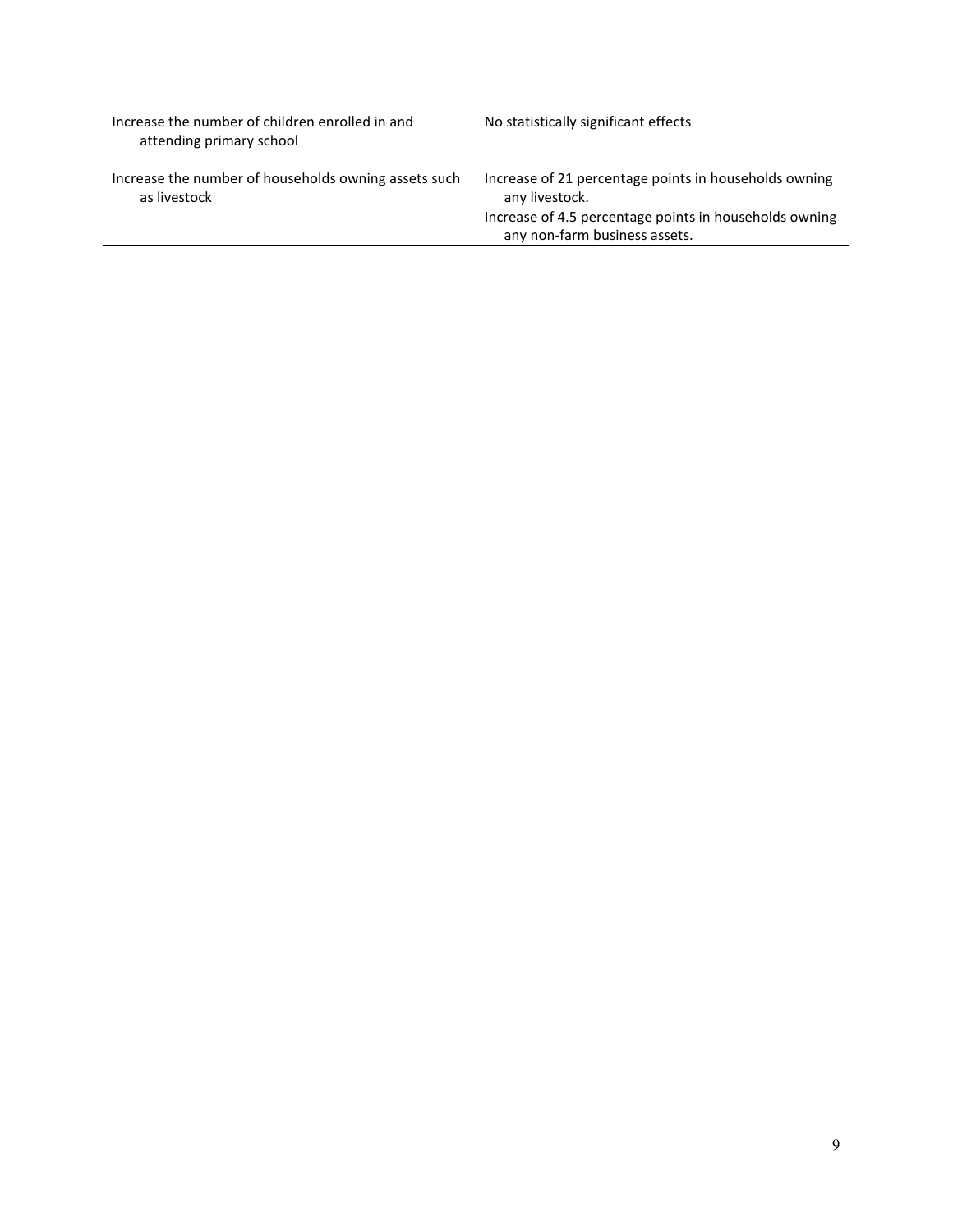# I. Introduction

This paper provides the 24-month follow-up results for the Child Grant cash transfer program impact evaluation. In 2010, the government of the Republic of Zambia through the Ministry of Community Development, Mother and Child Health (MCDMCH) began implementing the Child Grant cash transfer program (CGP) in three districts: Kaputa, Kalabo, and Shongombo. American Institutes for Research (AIR) was contracted by UNICEF Zambia in 2010 to design and implement a randomized controlled trial (RCT) for a 3-year impact evaluation of the program and to conduct the necessary data collection, analysis, and reporting.<sup>2</sup> This paper presents findings from the 24-month follow-up study in 13 sections: Introduction, Conceptual Framework, Study Design, Attrition, Operational Performance, Consumption Expenditures, Poverty and Food Security, Young Child Outcomes, Children Over 5 Years Old, Women, Birth Outcomes, Economic Impacts, and Discussion and Conclusion.

## **Background**

In 2010, Zambia's MCDMCH started the rollout of the CGP in three districts: Kalabo, Kaputa, and Shongombo. Zambia had been implementing cash transfer programs since 2004 in 12 other districts, trying different targeting models including community-based targeting, proxy means testing, and categorical targeting by age (over 60 years old). The government decided to introduce a new model, the CGP, in three new districts that had never received any cash transfer program. This categorical model targets any household with a child under 5 years old. Recipient households receive 60 kwacha (ZMW) a month (equivalent to U.S. \$12), an amount deemed sufficient by the MCDMCH to purchase one meal a day for everyone in the household for 1 month. The amount is the same regardless of household size. Payments are made every other month through a local pay point manager, and there are no conditions to receive the money.

## Locations

The MCDMCH chose to start the CGP in three districts within Zambia that have the highest rates of extreme poverty and mortality among children under age 5, thus introducing an element of geographical targeting to the program. The three districts are Kaputa, located in Northern Province; Shongombo, located in Western Province; and Kalabo, also located in Western Province. All three districts are near the Zambian border with either the Democratic Republic of Congo (Kaputa) or Angola (Shongombo and Kalabo) and require a minimum of 2 days of travel by car to reach from the capital, Lusaka. Because Shongombo and Kalabo are cut off from Lusaka by a flood plain that turns into a river in the rainy season, they can be reached only by boat during some months of the year. These districts represent some of the most remote locations in Zambia, making them a challenge for providing social services, and are some of the most underprivileged communities in Zambia.

# Enrollment

 $\overline{\phantom{0}}$ 

Only households with children under age 3 were enrolled in the program to ensure that every recipient household receives the transfers for at least 2 years. This means that the baseline sample includes only

 $2$  Palm Associates was contracted by AIR to assist with the baseline data collection.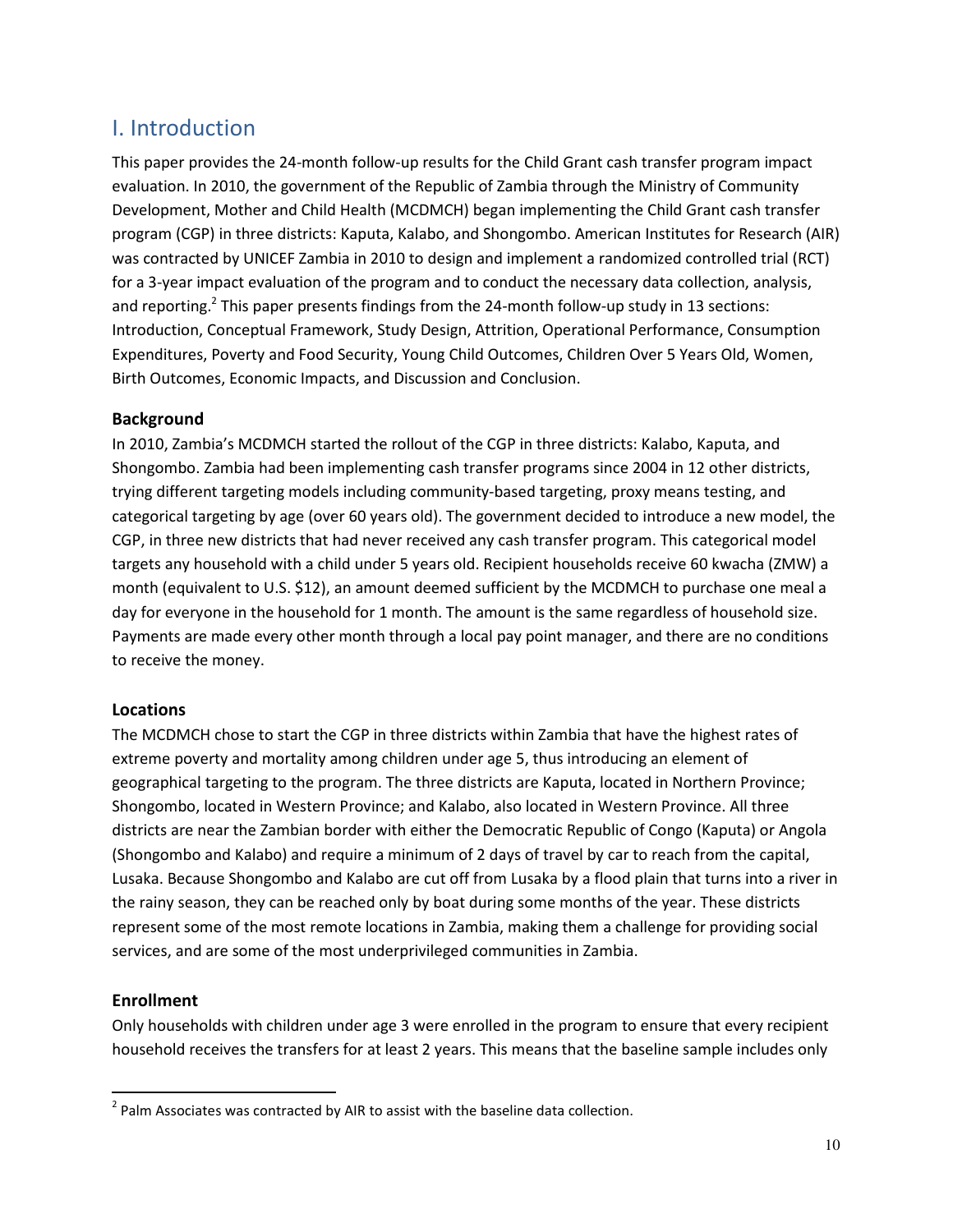households with a child under 3. The Ministry implements a continuous enrollment system in which households are immediately enrolled after having a newborn baby. Thus, every household in the district with a child under 5 will receive benefits for 2 years after the program is introduced to that area.

## **Objectives**

According to the MCDMCH, the goal of the CGP is to reduce extreme poverty and the intergenerational transfer of poverty. The objectives of the program relate to five primary areas: income, education, health, food security, and livelihoods. Therefore, the impact evaluation will primarily focus on assessing change in these areas. The objectives of the program according to the CGP operations manual follow (in no specific order):

- Supplement and not replace household income
- Increase the number of children enrolled in and attending primary school
- Reduce the rate of mortality and morbidity of children under 5
- Reduce stunting and wasting among children under 5
- Increase the number of households having a second meal per day
- Increase the number of households owning assets such as livestock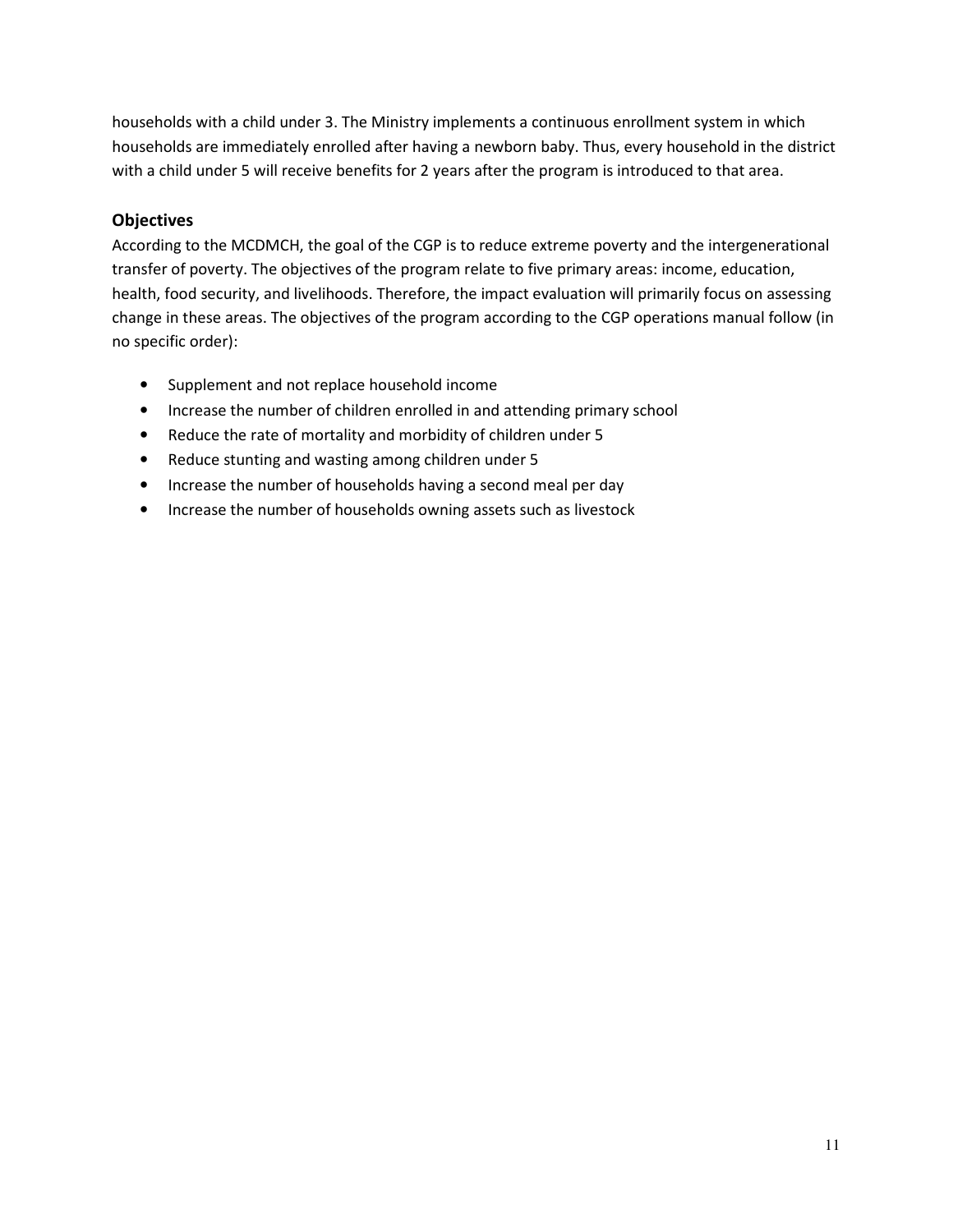# II. Conceptual Framework

 $\overline{a}$ 

The CGP provides an unconditional cash transfer to households with a child under age 5. CGP-eligible households are extremely poor, with 95 percent falling below the national extreme poverty line and having a median household per-capita daily consumption of ZMW 1.05, or approximately 20 U.S. cents. Among households at such low levels of consumption, the marginal propensity to consume will be almost 100 percent; that is, they will spend all of any additional income rather than save it. Thus, we expect the immediate impact of the program will be to raise spending levels, particularly basic spending needs for food, clothing, and shelter, some of which will influence children's health, nutrition, and material well-being. Once immediate basic needs are met, and possibly after a period of time, the sustained influx of new cash may then trigger further responses within the household economy, for example, by providing room for investment and other productive activity, the use of services, and the ability to free up older children from work to attend school.

Figure 2.1 brings together these ideas into a conceptual framework that shows how the CGP can affect household activity, the causal pathways involved, and the potential moderator and mediator factors. The diagram is read from left to right. We expect a direct effect of the cash transfer on household consumption (food security, material well-being), on the use of services, and possibly even on productive activity after some time. Sociological and economic theories of human behavior suggest that the impact of the cash may work through several mechanisms (mediators), including a woman's bargaining power within the household (because the woman receives the cash directly) and the degree to which the woman receiving the cash is forward looking. Similarly, the impact of the cash transfer may be weaker or stronger depending on local conditions in the community. These moderators include access to markets and other services, prices of goods and services, and shocks. Moderating effects are shown with dotted lines that intersect with the solid lines to indicate that they can influence the strength of the direct effect. $3$ 

The next step in the causal chain is the effect on children, which we separate into effects on older and younger children because of the program's focus on very young children and because the key indicators of welfare are different for the two age groups. It is important to recognize that any potential impact of the program on children must work through the household by its effect on spending or time allocation decisions (including use of services). The link between the household and children can also be moderated by environmental factors, such as distance to schools or health facilities, as indicated in the diagram, and household-level characteristics themselves, such as the mother's literacy. Indeed, from a theoretical perspective, some factors cited as mediators may actually be moderators, such as women's bargaining power. We can test for moderation versus mediation through established statistical

 $3$  A mediator is a factor that can be influenced by the program and so lies directly within the causal chain. A moderator, in contrast, is not influenced by the program. Thus, service availability is a moderator, whereas women's bargaining power may be either a moderator or a mediator depending on whether it is itself changed by the program. Maternal literacy is a moderator and not a program outcome, unless the program inspires caregivers to learn to read and write.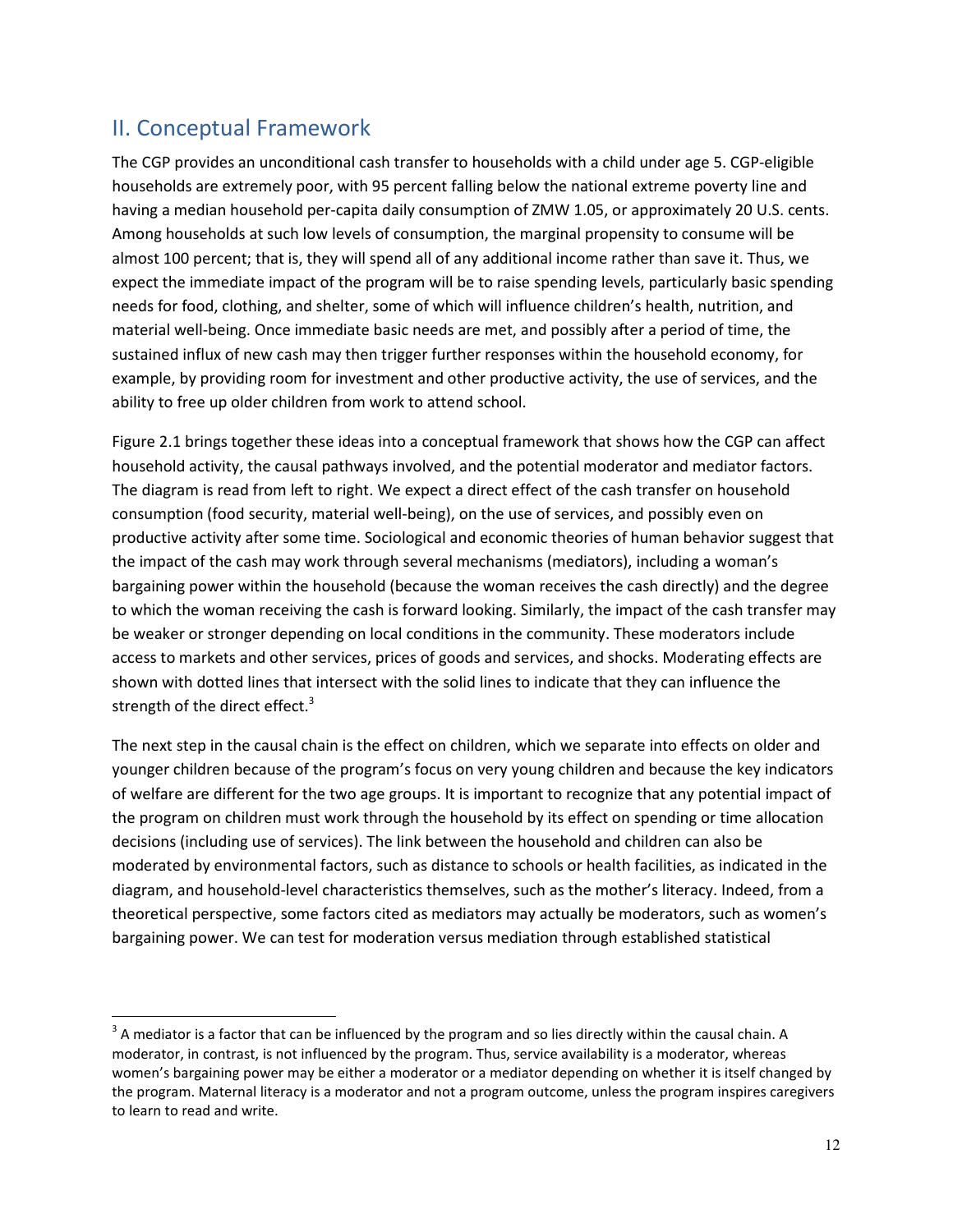techniques,<sup>4</sup> and this information will be important to help us understand the actual impact of the program on behavior.

Figure 2.1 identifies some of the key indicators along the causal chain that we analyze in the evaluation of the CGP. These are consistent with the log frame of the project and are all measured using established items in existing national sample surveys such as the Living Conditions Monitoring Survey (LCMS) and the Zambia Demographic and Health Survey (ZDHS). The only exception is the school readiness indicator, which is a relatively new index developed by UNICEF to be rolled out as part of its global Multiple Indicators Cluster Surveys (MICS) Program.





## Beyond the household: local economy effects

 $\overline{a}$ 

Figure 2.1 provides a framework for understanding the impact of the program on beneficiaries, but economic theory, and indeed common sense, tells us that significant injections of cash into a small geographical area can have spillover effects on non-beneficiaries as well. This is because the increased purchasing power of beneficiaries raises demand for goods and services, which in turn can increase profits of local businesses if they are able to respond to demand. These local economy, or spillover, effects, to the extent that they exist, are important to document in order to understand the full impact of the program on the residents of a beneficiary community.

 $4$ Baron, R. M., & Kenny, D. A. (1986). The moderator-mediator variable distinction in social psychological research: Conceptual, strategic and statistical considerations. Journal of Personality and Social Psychology, 51(6), 1173–1182.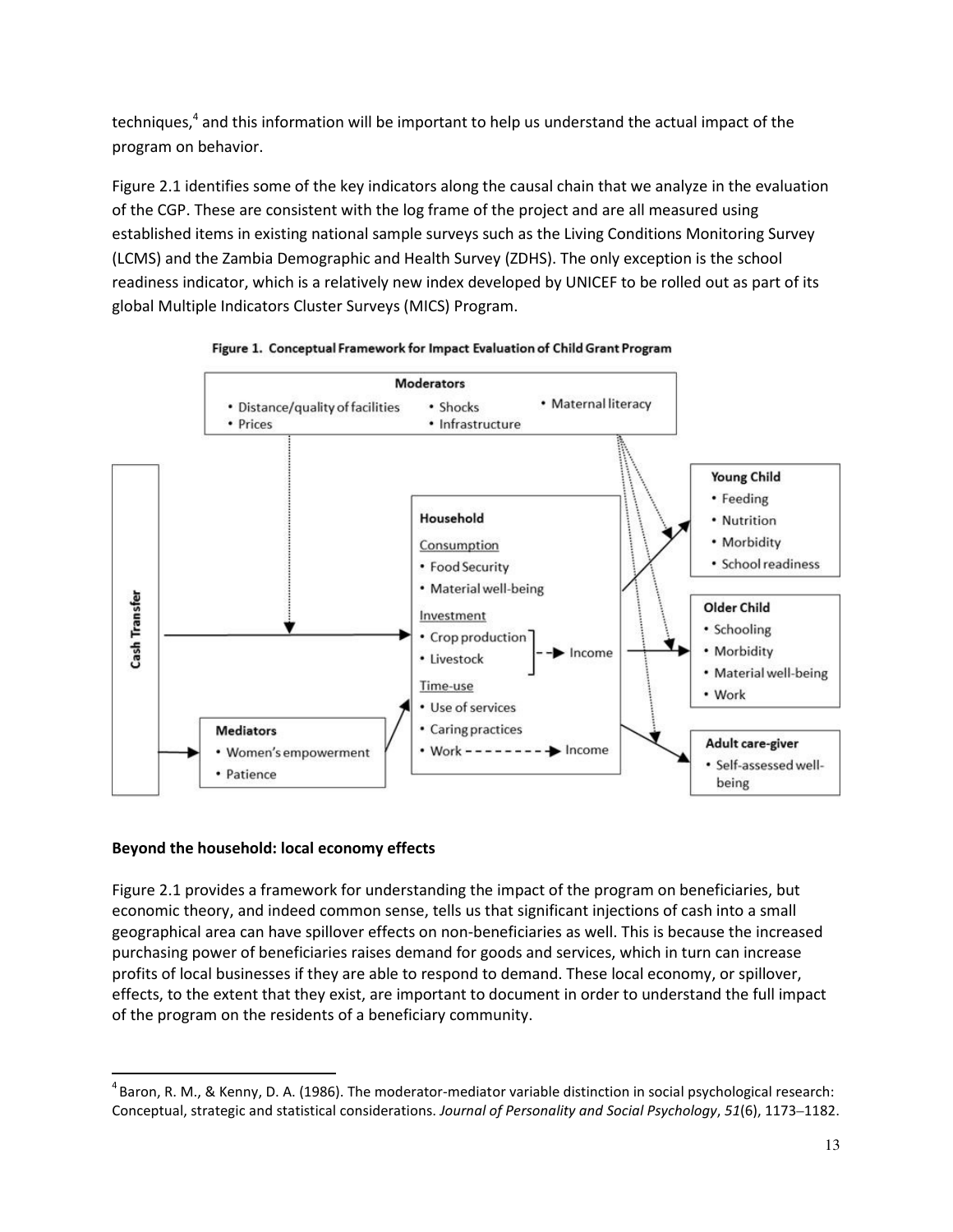# III. Study Design

The CGP impact evaluation relies on a design in which communities were randomized to treatment and control to estimate the effects of the program on recipients. Communities designated by Community Welfare Assistance Committees (CWACs) were randomly assigned to either the treatment condition to start the program in December 2010 or to the control condition. This study reports on the effects of the program after 2 years.

## Benefits of Randomization

A randomized controlled trial (RCT) is the most powerful research design for drawing conclusions about the impacts of an intervention on specific outcomes. An RCT draws from a pool of comparable subjects and then randomly assigns some to a treatment group that receives the intervention and others to a control group that receives the intervention against which comparisons can be made. An RCT permits us to directly attribute any observed differences between the treatment and control groups to the intervention; otherwise, other unobserved factors, such as motivation, could have influenced members of a group to move into a treatment or control group.<sup>5</sup> Randomization helps ensure that both observed and unobserved characteristics that may affect the outcomes are similar between the treatment and control conditions of the sample. In a randomized experiment, treatment and control groups are expected to be comparable (with possible chance variation between groups) so that the average differences in outcome between the two groups at the end of the study can be attributed to the intervention. Our analysis of comparison and treatment groups finds that randomization created equivalent groups at baseline for the CGP evaluation (see the baseline report for a complete description of the randomization process and results).

## Timing and Process of Data Collection

 $\overline{\phantom{0}}$ 

To ensure high-quality and valid data, we paid special attention to the process and timing of data collection, making sure that it was culturally appropriate, sensitive to Zambia's economic cycle, and consistently implemented. AIR contracted with Palm Associates, a Zambian research firm with years of experience conducting household surveys throughout Zambia, to help implement the CGP survey and enter the data. A team of Zambian enumerators experienced in household and community surveys and fluent in the local language where they worked were trained on the CGP instrument and then tested in the field before moving into their assigned communities for data collection.

One enumerator collected data in each household, interviewing the identified potential female recipient and documenting her answers. This oral interview process was necessary because many of the recipients are illiterate. In addition to interviewing the female head of household, the enumerator collected anthropometric measures (height and weight) for every child age 7 or under, using high-quality height boards and scales endorsed by UNICEF. Enumerators were trained in proper anthropometric measuring techniques and then supervised in the field by specialists from Zambia's National Food and Nutrition Commission. In addition to the household survey, two senior enumerators administered a

<sup>&</sup>lt;sup>5</sup> Campbell, D. T., & Stanley, J. C. (1963). Experimental and quasi-experimental designs for research. Hopewell, NJ: Houghton Mifflin.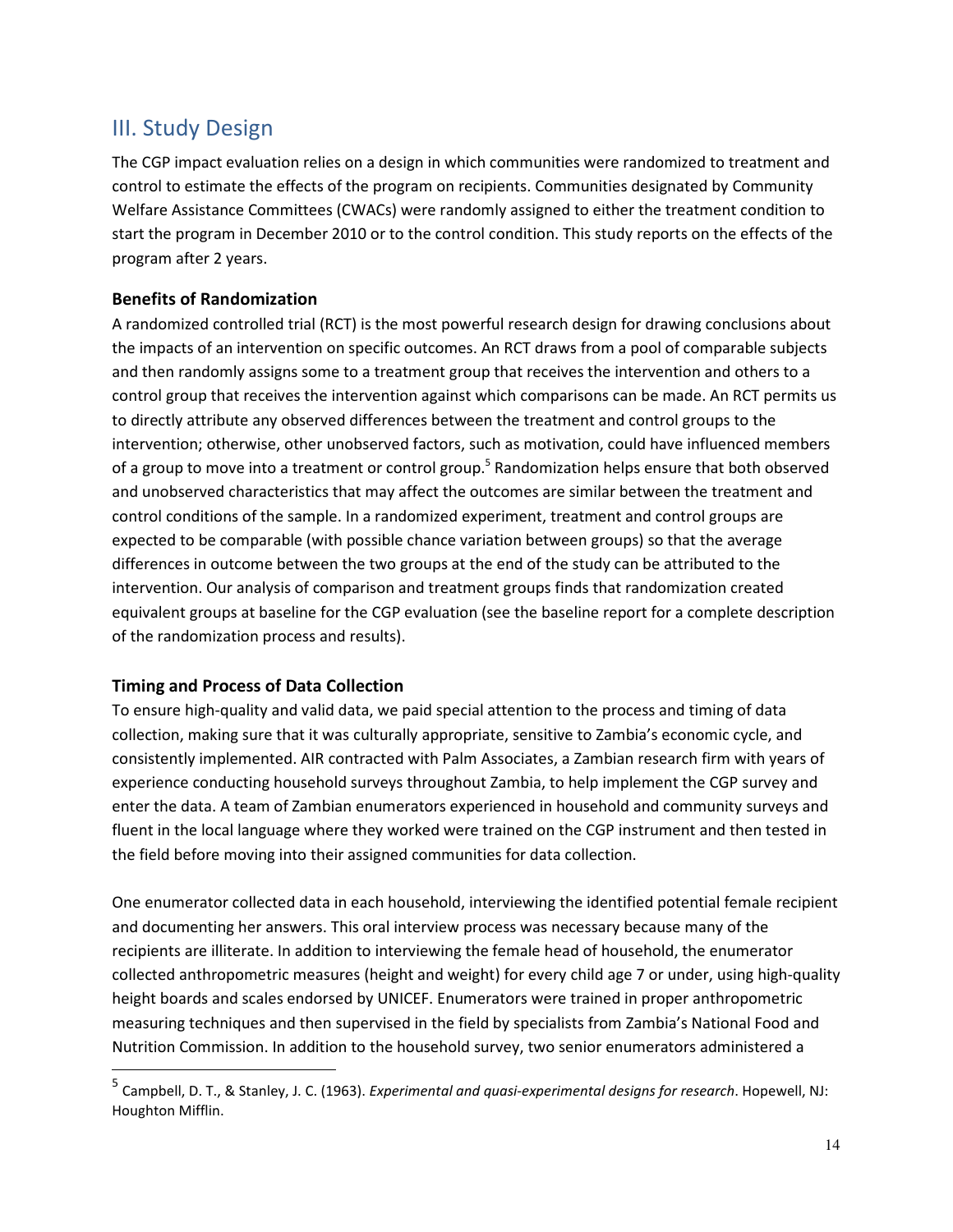community questionnaire in every CWAC to a group of community leaders, including CWAC committee members, teachers, village headmen, and local business owners. Last, a senior member on the enumerator team administered four business enterprise questionnaires for each CWAC.

The 24-month follow-up data collection occurred in Zambia's lean season, when people have the least amount of food left from the previous harvest and hunger is at its greatest. The timing of this round of data collection fell exactly 24 months from the baseline study, ensuring that households are being compared in the same season as at baseline. Furthermore, Zambia's seasonality was taken into account to ensure accessibility to households. Zambia has three seasons: a rainy season from December through March, a cold dry season from April through August, and a hot dry season from September through November. Data collection was timed early in the lean season, September through October of 2012, to prevent difficulty reaching households due to flooding. Crops are planted in the rainy season and harvested throughout the rainy season and into May. Food is most scarce toward the end of the hot dry season (October and November) because this is the longest period without a food harvest. The CGP aims to support poor households during this period of hunger by providing enough money to purchase a meal a day. We believe that the biggest impacts of the program are likely to be observed during this lean season; thus, the study is designed with baseline and follow-up periods of data collection during this season.

## Data Entry

 $\overline{\phantom{a}}$ 

Palm Associates entered the data as they came in from the field. Data were verified using double entry on separate computers, flagging inconsistent responses between the two entries, and referring to the original questionnaire to see the actual response.

# Analysis Approach

This study is a longitudinal, randomized, controlled evaluation with repeated measures at the individual and household levels. We estimate program impacts on individuals and households using a differencesin-differences (DD) statistical model that compares change in outcomes between baseline and follow-up and between treatment and control groups (see Annex 2 for details on this method).<sup>6</sup> The DD estimator is the most commonly used estimation technique for impacts of cash transfer models and has been used, for example, in Mexico's Progresa program<sup>7</sup> and Kenya's Cash Transfer for Orphans and Vulnerable Children.<sup>8</sup> We use cluster-robust standard errors to account for the lack of independence across observations due to clustering of households within CWACs.<sup>9</sup> We also use inverse probability weights to account for the 9 percent attrition in the follow-up sample.<sup>10</sup> The CGP provides the same transfer size to a household, regardless of the household size. Therefore, we investigate differential impacts by household size for each outcome. We present impacts by household size only when they are

 $<sup>6</sup>$  Local economy effects use a different analysis approach, which is explained in the appendix.</sup>

<sup>7</sup> http://wbro.oxfordjournals.org/cgi/reprint/20/1/29

<sup>&</sup>lt;sup>8</sup> Kenya CT-OVC Evaluation Team. (2012). The impact of the Kenya CT-OVC Program on human capital. Journal of Development Effectiveness, 4(1), 38–49.

<sup>9</sup> http://www2.sas.com/proceedings/sugi23/Posters/p205.pdf

 $^{10}$  Woolridge, J. W. (2010). Econometric analysis of cross section and panel data. Cambridge, MA: MIT Press.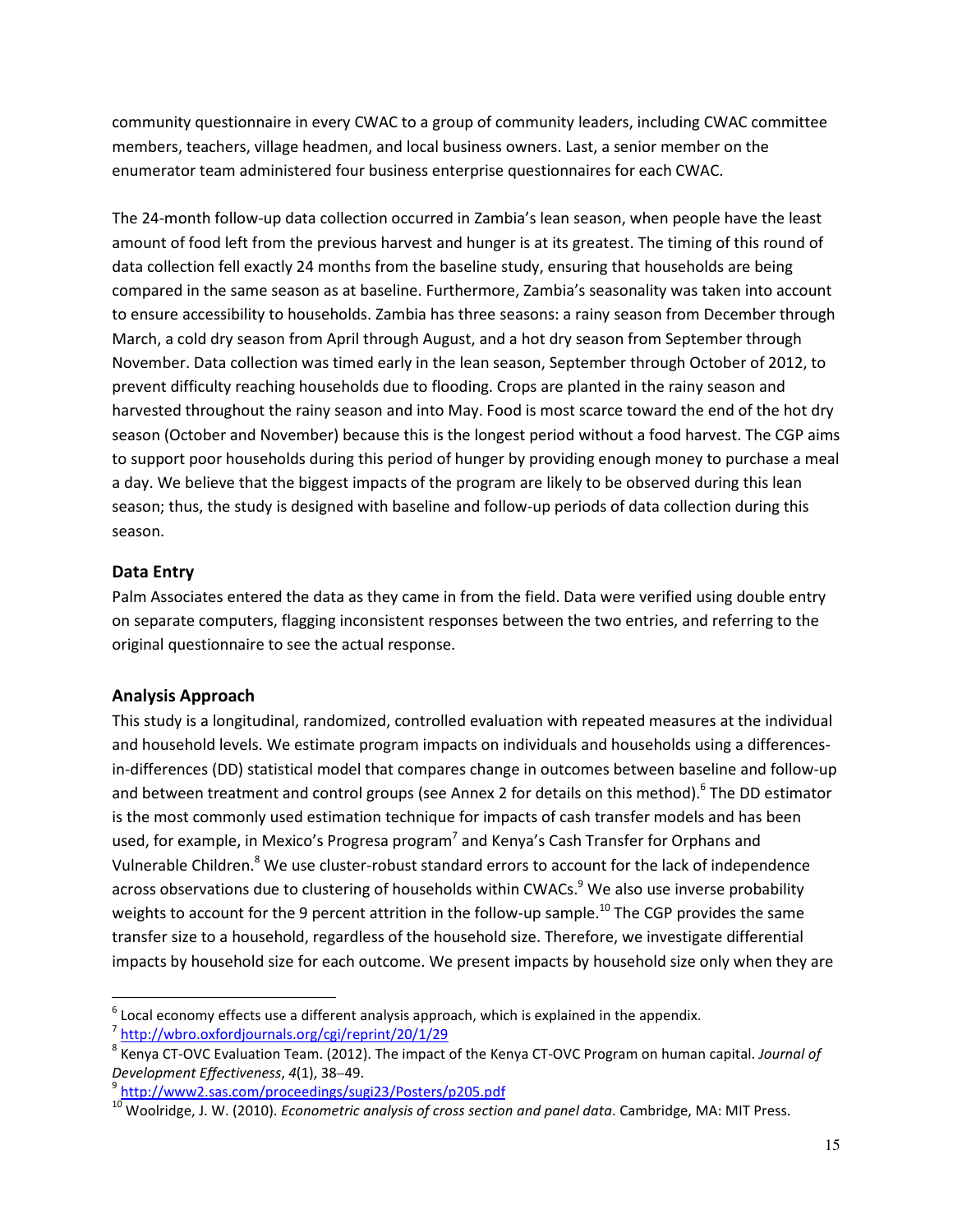different. Additionally, an influx of cash into a region may influence non-beneficiary households as well, a phenomenon that is estimated through a local economy model called the (LEWIE) method (see Annex 5).

# IV. Attrition

Attrition within a sample occurs when households from the baseline sample are missing in the follow-up sample. Mobility, the dissolution of households, death, and divorce can cause attrition and make it difficult to locate a household for a second data collection. Attrition causes problems in conducting an evaluation because it not only decreases the sample size (leading to less precise estimates of program impact) but also introduces selection bias to the sample, which will lead to incorrect program impact estimates or change the characteristics of the sample and affect its generalizability.<sup>11</sup> There are two types of attrition: differential and overall. Differential attrition occurs when the treatment and control samples differ in the types of individuals who leave the sample. Differential attrition can create biased samples by eliminating the balance between the treatment and control groups achieved through randomization at baseline. Overall attrition is the total share of observations missing at follow-up from the original sample. Overall attrition can change the characteristics of the remaining sample and affect the ability of the study's findings to be generalized to populations outside the study. Ideally, both types should be small.

We investigate attrition at the 24-month follow-up by testing for similarities at baseline between (1) treatment and control groups for all nonmissing households (differential attrition) and (2) all households at baseline and the remaining households at the 24-month follow-up (overall attrition). Testing these groups on baseline characteristics can assess whether the benefits of randomization are preserved at follow-up. Fortunately, we do not find any significant differential attrition at the 24-month follow-up, meaning that we preserve the benefits of randomization. We find small differences between the study population at baseline and those that remain at the 24-month follow-up; the remaining households are less likely to have experienced a shock, especially flooding or drought at baseline, and they consume a higher proportion of maize over cassava. The differences from overall attrition are primarily driven by the lower response rate in Kaputa district.

## Differential Attrition

We find no difference in baseline characteristics between the treatment and control households that remain in the study at the 24-month follow-up, meaning that there is no differential attrition and the benefits of randomization are preserved. Table 4.1 shows the household response rates at the 24-month follow-up by treatment status for each district. The response rates are balanced between the treatment and control groups. We test all the household, young child, and older child outcome measures and control variables for statistical differences at baseline between the treatment and control groups that remain in the 24-month follow-up analysis. None of the 43 indicators is statistically different, demonstrating that on average, people missing from the 24-month follow-up sample looked the same at baseline regardless of whether they were from the treatment or control group. The similarity of the

<sup>&</sup>lt;sup>11</sup> What Works Clearinghouse (http://ies.ed.gov/ncee/wwc/documentsum.aspx?sid=19)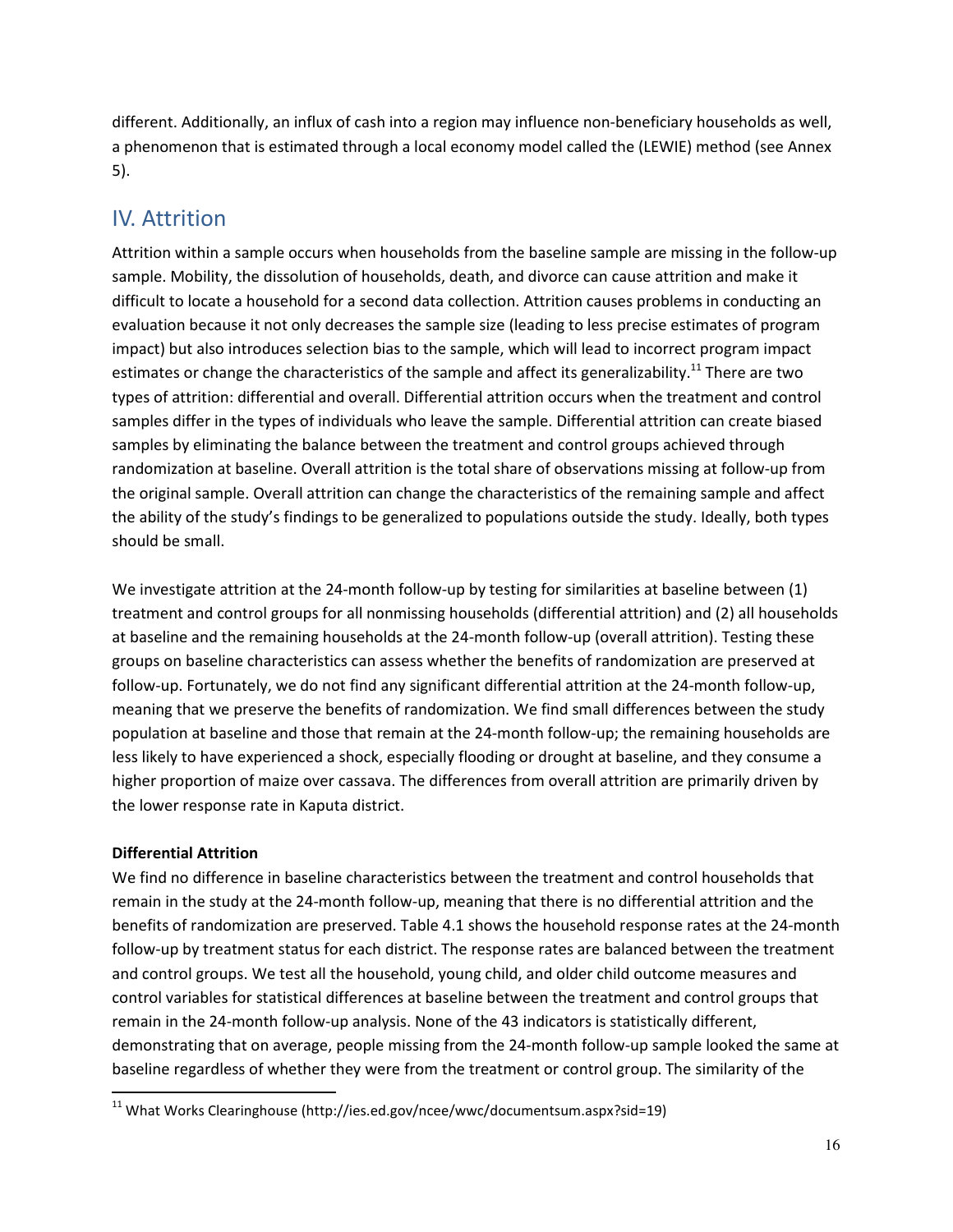characteristics of people missing in the follow-up sample between treatment statuses allays the concern that attrition introduced selection bias. Thus, the study maintains strong internal validity created through randomization, enabling estimated impacts to be attributed to the cash transfer program rather than to differences in the groups resulting from attrition. See Annex 3 for the results of the tests mean differences on the 43 indicators.

|                 | $1.910W$ op tot cor $H = 2.515$ |         |      |  |  |  |
|-----------------|---------------------------------|---------|------|--|--|--|
| <b>District</b> | Treatment                       | Control | n    |  |  |  |
| Kaputa          | 82.3                            | 80.1    | 837  |  |  |  |
| Kalabo          | 96.4                            | 95.9    | 838  |  |  |  |
| Shangombo       | 96.4                            | 96.7    | 839  |  |  |  |
| Overall         | 91.9                            | 90.6    | 2514 |  |  |  |

| Table 4.1: Household Response Rate by Study Arm at 24-Month |
|-------------------------------------------------------------|
| Follow-Up for CGP ( $n = 2515$ )                            |

## Overall Attrition

Ninety-one percent of the households from baseline remain in the 24-month follow-up sample. Table 4.2 indicates that 72 percent of the missing households come from Kaputa. Most of the attrition in Kaputa occurred because the Cheshi lake is drying up, forcing households that relied on the lake for fishing and farming at baseline to move their homes as they follow the edge of the lake inward. Entire villages disbanded, with households spreading out to new areas and building new homes in remote swampy areas that are difficult to locate or reach by vehicle on land. This problem in Kaputa affected treatment and control households equally, demonstrated by the lack of differential attrition by treatment status.

| Household Response Rate by District |                 |                 |                           |  |  |  |
|-------------------------------------|-----------------|-----------------|---------------------------|--|--|--|
| <b>District</b>                     | <b>Response</b> | Households at   | <b>Percent of Total</b>   |  |  |  |
|                                     | rate            | <b>Baseline</b> | <b>Missing Households</b> |  |  |  |
| Kaputa                              | 81              | 837             | 72                        |  |  |  |
| Kalabo                              | 96              | 838             | 15                        |  |  |  |
| Shangombo                           | 97              | 839             | 13                        |  |  |  |
| Overall                             | 91              | 2514            | 100                       |  |  |  |

Table 4.2: Overall Attrition for CGP 24-Month Follow-Up: Household Response Rate by District

There is almost no difference in baseline characteristics between the remaining sample at the 24-month follow-up and the sample at baseline, with no mean differences on all but two indicators. The relatively large attrition in Kaputa leads to two small differences in the characteristics of the total sample that remains at the 24-month follow-up compared with the entire sample at baseline. We find that when compared with baseline, the remaining sample contains a lower rate of households that experienced shocks and a lower share of roots and tubers, on average, is consumed. See Table 4.3 for details on these variables with statistical differences at baseline between the missing households and those that remain. The larger attrition rate in Kaputa drives these findings because households in Kaputa tend to eat more cassava (a tuber) as their staple food instead of maize, which is more common in Kalabo and Shangombo. This cultural difference explains the decrease in the average household consumption share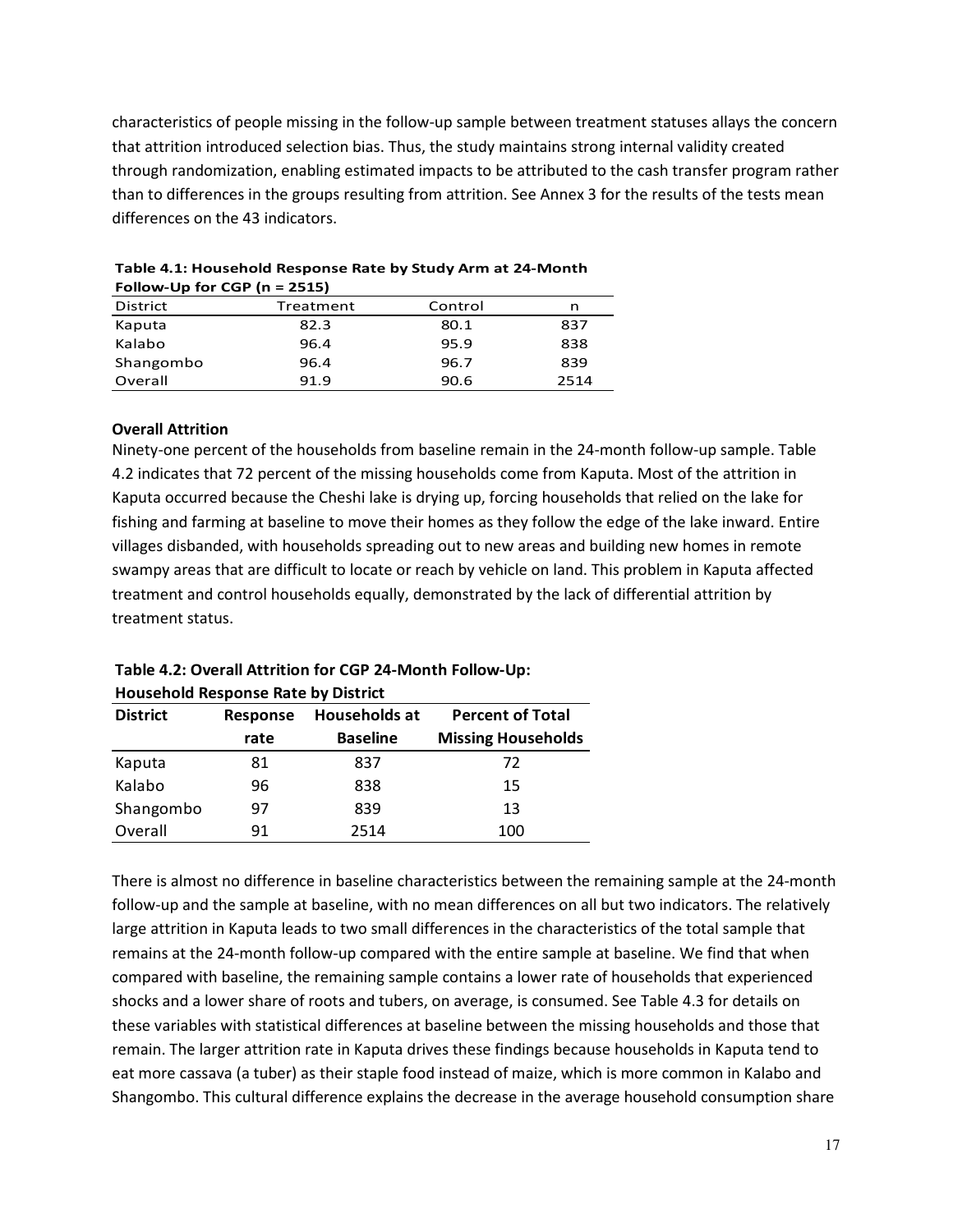of roots and tubers. The ecological changes in Kaputa region, especially the lake drying up, explain why we find that a slightly smaller percentage of remaining households reported experiencing a shock such as drought or flooding (16 percent) compared with the entire baseline sample (19 percent). See Annex 3 for all results comparing the baseline sample with those who remain in the 24-month follow-up.

| <b>Variables</b>                 | Full<br><b>Sample</b> | N <sub>1</sub> | Remaining<br><b>Sample</b> | <b>N2</b> | Mean<br><b>Difference</b> | <i>p</i> -value |
|----------------------------------|-----------------------|----------------|----------------------------|-----------|---------------------------|-----------------|
| Roots/tubers share               | 0.17                  | 2519           | 0.15                       | 2295      | 0.02                      | < .0001         |
| Household affected by any shocks | 0.19                  | 2519           | 0.16                       | 2298      | 0.03                      | <.0001          |

#### Table 4.3: Differences Between the Full Sample and the Sample Remaining at the 24-Month Follow-Up

T-tests clustered on the CWAC level.

The remaining sample at 24-month-follow-up is likely more similar to populations throughout Zambia because most of the missing households from the study depend on a lake that is drying up for their livelihood, a characteristic less common throughout the country. The ability to generalize results from the study to populations outside the study area, say, to other districts in Zambia or to other countries, changes as the study sample that remains changes from baseline. Therefore, the study's generalizability (external validity) likely has increased with the new study population that remains at the 24-month follow-up because the remaining sample is more similar to the populations where the program might be scaled to.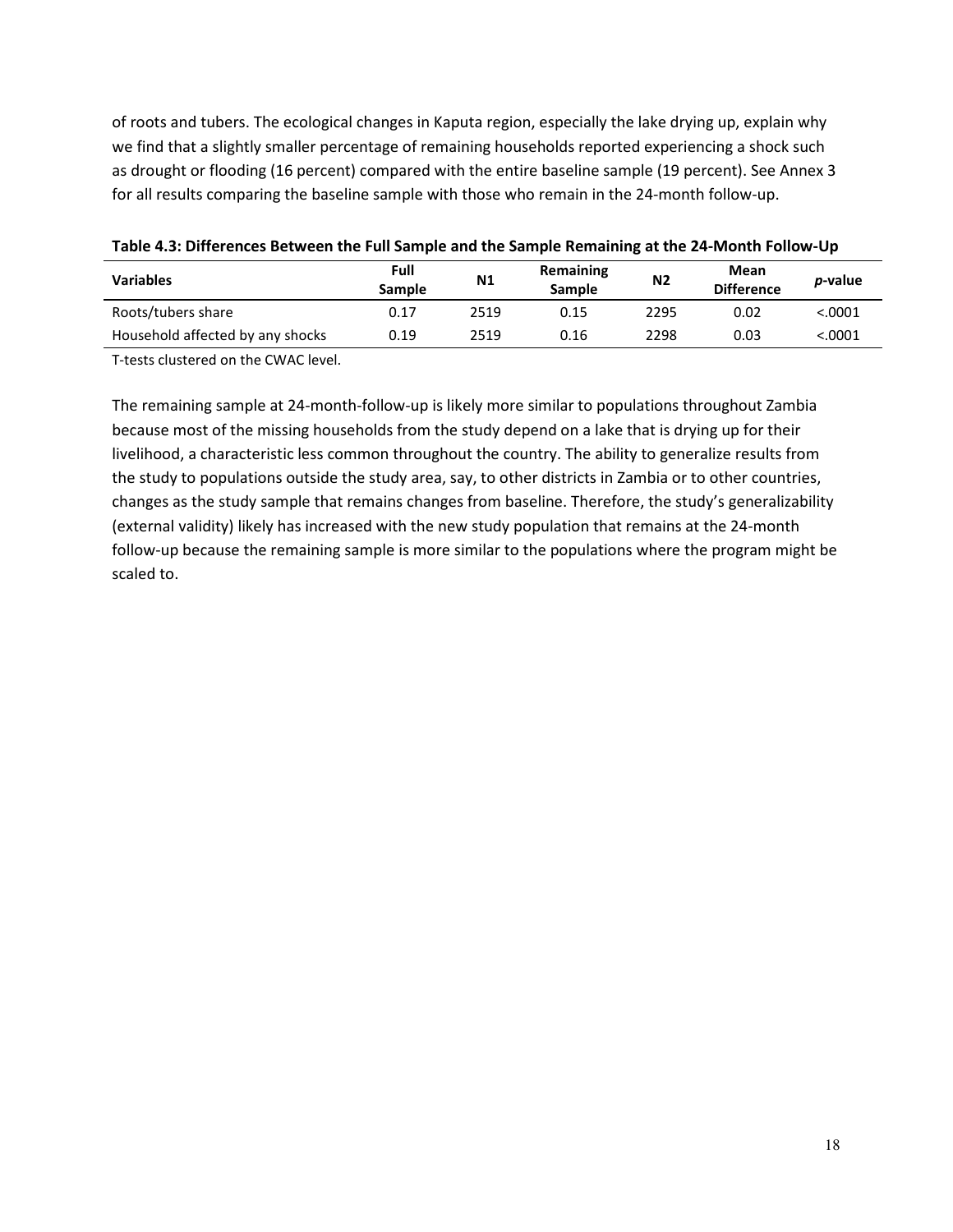# V. Operational Performance

The MCDMCH had been implementing the CGP cash transfer program for 2 years by the time AIR conducted the follow-up round of data collection. We use this opportunity to investigate the fidelity of program implementation from the beneficiaries' perspective. This section discusses the results of the implementation questions. We focus on two primary areas: payments and program understanding.

Overall, the Ministry successfully implements the cash transfer program. Beneficiaries receive the designated amount on schedule; they can access the money without any cost and with relative ease; and they do not experience unethical solicitations. Although recipients understand the eligibility criteria to enter the program, they have some misunderstandings about the conditions required to remain in the program, with many thinking that they need to spend the money to feed their children. The analyses for this section include only responses from beneficiaries of the program at the 2-year follow-up. Thus, all the data presented here are from people who have been receiving the cash transfers for 2 years. Data and analyses are presented through descriptive statistics due to the cross-sectional nature of the data. The 1,128 households in the sample are spread across 45 CWACs in the three CGP districts (Kaputa, Kalabo, and Shangombo).

## Payments

Monitoring payments provides insights into program efficiency. Ineffective payment distribution may result in underutilization of funds, missed payments, and dissatisfaction in beneficiary households. High private costs for the recipients, such as expenses to access payment, solicitations or mistreatment by program staff, and lack of timely payments could have a negative impact on program effects. The potential problems in distribution could also add upfront costs to the Ministry, making program expansion within Zambia challenging. This study investigates recipient experiences around four themes related to payments: access to payments, notifications of payments, unjust solicitations for payments, and timeliness.

Access: Findings from the study suggest that recipient households incur little to no cost with an easy travel experience to access their cash. These results help explain the high success rate of completed payments during the first 2 years of the program's operations, with 98 percent of households in the study receiving all their payments during this time. Almost every recipient walks to the pay point (97 percent), with under 1 percent reporting that they paid any money for travel. Most recipients do not walk far to collect their payment; the median round trip travel time is under 10 minutes. Upon arrival, recipients wait on average less than 17 minutes to receive their payment. Less than 10 percent of recipients report ever having to make multiple trips to receive a single payment. Last, 93 percent report that they generally feel safe after collecting money from the pay point. Therefore, it appears that pay points are appropriately located, easily accessible, quick, and reliable.

Almost all beneficiary households (96 percent) report that recipients regularly pick up the payments instead of using family members or friends. Over 90 percent of recipients have identified a representative, usually a family member or relative, to pick up payments if they are unable to. Thirty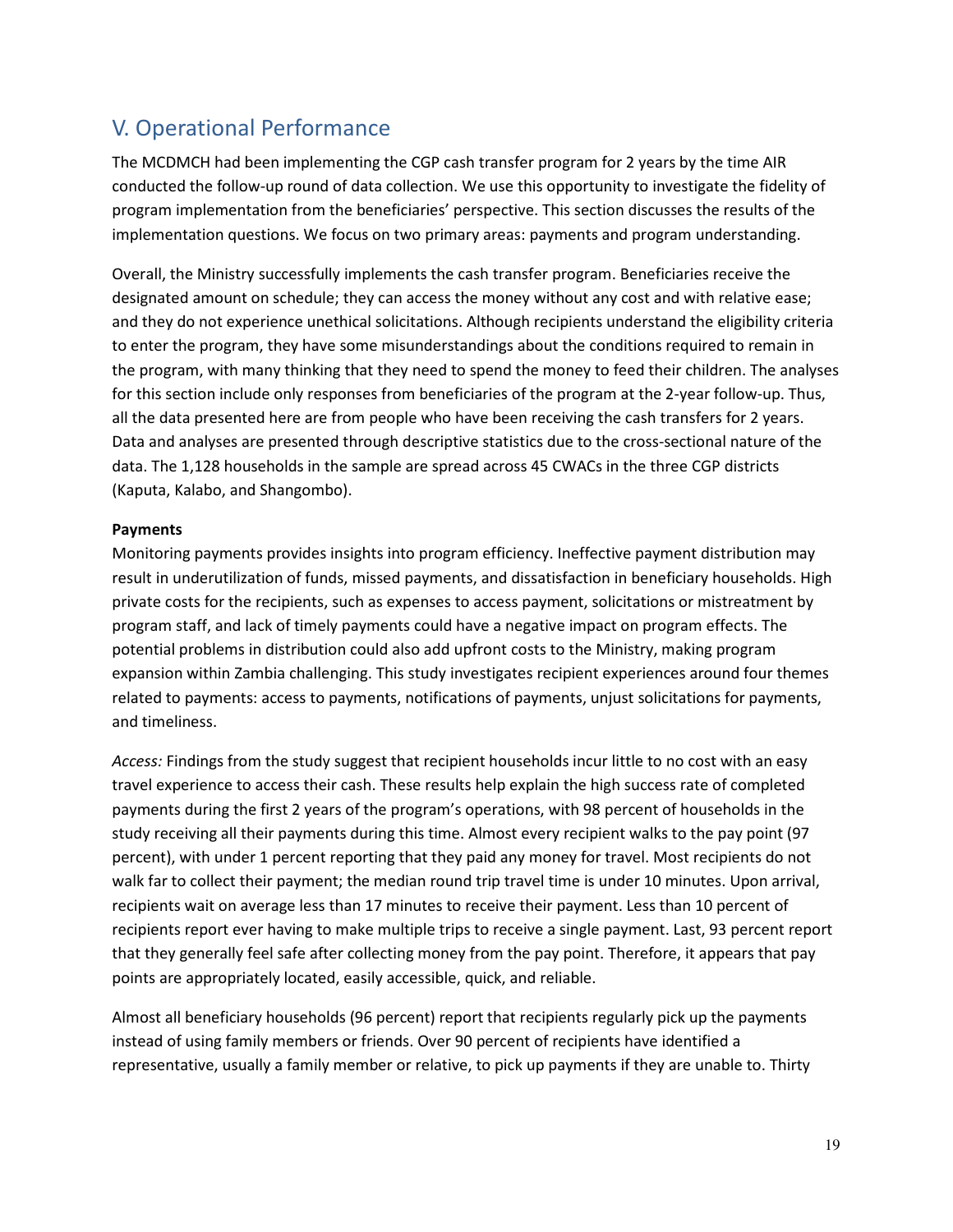percent of the recipients report that they have used their representative at least once. This procedure is consistent with the instructions in the program's operations manual.

Notifications: Nearly all recipients are happy with the payment method and notification process; only 4 percent of recipients report being dissatisfied. The most common recommendation for a better method of payment is door-to-door delivery, indicating that modifications to the program are not necessary for continued satisfaction with payment delivery.

A majority of households are informed about payments by CWAC members (74 percent), with the rest hearing about payments through family members (7 percent), pay point staff (5 percent), community leaders (5 percent), and other community members (5 percent).

Solicitations: Recipients rarely report solicitations, and nearly all recipients are happy with program staff. Although 8 percent of households report that community members request money from them, less than 1 percent report any requests from pay point staff or actually paying any amount of money to any party. The recipients express satisfaction with both the pay point staff and the CGP representatives (97 percent satisfied).

On-Time Payments: Overall, payments during the 2-year period have been consistently on time for all three districts. Payments are scheduled bimonthly, so we expect the average time between payments to be about 60 days. This is supported with the district data, which report an average of 59 days between payments over the course of 13 disbursements. During the 2 years of implementation, Shangombo was the only district to report missing a payment, and, therefore, a double payment was made. Over 90 percent of respondents report receiving a payment in the 3 months prior to the survey.

### Program Understanding

Recipients demonstrate a mixed understanding of the policies for the cash transfer program. This knowledge is important because it affects their expectations and behavior. Recipients were asked various questions regarding their understanding of the program with respect to eligibility requirements, funding sources, and resources for complaints.

Eligibility: Seventy-five percent understand that they are eligible for the program because they have a child under 5 years old. The rest believe that they are eligible because they care for orphans (18 percent) or are very poor (7 percent). Almost everyone believes that the eligibility criteria are fair (97 percent), although this is not surprising because all respondents are actual program beneficiaries.

Most recipients believe that they will receive the cash transfers for 5 or more years (84 percent). However, there is some misunderstanding about what is required to continue to receive payments. Although the cash transfer is unconditional, almost 90 percent of recipients report having to follow requirements to keep receiving payments. Providing adequate food and nutrition to their children and keeping their children clean represent the most commonly perceived conditions. A majority of recipients (85 percent) believe that families can be kicked out of the program for not following the stipulations of the program. Roughly 80 percent of households who think that there are conditions also report that beneficiary households are monitored to see whether they are following the rules.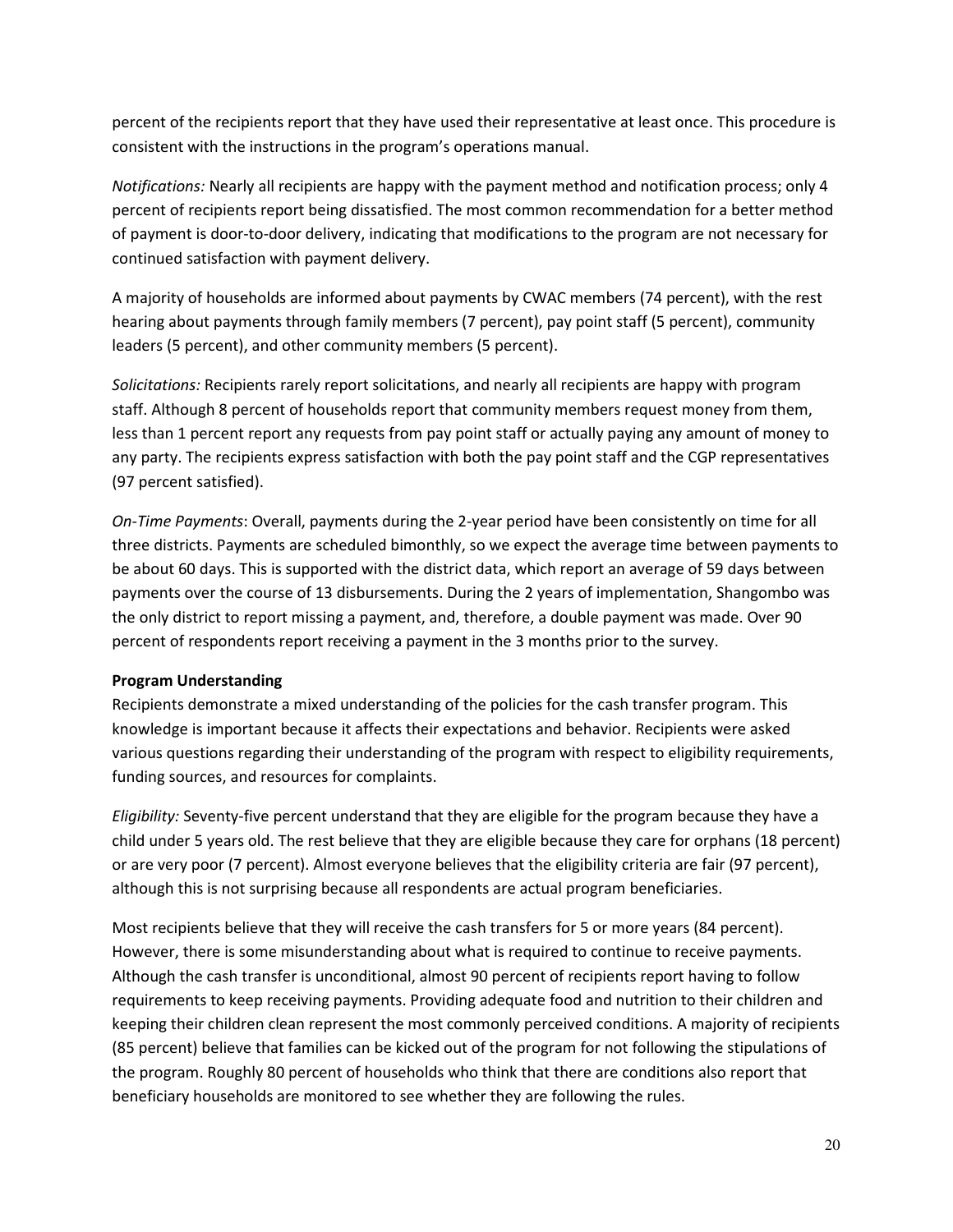Funding Sources: Recipients have a good understanding of where program funds originate. Half of all recipients attribute the funding to the Government of Zambia, an additional 18 percent report the MCDMCH specifically, and 22 percent say from a foreign NGO or donor.

Complaints: The Ministry has procedures in place for recipients to lodge grievances. Recipients seem to understand that there is a system, but it is not clear whether they understand the process. Almost 75 percent report that there is someone to whom they can report program issues, although roughly the same percentage believe that concerns are to be reported to the CWAC members. Only 18 households (less than 2 percent) have contacted someone, and the main reported problems concern missing or expired payments.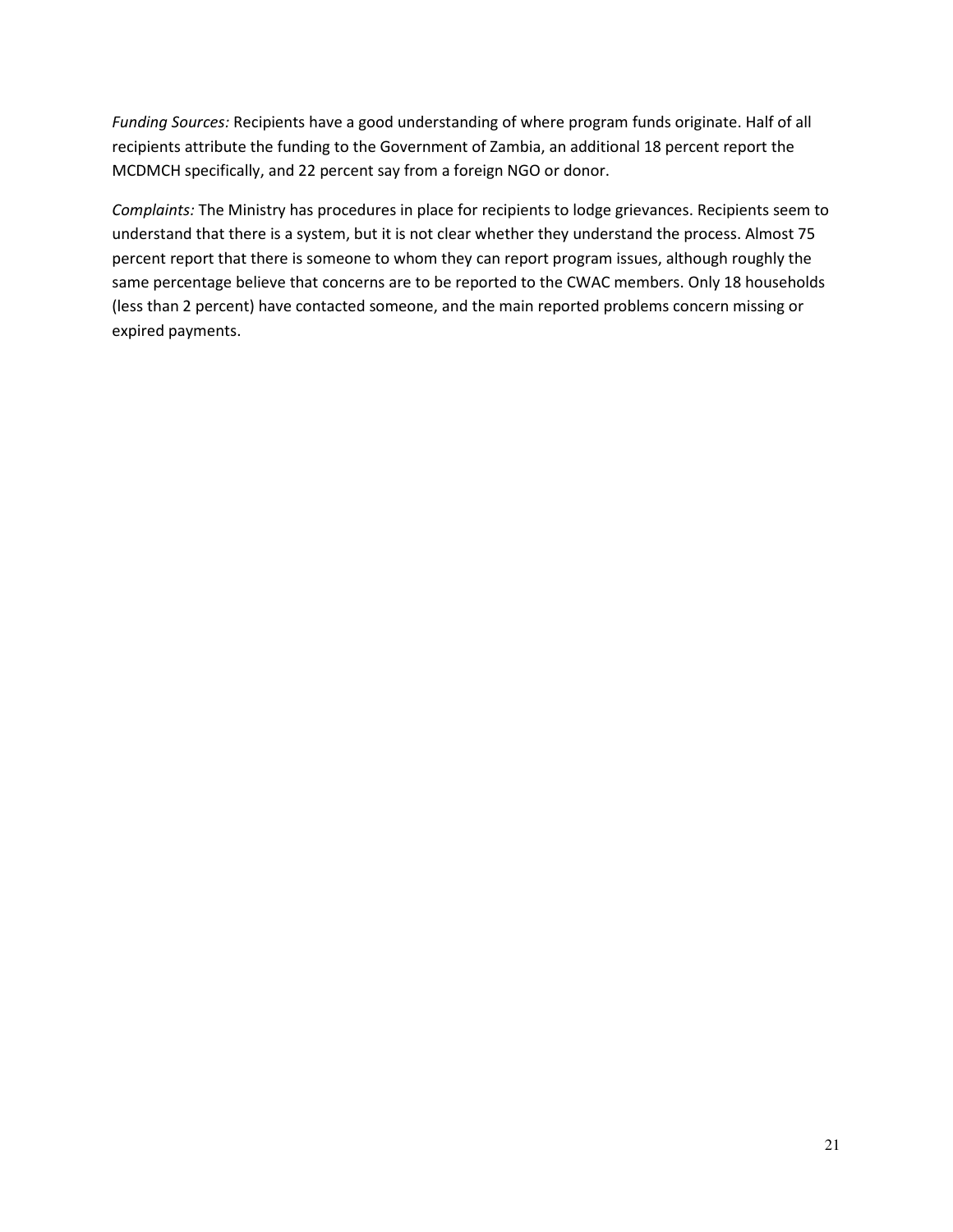# VI. Consumption Expenditures

The conceptual framework suggests that the primary direct impact of the CGP will be on the consumption spending behavior of recipient households, so we expect to see the most important impacts of the program on levels of spending, with relatively higher impacts on items that are more sensitive to income. Table 6.1 shows the impact estimates for total per capita expenditure (row 1) and then impacts on per capita spending on other consumption items. The CGP has increased total per capita consumption spending by ZMW 15.18 per month, which is more than the per capita value of the transfer. Thus, as expected among very poor households, almost all the income from the program is consumed.

The subsequent rows of Table 6.1 show the distribution of the increased spending by category. The majority of the increased spending goes to food (ZMW 11.60), which is 76 percent of additional spending, followed by health and hygiene (ZMW 1.08) at 7 percent, clothing at 6 percent, and transportation/communication at 6 percent. In contrast, there is no program impact on education, domestic items, or alcohol/tobacco.

|                         | Program Impact | <b>Baseline</b> | 24-Month<br><b>Treatment</b> | 24-Month<br>Control |
|-------------------------|----------------|-----------------|------------------------------|---------------------|
| Total                   | 15.18          | 46.56           | 67.04                        | 48.59               |
|                         | (5.07)         |                 |                              |                     |
| Food                    | 11.60          | 34.45           | 50.16                        | 35.85               |
|                         | (4.76)         |                 |                              |                     |
| Clothing                | 0.93           | 1.47            | 2.42                         | 1.50                |
|                         | (5.71)         |                 |                              |                     |
| Education               | 0.10           | 0.49            | 1.19                         | 0.99                |
|                         | (0.34)         |                 |                              |                     |
| Health                  | 1.08           | 2.60            | 4.13                         | 2.89                |
|                         | (4.22)         |                 |                              |                     |
| Domestic                | 0.53           | 6.11            | 6.40                         | 5.64                |
|                         | (0.81)         |                 |                              |                     |
| Transport/Communication | 0.86           | 0.91            | 2.23                         | 1.29                |
|                         | (2.32)         |                 |                              |                     |
| Other                   | $-0.01$        | 0.13            | 0.23                         | 0.18                |
|                         | $(-0.11)$      |                 |                              |                     |
| Alcohol, Tobacco        | 0.09           | 0.41            | 0.29                         | 0.26                |
|                         | (0.68)         |                 |                              |                     |
| N                       | 4594           |                 |                              |                     |

### Table 6.1: Impact of CGP on Consumption Expenditure

NOTE: Estimations use difference-in-difference modeling among panel households. Robust t-statistics clustered at the CWAC level are in parentheses. Bold indicates that they are significant at p < .05. All estimations control for household size, recipient age, education and marital status, districts, household demographic composition, and a vector of cluster-level prices.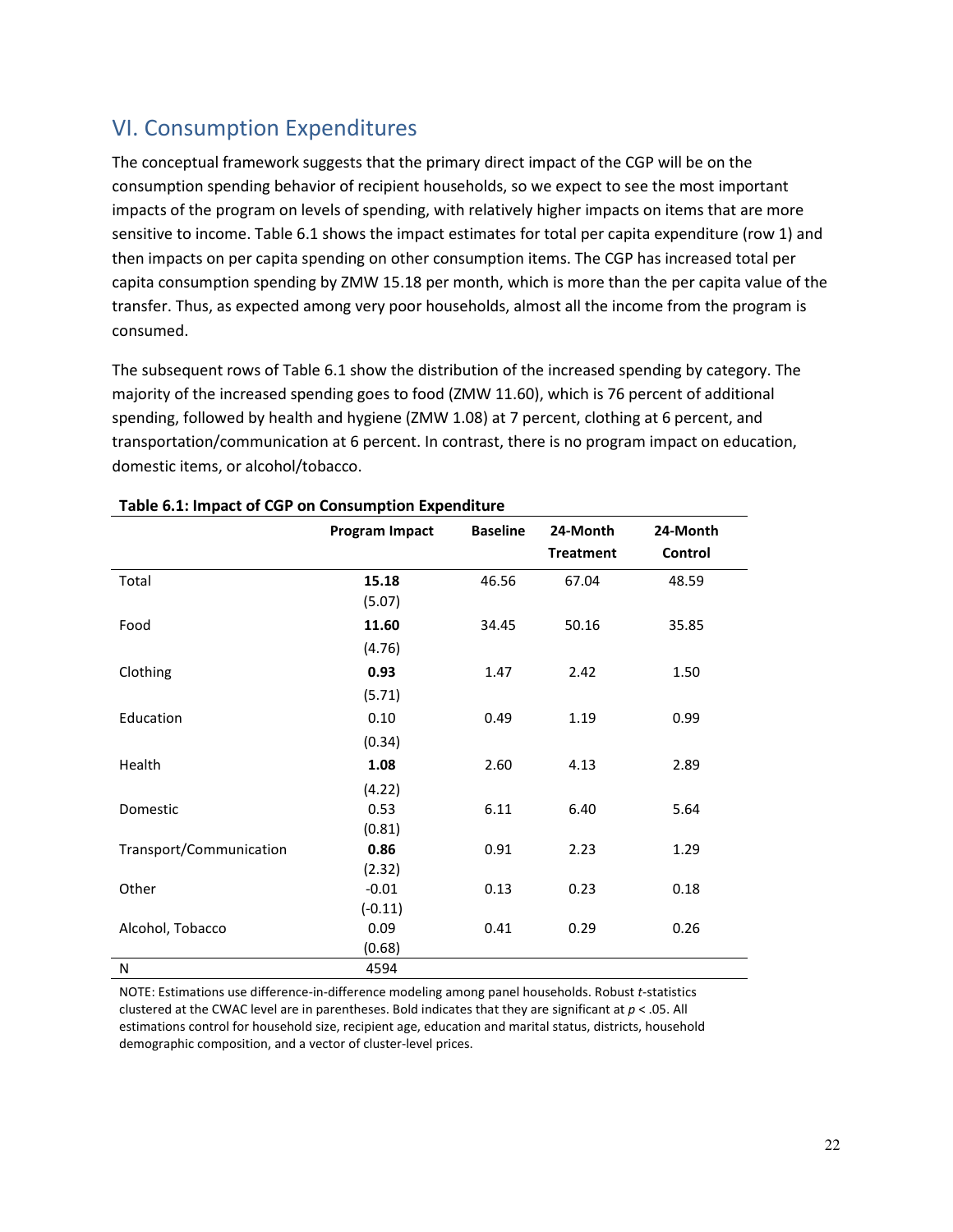Table 6.2 breaks down the program impacts by detailed food groups. The overall increase in food spending is ZMW 11.60 as reported in Table 6.1; the largest share goes to cereals (ZMW 4.54), followed by meats, including poultry and fish (ZMW 2.44), followed by fats such as cooking oil (ZMW 1.76) and then sugars (ZMW 1.28). There is a clear shift away from roots and tubers (primarily cassava) and toward protein (dairy, meats), indicating a possible improvement in diet diversity among CGP recipients.

|                   | Program<br>Impact | <b>Baseline</b> | 24-Month<br><b>Treatment</b> | 24-Month<br>Control |
|-------------------|-------------------|-----------------|------------------------------|---------------------|
| Cereals           | 4.54              | 11.61           | 15.54                        | 9.95                |
|                   | (3.26)            |                 |                              |                     |
| Tubers            | $-0.924$          | 4.96            | 4.56                         | 4.93                |
|                   | $(-1.25)$         |                 |                              |                     |
| Pulses            | 1.22              | 0.94            | 2.00                         | 0.77                |
|                   | (4.98)            |                 |                              |                     |
| Meats             | 2.44              | 6.78            | 11.43                        | 7.91                |
|                   | (3.08)            |                 |                              |                     |
| Fruits, Veg       | 0.49              | 7.03            | 8.86                         | 8.89                |
|                   | (0.56)            |                 |                              |                     |
| Dairy             | 0.76              | 0.88            | 1.27                         | 0.48                |
|                   | (3.55)            |                 |                              |                     |
| <b>Baby Foods</b> | 0.02              | 0.01            | 0.03                         | 0.01                |
|                   | (0.78)            |                 |                              |                     |
| <b>Sugars</b>     | 1.28              | 0.79            | 2.61                         | 0.98                |
|                   | (7.80)            |                 |                              |                     |
| Fats, Oil, Other  | 1.76              | 1.45            | 3.87                         | 1.93                |
|                   | (6.13)            |                 |                              |                     |
| N                 | 4594              |                 |                              |                     |

| Table 6.2: Impact of CGP on Food Expenditure |  |  |
|----------------------------------------------|--|--|
|                                              |  |  |

NOTE: Estimations use difference-in-difference modeling among panel households. Robust tstatistics clustered at the CWAC level are in parentheses. Bold indicates that they are significant at  $p < 0.05$ . All estimations control for household size, recipient age, education and marital status, districts, household demographic composition and a vector of cluster-level prices.

#### Impacts by Household Size

The CGP provides the same-size transfer to a household regardless of the household's size. CGP households vary in size, with roughly half the households having 5 or fewer members (1,218 households) and the other half having 6 or more members (1,238 households). Therefore, the value of the transfer per capita within a household greatly varies and could lead to differential program impacts. We investigate the possibility of differential program impacts by household size, comparing smaller households (5 or fewer members) with larger households (6 or more members). Throughout this report we provide impacts by household size only when a difference exists. We begin by comparing the demographic profile of smaller and larger households in the study sample. Table 6.3 shows that smaller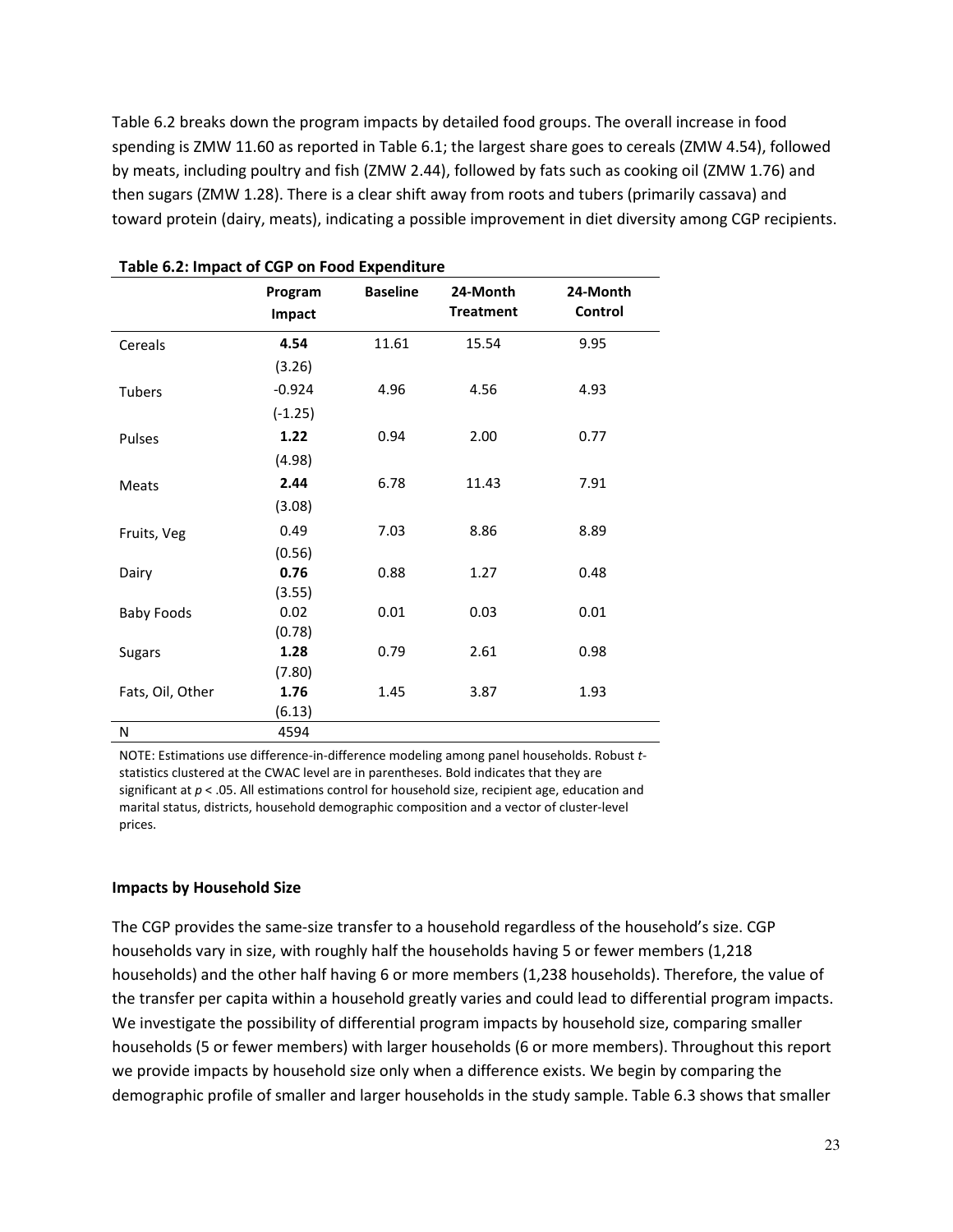households are richer (in terms of total per capita expenditure) and more frequently found in Kalabo (39 percent). The demographic composition of smaller households is also different, with a larger share of members ages 0–5 (41 percent) and a larger share (35 percent) of adults ages 19 to 35 year old (primeage). In contrast, larger households have a smaller share of pre-school children (11 percent) and a much larger share of primary school-age children (28 percent). Larger households have heads that are slightly older and much more likely to be married (81 percent). Thus it appears that larger households in our sample are slightly further along in the life-cycle relative to smaller households.

|                                    | All   | Size $\le$ 5 | Size > 5 |
|------------------------------------|-------|--------------|----------|
| Number of residents                | 5.69  | 4.03         | 7.42     |
| Total expenditure per capita (ZMW) | 46.40 | 55.29        | 37.20    |
| Kalabo                             | 0.33  | 0.39         | 0.27     |
| Shangombo                          | 0.33  | 0.28         | 0.39     |
| Kaputa                             | 0.33  | 0.33         | 0.34     |
| Demographic composition            |       |              |          |
| Share 0–5 years                    | 0.36  | 0.41         | 0.30     |
| Share 6-12 years                   | 0.19  | 0.11         | 0.28     |
| Share 13-18 years                  | 0.08  | 0.05         | 0.12     |
| Share 19-35 years                  | 0.26  | 0.35         | 0.18     |
| Share 36-55 years                  | 0.09  | 0.06         | 0.11     |
| Share 56+                          | 0.02  | 0.02         | 0.02     |
| Head's characteristics             |       |              |          |
| Age                                | 29.85 | 26.81        | 32.99    |
| Years of schooling                 | 4.06  | 4.18         | 3.93     |
| Married                            | 0.72  | 0.64         | 0.81     |
| Never married                      | 0.11  | 0.16         | 0.05     |
| Widow                              | 0.06  | 0.06         | 0.07     |
| Divorce                            | 0.07  | 0.09         | 0.05     |
| N                                  | 2519  | 1281         | 1238     |

| Table 6.3: Mean Household Characteristics by Size of Household |  |  |
|----------------------------------------------------------------|--|--|
|----------------------------------------------------------------|--|--|

Table 6.4 shows impacts on total expenditure and broad groups by large and small households. Not surprisingly given the flat transfer, impacts on total expenditure are double the size for small households as they are for larger households, and this pattern also holds for the impacts on food and clothing. However, there are now significant impacts on education spending among large households (ZMW 0.61) and no impacts among small households. This result is consistent with the demographic profile of larger households, which contain proportionately more school age children relative to smaller households (see Table 6.3). The impact of the CGP is much larger among smaller households for health spending (ZMW 1.58), which is consistent with the larger proportion of very young children in smaller households. The impact on transportation and communication (ZMW 1.39) spending is also over 4 times the size in smaller households as it is in larger households.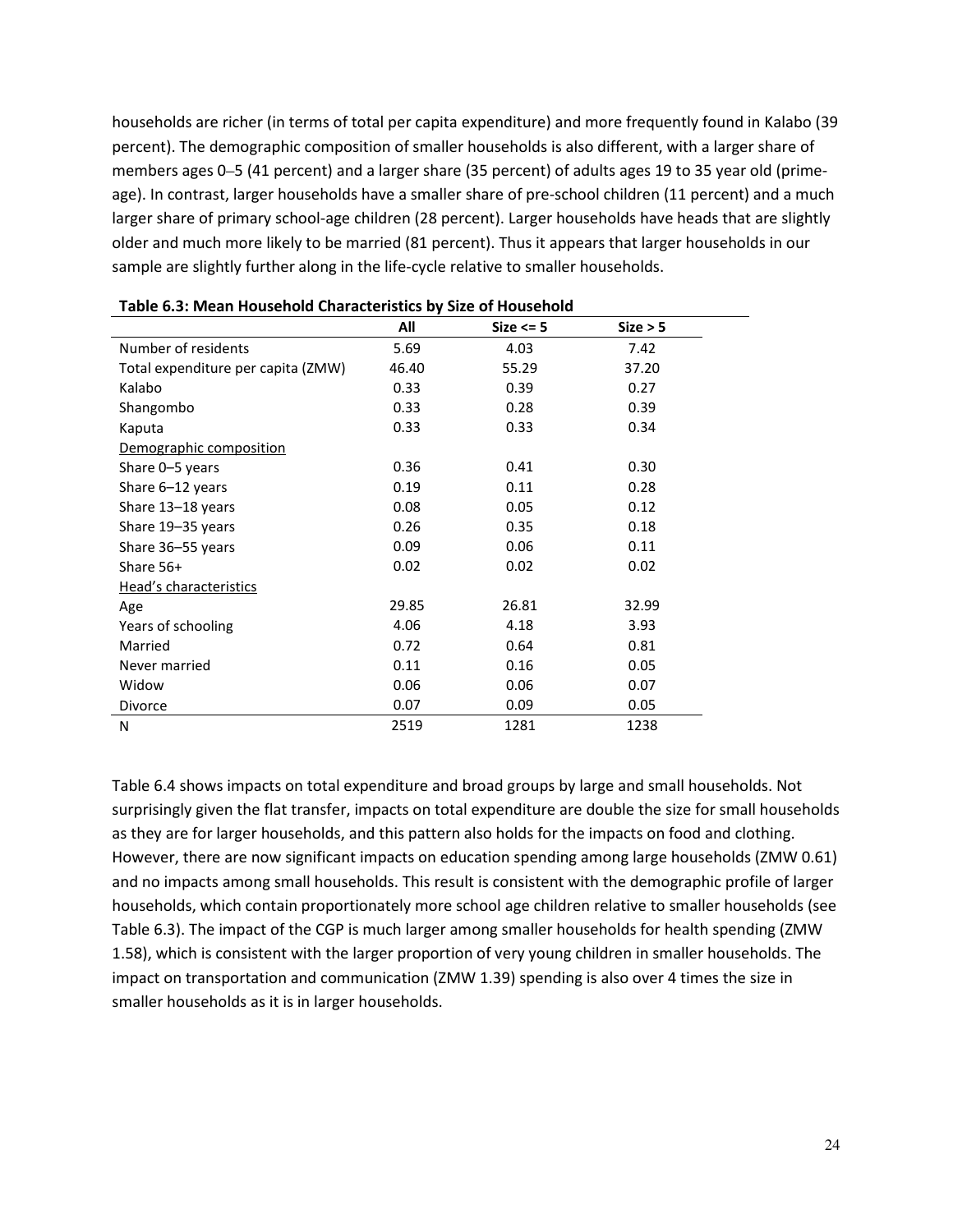|                  | Size $\le$ = 5       |                |                      | Size > 5       |
|------------------|----------------------|----------------|----------------------|----------------|
|                  | <b>Baseline Mean</b> | Program Impact | <b>Baseline Mean</b> | Program Impact |
| Total            | 55.40                | 20.37          | 37.42                | 10.10          |
|                  |                      | (4.40)         |                      | (3.38)         |
| Food             | 41.36                | 15.17          | 27.30                | 8.16           |
|                  |                      | (3.99)         |                      | (3.56)         |
| Clothing         | 1.77                 | 1.22           | 1.15                 | 0.61           |
|                  |                      | (5.24)         |                      | (4.10)         |
| Education        | 0.25                 | $-0.25$        | 0.74                 | 0.44           |
|                  |                      | $(-0.51)$      |                      | (2.10)         |
| Health           | 3.25                 | 1.58           | 1.93                 | 0.57           |
|                  |                      | (3.88)         |                      | (2.19)         |
| Domestic         | 7.36                 | 1.11           | 4.81                 | $-0.02$        |
|                  |                      | (1.15)         |                      | $(-0.03)$      |
| Transport/Comm   | 0.84                 | 1.38           | 0.98                 | 0.34           |
|                  |                      | (2.44)         |                      | (0.62)         |
| Other            | 0.16                 | $-0.04$        | 0.10                 | 0.03           |
|                  |                      | $(-0.24)$      |                      | (0.48)         |
| Alcohol, Tobacco | 0.41                 | 0.20           | 0.41                 | $-0.03$        |
|                  |                      | (1.29)         |                      | $(-0.17)$      |
| N                | 2306                 |                | 2288                 |                |

#### Table 6.4: Impact of CGP on Consumption Expenditure by Household Size

NOTE: Estimations use difference-in-difference modeling among panel households. Robust t-statistics clustered at the CWAC level are in parentheses. Bold indicates that they are significant at  $p < .05$ . All estimations control for household size, recipient age, education and marital status, districts, household demographic composition and a vector of cluster-level prices.

Table 6.5 presents program impacts on food spending by household size. Here also there are some interesting differences in terms of the composition of food spending that the CGP has impacted in small and large households. In smaller households, the impact of the CGP on food is concentrated on cereals (where 45 percent of the impact on food is derived) followed by meat (15 percent), fats (14 percent), and pulses (13 percent). However among larger households, the impact of the grant on food is driven by meats (32 percent) and then cereals (30 percent). Again these distinct patterns are likely linked to the differences in household demographic composition between the two types of households; smaller households have a larger share of pre-school children who eat more cereal, while larger households have a greater share of school-age children (including teenagers) who eat more meats.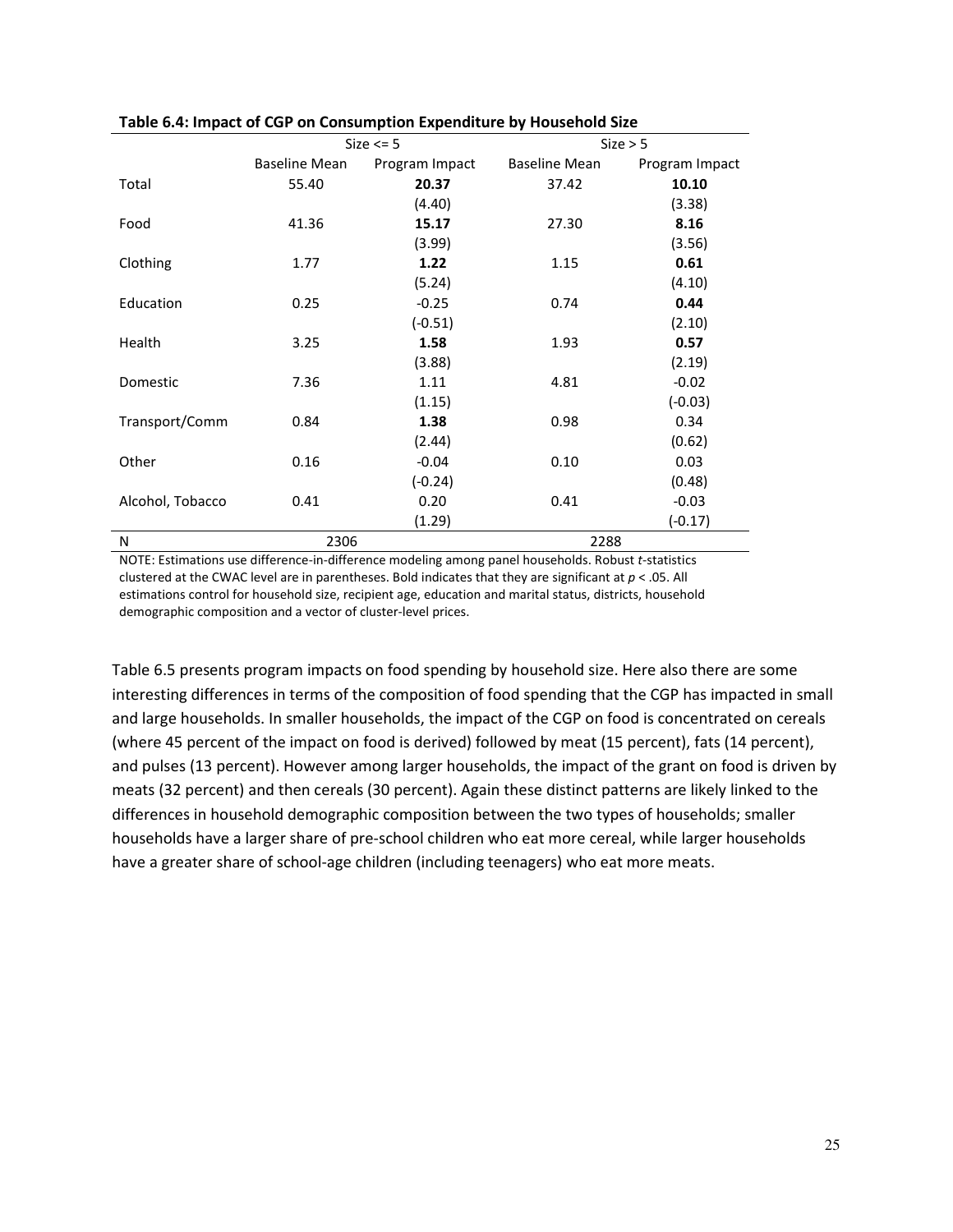|                   |                      | $Size \leq 5$  | Size > 5             |                |  |  |
|-------------------|----------------------|----------------|----------------------|----------------|--|--|
|                   | <b>Baseline Mean</b> | Program Impact | <b>Baseline Mean</b> | Program Impact |  |  |
| Cereals           | 13.83                | 6.78           | 9.32                 | 2.44           |  |  |
|                   |                      | (3.46)         |                      | (1.91)         |  |  |
| <b>Tubers</b>     | 5.63                 | $-0.80$        | 4.26                 | $-1.05$        |  |  |
|                   |                      | $(-0.68)$      |                      | $(-1.63)$      |  |  |
| Pulses            | 1.03                 | 1.90           | 0.85                 | 0.59           |  |  |
|                   |                      | (4.42)         |                      | (2.75)         |  |  |
| Meats             | 0.85                 | 2.21           | 4.99                 | 2.58           |  |  |
|                   |                      | (1.94)         |                      | (3.33)         |  |  |
| Fruits, Veg       | 8.59                 | 0.54           | 5.43                 | 0.42           |  |  |
|                   |                      | (0.39)         |                      | (0.60)         |  |  |
| Dairy             | 1.14                 | 0.74           | 0.60                 | 0.76           |  |  |
|                   |                      | (2.07)         |                      | (4.38)         |  |  |
| <b>Baby Foods</b> | 0.01                 | 0.03           | 0.01                 | 0.01           |  |  |
|                   |                      | (0.70)         |                      | (0.71)         |  |  |
| <b>Sugars</b>     | 0.89                 | 1.58           | 0.68                 | 1.01           |  |  |
|                   |                      | (5.63)         |                      | (6.22)         |  |  |
| Fats, Oil, Other  | 1.73                 | 2.17           | 1.16                 | 1.40           |  |  |
|                   |                      | (4.85)         |                      | (4.97)         |  |  |
| N                 |                      | 2306           |                      | 2288           |  |  |

Table 6.5: Impact of CGP on Food Expenditure by Household Size

NOTE: Estimations use difference-in-difference modeling among panel households. Robust t-statistics clustered at the CWAC level are in parentheses. Bold indicates that they are significant at  $p < .05$ . All estimations control for household size, recipient age, education and marital status, districts, household demographic composition and a vector of cluster-level prices.

#### Actual Versus Predicted Impacts

Using baseline data, we had predicted the impact of the CGP transfer on the composition of overall and food spending under the assumption that households would treat the money from the CGP the same as they would any other source of income. Table 6.6 compares the share of the transfer allocated to the different spending items as well as the share that we predicted from the baseline data assuming only an income effect of the program. In general terms, the predictions are most accurate for food in that over three-fourths of spending from the CGP income is devoted to food, as we predicted. However we note some interesting and noteworthy differences between the two columns. In particular, more of the transfer (than predicted at baseline) is devoted to clothing, health, and transportation/communication and less (than predicted) to domestic items. This seems to be consistent with qualitative feedback from the field as well as the results from the operational data, which suggest that recipients believe that they must use the money to clothe and feed their children.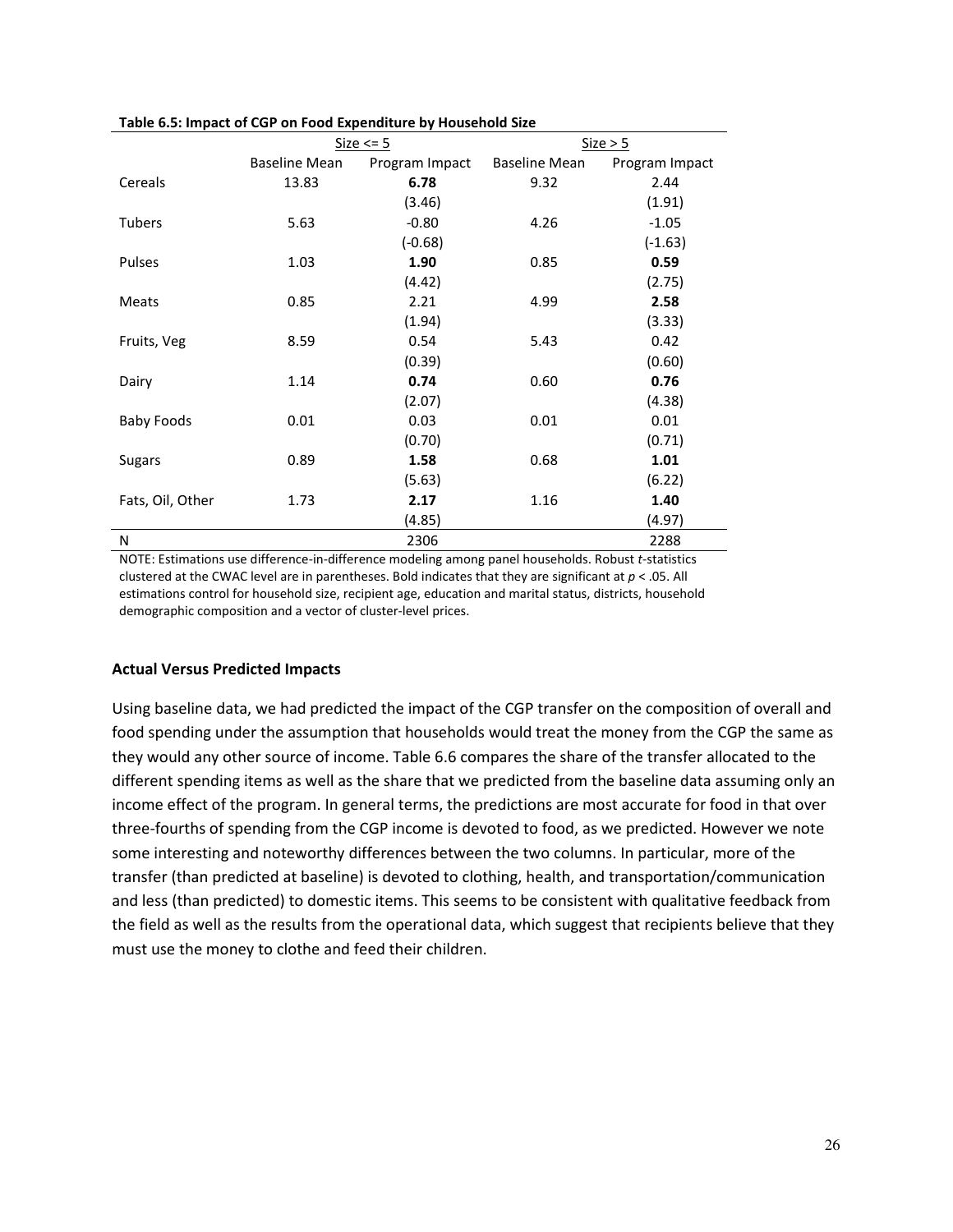|                         | <b>Actual Impact</b> | <b>Predicted Impact at</b><br><b>Baseline</b> |
|-------------------------|----------------------|-----------------------------------------------|
| Food                    | 0.764                | 0.781                                         |
| Clothing                | 0.061                | 0.025                                         |
| Education               | 0.007                | 0.007                                         |
| Health                  | 0.071                | 0.050                                         |
| Domestic                | 0.035                | 0.074                                         |
| Transport/Communication | 0.057                | 0.044                                         |
| Other                   | $-0.001$             | 0.004                                         |
| Alcohol, Tobacco        | 0.006                | 0.015                                         |
| Total                   | 1.000                | 1.000                                         |

Table 6.6: Comparison of Actual and Predicted Impacts on Spending Groups

NOTE: Numbers are the share of the total transfer allocated to each spending item. Column 1 is the actual share at follow-up; column 2 is the predicted share estimated from baseline data.

Table 6.7 provides a similar comparison for the composition of food spending. The biggest surprise here is the large discrepancy between the ex ante prediction of the share devoted to roots and tubers (0.14) and the actual share (which is a decline of 0.08 but not statistically different from 0). Instead, a larger share (than predicted) is devoted to cereals, sugars, fats, dairy, and pulses. This finding could be due to the greater level of attrition in Kaputa than in the other two districts because people in Kaputa mostly eat cassava, a tuber, but maize, a cereal, in the other two districts. Clearly CGP households now enjoy both higher levels of overall consumption and more diet diversity in terms of increased consumption of dairy and meat. However, there is also a significant increase in sugars, oils, and fats, so that not all the increase in food consumption may be healthy, although among this highly food insecure population, these increases in fats and sugars probably enhance diet diversity and improve nutritional intake.

|                  | <b>Actual Impact</b> | <b>Predicted Impact at Baseline</b> |
|------------------|----------------------|-------------------------------------|
| Cereals          | 0.391                | 0.339                               |
| <b>Tubers</b>    | $-0.080$             | 0.142                               |
| Pulses           | 0.105                | 0.030                               |
| <b>Meats</b>     | 0.211                | 0.236                               |
| Fruits, Veg      | 0.043                | 0.182                               |
| Dairy            | 0.065                | 0.027                               |
| Baby Foods       | 0.002                | 0.000                               |
| <b>Sugars</b>    | 0.111                | 0.039                               |
| Fats, Oil, Other | 0.152                | 0.005                               |
| Total            | 1.000                | 1.000                               |

Table 6.7: Comparison of Actual and Predicted Impacts on Food Spending

NOTE: Numbers are the share of the total transfer allocated to each spending item. Column 1 is the actual share at follow-up; column 2 is the predicted share estimated from baseline data.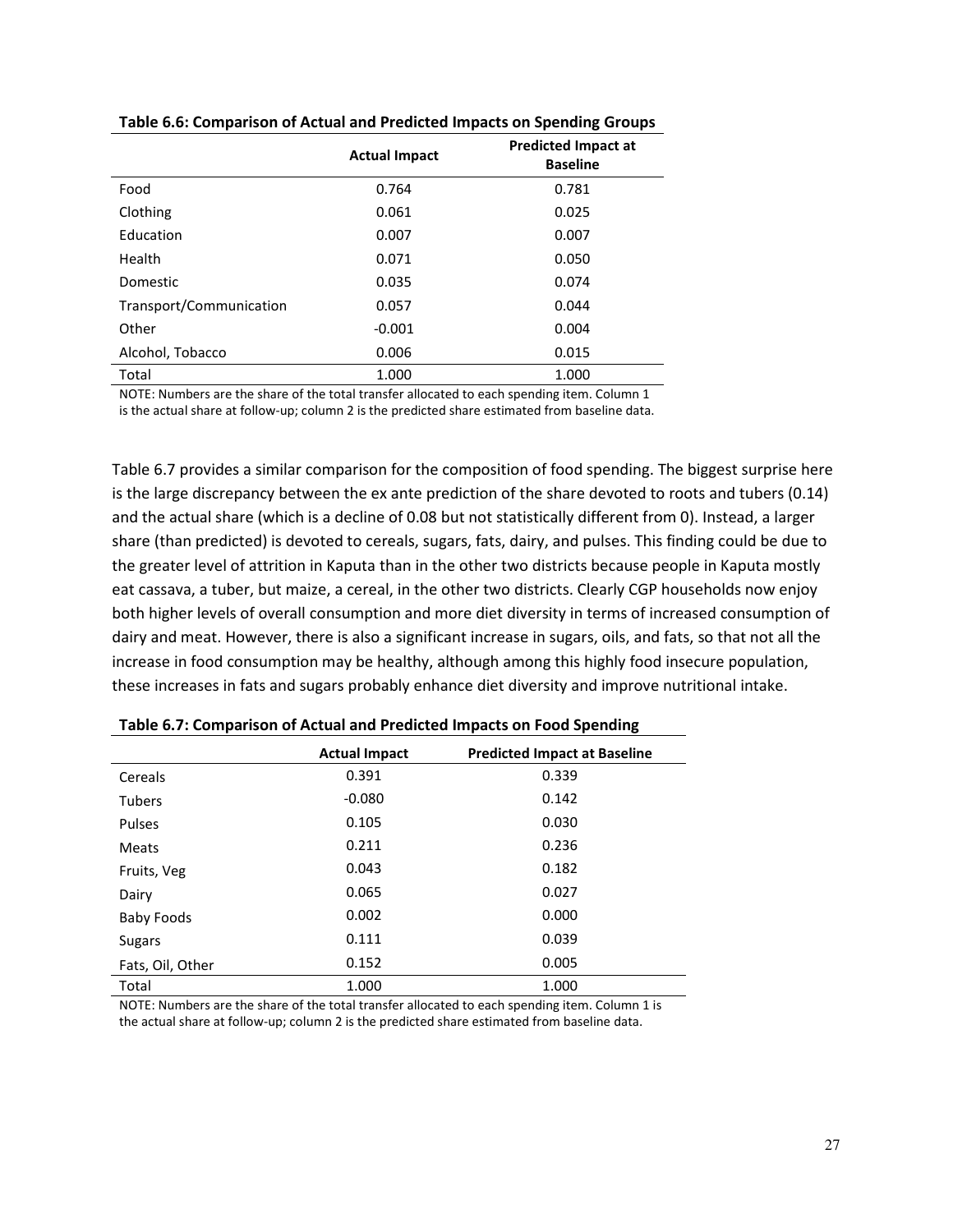# VII. Poverty and Food Security

Earlier in this report we showed that the CGP has a significant impact in raising the average consumption level of households. In this chapter, we provide estimates of the program's impact on measures of poverty and food security. Figure 7.1 compares the distribution of per capita monthly consumption expenditure between the two arms in each period; the vertical line is the severe poverty line as defined by the Central Statistics Office in 2010 (ZMW 96.37) inflated to 2012 units (in these figures we drop the top 1 percentile for ease of exposition). Individuals to the left of the line are in extreme poverty. In 2010, the two distributions are almost identical, and most important, the same proportion of households (96 percent) in treatment and control samples are below the severe poverty line. In 2012, however, the distribution of per capita expenditure among treatment households has clearly shifted to the right relative to control households, and it now appears as if fewer households (91 percent) in the treatment arm are below the severe poverty line compared to 96 percent in the control group.



Table 7.1 provides more details on the impact of the CGP on the three commonly used FGT poverty indicators, the headcount, poverty gap, and squared poverty gap, using both the severe and the moderate poverty lines. In column 1, we provide the simple (unadjusted) impact estimates. These, as well as the means in the table, are weighted by household size to be representative of the population of individuals living in beneficiary households. Beginning with the severe poverty line, the program reduces the headcount rate by 5.4 percentage points; however, the largest program impacts are found for the

Figure 7.1: Distribution of Expenditures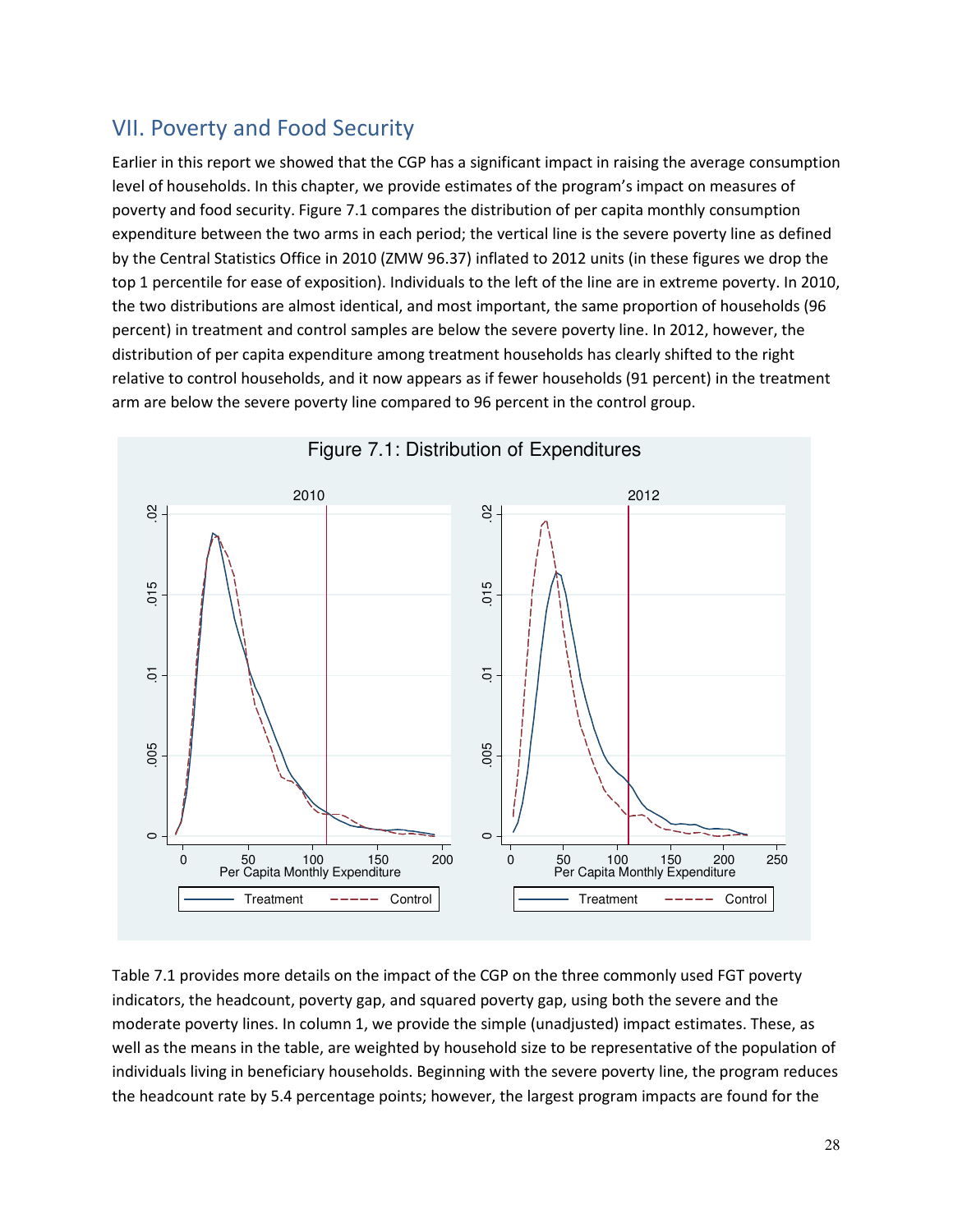poverty gap (10.9percentage points) and squared poverty gap (10.8 percentage points), which account for the distribution of individuals below the line rather than whether individuals moved above the line. For programs that target people at the very bottom of the income distribution, these last two indicators are better measures of changes in welfare because it is highly unlikely for a program to provide sufficient funds to lift people at the very bottom of the distribution to above the poverty line. However, a significant positive movement below the line will show up in the poverty gap and squared poverty gap indicators. Thus, this pattern of results is evidence of both the highly successful targeting approach of the CGP as well as its impact on welfare.

Virtually all CGP recipients are below the moderate poverty line (99 percent), and the impact of the program on the poverty headcount using the moderate poverty line, although statistically significant, is very tiny at 1.7 percentage points. However, the impacts on the poverty gap and squared poverty gap continue to be large simply because these indicators account for the distribution of individuals below the line. Notice that among the control group, there is also a clear trend of improvement in terms of the poverty gap and squared poverty gap, although the gains in monetary welfare among the CGP participants is an order of magnitude larger in terms of percentage change from baseline.

|                 |                       |                              | <b>Means</b>   |         | <b>Percent Change From</b><br><b>Baseline</b> |         |
|-----------------|-----------------------|------------------------------|----------------|---------|-----------------------------------------------|---------|
|                 | Program<br>Impact     | <b>Baseline</b>              | <b>Treated</b> | Control | <b>Treated</b>                                | Control |
|                 |                       | Severe Poverty Line          |                |         |                                               |         |
| Headcount       | $-0.054$<br>$(-3.71)$ | 0.958                        | 0.906          | 0.960   | $-5.43$                                       | 0.21    |
| Poverty Gap     | $-0.109$              | 0.632                        | 0.483          | 0.607   | $-23.58$                                      | $-3.96$ |
| Sq. Poverty Gap | $(-4.54)$<br>$-0.108$ | 0.456                        | 0.293          | 0.420   | $-35.75$                                      | $-7.89$ |
|                 | $(-4.19)$             | <b>Moderate Poverty Line</b> |                |         |                                               |         |
| Headcount       | $-0.017$              | 0.989                        | 0.974          | 0.991   | $-1.52$                                       | 0.20    |
|                 | $(-2.76)$             |                              |                |         |                                               |         |
| Poverty Gap     | $-0.090$              | 0.743                        | 0.627          | 0.727   | $-15.61$                                      | $-2.15$ |
|                 | $(-4.71)$             |                              |                |         |                                               |         |
| Sq. Poverty Gap | $-0.102$              | 0.593                        | 0.449          | 0.567   | $-24.28$                                      | -4.38   |
|                 | (-4.49)               |                              |                |         |                                               |         |
| N               | 4815                  |                              |                |         |                                               |         |

### Table 7.1: Impact of CGP on Poverty Indicators

NOTE: Program impacts are raw difference-in-differences with cluster robust t-statistics in parentheses. All estimates are weighted by household size and corrected for attrition bias.

#### Food Security

One of the goals of the CGP is to improve the food security of beneficiary households and specifically increase the percentage of households eating two or more meals per day. As stated earlier, the program has large impacts on consumption, with over 75 percent of additional expenditures going toward food consumption. We find that these additional expenditures on food translate to greater food security, a finding consistent with our predictions conducted at baseline. Table 7.2 and Figure 7.2 show the impacts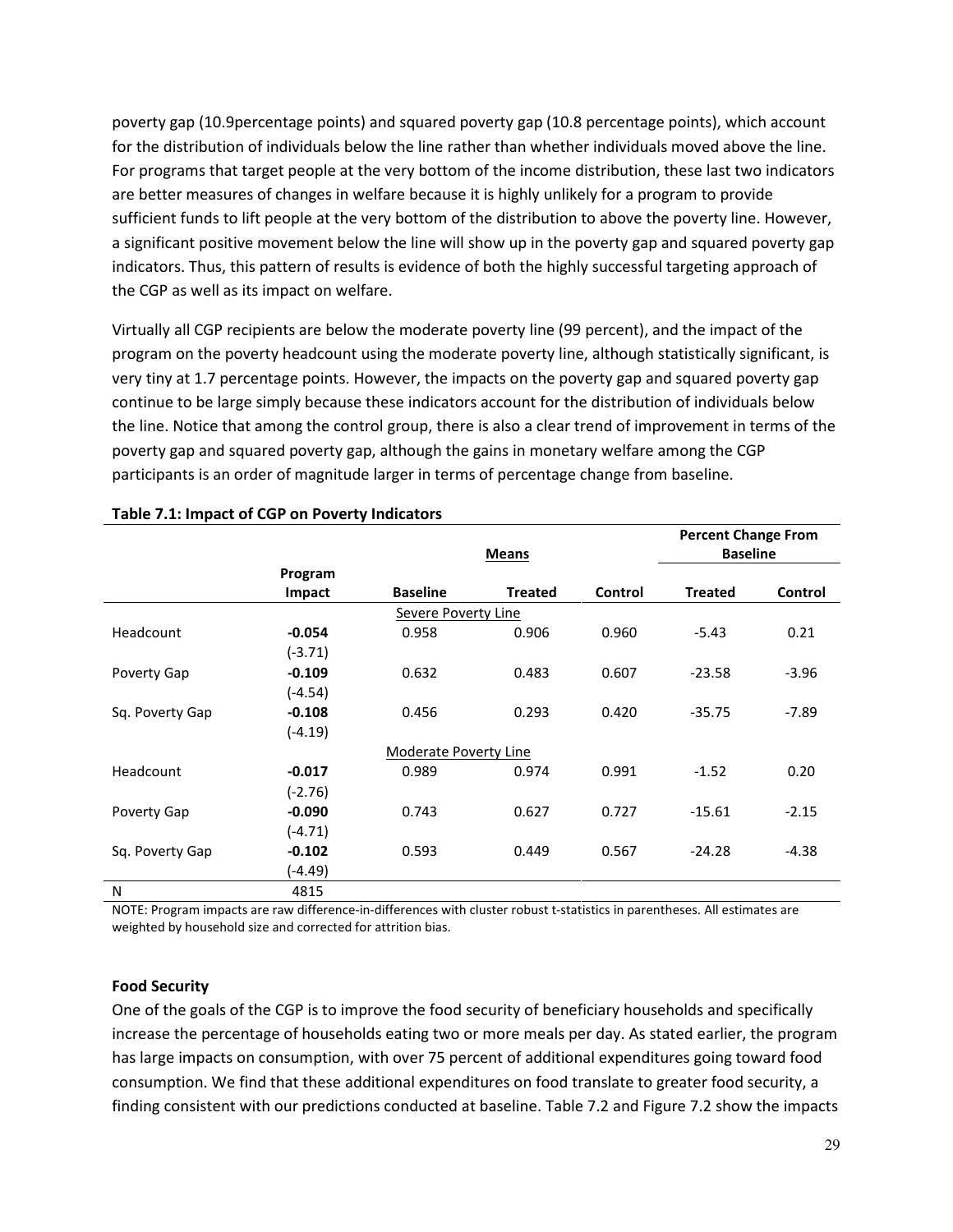of the program on several food security indicators. The CGP increases the percentage of households eating two or more meals per day by 8 percentage points, with almost everyone eating two or more meals per day (97 percent). Although the difference between the treatment and control groups is only 8 percentage points, a possible ceiling effect limits the measurement of the program's impact on this indicator because the indicator has almost topped out and reached its limit with only 3 percent remaining in the treatment group who eat fewer than two meals per day.

Fortunately, other indicators, such as the Food and Nutrition Technical Assistance Project (FANTA) food security score, provide greater depth to the program's impact. FANTA is a measure of a household's food insecurity, with greater values indicating more food insecurity. We find that the program reduces a household's food insecurity score by 2.5 points, a 20 percent decrease from the control group's score. The program increases the number of households that are not severely food insecure by 18 percentage points (36 percent in the treatment group versus 16 percent in the control group), a 113 percent improvement over the control group. The CGP has a strong impact on perceptions of food security. Twice as many CGP households (71 percent) as control households (35 percent) do not consider themselves very poor. Five times more CGP households (60 percent) than control households (12 percent) report being better off now than they were 12 months ago. Thus, it appears that the CGP improves household food security with strong impacts on one of the primary goals of the program, to increase the number of households eating two or more meals per day.



### Figure 7.2: Food Security Indicators by Treatment Status and Time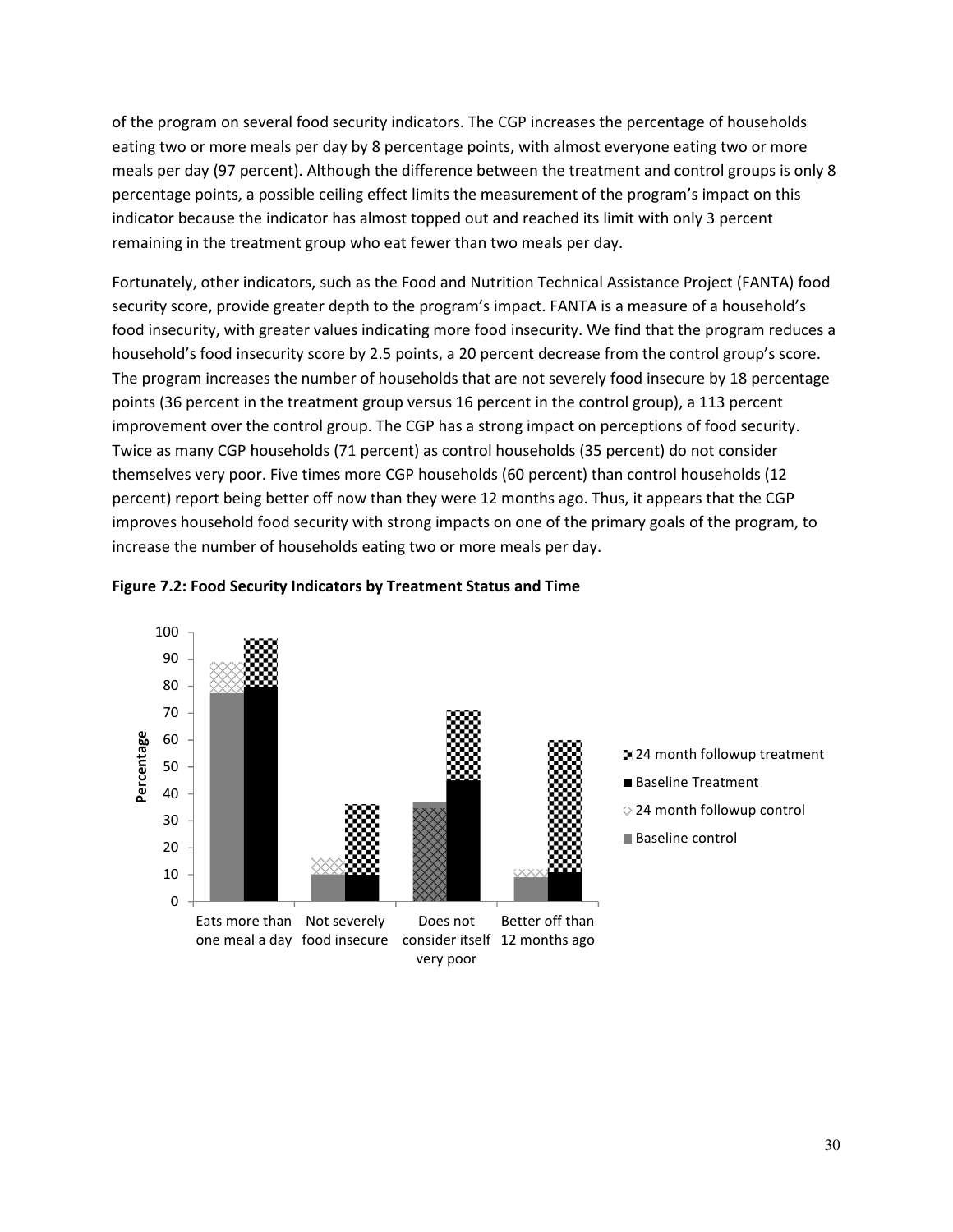| Table 7.2: Food Security Indicators, by CGP Treatment |  |
|-------------------------------------------------------|--|
|-------------------------------------------------------|--|

|                                                   | Program<br>Impact  | <b>Baseline</b> | 24-Month<br><b>Treatment</b> | 24-Month<br>Control |
|---------------------------------------------------|--------------------|-----------------|------------------------------|---------------------|
| Eats more than one meal a day                     | 0.079              | 0.78            | 0.97                         | 0.89                |
| Ate meat/fish $\Rightarrow$ 5 times in last month | (4.02)<br>0.006    | 0.31            | 0.32                         | 0.27                |
| Ate vegetables => 5 times in last month           | (0.11)<br>$-0.006$ | 0.61            | 0.74                         | 0.74                |
|                                                   | $(-0.09)$          |                 |                              |                     |
| Food security scale                               | 2.498<br>(4.23)    | 15.10           | 9.63                         | 12.36               |
| Is not severely food insecure                     | 0.177<br>(4.00)    | 0.10            | 0.36                         | 0.16                |
| Does not consider itself very poor                | 0.305              | 0.41            | 0.71                         | 0.35                |
| Better off than 12 months ago                     | $(-5.78)$<br>0.453 | 0.10            | 0.60                         | 0.12                |
| $\boldsymbol{N}$                                  | (10.51)<br>4,549   | 2,249           | 1,153                        | 1,145               |

NOTE: Estimations use difference-in-difference modeling among panel households. Cluster robust t-statistics are n parentheses. Bold indicates that they are significant at  $p < 0.05$ . All estimations control for household size, recipient age, education and marital status, districts, and a vector of cluster-level prices. All estimates are corrected for attrition bias.

Table 7.3 reports impacts for these same indicators by household size. Keeping in mind that these are mostly self-assessments of welfare, we see a distinct pattern of larger households reporting larger positive impacts of the CGP on their self-assessed welfare. For example, larger households are more likely to report that they are better off than 12 months ago (47 versus 43 percent), that they do not consider themselves very poor (33 versus 28 percent), and that they are not severely food insecure (21 versus 14 percent). This appears somewhat contradictory to the fact that the value of the grant (in per capita terms) is much larger for smaller households and the actual impact of the CGP on monetary welfare is larger in smaller households. In contrast, larger households are actually much poorer on a per capita basis, so the grant has a larger impact on psychological welfare, which in turn shows up in these self-reports of well-being. The relationship between psychological and material welfare is gaining increasing attention in the literature on poverty. $^{12}$ 

l

<sup>&</sup>lt;sup>12</sup> Grant, C. (2005). Insights on development from the economics of happiness. World Bank Research Observer, 20(2), 201–231.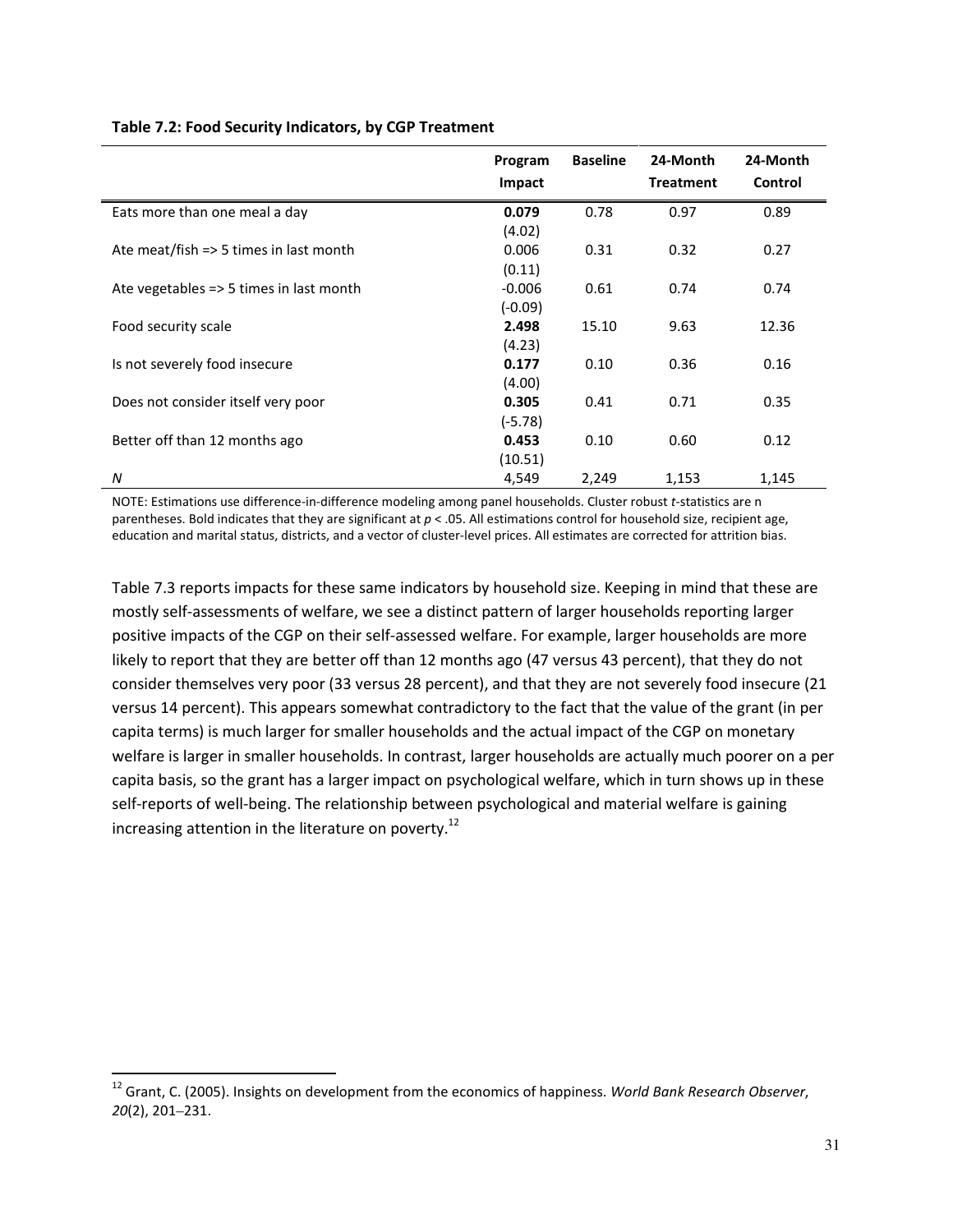|                                        | Size $\le$ 5         |                   | Size > 5                |                |  |
|----------------------------------------|----------------------|-------------------|-------------------------|----------------|--|
|                                        | <b>Baseline Mean</b> | Program<br>Impact | <b>Baseline</b><br>Mean | Program Impact |  |
| Eats more than one meal a day          | 0.770                | 0.085             | 0.805                   | 0.069          |  |
|                                        |                      | (3.68)            |                         | (3.02)         |  |
| Ate meat/fish =>5 times last month     | 0.296                | $-0.013$          | 0.334                   | 0.021          |  |
|                                        |                      | $(-0.21)$         |                         | (0.33)         |  |
| Ate vegetables >= 5 times in last week | 0.602                | 0.014             | 0.626                   | $-0.027$       |  |
|                                        |                      | (0.19)            |                         | $(-0.44)$      |  |
| Food security scale                    | 15.11                | 2.305             | 15.24                   | 2.602          |  |
|                                        |                      | (3.14)            |                         | (4.60)         |  |
| Is not severely food insecure          | 0.115                | 0.145             | 0.0792                  | 0.211          |  |
|                                        |                      | (2.64)            |                         | (4.78)         |  |
| Does not considers itself very poor    | 0.393                | 0.284             | 0.441                   | 0.326          |  |
|                                        |                      | (4.12)            |                         | (6.02)         |  |
| Better off than 12 months ago          | 0.0957               | 0.434             | 0.0981                  | 0.471          |  |
|                                        |                      | (7.79)            |                         | (9.44)         |  |
| N                                      |                      | 2306              |                         | 2288           |  |

### Table 7.3: Impacts on Food Security Indicators by Household Size

NOTE: Estimations use difference-in-difference modeling among panel households. Robust t-statistics clustered at the CWAC level are in parentheses. Bold indicates that they are significant at  $p < .05$ . All estimations control for household size, recipient age, education and marital status, districts, household demographic composition and a vector of cluster-level prices.

### Diet Diversity

Repetitive diets are typically common in food insecure regions in many parts of the world. These add to the load of undernourishment, mostly insufficient micronutrient consumption. An essential element to food-based approaches involves dietary diversification or consumption of a wide variety of foods across nutritionally distinct food groups. Increased dietary diversity is associated with increased household food access as well as individual probability of adequate micronutrient intake. As an indicator of food access, dietary diversity is defined as the number of individual food stuffs or food groups consumed over a given reference period.<sup>13</sup>

A standardized tool for measuring dietary diversity has been developed by the Food and Agricultural Organization of the United Nations (FAO).This tool can be administered at household and individual levels. Using an open recall method, the tool gathers information on all the foods and beverages consumed over the previous 24 hours by the household or individual. Food and beverages declared by the respondent(s) are then recorded into one of 16 standardized food groups.

Most often, dietary diversity is measured by counting the number of food groups rather than food items consumed. We adopt the same approach in this study, with 2- and 4-week reference periods for a number of selected food groups. Households were asked to recall all the foods eaten and beverages taken in the 2 and 4 weeks prior to the interview. We use this reference period because it offers a better clue of the habitual diet of households.

The type of dietary diversity scores calculated are household dietary diversity scores (HDDS).These at least portray a household's capability to consume assorted food stuffs. By means of the data collected

<sup>&</sup>lt;sup>13</sup> Hoddinott, J., & Yohannes, Y. (2002). *Dietary diversity as a food security indicator*. Washington, DC: Academy for Educational Development, Food and Nutrition Technical Assistance Project.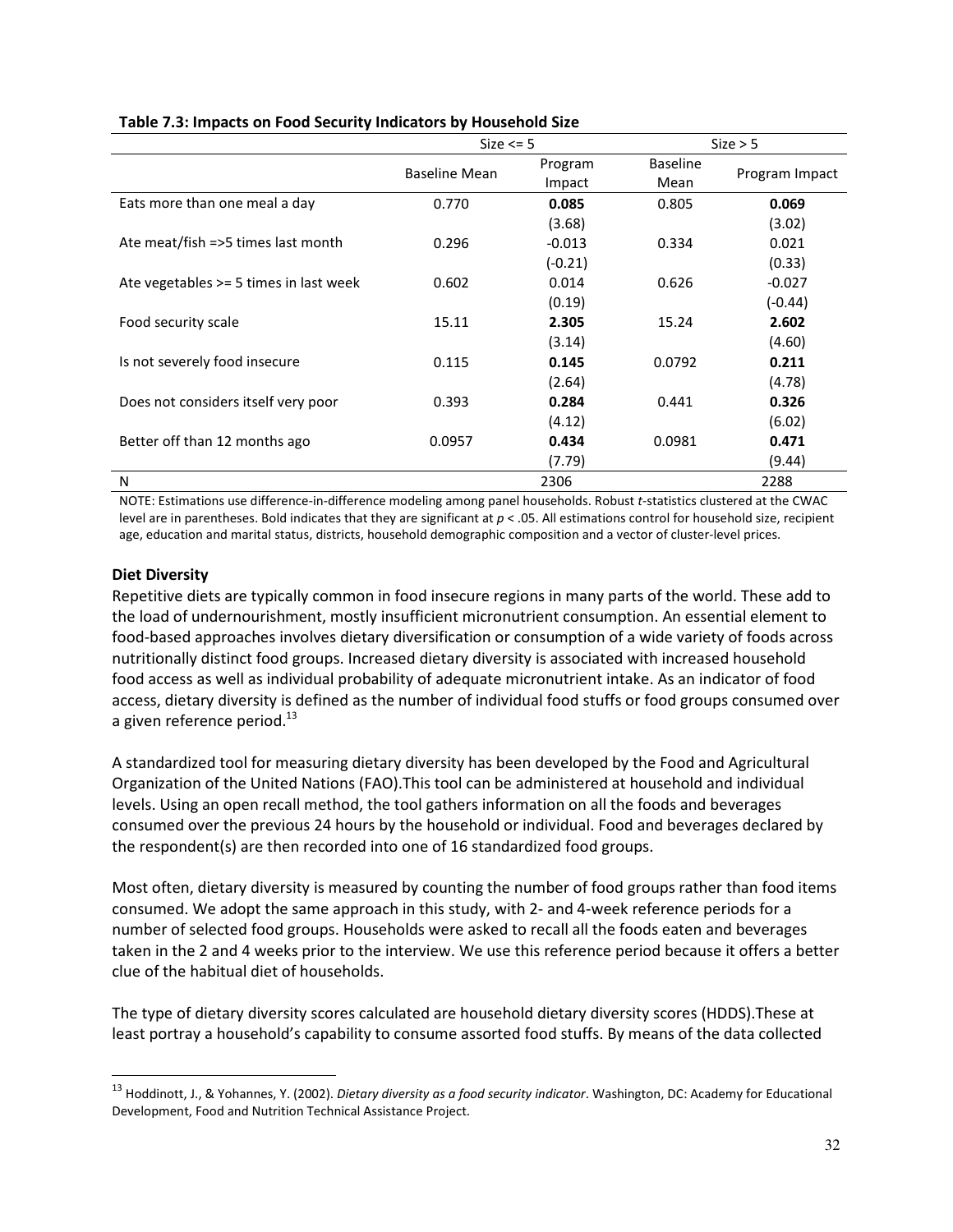from the 2- and 4-week dietary reference period, we calculated the HDDS by using the FAO and FANTA guidelines for measuring household and individual dietary diversity. The HDDS were calculated on the basis of the 12 selected food groups consumed over the previous 2 and 4 weeks because the consumption of certain food items belonging to the cereals food group were in the 2- and 4-week reference periods, respectively. We awarded a point to each food group consumed over the reference period and then calculated the sums of all points for the dietary diversity score for each household.

Following the FAO guidelines measuring household dietary diversity, the HDDS uses 12 food groups: cereals, roots and tubers, vegetables, fruits, meat, eggs, fish, pulses and legumes, fats and oil, sugar and sweets, milk and other milk product, and spices and beverages.

At baseline, vegetables, cereals, and fish were consumed on average more than any other food group (Table 7.4). Among the least consumed food groups were eggs, milk and other milk products, and spices and beverages. The 24-month follow-up indicates an increase in the consumption of the majority listed food groups. On average, the highest increase in consumption is for fats and cooking oil (35 percent), followed by sugars and sweets (31 percent), pulses and legumes (22 percent), and meat products (17 percent). Further analysis shows that within and across CGP districts, Kaputa has more households consuming roots and tubers than cereals. This is contrary to what we expected because maize cereal is believed to be the main staple in Zambia.

|                               |                        | 24-Month Follow-Up Survey |                  |                   |  |
|-------------------------------|------------------------|---------------------------|------------------|-------------------|--|
| <b>Food Group</b>             | <b>Baseline Survey</b> | 24-Month Treatment        | 24-Month Control | <b>Difference</b> |  |
|                               |                        |                           |                  | $(T-C)$           |  |
|                               | (1)                    | (2)                       | (3)              | (4)               |  |
|                               |                        |                           |                  |                   |  |
| Cereals                       | 81                     | 98                        | 93               | 5                 |  |
| Roots and tubers              | 49                     | 46                        | 46               | $\Omega$          |  |
| Vegetables                    | 91                     | 97                        | 96               | 1                 |  |
| Fruits                        | 38                     | 55                        | 53               | $\overline{2}$    |  |
| Meat                          | 21                     | 45                        | 28               | 17                |  |
| Eggs                          | 4                      | 9                         | 3                | 6                 |  |
| Fish                          | 77                     | 85                        | 79               | 6                 |  |
| Pulses and legumes            | 30                     | 48                        | 26               | 22                |  |
| Fats and cooking oil          | 27                     | 72                        | 38               | 35                |  |
| Milk and other milk products  | 24                     | 30                        | 19               | 10                |  |
| Sugars and sweets             | 24                     | 63                        | 32               | 31                |  |
| Spices and beverages          | 15                     | 28                        | 18               | 10                |  |
| <b>Number of Observations</b> | 2,517                  | 1,148                     | 1,142            |                   |  |

### Table 7.4: Distribution of Food Groups Consumed

On average, the overall HDDS in the baseline was about 4.78. In the 24-month follow-up, the HDDS is 6.73 and 5.30 in the treatment and control groups, respectively (Table 7.5). CGP households consumed one more food group than their counterpart non-CGP households.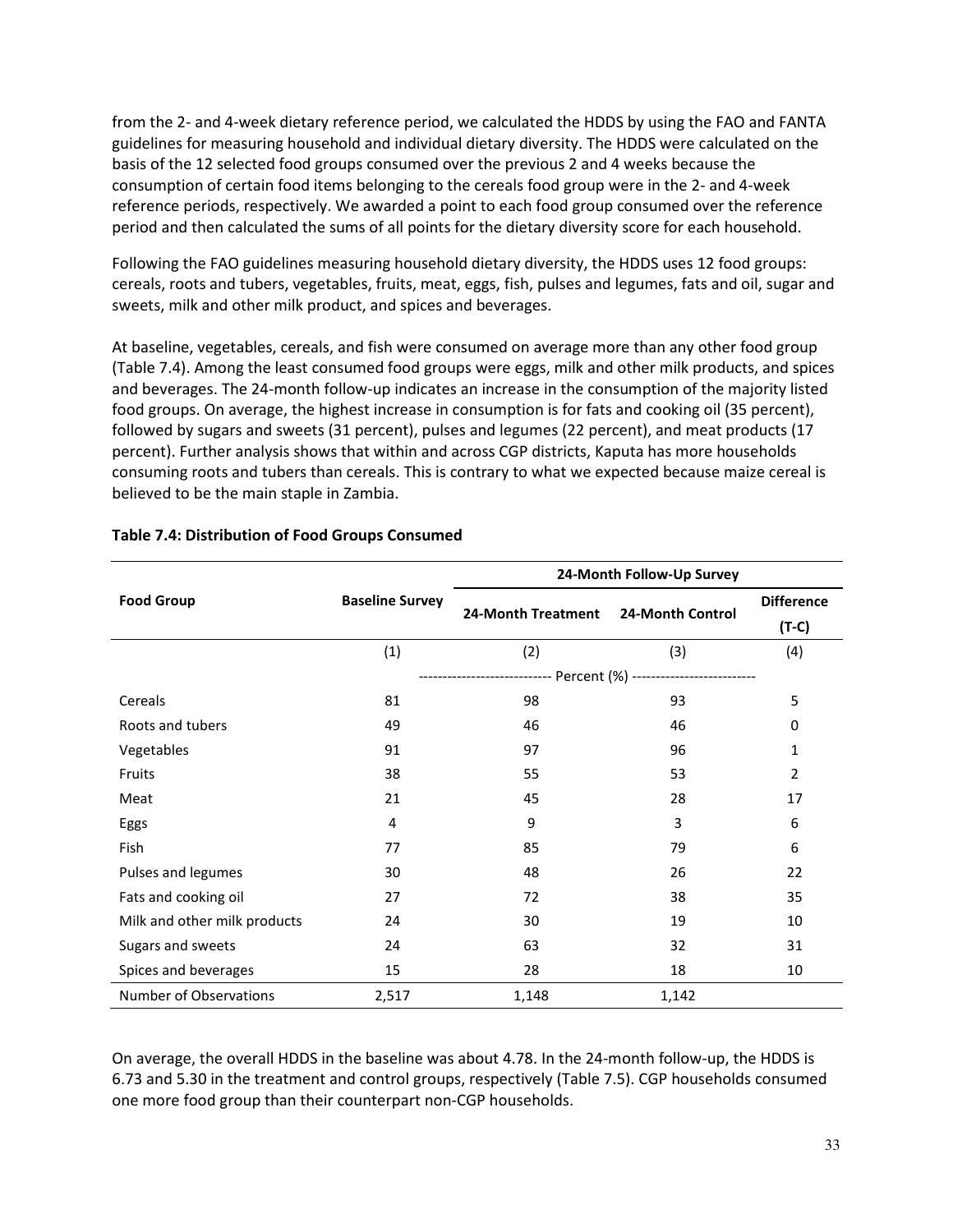|                     |                 | 24-Month         | 24-Month |                   |
|---------------------|-----------------|------------------|----------|-------------------|
| <b>Variable</b>     | <b>Baseline</b> | <b>Treatment</b> | Control  | <b>Difference</b> |
|                     |                 |                  |          |                   |
| <b>HDDS</b>         | 4.78            | 6.73             | 5.30     | 1.43              |
| <b>Observations</b> | 2,519           | 1,153            | 1,145    |                   |

# Table 7.5: Mean Household Dietary Diversity Scores at Baseline and Follow-Up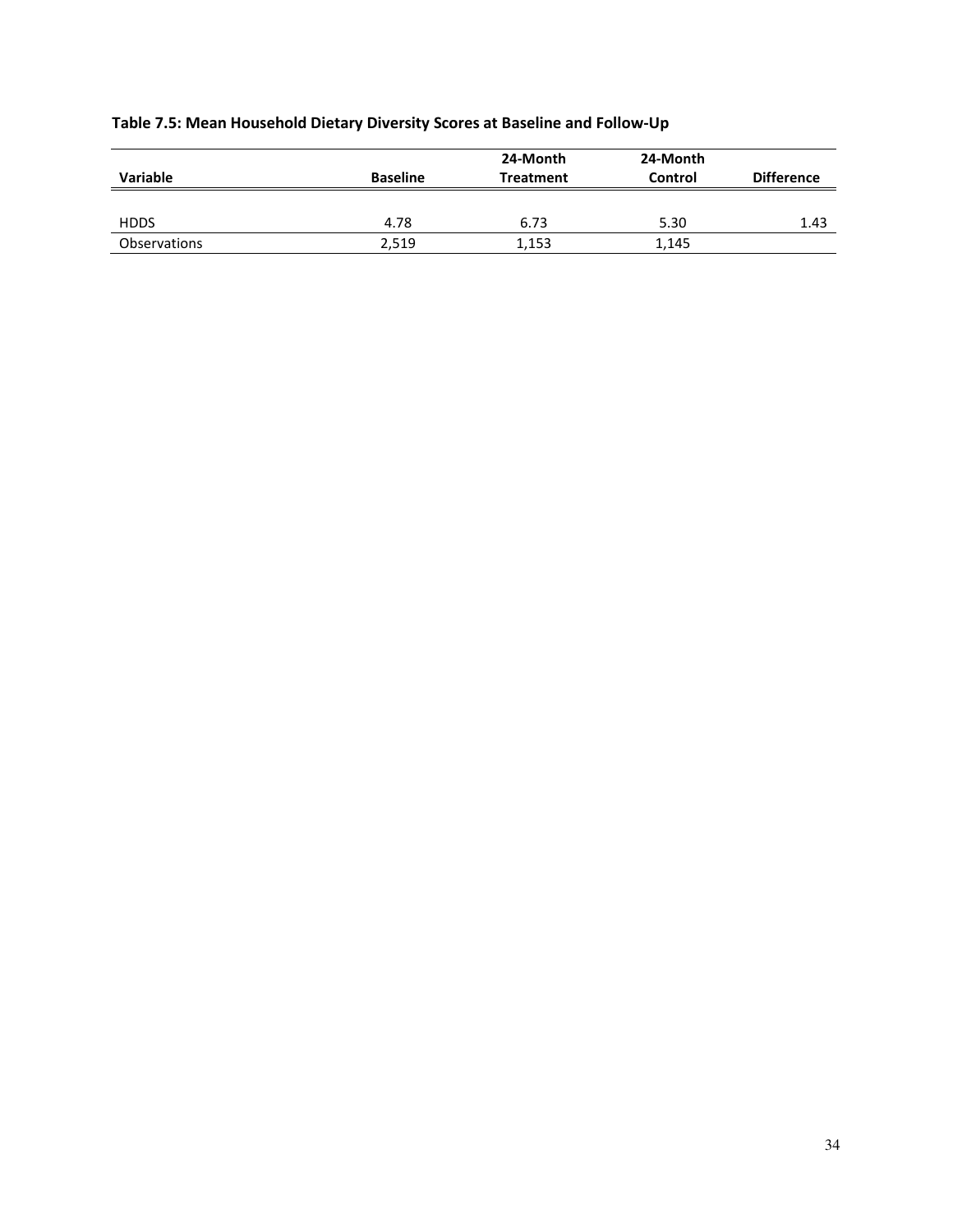# XIII. Young Child Outcomes

In this section, we report program impacts on a series of young child indictors covering health, use of services, nutritional status, and early childhood development. We remind the reader that most of these are second-round effects in that they are not affected directly by the cash transfer but require a series of behavioral responses by the household induced by the income effect of the cash transfer in order to change. For example, nutritional status is affected by caregiving behaviors, caloric intake, and sanitation. For the CGP to affect nutritional status, it must induce a change in feeding practices or the disease environment of the household. In the baseline report, we presented some predictions of where we might expect to see impacts of the CGP. We reproduce this information here (Figure 8.1) to give the reader an idea of where we are likely to find effects of the CGP, assuming that recipients spend cash from the program in the same way as they spend other sources of income. The dark bars in this figure indicate effects that are likely to be statistically significant; the largest expected impact of the CGP is on infant and young child feeding (IYCF), followed by certain components of the early childhood indicators, incidence of diarrhea, and weight for height. It is useful to keep these predictions in mind as we go through the observed impact estimates.



## Figure 8.1: Predicted Impacts of the CGP

# **Morbidity**

Table 8.1 shows impact estimates on the three main illnesses occurring among preschool children. We see a strong program impact on the prevalence of diarrhea in the previous 2 weeks—a decline of 4.9 percentage points—and a somewhat smaller effect of 3.6 percentage points on acute respiratory illness (cough), although not statistically different from zero. The strong effect on the prevalence of diarrhea is consistent with our ex-ante predictions shown in the figure.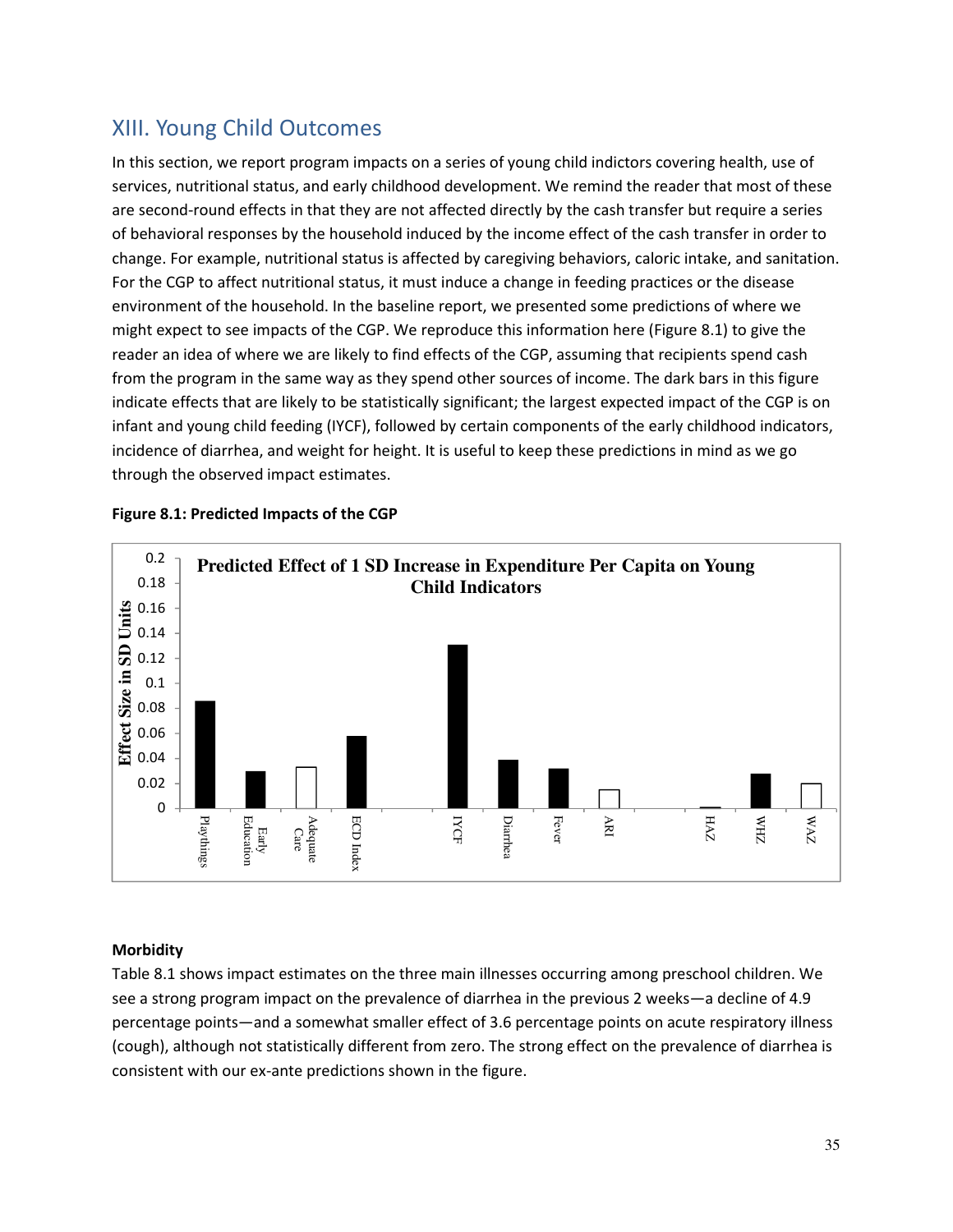|                   | Program<br>Impact | <b>Baseline</b> | 24-Month<br><b>Treatment</b> | 24-Month<br>Control |
|-------------------|-------------------|-----------------|------------------------------|---------------------|
| Diarrhea          | $-0.049$          | 0.185           | 0.0684                       | 0.0925              |
|                   | $(-2.38)$         |                 |                              |                     |
| Fever             | $-0.019$          | 0.233           | 0.113                        | 0.125               |
|                   | $(-0.53)$         |                 |                              |                     |
| Acute respiratory |                   |                 |                              |                     |
| illness           | $-0.036$          | 0.203           | 0.0511                       | 0.0832              |
|                   | (-1.42)           |                 |                              |                     |
| N                 | 7232              |                 |                              |                     |

#### Table 8.1: Impacts on Morbidity Among Children 0**–**60 Months

NOTES: Reference period for illnesses is 2 weeks. Estimation uses difference-in-difference modeling among panel households. Cluster robust t-statistics are in parentheses. Bold indicates that they are significant at  $p < 0.05$ . All estimations control for household size, recipient age, education and marital status, districts, and a vector of cluster-level prices. All estimates are corrected for attrition bias.

#### Use of Health Services

Table 8.2 shows impacts on the use of services, including the household's possession of a birth registration document for their children under age 5. This document is not exactly a health indicator but is strongly related to assisted delivery, which itself is a key health service. The only statistically significant program effect is for the treatment of acute respiratory illness (ARI) and indicates a reduction in curative care for ARI among children in the program, an opposite effect from what we expect. Note that the exante analysis suggests no impacts on curative or preventive care-seeking behavior.

## Table 8.2: Impacts on Use of Services Among Children 0**–**60 Months

|                                          | Program<br>Impact | <b>Baseline</b> | 24-Month<br><b>Treatment</b> | 24-Month<br>Control |
|------------------------------------------|-------------------|-----------------|------------------------------|---------------------|
| Sought preventive care (N=7135)          | $-0.045$          | 0.776           | 0.788                        | 0.791               |
|                                          | $(-1.14)$         |                 |                              |                     |
| Has birth registration document (N=7646) | $-0.063$          | 0.402           | 0.238                        | 0.251               |
|                                          | $(-0.79)$         |                 |                              |                     |
| Sought care for diarrhea* (N=972)        | 0.039             | 0.744           | 0.798                        | 0.796               |
|                                          | (0.54)            |                 |                              |                     |
| Sought care for fever* (N=1293)          | 0.012             | 0.726           | 0.848                        | 0.823               |
|                                          | (0.16)            |                 |                              |                     |
| Sought care for ARI* (N=1005)            | $-0.142$          | 0.341           | 0.157                        | 0.267               |
|                                          | (-2.00)           |                 |                              |                     |

\* Only estimated on sample that reported this illness in the prior 2 weeks.

NOTE: Estimations use difference-in-difference modeling among panel households. Cluster robust t-statistics are in parentheses. Bold indicates that they are significant at  $p < 0.05$ . All estimations control for household size, recipient age, education and marital status, districts, and a vector of cluster-level prices. All estimates are corrected for attrition bias.

#### Nutritional Status and Feeding

Table 8.3 shows impact results for the three commonly used anthropometric indicators of weight-forheight (a short term measure of underweight), weight-for-age (undernutrition), and height-for-age (chronic or long-term nutritional status), all measured in standard deviations or z-scores using the new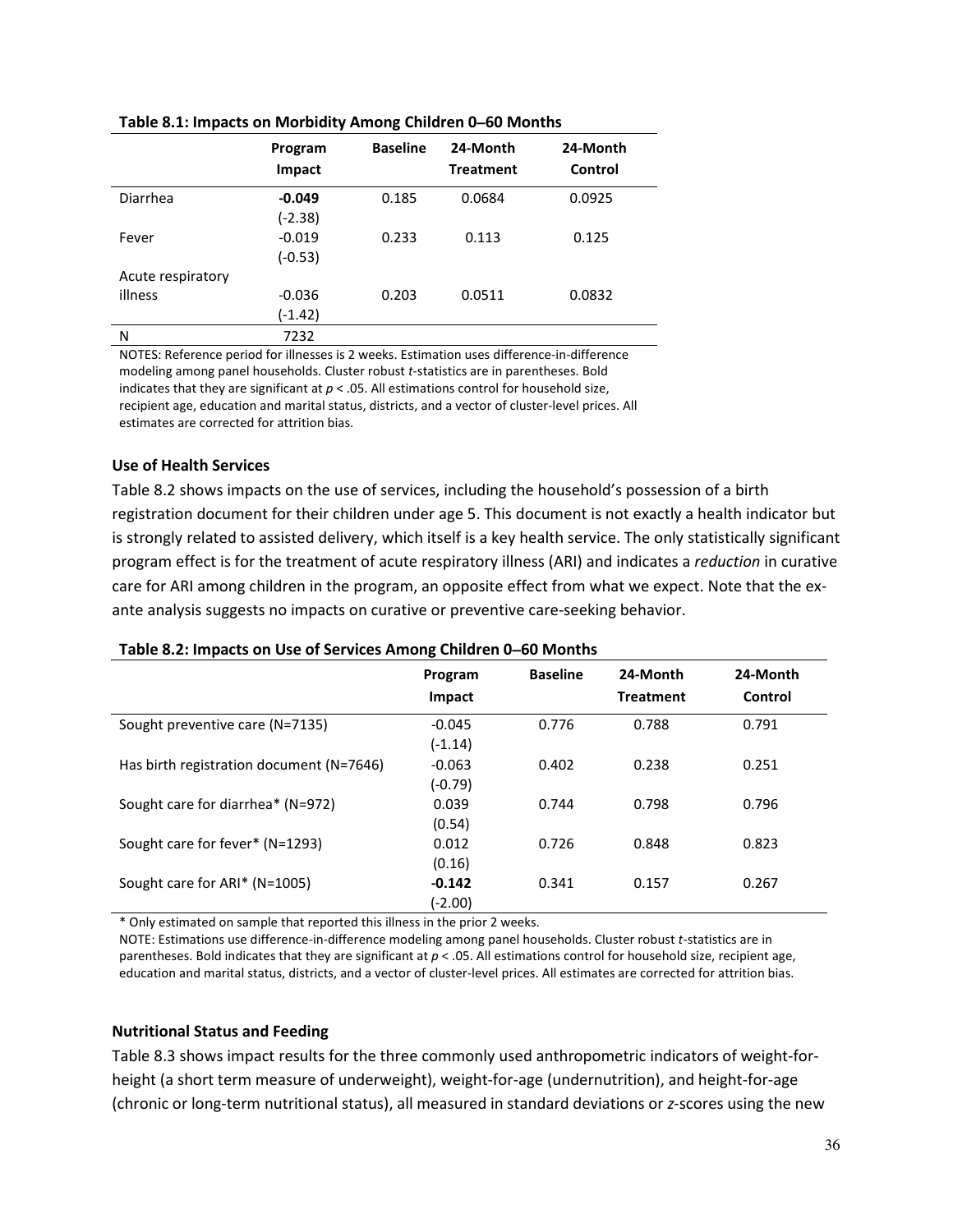World Health Organization reference tables. The CGP has induced an improvement in the weight of young children, with effects on weight-for-height and weight-for-age of about 0.12 standard deviation, although these are just outside the levels of statistical significance. We investigate whether program impacts are different for different age groups among young children and see a large effect on weightfor-height among children ages 3 to 5.

The table also shows a large highly statistically significant impact of the CGP on IYCF—an increase of 22 percentage points or an 88 percent increase over the baseline mean. This result is consistent with the consumption expenditure effects reported earlier, as well as the ex-ante predictions suggesting that the CGP would have a strong impact on this indicator. Because feeding is an important determinant of weight, we checked whether there are noticeable impacts of the CGP on weight among children 6 to 24 months but do not find any statistically significant effects.

|                                        | Program | <b>Baseline</b> |                  | 24-Month |  |  |  |  |
|----------------------------------------|---------|-----------------|------------------|----------|--|--|--|--|
|                                        | Impact  |                 | <b>Treatment</b> | Control  |  |  |  |  |
| Weight for age $z$ -score (N=6825)     | 0.128   | $-0.902$        | $-0.900$         | $-0.963$ |  |  |  |  |
|                                        | (1.89)  |                 |                  |          |  |  |  |  |
| Weight for height z-score ( $N=6157$ ) | 0.118   | $-0.180$        | $-0.0961$        | $-0.154$ |  |  |  |  |
|                                        | (1.74)  |                 |                  |          |  |  |  |  |
| Height for age z-score (N=6155)        | 0.066   | $-1.416$        | $-1.445$         | $-1.491$ |  |  |  |  |
|                                        | (0.70)  |                 |                  |          |  |  |  |  |
| Young child feeding (N=1983)           | 0.217   | 0.317           | 0.596            | 0.434    |  |  |  |  |
|                                        | (3.54)  |                 |                  |          |  |  |  |  |

#### Table 8.3: Impacts on Nutritional Status and Feeding

NOTE: Nutritional indicators are reported for children 0 to 60 months; child feeding are reported for children 6 to 24 months as recommended in the ZDHS. Estimations use difference-in-difference modeling among panel households. Cluster robust t-statistics are in parentheses. Bold indicates that they are significant at  $p < .05$ . All estimations control for household size, recipient age, education and marital status, districts, and a vector of cluster-level prices. All estimates are corrected for attrition bias.

## Early Childhood Development

As we reported in the baseline report, an innovative aspect of the questionnaire we administered is the inclusion of the newly released early childhood development (ECD) module developed and tested by UNICEF as part of its global MICS 4 Program. We administered this module to children ages 3 through 7 in our sample and constructed six MICS recommended indicators from the MICS Child Development Indicator list (indicators 6.1 and 6.3–6.7).<sup>14</sup> Support to Learning measures whether an adult played with the child, counted, named or drew things with the child, sang songs or told stories to the child, read books or looked at pictures with the child, or took the child outside the compound. Learning Materials refers to whether the child possesses at least three books or whether the child plays with homemade or store-bought toys or objects around the home, such as pots, bowls, rocks, or sticks. Adequate Care measures whether the child was ever left alone for more than 1 hour or left in the care of someone less than 10 years old. School Attendance includes any sort of formal program, including preschool and

<sup>&</sup>lt;sup>14</sup> See http://www.childinfo.org/mics4\_tools.html.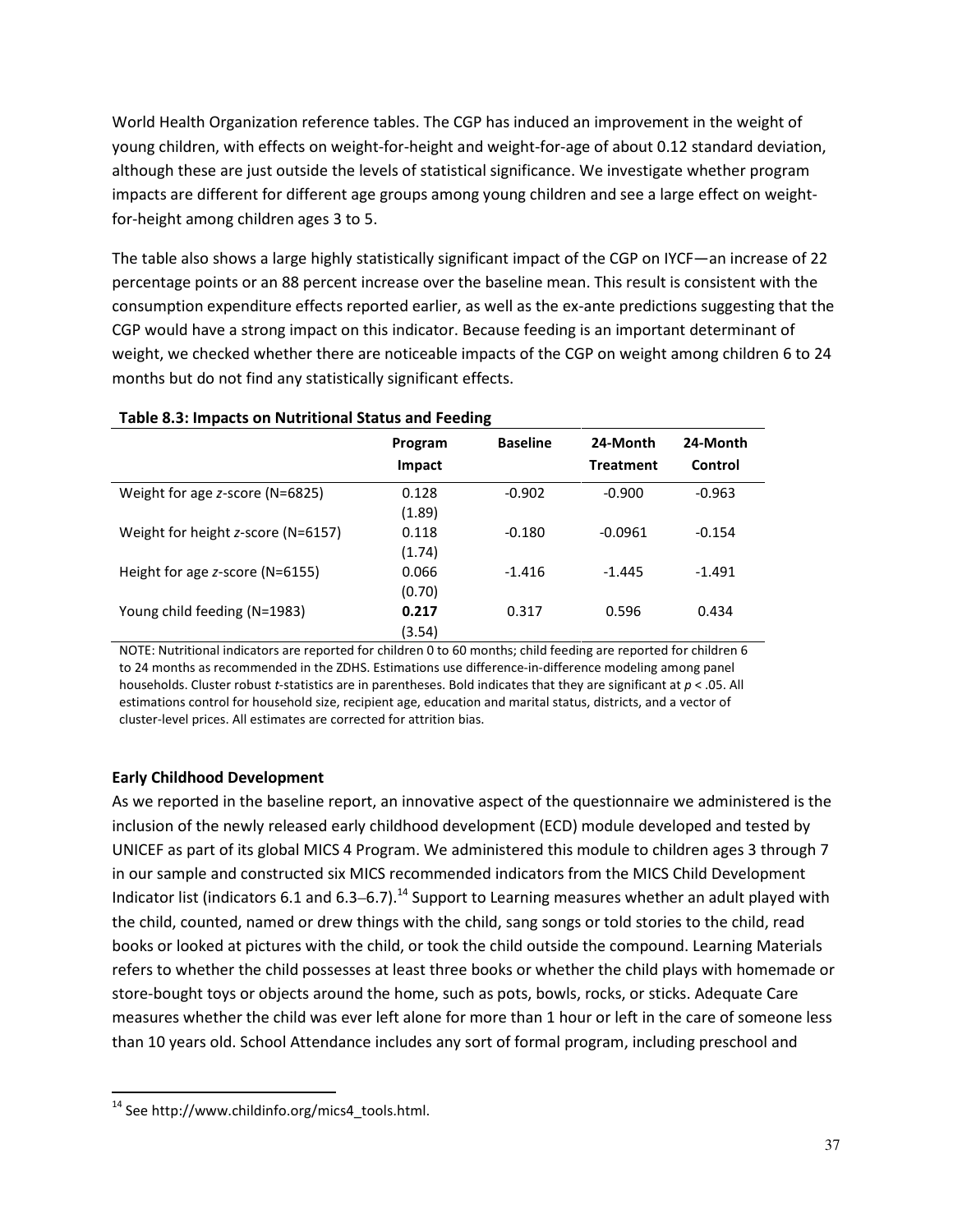daycare. Finally, the ECD Index is a 10-item scale that covers four developmental domains: physical (both gross and fine motor), language and cognition, socio-emotional, and approaches to learning.

Table 8.4 shows the marginal probability impact estimates on these six ECD indicators plus the overall ECD Index Score. Households in the CGP show significantly higher support for learning and learning materials as well as attendance at a formal educational program. The overall ECD Index Score has also increases noticeably, although it remains just outside statistical significance. The ex-ante simulations predicted a strong impact on playthings rather than support for learning or books/toys. It is interesting to note the strong increase in the mean level of playthings and adequate care in both arms; in these two cases, the absence of a control group would have suggested very strong program effects on these indicators, highlighting the benefit of having an experimental control group with which to capture overall trends over time in our indicators of interest.

|                                      | Program<br>Impact     | <b>Baseline</b> | 24-Month<br><b>Treatment</b> | 24-Month<br>Control |
|--------------------------------------|-----------------------|-----------------|------------------------------|---------------------|
| Support to Learning (6.1)            | 0.126<br>(2.33)       | 0.432           | 0.307                        | 0.225               |
| Learning Materials: Books (6.3)      | 0.010<br>(2.09)       | 0.0148          | 0.027                        | 0.011               |
| Learning Materials: Playthings (6.4) | $-0.035$<br>$(-0.51)$ | 0.629           | 0.767                        | 0.751               |
| Adequate Care (6.5)                  | $-0.003$<br>$(-0.04)$ | 0.307           | 0.620                        | 0.647               |
| ECD Score $5+ (6.6)$                 | 0.070<br>(1.32)       | 0.558           | 0.610                        | 0.572               |
| ECD Index Score*                     | 0.311<br>(1.62)       | 4.848           | 5.174                        | 4.926               |
| School Attendance (6.7)              | 0.041<br>(1.76)       | 0.224           | 0.154                        | 0.136               |
| N                                    | 5670                  |                 |                              |                     |

NOTES: All estimates are marginal probabilities from probit regression except those with \*, which are OLS because they are continuous instead of binary variables. Statistical significance at 10 percent or better is shown in bold. The MICS indicator number is shown in parentheses beside the indicator name.

A key objective of the CGP is to ensure that infants and young children receive a healthy start to life. The results presented here suggest that the program is meeting its goal. Specifically, children in beneficiary households are less likely to be sick with diarrhea and have higher weight-for-height and weight-for-age (although these two effects are just outside conventional levels of significance), and children ages 6 to 24 months are more likely to have the minimum recommended feeding. Children ages 3 to 7 years in CGP households also have a better developmental environment, with greater support to learning and more learning materials. These results are especially encouraging considering that this is a purely demand-side intervention without any conditions attached to the receipt of the transfer and without any explicit supply-side incentives to boost the use of services. For example, a recent meta-analysis of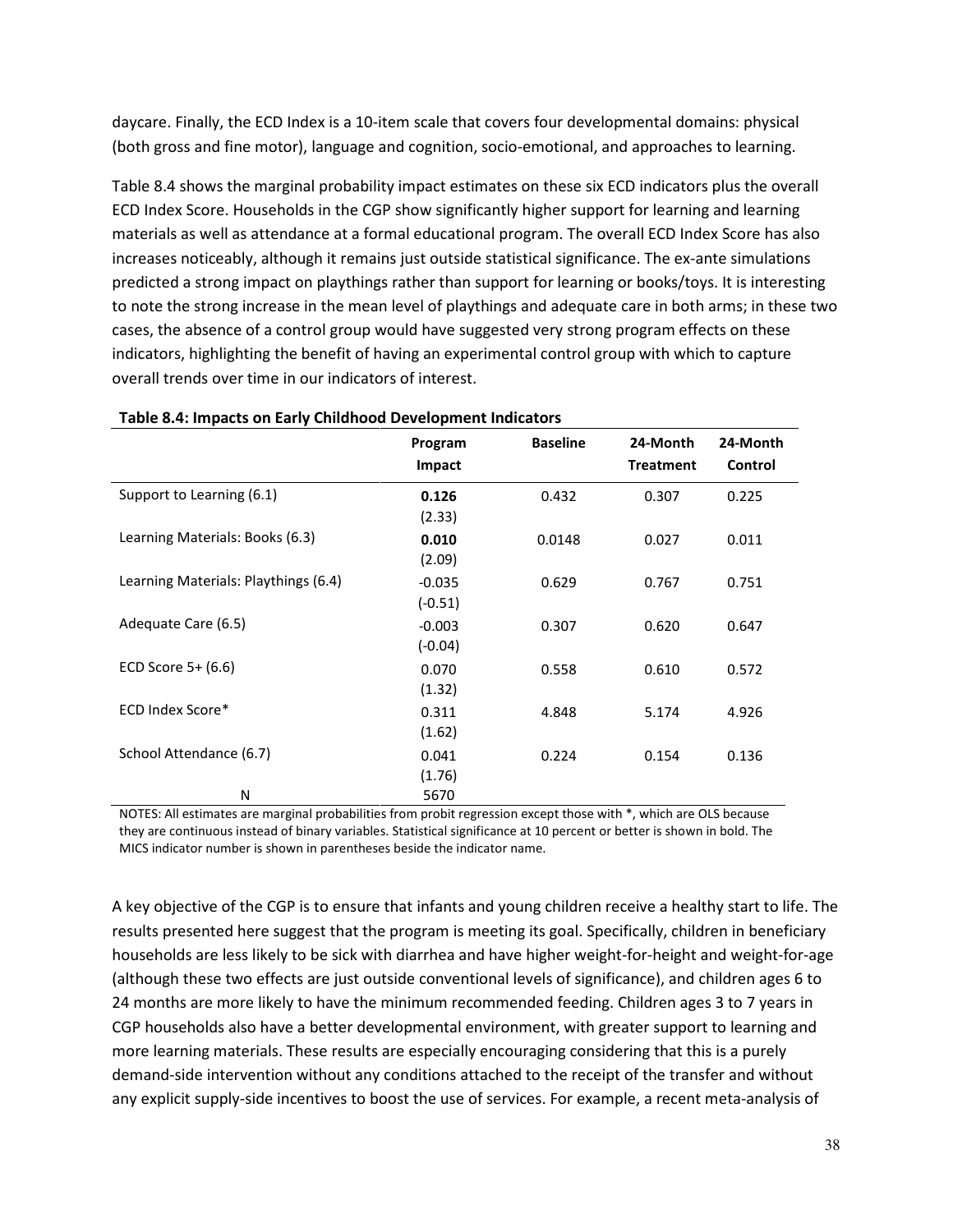the effectiveness of cash transfers on children's nutritional status concluded that the impacts were close to zero, underscoring the difficulty in moving an indicator such as height-for-age, which is determined by a range of factors of which income is only one.<sup>15</sup>

l

<sup>&</sup>lt;sup>15</sup> Manley, J., Gitter, S., & Slavchevska, V. (2011). How effective are cash transfer programs at improving nutritional status? (Working Paper No. 2010-8). Towson, MD: Towson University, Department of Economics.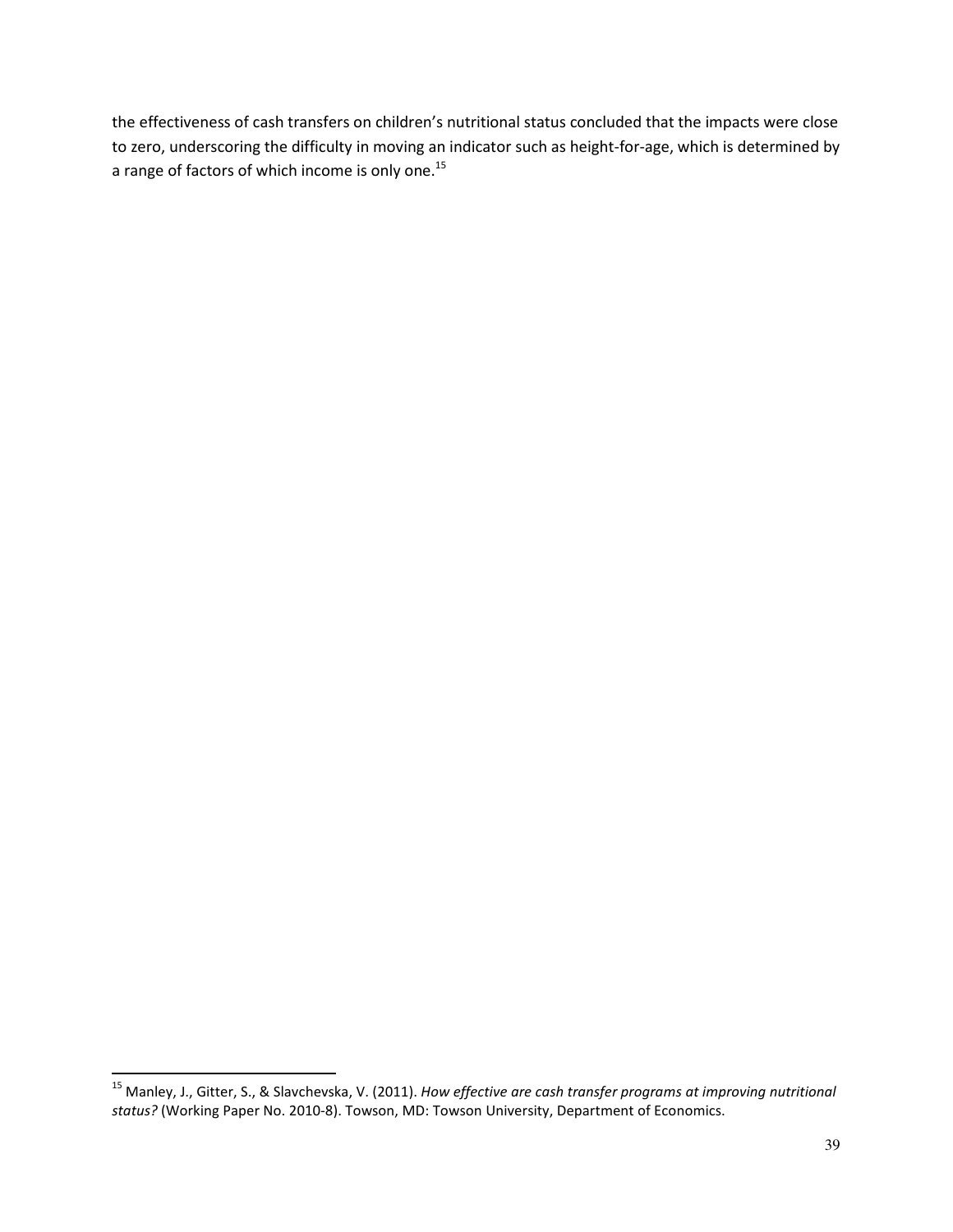## IX. Children Over 5 Years Old

Although the CGP targets households with children under age 5, older children might benefit from living in a household that receives the program, depending on how the money is spent. The conceptual framework in section II demonstrates how the cash might have an impact on certain areas, such as children's material well-being, education, and health. At baseline, we ran simulations to predict where we believed impacts were most likely to occur, based on the estimated elasticity of demand and spending patterns. We concluded that material well-being would likely improve and that there could be a small change in school attendance for older children, but we did not expect impacts for other olderchild-related indicators because the transfers were not expected to be spent in ways to affect these outcomes. We investigate the effects of the CGP after 2 years on a number of outcomes in these areas for children ages 5 to 17. As expected, we find large impacts on material well-being but none on education or health. These results are supported by the spending patterns observed 24 months into the program. Recipient households spend 6 percent of their additional money on clothing but less than 1 percent of their additional money on education, so the lack of results for education is not surprising.

#### Material Well-Being

 $\overline{a}$ 

The CGP has a large impact on children's material well-being, indicating that recipients use some of the transfer to purchase blankets, clothing, and shoes, items deemed necessary for supporting orphans and vulnerable children.<sup>16</sup> The material well-being indicator is a scale from 0 to 3; a child gets a point for having a shared blanket, a second set of clothing, and shoes. At baseline, only 11 percent of the children ages 6 to 17 had all three items. Two years later, 61 percent of the children in recipient households have a blanket, a change of clothing, and shoes, whereas only 26 percent of the children in nonrecipient households have all three items. The CGP increases children's material well-being by 34 percentage points. This impact is largely due to the increase in the number of children with shoes in recipient households compared with those in nonrecipient households. Table 9.1 shows the impact of the program on each item that makes up the material well-being scale. The program has an impact on both shoes and blanket ownership, with shoes dominating this effect with a 33 percentage point increase (20 percentage point increase for blankets and 8 percentage point increase for clothing). A ceiling effect occurs for clothing because 97 percent of children in recipient households and 89 percent of children in nonrecipient households own a second set of clothing 2 years into the program. Therefore, there is little room for recipient households to improve more than nonrecipients on this indicator, yet the difference is still significant. This study asks about a second set of clothing, but perhaps children in recipient households own more clothing than children in nonrecipient households, an indicator not captured here.

<sup>&</sup>lt;sup>16</sup> The material well-being scale is a recommended indicator to measure care and support for orphaned and vulnerable children. See UNICEF. (2005). Guide to monitoring and evaluation of the national response for children orphaned and made vulnerable by HIV/AIDS. New York, NY: Author. Available at http://www.measuredhs.com/hivdata/guides/ovcguide.pdf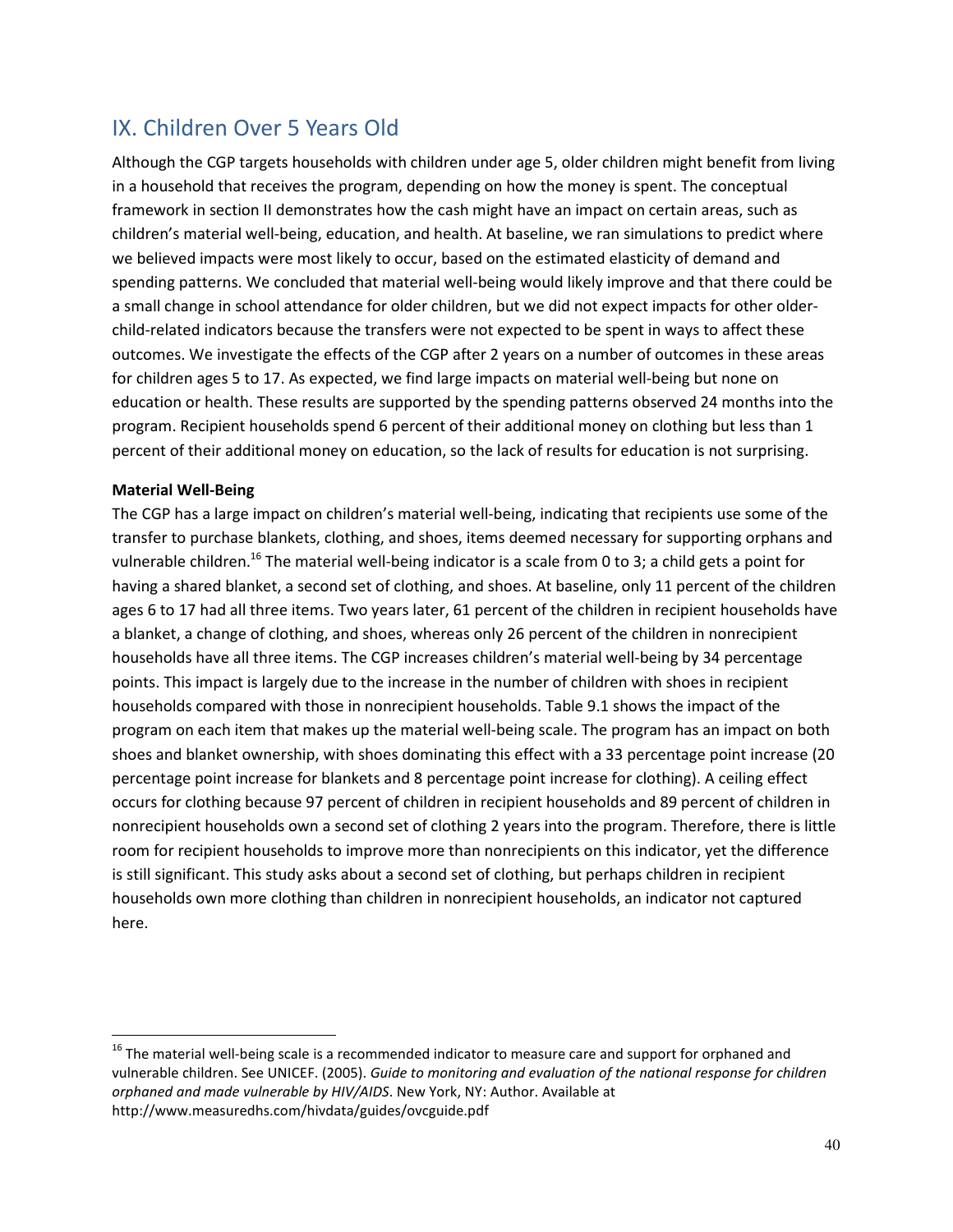|                                | Program<br>Impact | <b>Baseline</b> | 24-Month<br><b>Treatment</b> | 24-Month<br>Control |
|--------------------------------|-------------------|-----------------|------------------------------|---------------------|
| All needs met                  | 0.334             | 0.11            | 0.61                         | 0.26                |
|                                | (5.47)            |                 |                              |                     |
| Child has shoes                | 0.331             | 0.14            | 0.62                         | 0.29                |
|                                | (5.15)            |                 |                              |                     |
| Child has two sets of clothing | 0.140             | 0.63            | 0.97                         | 0.88                |
|                                | (4.47)            |                 |                              |                     |
| Child has a blanket            | 0.252             | 0.58            | 0.96                         | 0.78                |
|                                | (6.04)            |                 |                              |                     |
| N                              | 8.367             | 1,936           | 2,022                        |                     |

#### Table 9.1: Child Needs Met at Ages 5–17, by CGP Treatment

NOTE: Estimations use difference-in-difference modeling among panel households. Cluster robust t-statistics in parentheses. Bold indicates that they are significant at  $p < .05$ . All estimations control for household size, recipient age, education and marital status, districts, and a vector of cluster-level prices.

Figure 9.1 shows the change from baseline to the 24-month follow-up for the treatment and control groups on each material well-being indicator. Both groups improved during the 2-year period, but the treatment group improved more than the control group as a result of CPG. We suspect that the control group's growth results from the bumper harvests that occurred during the study period and general economic improvement of the country.

#### Figure 9.1: Material Needs Met by Treatment Status and Time



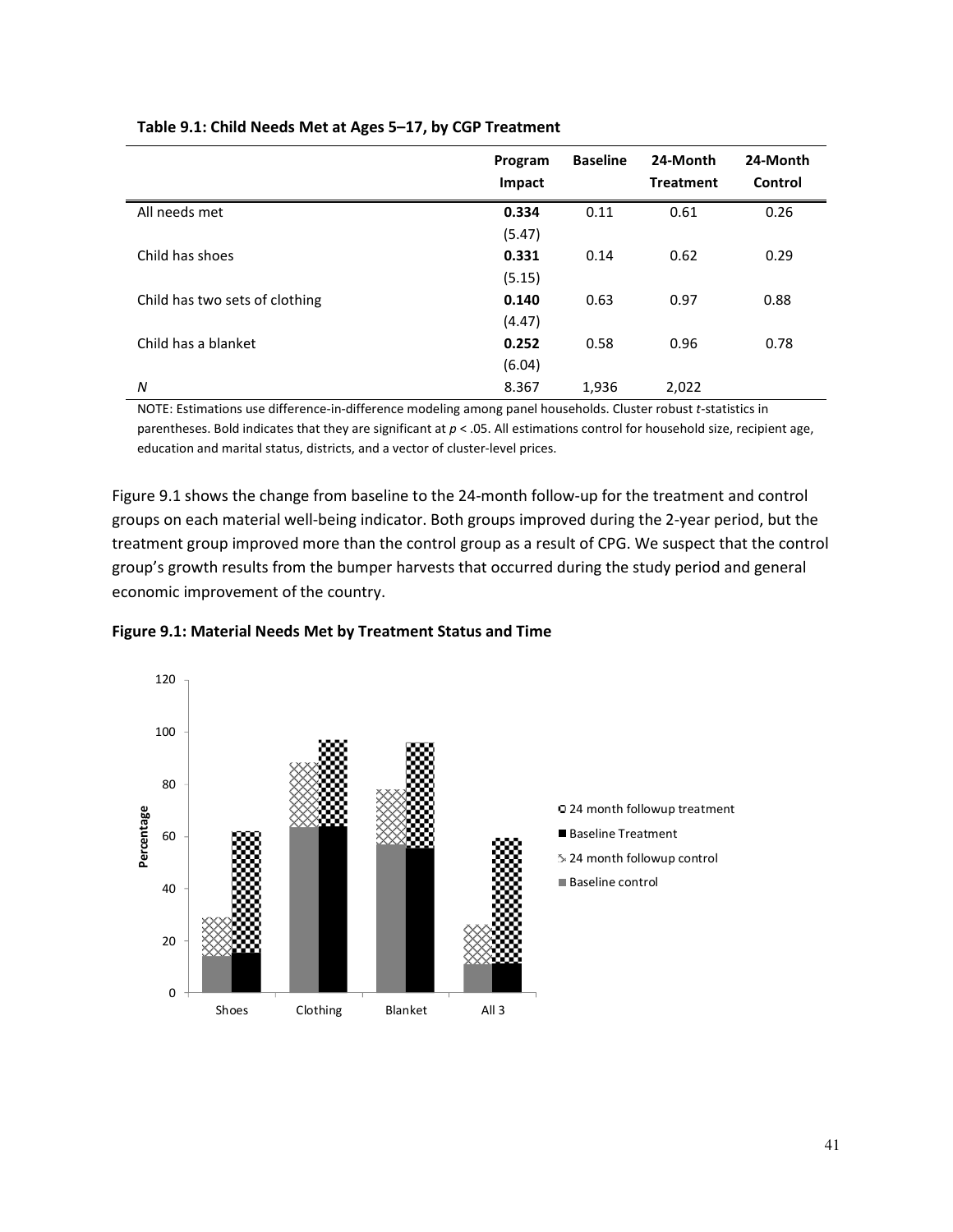#### **Education**

We investigate education outcomes related to enrollment, on-time enrollment, and attendance for children ages 6 to 16 and by gender. As predicted from a simulation with baseline data, we do not find any overall impacts on education outcomes to the entire group. However, we find strong impacts on these outcomes for children whose mothers are less educated. In other words, on average, the lower a mother's level of education completed, the greater the impact that CGP has on her children's education. Children living in a beneficiary household are 1 percentage point more likely to ever enroll in school and 2 percentage points more likely to enroll on time, for every year less of education their mother has. These are statistically significant impacts of the program on the treatment group compared with the control group. This result may sound counterintuitive because typically a mother's education is positively correlated with her children's education. This relationship holds true in Zambia, too, including with our sample, where at baseline, children of more educated mothers were more likely to be enrolled in school and attending school regularly. So how do we explain these findings? Well-educated mothers were already enrolling their children in school at baseline; therefore, the cash transfer has little opportunity to improve how they act. However, it seems that the CGP enables or motivates less educated mothers who did not enroll their child in school at baseline to change their actions and start enrolling their child in school, leading to a program impact on education for children with less educated mothers, but no impact on education for children with educated mothers because these children are already enrolled and attending school.

#### Health

We investigate health outcomes for older children with respect to morbidity, treatment seeking, and chronic illness. As predicted at baseline, we do not find any impacts on these health outcomes for children over age 5. Illness is a rare event, with only 10 percent of the children reporting that they were ill or injured in the previous 2 weeks. Of the 10 percent who reported being ill, 80 percent sought treatment. This rate of treatment is up from baseline by roughly 20 percentage points, but it occurs evenly in both the treatment and the control groups. Chronic illness is also an extremely rare event for this group, with less than 1 percent of older children reporting a chronic illness at baseline. Although the lack of impacts on health among older children was predicted at baseline, the expenditure analysis shows that 7 percent of the transfer is spent on health (mostly user fees and drugs), although there is no analogous increase in the use of curative care among older or younger children.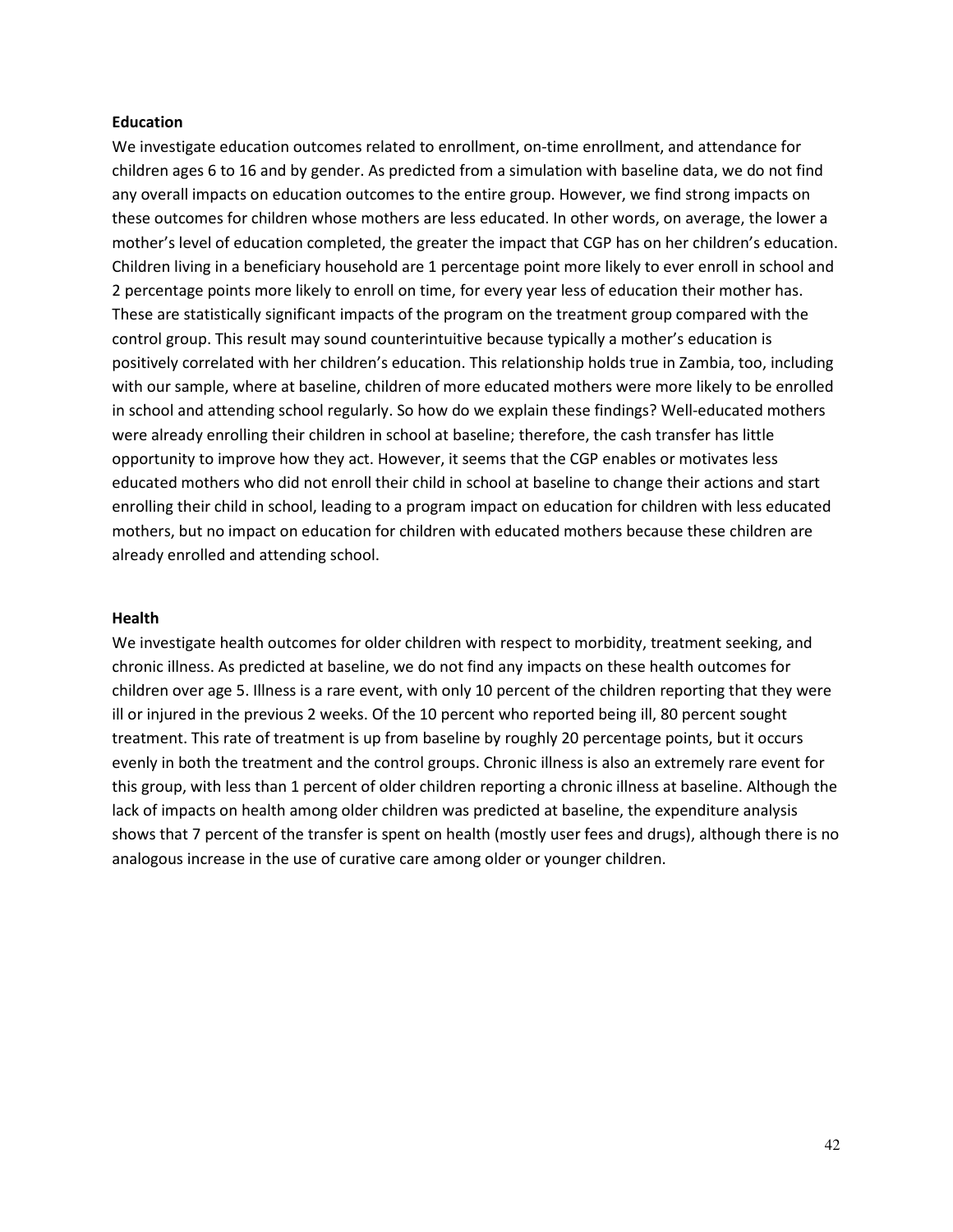## X. Women

Although the CGP is targeted toward children under age 5, because cash is in most cases given directly to women, there is potential for impacts on women-level outcomes. As demonstrated in the conceptual framework, these impacts depend on many factors, including power relations in households and characteristics of women, such as how future looking they are in determining consumption patterns. The following section explores trends and the impact of CGP on bargaining power, savings, future outlook, and women's health. Although we find significant impacts on women's savings and future outlook, we find no measurable impacts on decision making and health outcomes, with the exception of self-rated measures. Lack of impact on decision making can be partially explained by upward trends in indicators over the project cycle.

## Bargaining Power

To explore bargaining power among sample households, we asked decision-making questions in nine domains: children's health, children's schooling, spending of own income, spending of partner's income, major household purchases, daily household purchases, spending on children's clothes and shoes, visits to family and relatives, and own health. These questions were asked of one woman per household (typically a mother or caregiver of a target child), and they allowed the respondent to answer whether a decision is typically made by herself, by her partner, jointly, or by someone else in the household. To explore impacts, we construct two indicators. The first is a count or summation, giving 1 point to each time the woman indicates having sole decision-making power in a domain (ranges from 0 to 9). The second is an index constructed by factor analysis, which weights indicators differently on the basis of their variation within the sample and correlation between each other.

Table 10.1 shows the impact of the program on the count indicator and the index of sole decision making. Results indicate that the program has no measurable impact on sole decision making, a finding that remains unchanged even when we consider sole or joint decision making.

|                                                     | Program<br>Impact | <b>Baseline</b> | 24-Month<br><b>Treatment</b> | 24-Month<br>Control |
|-----------------------------------------------------|-------------------|-----------------|------------------------------|---------------------|
| Count indicator of sole decision making (9 domains) | 0.205             | 3.93            | 4.46                         | 4.37                |
|                                                     | (0.90)            |                 |                              |                     |
| Index of sole decision making (9 domains)           | 0.055             | $-0.07$         | 0.08                         | 0.06                |
|                                                     | (0.83)            |                 |                              |                     |
| Ν                                                   | 4,498             | 2.257           | 1.115                        | 1,126               |

#### Table 10.1: Women's Decision Making, by CGP Treatment

NOTE: Estimations use difference-in-difference modeling among panel households. Robust t-statistics clustered at the CWAC level are in parentheses. Bold indicates that they are significant at  $p < 0.05$ . All estimations control for household size, recipient age, education and marital status, districts, and a vector of cluster-level prices.

However, as seen in Figure 10.1, there are notable increases over time for both treatment and control groups in all decision-making domains. For example, the percentage of women responding that they alone have decision-making power about their child's health increases from approximately 56 percent to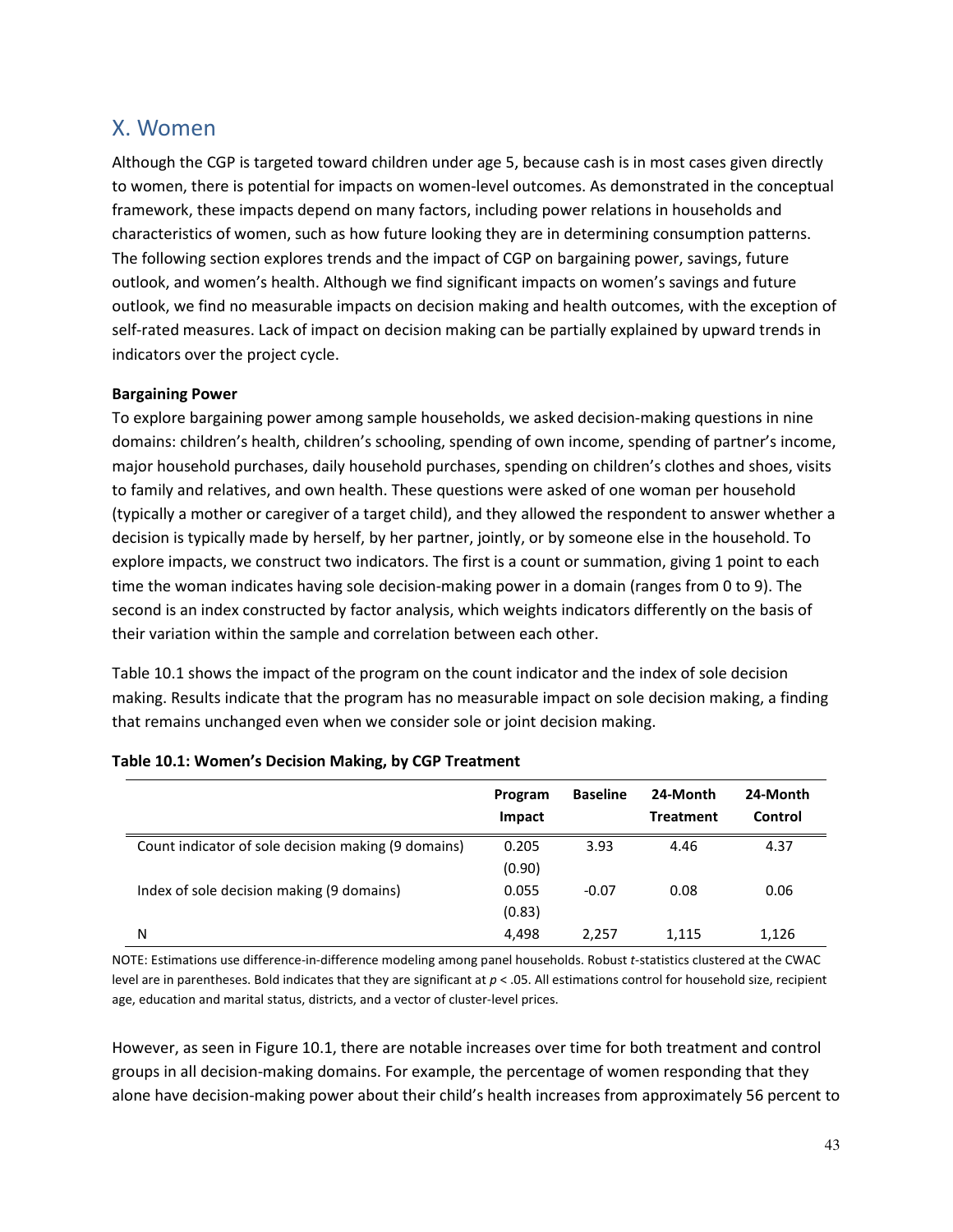approximately 70 percent in both treatment and control groups. Similar gains can be seen across other decision-making domains, and it is possible that these overall trends may mask program impacts. However, the lack of measurable impact indicates that transfers are seen as common household resources and are not necessarily changing women's bargaining power within households after 24 months.





#### Savings and Future Outlook

In Table 10.2, we investigate indicators of savings and future outlook as reported by the female respondents answering bargaining-power questions for each household. Results indicate that at baseline, approximately 16 percent of households had any saving in the previous 3 months. However, by the 24-month follow-up, this percentage increased to 47 percent, while control households increased by a smaller fraction to 22 percent. As expected, we find a large and significant program impact on any savings and similarly on the amount of savings reported in ZMW. These impacts demonstrate that households not only are using the transfer for immediate consumption but also are saving a portion of the transfer. We also find significant impacts on future outlook. At baseline, 61 percent of households believed that life would improve over the next 3 years, and this increases to 91 percent among treatment households, and less so to 82 percent among control households.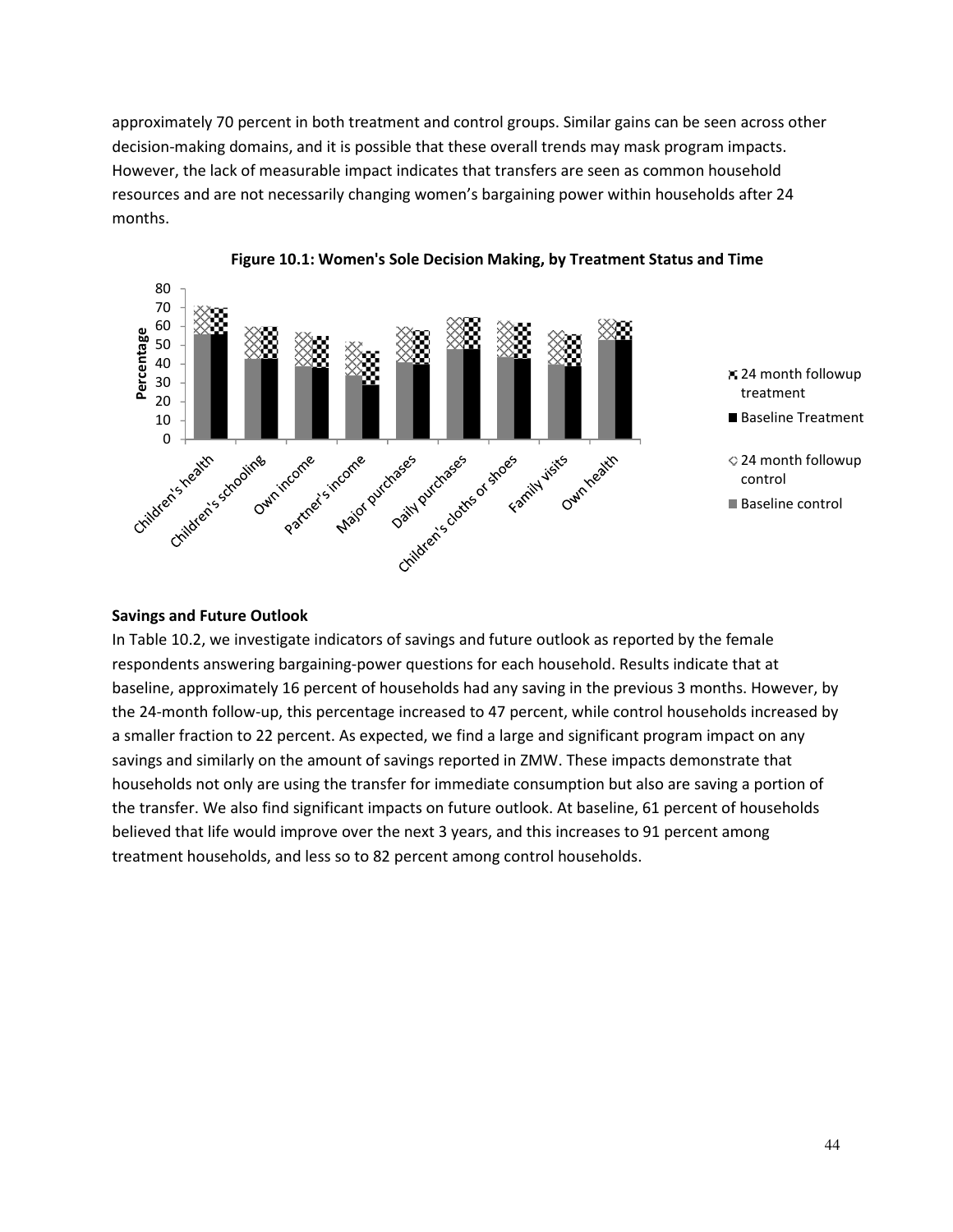|                                           | Program | <b>Baseline</b> | 24-Month         | 24-Month |
|-------------------------------------------|---------|-----------------|------------------|----------|
|                                           | Impact  |                 | <b>Treatment</b> | Control  |
| Any savings last 3 months                 | 0.201   | 0.16            | 0.47             | 0.22     |
|                                           | (3.42)  |                 |                  |          |
| Log amount saved last 3 months (ZMW)      | 2.667   | 1.74            | 5.29             | 2.31     |
|                                           | (5.45)  |                 |                  |          |
| Believes life will be better next 3 years | 0.115   | 0.61            | 0.91             | 0.82     |
|                                           | (3.24)  |                 |                  |          |
| N                                         | 4,498   | 2,253           | 1.112            | 1,125    |

#### Table 10.2: Savings and Future Outlook, by CGP Treatment

NOTE: Estimations use difference-in-difference probit modeling and OLS modeling (log savings) among panel households. Robust t-statistics clustered at the cluster level in parentheses. Bold indicates that they are significant at  $p < .05$ . All estimations control for household size, recipient age, education and marital status, districts, and a vector of cluster-level prices.

#### Women's Health

We investigate health outcomes for women age 18 and older with respect to morbidity in the previous 2 weeks, care seeking for illness, chronic illness in the previous 6 months, and self-reported health status. We do not find any impacts on morbidity, care seeking, or chronic illness; however, these results are not surprising given the emphasis of the program on children. In addition, the percentages reporting morbidity and chronic illness at baseline were low (16 percent and 3 percent, respectively). We do find impacts on self-rated health status. More specifically, women in treatment households are significantly more likely to report "good health or better" and "very good health or better" than those in control households. Although self-reported measures of health are subject to bias, this may be an indicator that women are more optimistic about their health and economic situation in program households.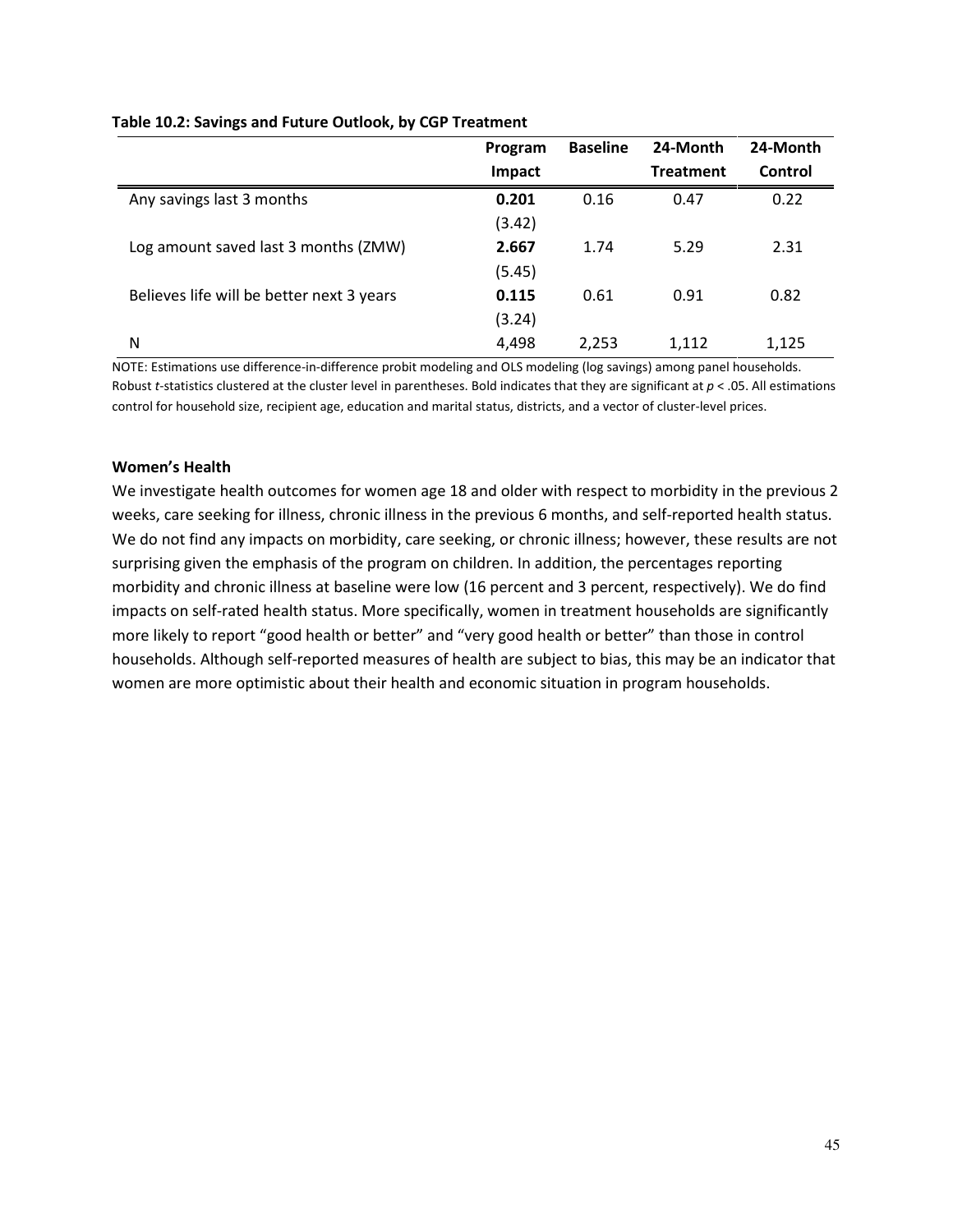## XI. Birth Outcomes

Although not a focus of the program, it is possible that the CGP impacts birth outcomes, including antenatal care and skilled attendance at birth. Impact pathways include direct health care spending or reallocation of resources through increases in women's bargaining power. We examine a range of birth outcomes, which are constructed as household-level averages for children born in the 24 months prior to each survey (during the program period, and 24 months prior to baseline). This results in approximately 1,634 households with baseline observations and 818 with 24-month follow-up observations, for a total sample size of 2,514.

Table 11.1 shows results of our analysis and indicates that the program has no significant impacts across all antenatal and skilled attendance indicators. For several indicators, including any antenatal care and quality of care (tetanus vaccination, malaria prevention, and voluntary counseling and testing [VCT] for HIV), it is unlikely we would observe impacts due to high baseline averages (e.g., 98 percent of the sample report receiving any antenatal care; 92 percent report receiving a tetanus vaccination). However, only 73 percent of the baseline sample report any antenatal care visit with a doctor or a nurse, and only 24 percent report the first visit within the first trimester of pregnancy. Likewise, only 35 percent reported at baseline that the birth was attended by a doctor or a nurse. Unlike many of the indicators examined in the report, there is no overall improvement in indicators from baseline to the 24 month follow-up, indicating a lack of progress on these indicators. These are also roughly comparable to the statistics found in the 2007 ZDHS, which collected information on births over the 5 years prior to the survey. According to the ZDHS, antenatal care is nearly universal (97 percent); approximately 21 percent of the sample visits within the first trimester, 59 percent of the sample completes at least the recommended four visits, and 42 percent of births are attended by a doctor or a nurse. Overall lack of impact means that increases on health expenditures are likely being allocated to young children and not to pregnant mothers and that transfers are not inducing large shifts in bargaining power and reallocation of resources. Future analysis will investigate possible heterogeneous effects by education of recipient females or by health service provision within the community.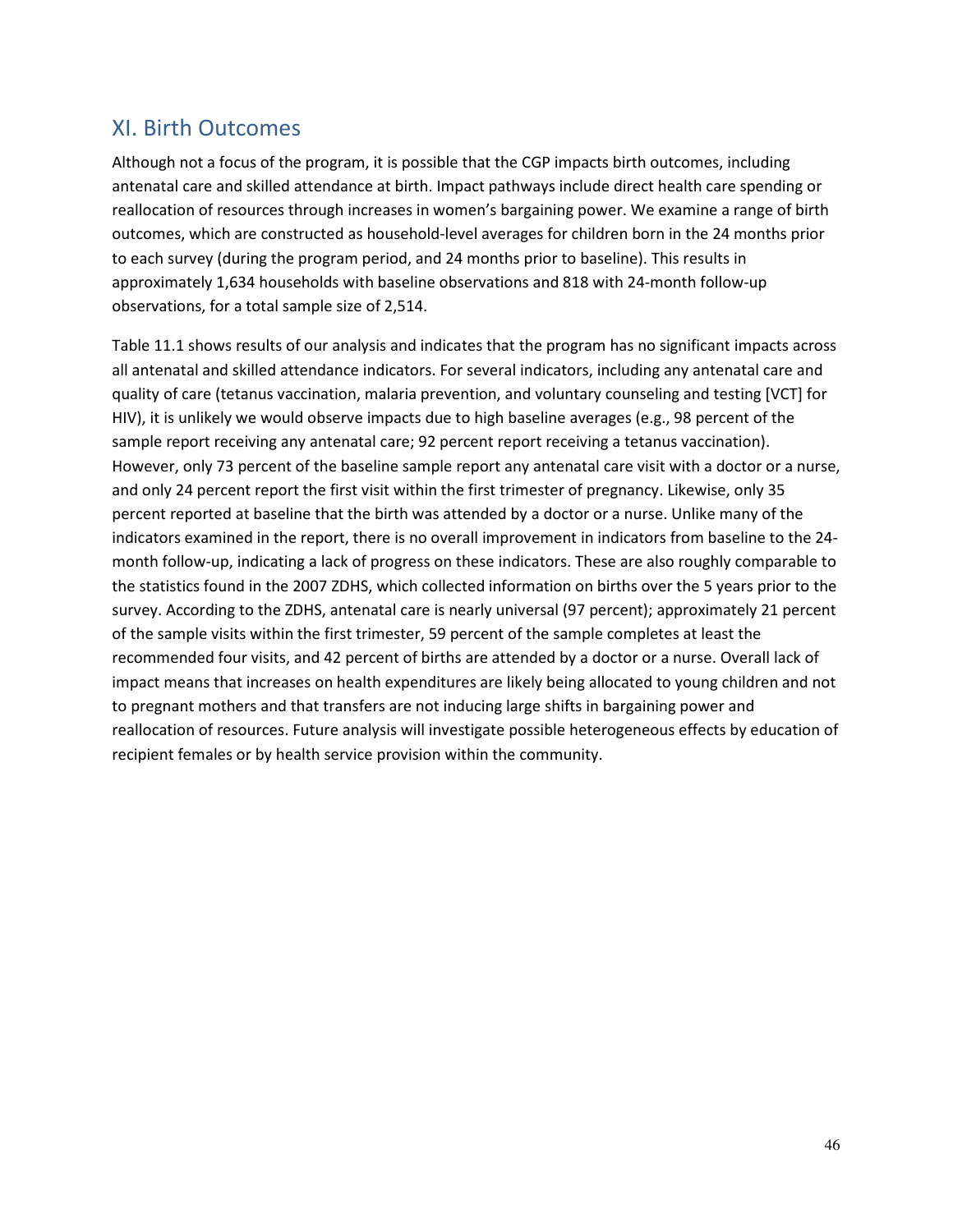## Table 11.1: Antenatal Care and Skilled Attendance, by CGP Status

|                                                  | Program<br>Impact | <b>Baseline</b> | 24-Month<br><b>Treatment</b> | 24-Month<br>Control |
|--------------------------------------------------|-------------------|-----------------|------------------------------|---------------------|
| Received any antenatal care                      | $-0.003$          | 0.98            | 0.99                         | 0.99                |
|                                                  | (0.21)            |                 |                              |                     |
| Received antenatal care from doctor or nurse     | 0.024             | 0.73            | 0.73                         | 0.74                |
|                                                  | (0.42)            |                 |                              |                     |
| Antenatal care within first trimester            | 0.009             | 0.24            | 0.27                         | 0.20                |
|                                                  | (0.22)            |                 |                              |                     |
| At least four antenatal care visits              | $-0.057$          | 0.65            | 0.60                         | 0.68                |
|                                                  | (0.88)            |                 |                              |                     |
| Tetanus vaccination during pregnancy             | $-0.017$          | 0.92            | 0.95                         | 0.96                |
|                                                  | (0.60)            |                 |                              |                     |
| Malaria preventative medication during pregnancy | $-0.004$          | 0.93            | 0.98                         | 0.98                |
|                                                  | (0.19)            |                 |                              |                     |
| VCT during pregnancy                             | $-0.026$          | 0.85            | 0.94                         | 0.93                |
|                                                  | (0.69)            |                 |                              |                     |
| Birth attended by doctor or nurse                | 0.067             | 0.35            | 0.35                         | 0.39                |
|                                                  | (1.34)            |                 |                              |                     |
| N                                                | 2,514             | 1,634           | 404                          | 414                 |

NOTE: Standard errors in parenthesis. Estimations use difference-in-difference probit modeling among panel households. Robust t-statistics clustered at the CWAC level are in parentheses. Bold indicates that they are significant at  $p <$  .05. All estimations control for household size, recipient age, education and marital status, districts, distance to nearest health facility and a vector of cluster-level prices.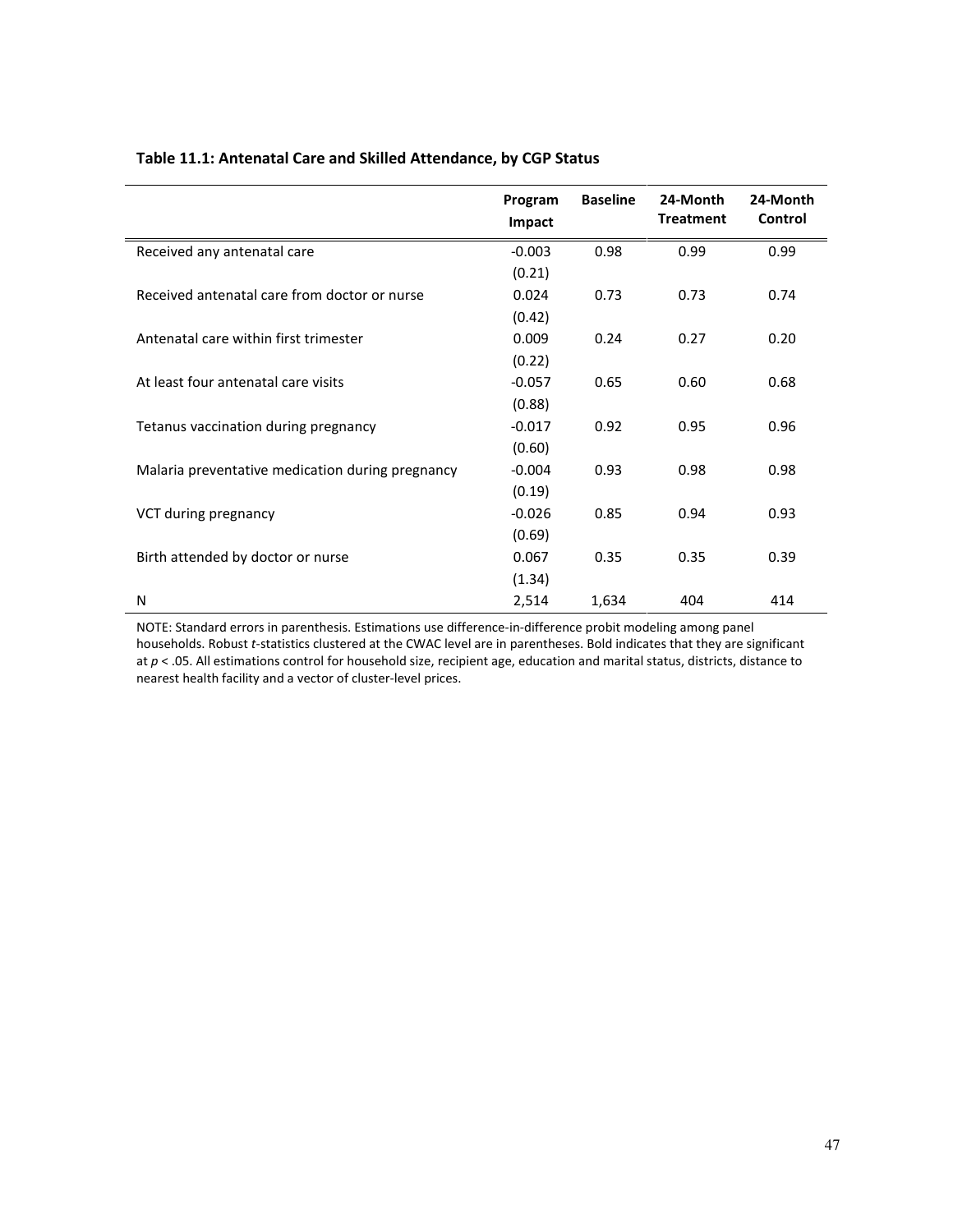## XII. Economic Impacts

CGP beneficiaries are poor, with limited options in terms of livelihoods and with few assets with which to generate income. Beneficiary households have on average approximately half a hectare of agricultural land, a couple of chickens, basic agricultural tools, and low levels of education, and they are highly dependent on unskilled labor. A large majority of CGP beneficiaries are agricultural producers. Almost 80 percent produce crops, and about half have some form of livestock. At the time of the baseline survey, the beginning of the hunger season, home production accounted for almost 40 percent of all food consumption. Most beneficiaries grow local maize, cassava, or rice, using traditional technology and very low levels of modern inputs, and have little access to credit. About half of all children work regularly on the family farm—including more than a third of those ages 5–10. Almost 40 percent of households have a non-agricultural enterprise at follow-up. Approximately 50 percent of households, and a quarter of all adults, had some form of wage labor at baseline (mostly agricultural and of a temporary nature), while 1/3 of households received private or public transfers.

Given the theory of change presented earlier, we expect the CGP to influence the livelihood activities of beneficiary households. Two characteristics of the CGP program, compared with other programs in Zambia and in the region, suggest a particularly large impact: the demographic profile, with relatively more available household labor able to work, and the relatively large transfer size. We hypothesize that the CGP will lead to an increase in household investment in agricultural input and labor use and production and in the operation of household nonfarm business enterprises. Finally, the program could affect the labor activities of individual household members, including the participation and intensity of wage labor (agricultural and nonagricultural) and their own farm labor. We expect an increase in labor dedicated to the beneficiaries' own farms and a decrease in less desirable agricultural wage labor. It is unclear the direction of impact on nonagricultural wage labor because this depends on labor market conditions in the local economy, the relative returns between on- and off-farm labor, and household domestic priorities.

As mentioned earlier, the effective per capita transfer is greater for small households than for large households. Although we might expect the impact to be greater for smaller households, it is important to keep in mind that small and large households are quite different in terms of demographic and livelihood profiles. Large households are much poorer in terms of per capita levels of consumption, but they have greater available productive resources in absolute terms. Although large households have a bigger dependency ratio, they also have more available household labor to work in family agricultural and nonagricultural businesses, as well as more male household members. Large and small households employ the same productive activities with the same technology, but larger households operate at a bigger scale. For example, at baseline they operated more land, used more productive inputs, produced more output of maize and cassava, had over double the number of livestock holdings, and had a greater number of livestock transactions.

#### Crop Production

We look at various dimensions of the productive process to ascertain whether households have increased spending in agricultural activities, including crop production and crop input use. Overall, in terms of these direct impacts on crop activity, we find positive and significant impacts on area of land operated, overall crop expenditures, and specific expenditure on seeds, fertilizer, hired labor, and other expenditures (Table 12.1). The CGP increases the amount of operated land by 0.18 hectares (a 34 percent increase from baseline), and the program has led to an increase of 18 percentage points in the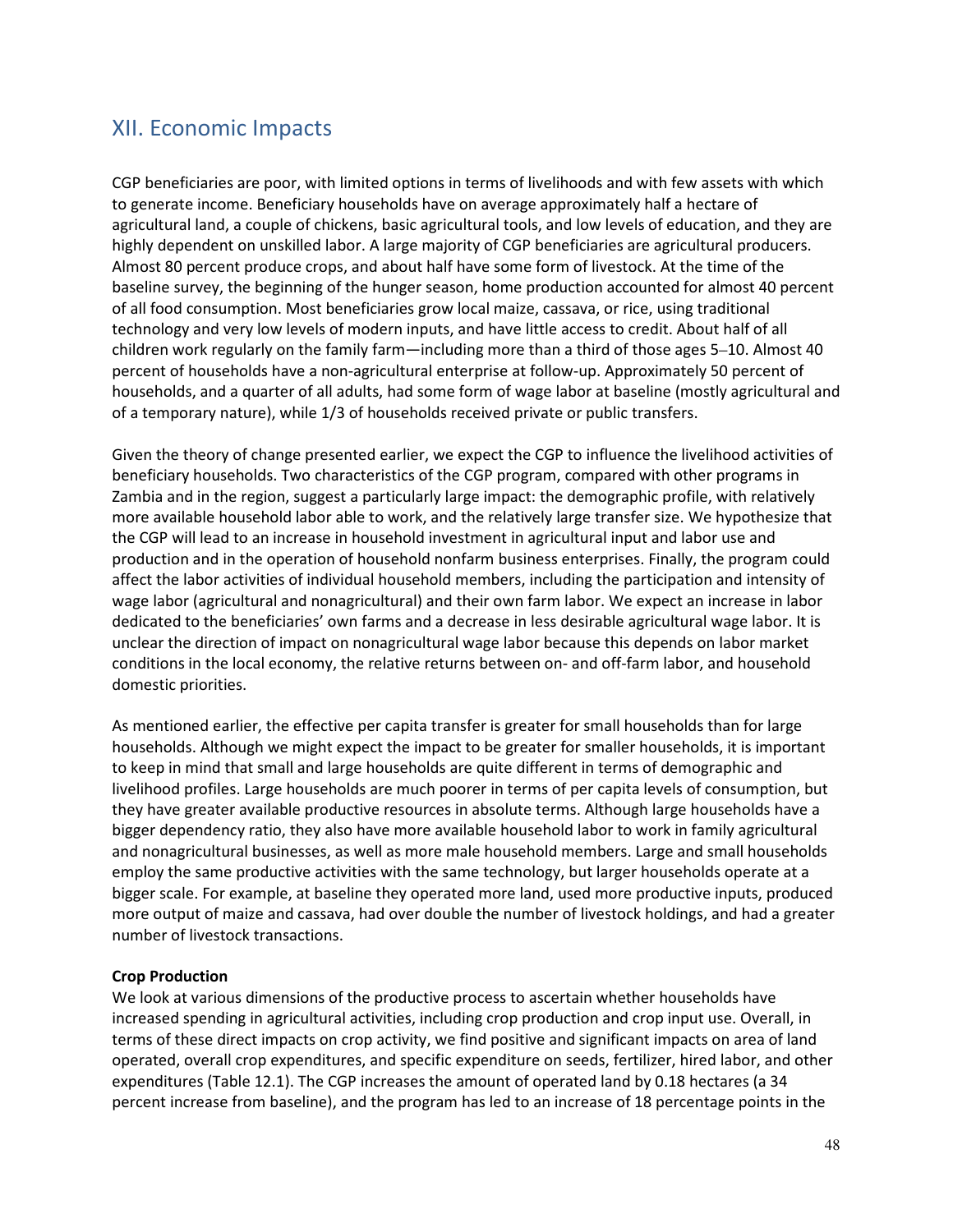share of households with any input expenditure, from a baseline share of 23 percent (see Annex 4, Table A4.1). This increase is larger among smaller households and includes spending on seeds, fertilizer, and hired labor. Small beneficiary households spend ZMW 42 more on crop inputs than the corresponding control households, including ZMW 15 on hired labor. This amounts to three times the value of the baseline mean for overall spending, and four times for hired labor.

| rapic IL.I. impact of corrollerop impactors and Land OSC (Liv) |         |                 |               |                 |               |                 |
|----------------------------------------------------------------|---------|-----------------|---------------|-----------------|---------------|-----------------|
|                                                                | Program | <b>Baseline</b> | Program       | <b>Baseline</b> | Program       | <b>Baseline</b> |
|                                                                | Impact  |                 | Impact        |                 | Impact        |                 |
|                                                                |         |                 |               |                 |               |                 |
|                                                                | All     |                 | HH Size $< 6$ |                 | HH Size $> 5$ |                 |
|                                                                |         |                 |               |                 |               |                 |
| Operated land                                                  | 0.179   | 0.49            | 0.162         | 0.43            | 0.197         | 0.56            |
| (has)                                                          | (2.67)  |                 | (2.54)        |                 | (1.98)        |                 |
| Total crop exp                                                 | 31.17   | 21.78           | 42.86         | 13.66           | 18.39         | 30.17           |
|                                                                | (2.97)  |                 | (5.14)        |                 | (1.12)        |                 |
| Exp seed                                                       | 9.86    | 6.40            | 11.09         | 4.75            | 8.61          | 8.10            |
|                                                                | (4.41)  |                 | (4.94)        |                 | (2.65)        |                 |
| Exp hired labor                                                | 8.42    | 7.61            | 14.68         | 2.94            | 1.16          | 12.44           |
|                                                                | (1.45)  |                 | (4.19)        |                 | (0.11)        |                 |
| Exp pesticides                                                 | 0.07    | 0.03            | 0.19          | 0.05            | 0.03          | 0               |
|                                                                | (0.40)  |                 | (1.13)        |                 | (0.13)        |                 |
| Exp fertilizer                                                 | 7.60    | 1.40            | 8.92          | 0.66            | 6.50          | 2.16            |
|                                                                | (2.06)  |                 | (2.30)        |                 | (1.58)        |                 |
| Other crop exp                                                 | 5.23    | 6.34            | 7.97          | 5.24            | 2.09          | 7.47            |
|                                                                | (2.00)  |                 | (2.59)        |                 | (0.59)        |                 |
| N                                                              | 4596    | 2298            | 2336          | 1168            | 2260          | 1130            |

|  |  |  | Table 12.1: Impact of CGP on Crop Input Use and Land Use (ZK) |
|--|--|--|---------------------------------------------------------------|
|--|--|--|---------------------------------------------------------------|

NOTE: Estimations use difference-in-difference modeling among panel households. Robust t-statistics clustered at the CWAC level are in parentheses. Bold indicates that they are significant at  $p < .05$ . All estimations control for household size, recipient age, education and marital status, districts, household demographic composition and a vector of cluster-level prices. Baseline refers to baseline mean value of indicator shown in the preceding column.

We also see a positive impact on ownership of agricultural tools, but with two distinct patterns. For implements widely available at baseline, such as axes and hoes (up to approximately 90 percent of households at baseline), we see significant program impacts on the number of assets held (Table 12.2). But for agricultural implements with low initial values (less than 10 percent at baseline), such as hammers, shovels, and ploughs, we see a positive impact of between 3 to 4 percentage points on the share of households now owning this equipment (Annex Table A4.2). In addition, the impact on hammers, shovels, and ploughs is concentrated among larger households.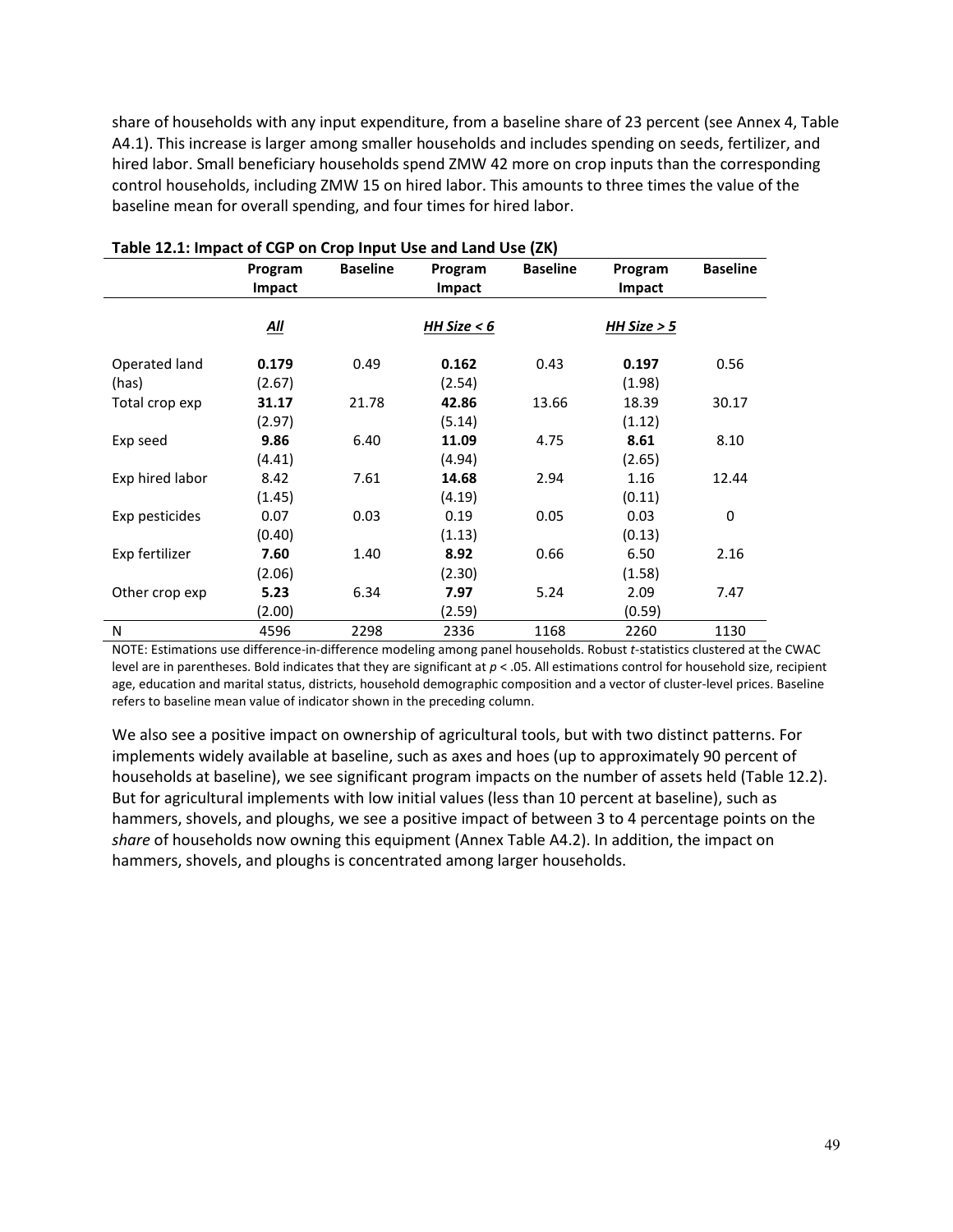|        | Program    | o<br><b>Baseline</b> | Program       | <b>Baseline</b> | Program       | <b>Baseline</b> |
|--------|------------|----------------------|---------------|-----------------|---------------|-----------------|
|        | Impact     |                      | <b>Impact</b> |                 | Impact        |                 |
|        |            |                      |               |                 |               |                 |
|        | <u>All</u> |                      | HH Size $< 6$ |                 | HH Size $> 5$ |                 |
| Axe    | 0.184      | 1.12                 | 0.198         | 1.00            | 0.173         | 1.24            |
|        | (2.43)     |                      | (2.41)        |                 | (1.74)        |                 |
| Pick   | 0.027      | 0.04                 | $-0.006$      | 0.03            | 0.059         | 0.05            |
|        | (1.15)     |                      | (-0.22)       |                 | (2.12)        |                 |
| Hoe    | 0.296      | 1.54                 | 0.214         | 1.34            | 0.388         | 1.75            |
|        | (3.76)     |                      | (2.24)        |                 | (3.56)        |                 |
| Hammer | 0.042      | 0.06                 | 0.024         | 0.04            | 0.060         | 0.07            |
|        | (2.16)     |                      | (1.12)        |                 | (2.06)        |                 |
| Shovel | 0.027      | 0.06                 | $-0.019$      | 0.04            | 0.075         | 0.09            |
|        | (0.98)     |                      | (-0.58)       |                 | (1.84)        |                 |
| Plough | 0.033      | 0.07                 | 0.021         | 0.06            | 0.052         | 0.09            |
|        | (1.66)     |                      | (0.89)        |                 | (1.85)        |                 |
| N      | 4596       | 2298                 | 2336          | 1168            | 2260          | 1130            |

#### Table 12.2: Impact of CGP on agricultural implements (number)

NOTE: Estimations use difference-in-difference modeling among panel households. Robust t-statistics clustered at the CWAC level are in parentheses. Bold indicates that they are significant at p < .05. All estimations control for household size, recipient age, education and marital status, districts, household demographic composition and a vector of cluster-level prices. Baseline refers to baseline mean value of indicator shown in the preceding column.

Does the increase in input use and tools lead to an increase in crop production? We focus primarily on the three most important crops (maize, cassava, and rice) and aggregate all production by the value of the total harvest.<sup>17</sup> First, the program has facilitated some shifts in production in beneficiary households compared with control households (Table 12.3). The share of (large) beneficiary households planting maize has increased by 8 percentage points (from a baseline of 53 percent), whereas the share of small beneficiary households planting rice has increased by 4 percentage points (from a baseline of 16 percent). The share of all households producing groundnuts, a relatively minor crop (5 percent at baseline), has increased by 3 percentage points.

l

 $17$  The value of total harvest is the product of harvest quantity and the median unit price; the latter is computed from crop sales at the district level and, if missing, at the level of all three districts.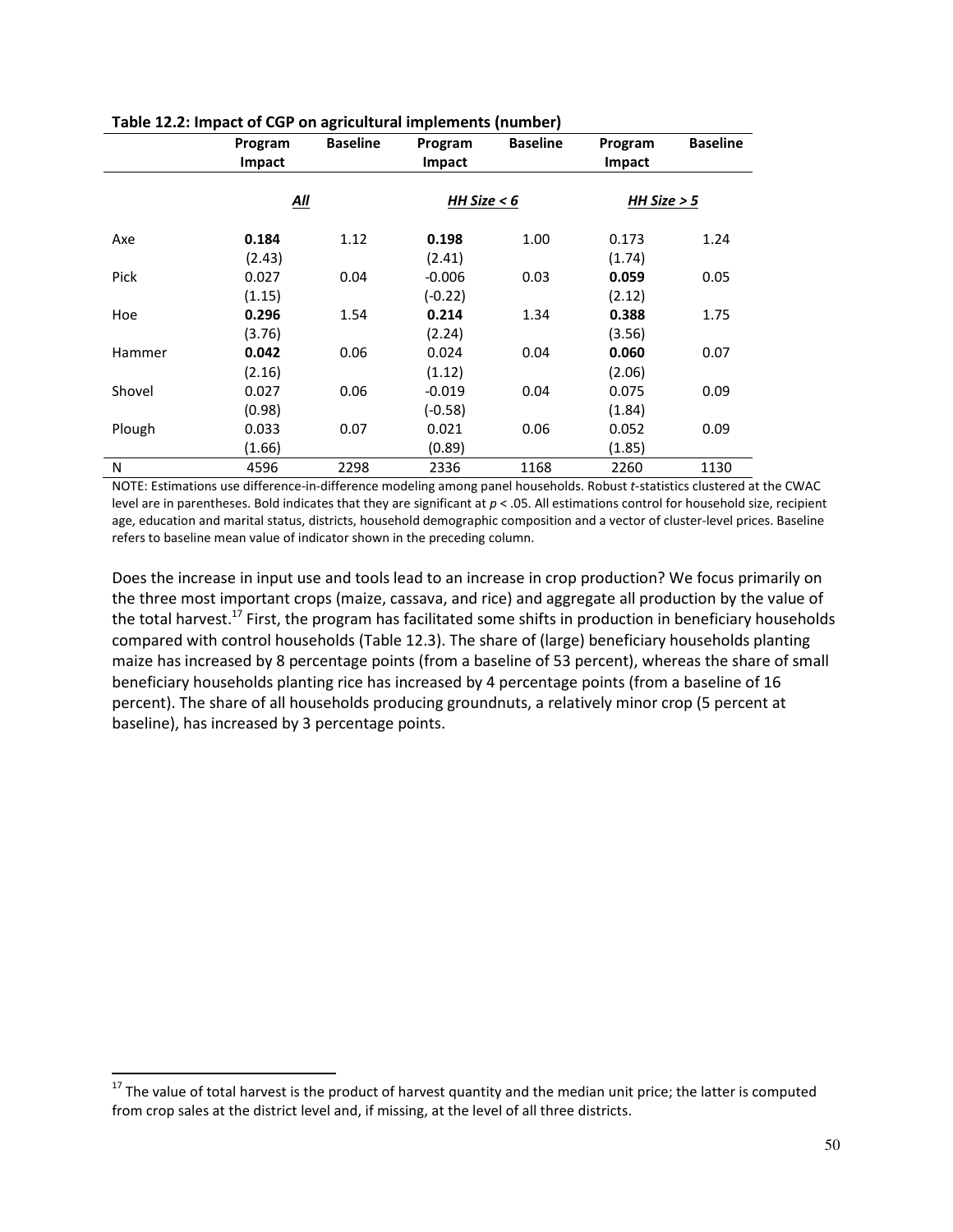|             | Program<br>Impact | <b>Baseline</b> | Program<br>Impact | <b>Baseline</b> | Program<br>Impact | <b>Baseline</b> |
|-------------|-------------------|-----------------|-------------------|-----------------|-------------------|-----------------|
|             | <u>All</u>        |                 | HH Size $< 6$     |                 | HH Size $> 5$     |                 |
| Maize       | 0.049             | 0.55            | 0.020             | 0.53            | 0.081             | 0.58            |
|             | (1.48)            |                 | (0.55)            |                 | (1.99)            |                 |
| Cassava     | $-0.026$          | 0.26            | $-0.010$          | 0.21            | $-0.045$          | 0.31            |
|             | $(-1.02)$         |                 | $(-0.42)$         |                 | $(-1.45)$         |                 |
| Rice        | 0.031             | 0.16            | 0.039             | 0.17            | 0.019             | 0.15            |
|             | (1.70)            |                 | (2.00)            |                 | (0.73)            |                 |
| Millet      | 0.010             | 0.06            | 0.010             | 0.07            | $-0.003$          | 0.06            |
|             | (0.63)            |                 | (0.50)            |                 | (-0.18)           |                 |
| groundnut   | 0.035             | 0.05            | 0.030             | 0.02            | 0.032             | 0.07            |
|             | (3.35)            |                 | (2.83)            |                 | (2.11)            |                 |
| Sweet       | $-0.000$          | 0.04            | $-0.007$          | 0.03            | 0.008             | 0.05            |
| potatoes    | $(-0.03)$         |                 | $(-0.92)$         |                 | (0.89)            |                 |
| Sorghum     | 0.009             | 0.04            | 0.018             | 0.04            | 0.002             | 0.03            |
|             | (0.91)            |                 | (1.22)            |                 | (0.16)            |                 |
| Other beans | 0.009             | 0.01            | 0.012             | 0.01            | 0.007             | 0.02            |
|             | (1.50)            |                 | (1.54)            |                 | (0.74)            |                 |
| N           | 4596              | 2298            | 2336              | 1168            | 2260              | 1130            |

#### Table 12.3: Impact of CGP on Crop Production (share)

NOTE: Estimations use difference-in-difference modeling among panel households. Robust t-statistics clustered at the CWAC level are in parentheses. Bold indicates that they are significant at p < .05. All estimations control for household size, recipient age, education and marital status, districts, household demographic composition and a vector of cluster-level prices. Baseline refers to baseline mean value of indicator shown in the preceding column.

Aggregating all output by value, we find that the CGP has had a positive impact (at the 10 percent level) in the value of all crops harvested—ZMW 146, approximately a 50 percent increase from baseline (Table 12.4). The impact rises to ZMW 182 for smaller households and is not significant for larger households. We find few significant impacts, however, on the output of specific crops; the impact results on maize are large and in the right direction but are not quite significant. The results are similar for rice, although for small households, the positive impact is significant at 10 percent. Larger households had significantly lower production of cassava (129 kg, from a baseline of 179 kg). This result is consistent with the decline in consumption of tubers reported earlier.

Why is there a significant impact on the value of aggregate production, but little clear impact on specific crops? It could be the result of a diffuse increase in production across crops. Differential crop price increases between treatment and control households may have played a role, but we do not find any systematic indication of this (see Annex 1). Note also that no production data have been collected on fruits and vegetables, although the consumption model shows evidence of an increase in the share of households consuming fruits and vegetables from home production. Finally, while households use more inputs in production, they may not be using them in the most efficient manner—efficiency analysis is a topic for further research.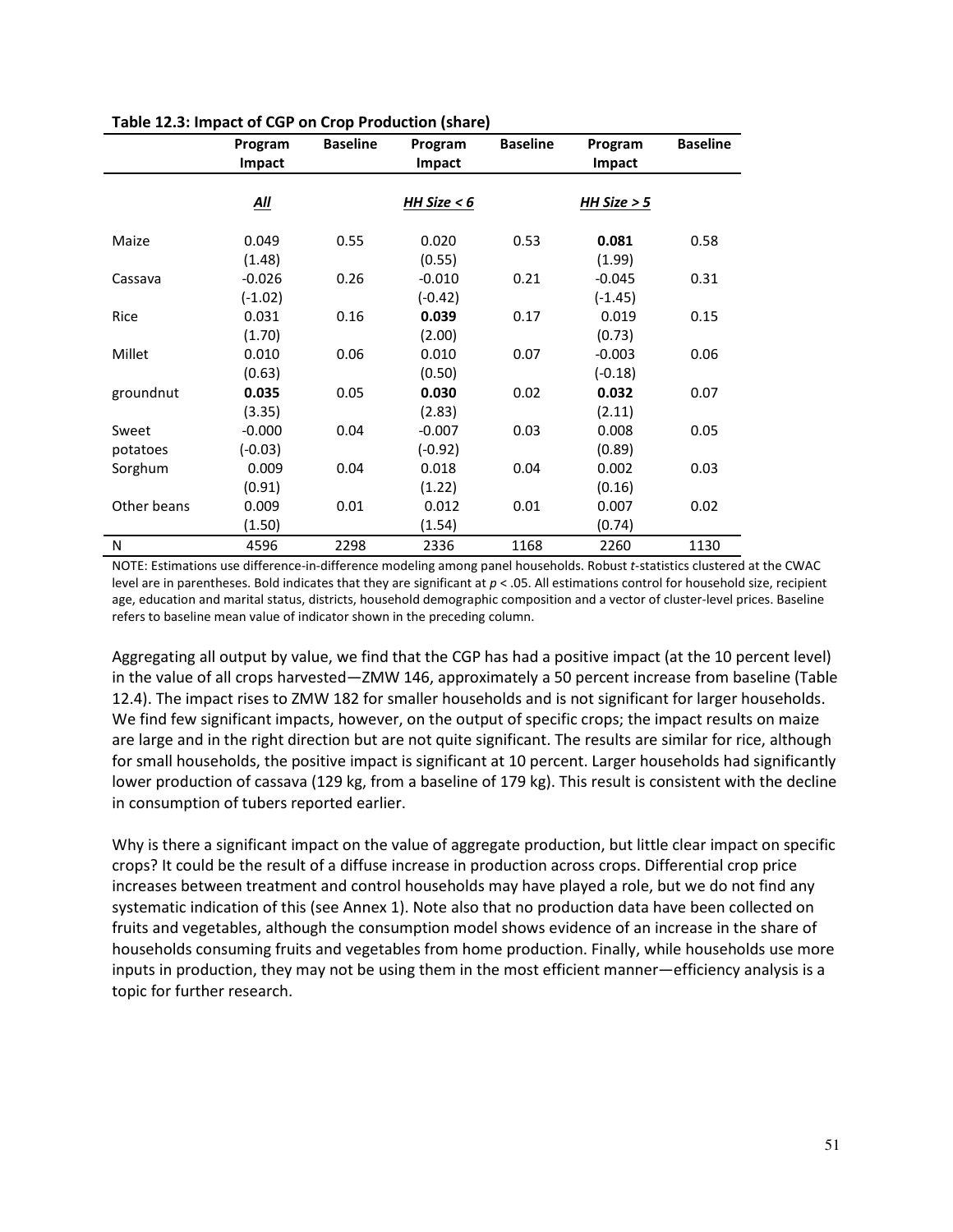|              | Program   | <b>Baseline</b> | $1.5$ and $2.5$ and $2.5$ and $2.5$ and $2.5$ and $2.5$ and $2.5$<br>Program | <b>Baseline</b> | Program       | <b>Baseline</b> |
|--------------|-----------|-----------------|------------------------------------------------------------------------------|-----------------|---------------|-----------------|
|              | Impact    |                 | Impact                                                                       |                 | Impact        |                 |
|              |           |                 |                                                                              |                 |               |                 |
|              | All       |                 | HH Size $< 6$                                                                |                 | HH Size $> 5$ |                 |
|              |           |                 |                                                                              |                 |               |                 |
| Maize        | 49.502    | 148.16          | 35.112                                                                       | 117.84          | 63.766        | 179.46          |
|              | (1.62)    |                 | (1.54)                                                                       |                 | (1.25)        |                 |
| Cassava      | $-68.142$ | 146.64          | $-16.958$                                                                    | 102.96          | $-129.226$    | 191.74          |
|              | $(-1.67)$ |                 | $(-0.51)$                                                                    |                 | $(-2.05)$     |                 |
| Rice         | 20.381    | 78.90           | 39.409                                                                       | 78.10           | 2.709         | 79.72           |
|              | (1.32)    |                 | (1.79)                                                                       |                 | (0.16)        |                 |
| Millet       | 2.540     | 7.08            | 1.825                                                                        | 7.55            | 0.081         | 6.60            |
|              | (0.90)    |                 | (0.55)                                                                       |                 | (0.03)        |                 |
| Groundnut    | 2.977     | 11.32           | 3.744                                                                        | 5.40            | 3.182         | 17.43           |
|              | (0.63)    |                 | (1.37)                                                                       |                 | (0.38)        |                 |
| Sweet potato | $-6.406$  | 6.09            | $-3.683$                                                                     | 4.65            | $-8.077$      | 7.58            |
|              | $(-1.05)$ |                 | $(-0.61)$                                                                    |                 | $(-0.88)$     |                 |
| Sorghum      | 1.567     | 5.68            | 4.260                                                                        | 6.72            | $-1.233$      | 4.60            |
|              | (0.53)    |                 | (0.88)                                                                       |                 | $(-0.61)$     |                 |
| Other beans  | $-0.531$  | 1.06            | 0.244                                                                        | 0.88            | $-0.977$      | 1.23            |
|              | $(-0.84)$ |                 | (0.34)                                                                       |                 | $(-0.82)$     |                 |
| Value of     | 145.88    | 393.88          | 182.27                                                                       | 323.54          | 104.18        | 466.58          |
| harvest      | (1.95)    |                 | (2.40)                                                                       |                 | (1.04)        |                 |
| N            | 4596      | 2298            | 2336                                                                         | 1168            | 2260          | 1130            |

#### Table 12.4: Impact of CGP on crop production (kg and 2012 ZMW)

NOTE: Estimations use difference-in-difference modeling among panel households. Robust t-statistics clustered at the CWAC level are in parentheses. Bold indicates that they are significant at  $p < 0.05$ . All estimations control for household size, recipient age, education and marital status, districts, household demographic composition and a vector of cluster-level prices. Baseline refers to baseline mean value of indicator shown in the preceding column.

Along with an increase in the value of crop production, a larger share of beneficiary households market their crop production (an increase of 12 percentage points, from a baseline of 22 percent. The average value of sales among all crop producing households is thus larger for beneficiary households (ZMW 82, over double the baseline value of ZMW 76), although for larger households, the impact is significant only at 10 percent (Table 12.5). The increase in market participation is driven by maize production in Kaputa and by both maize and rice production in Kalabo. At the same time, the share of households consuming some part of their harvest has increased by 6 percentage points (significant at the 10 percent level, as seen in the last row of Table 12.5), which comes from increased groundnut and rice consumption of home production (not shown).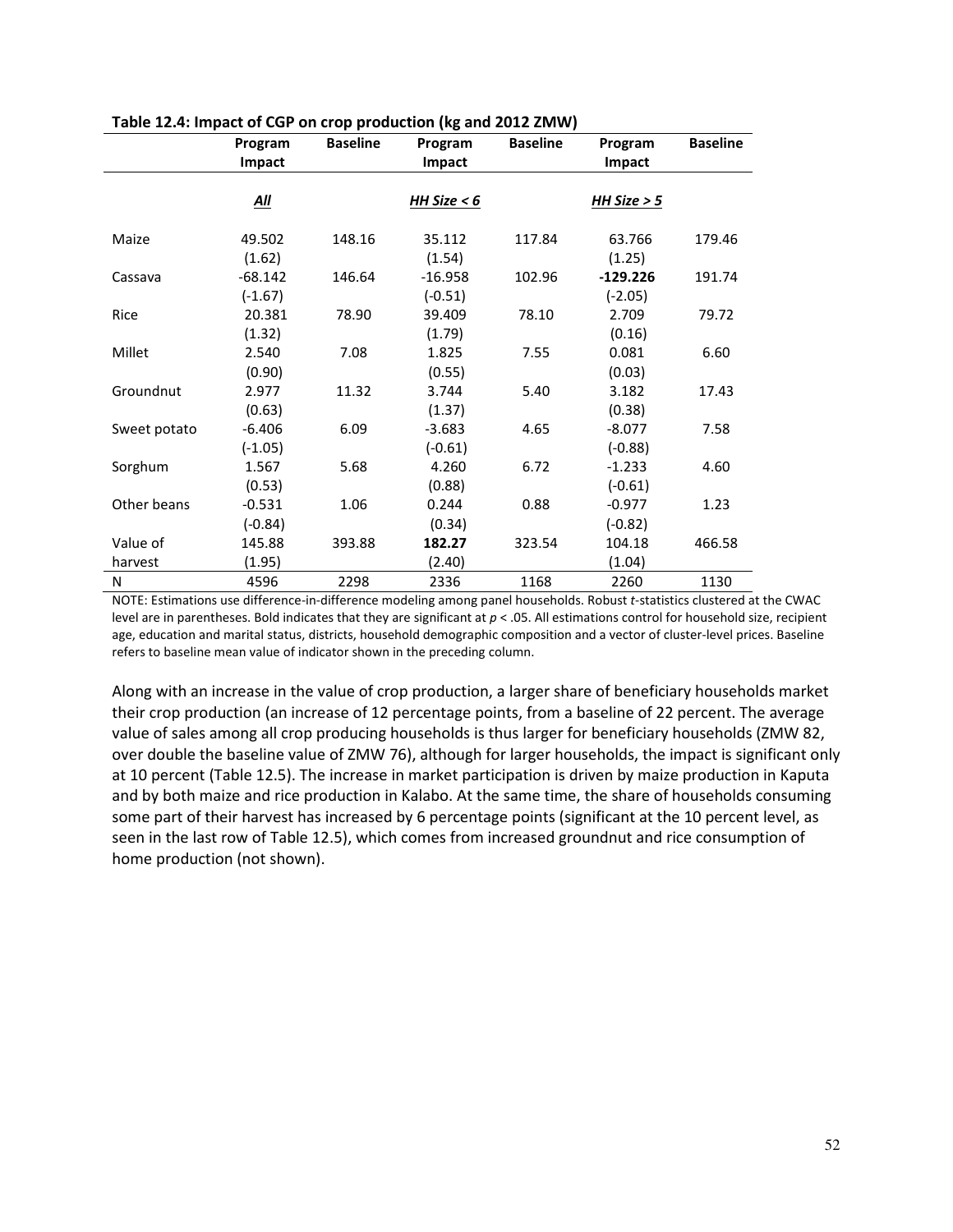|                                             | Progra<br>m<br>Impact | <b>Baseline</b> | Program<br>Impact | <b>Baseline</b> | Program<br>Impact | <b>Baseline</b> |
|---------------------------------------------|-----------------------|-----------------|-------------------|-----------------|-------------------|-----------------|
|                                             | All                   |                 | HH Size $< 6$     |                 | HH Size $> 5$     |                 |
| Value of sales<br>(ZMW)                     | 81.52<br>(3.16)       | 75.77           | 86.27<br>(3.75)   | 63.59           | 73.80<br>(1.72)   | 88.35           |
| % selling crops                             | 0.120<br>(3.51)       | 0.22            | 0.144<br>(2.92)   | 0.20            | 0.092<br>(2.37)   | 0.24            |
| Value of crops<br>consumed at home<br>(ZMW) | 41.25<br>(1.49)       | 204.20          | 28.36<br>(1.03)   | 173.79          | 49.90<br>(1.36)   | 235.64          |
| % of crops<br>consumed at home              | 0.059<br>(1.78)       | 0.76            | 0.063<br>(1.60)   | 0.73            | 0.057<br>(1.57)   | 0.80            |
| N                                           | 4596                  | 2298            | 2336              | 1168            | 2260              | 1130            |

#### Table 12.5: Impact of CGP on Agricultural Production

NOTE: Estimations use difference-in-difference modeling among panel households. Robust t-statistics clustered at the CWAC level are in parentheses. Bold indicates that they are significant at  $p < .05$ . All estimations control for household size, recipient age, education and marital status, districts, household demographic composition and a vector of cluster-level prices. Baseline refers to baseline mean value of indicator shown in the preceding column.

#### Livestock Production

l

The CGP has a positive impact on the ownership of a wide variety of livestock, both in the share of households with livestock (a 21 percentage point increase overall, from 49 percent at baseline—Table 12.6) and in the total number of goats and poultry (an increase in 0.14 goats and 1.23 chickens, from baseline values of 0.05 and 1.99, respectively—Table 12.7). Both small and large beneficiary households have increased livestock ownership, but the impacts are particularly strong for large households. The share of large households with livestock has increased 27 percentage points from a base of 55 percent (compared with 16 percentage points for small households), including 5 and 21 percentage point increases in the ownership of milk cows and chickens, respectively (compared with nonsignificant results for small households). In terms of the number of livestock, the impact is more balanced between small and larger households. Small household beneficiaries have obtained more goats and larger households, more ducks. Overall, small households have accumulated more animals as measured in Tropical Livestock Units (TLU), $^{18}$  although significant only at the 10 percent level.

<sup>&</sup>lt;sup>18</sup> The TLU conversion factors are based on the average weight of animal species and aggregation of livestock into a single index.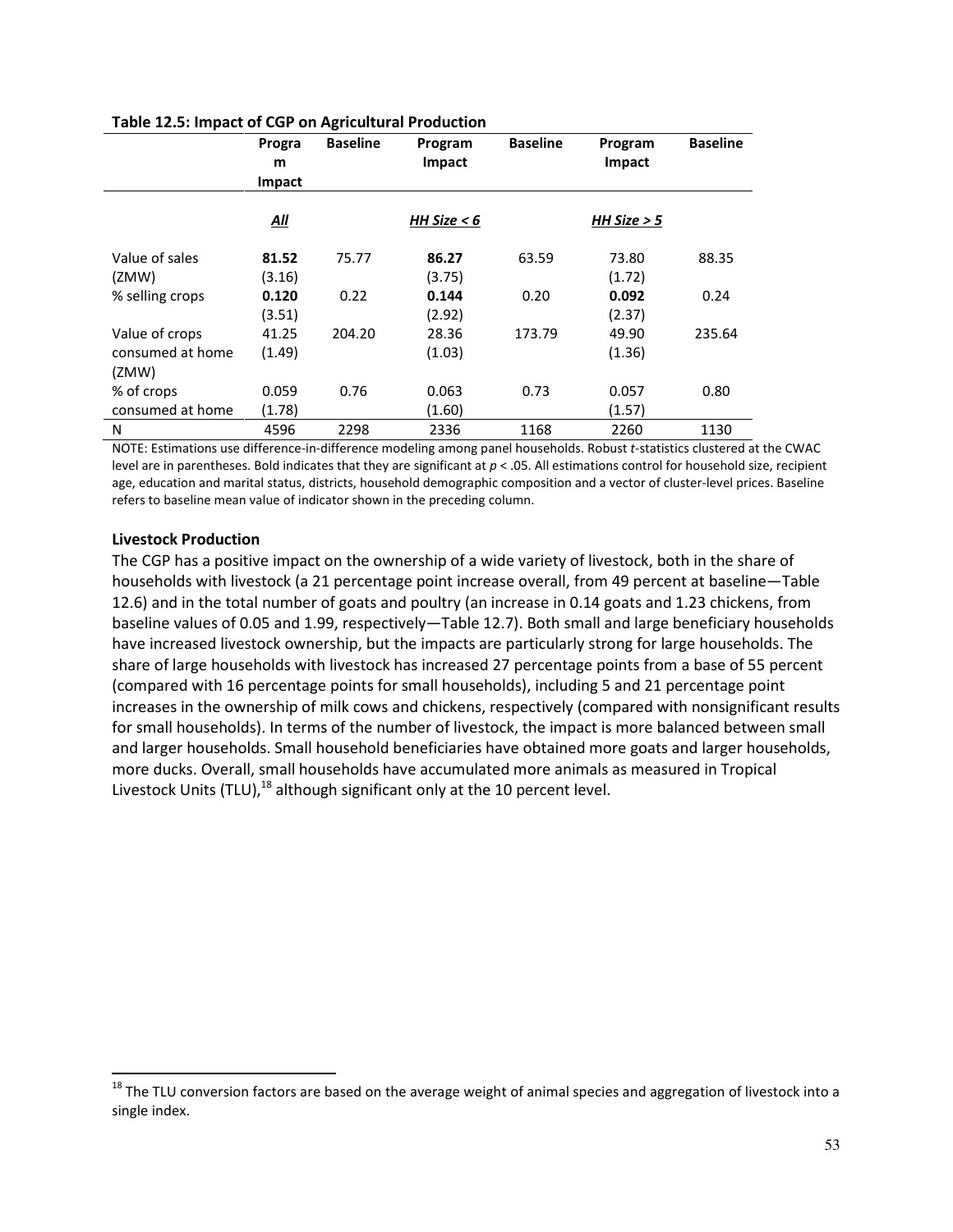|              | Program<br>Impact | <b>Baseline</b> | Program<br>Impact | <b>Baseline</b> | Program<br>Impact | <b>Baseline</b> |
|--------------|-------------------|-----------------|-------------------|-----------------|-------------------|-----------------|
|              | $\underline{All}$ |                 | HH Size $< 6$     |                 | HH Size $> 5$     |                 |
| Milk cows    | 0.033<br>(1.74)   | 0.06            | 0.014<br>(0.75)   | 0.05            | 0.051<br>(2.15)   | 0.06            |
| Other cattle | 0.084<br>(4.02)   | 0.10            | 0.082<br>(3.30)   | 0.08            | 0.082<br>(3.02)   | 0.12            |
| Chickens     | 0.154<br>(3.45)   | 0.41            | 0.097<br>(1.97)   | 0.36            | 0.214<br>(4.12)   | 0.47            |
| Goats        | 0.036<br>(3.35)   | 0.02            | 0.034<br>(3.57)   | 0.01            | 0.035<br>(2.01)   | 0.03            |
| <b>Ducks</b> | 0.030<br>(2.78)   | 0.03            | 0.026<br>(2.08)   | 0.02            | 0.036<br>(2.06)   | 0.04            |
| Total        | 0.209<br>(4.68)   | 0.49            | 0.155<br>(3.11)   | 0.43            | 0.266<br>(5.11)   | 0.55            |
| N            | 4596              | 2298            | 2336              | 1168            | 2260              | 1130            |

#### Table 12.6: Impact of CGP on Livestock Ownership (share)

NOTE: Estimations use difference-in-difference modeling among panel households. Robust t-statistics clustered at the CWAC level are in parentheses. Bold indicates that they are significant at p < .05. All estimations control for household size, recipient age, education and marital status, districts, household demographic composition and a vector of cluster-level prices. Baseline refers to baseline mean value of indicator shown in the preceding column.

|              | Program   | <b>Baseline</b> | Program       | <b>Baseline</b> | Program     | <b>Baseline</b> |
|--------------|-----------|-----------------|---------------|-----------------|-------------|-----------------|
|              | Impact    |                 | Impact        |                 | Impact      |                 |
|              |           |                 |               |                 |             |                 |
|              | All       |                 | HH Size $< 6$ |                 | HH Size > 5 |                 |
| Milk cows    | $-0.061$  | 0.21            | 0.019         | 0.09            | $-0.128$    | 0.33            |
|              | $(-0.70)$ |                 | (0.46)        |                 | $(-0.78)$   |                 |
| Other cattle | 0.263     | 0.45            | 0.227         | 0.33            | 0.269       | 0.57            |
|              | (1.32)    |                 | (1.25)        |                 | (0.79)      |                 |
| Chickens     | 1.234     | 1.99            | 1.137         | 1.48            | 1.293       | 2.53            |
|              | (3.28)    |                 | (2.77)        |                 | (2.57)      |                 |
| Goats        | 0.142     | 0.05            | 0.173         | 0.03            | 0.100       | 0.07            |
|              | (4.31)    |                 | (3.52)        |                 | (2.45)      |                 |
| <b>Ducks</b> | 0.198     | 0.12            | 0.150         | 0.10            | 0.258       | 0.15            |
|              | (2.72)    |                 | (1.99)        |                 | (2.51)      |                 |
| Total (TLU)  | 0.138     | 0.37            | 0.165         | 0.24            | 0.102       | 0.50            |
|              | (1.27)    |                 | (1.67)        |                 | (0.55)      |                 |
| N            | 4596      | 2298            | 2336          | 1168            | 2260        | 1130            |

#### Table 12.7: Impact of CGP on Livestock Ownership (number)

NOTE: Estimations use difference-in-difference modeling among panel households. Robust t-statistics clustered at the CWAC level are in parentheses. Bold indicates that they are significant at  $p < 0.05$ . All estimations control for household size, recipient age, education and marital status, districts, household demographic composition and a vector of cluster-level prices. Baseline refers to baseline mean value of indicator shown in the preceding column.

Further, overall, beneficiary households have a significantly larger volume of purchases and sales of livestock compared with control households (Table 12.8). This increase in the volume is not significant for smaller households; for larger households, the joint volume of sales (ZMW 73) and purchases (ZMW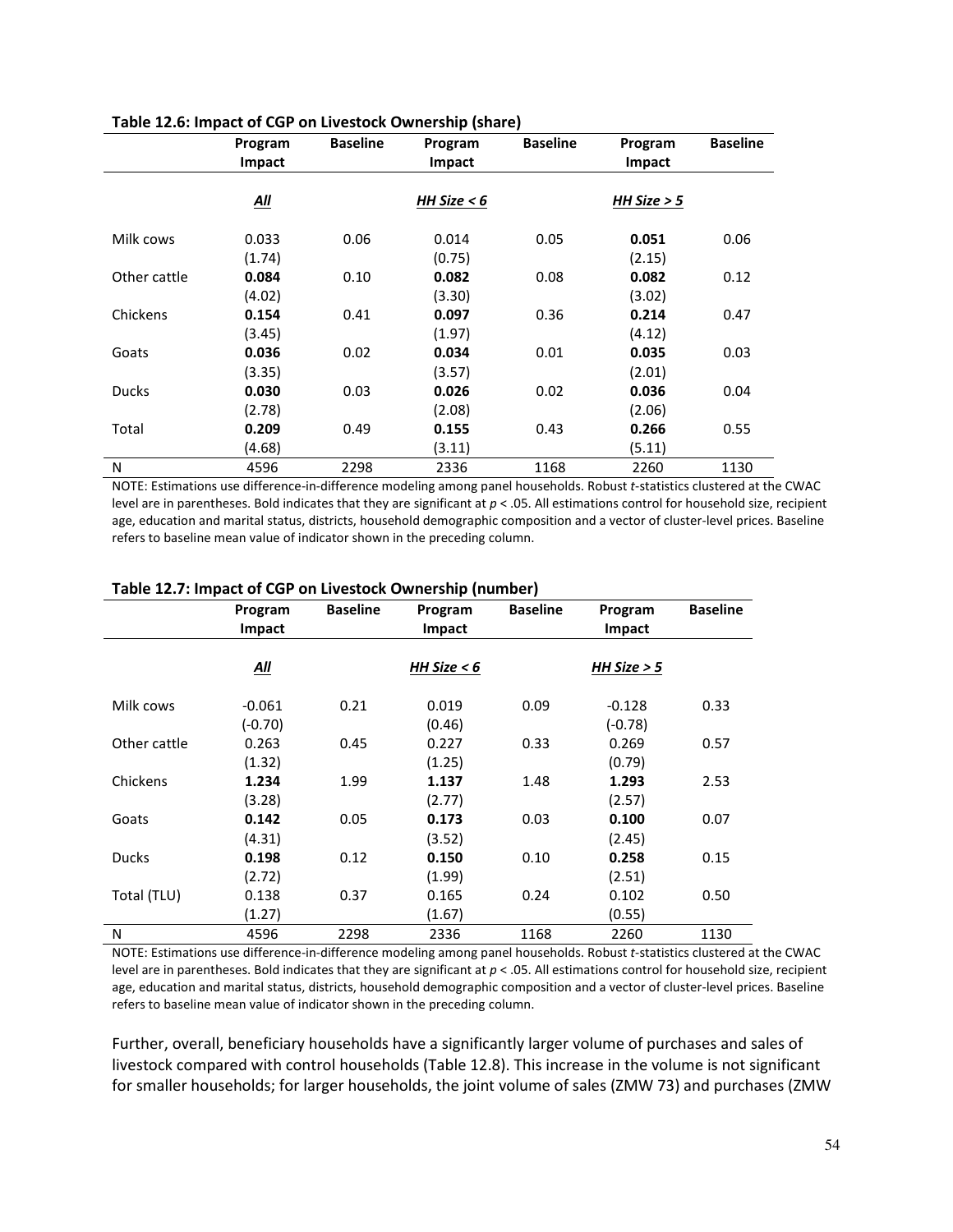110) is over twice as large as at baseline. In contrast to crop input use, no impact is found on expenditures on inputs for livestock production, including vaccinations and other expenditures.

| Table 12.0. Milpact of Curl of Elvestock Froudction (2012 Zivity) |            |                 |               |                 |               |                 |
|-------------------------------------------------------------------|------------|-----------------|---------------|-----------------|---------------|-----------------|
|                                                                   | Program    | <b>Baseline</b> | Program       | <b>Baseline</b> | Program       | <b>Baseline</b> |
|                                                                   | Impact     |                 | Impact        |                 | Impact        |                 |
|                                                                   |            |                 |               |                 |               |                 |
|                                                                   | <u>All</u> |                 | HH Size $< 6$ |                 | HH Size $> 5$ |                 |
|                                                                   |            |                 |               |                 |               |                 |
| <b>Total livestock</b>                                            | $-0.57$    | 1.16            | $-1.83$       | 0.48            | 1.11          | 1.88            |
| exp                                                               | (-0.34)    |                 | (-0.84)       |                 | (0.51)        |                 |
| Fodder exp                                                        | 1.07       | 0.30            | 0.51          | 0.00            | 1,841         | 0.61            |
|                                                                   | (1.61)     |                 | (1.82)        |                 | (1.25)        |                 |
| Vaccinations                                                      | $-0.52$    | 0.40            | $-1.04$       | 0.31            | 36            | 0.48            |
| exp                                                               | (-0.81)    |                 | (-1.08)       |                 | (0.09)        |                 |
| Other livestock                                                   | $-1.12$    | 0.47            | $-1.30$       | 0.16            | $-0.76$       | 0.79            |
| exp                                                               | (-1.19)    |                 | (-1.06)       |                 | $(-0.57)$     |                 |
| Livestock                                                         | 47.70      | 25.30           | 25.29         | 17.90           | 73.00         | 32.95           |
| purchases                                                         | (2.93)     |                 | (1.20)        |                 | (3.02)        |                 |
| Livestock sales                                                   | 55.56      | 34.66           | 13.43         | 13.94           | 109.51        | 56.07           |
|                                                                   | (3.67)     |                 | (1.13)        |                 | (4.20)        |                 |
| N                                                                 | 4596       | 2298            | 2336          | 1168            | 2260          | 1130            |

#### Table 12.8: Impact of CGP on Livestock Production (2012 ZMW)

NOTE: Estimations use difference-in-difference modeling among panel households. Robust t-statistics clustered at the CWAC level are in parentheses. Bold indicates that they are significant at p < .05. All estimations control for household size, recipient age, education and marital status, districts, household demographic composition and a vector of cluster-level prices. Baseline refers to baseline mean value of indicator shown in the preceding column.

#### Nonfarm Business Activities

Beneficiary households of the CGP are significantly more likely to have a nonfarm enterprise (Table 12.9). The share of beneficiary households operating a nonfarm enterprise has increased by 17 percentage points compared with control households. Moreover, the program doubles the average number of months in operation (reaching 2.8 months at follow-up), the value of total monthly revenue (ZMW 184) and profit (ZMW 69), and the share of households owning business assets (5 percentage points, reaching 12 percent at follow-up). The impacts are significant for both small and large households, although the impact on ownership (7 percentage points) is significant only for large households.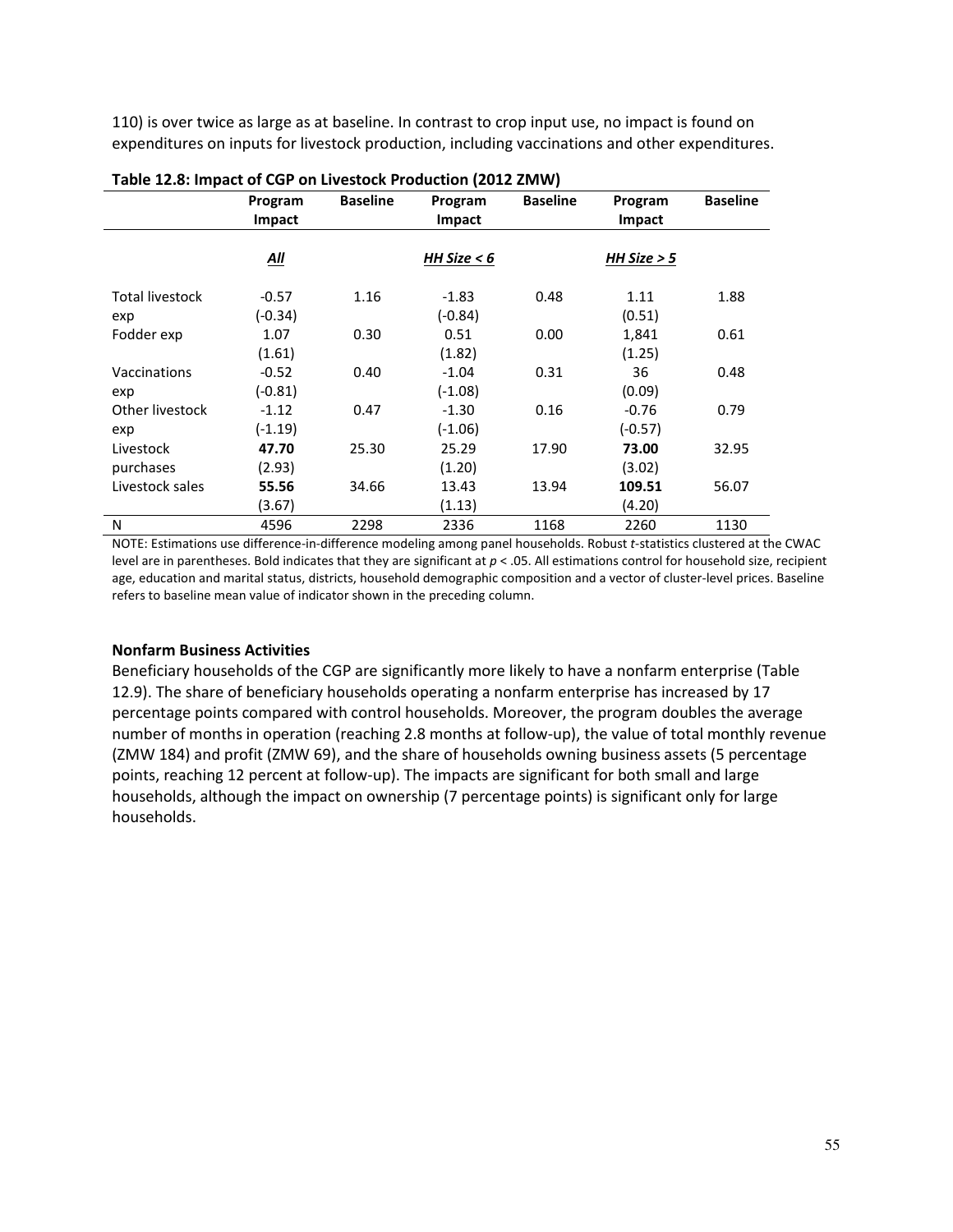|                                 | Program<br><b>Impact</b> | Follow-up | Program<br>Impact | Follow-up | Program<br>Impact | Follow-up |
|---------------------------------|--------------------------|-----------|-------------------|-----------|-------------------|-----------|
|                                 | <u>All</u>               |           | HH Size $< 6$     |           | HH Size > 5       |           |
| <b>HH operates NFE</b>          | 0.166<br>(4.42)          | 0.39      | 0.157<br>(3.60)   | 0.39      | 0.177<br>(4.50)   | 0.38      |
| Months in operation             | 1.445<br>(4.44)          | 2.83      | 1.201<br>(3.38)   | 2.80      | 1.629<br>(4.23)   | 2.85      |
| Total monthly<br>revenue (ZMW)  | 184.28<br>(4.43)         | 184.33    | 135.24<br>(3.77)  | 150.03    | 233.52<br>(3.65)  | 219.67    |
| Total monthly profit<br>(ZMW)   | 69.08<br>(4.05)          | 81.87     | 55.13<br>(3.32)   | 72.98     | 81.24<br>(3.78)   | 91.03     |
| <b>Owned business</b><br>assets | 0.0452<br>(2.51)         | 0.12      | 0.0238<br>(1.04)  | 0.13      | 0.0669<br>(3.22)  | 0.12      |
| Value of owned<br>assets (ZMW)  | 196.64<br>(1.24)         | 134.63    | 17.18<br>(0.66)   | 46.63     | 342.05<br>(1.27)  | 225.06    |
| N                               | 2247                     | 2247      | 1141              | 1141      | 1106              | 1106      |

#### Table 12.9: Impact of CGP on Nonfarm Enterprise (NFE)

NOTE: Estimations use single difference modeling. Robust t-statistics clustered at the CWAC level are in parentheses. Bold indicates that they are significant at  $p <$  .05. All estimations control for household size, recipient age, education and marital status, districts, and household demographic composition. Follow-up refers to follow-up mean value of indicator shown in the preceding column.

#### Labor Supply

 $\overline{a}$ 

The changes in household economic activities brought on by the CGP necessarily imply changes in labor activities of individual household members, the main input to household livelihoods, including wage labor and agricultural and nonagricultural enterprises. Overall, we find a significant shift from agricultural wage labor to family agricultural and nonagricultural businesses, which corresponds with the increases in household-level economic activities brought on by receipt of the CGP transfer.

The CGP has led to a 9 percentage point decrease in the share of households with an adult engaged in wage labor, from 59 percent at baseline (Table 12.10). The impact is much stronger for households with females of working age—a decrease of 14 percentage points compared with no significant impact on households with males of working age.<sup>19</sup>

<sup>&</sup>lt;sup>19</sup> In this analysis we join together permanent and temporary labor because only 3 percent of households have access to permanent employment. Permanent workers typically refer to employees with paid leave entitlements in jobs or work contracts of unlimited duration, including regular workers whose contracts last for 12 months and over. Temporary employees usually have an expected duration of the main job of less than 1 year, carrying out seasonal or casual labor.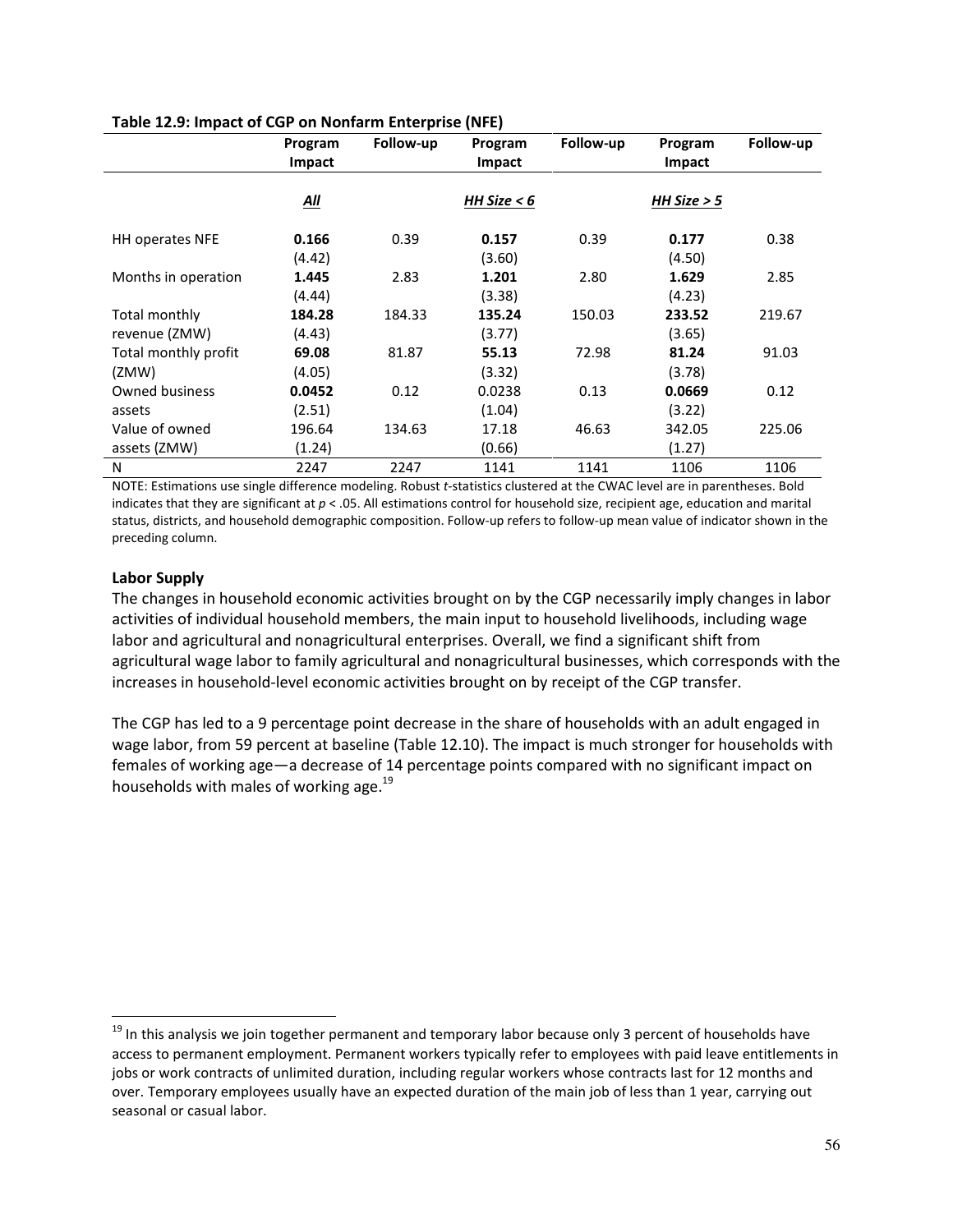|                                           | Program<br>Impact    | Follow-up | Program<br>Impact      | Follow-up | Program<br>Impact     | Follow-up |
|-------------------------------------------|----------------------|-----------|------------------------|-----------|-----------------------|-----------|
|                                           | <u>All</u>           |           | <b>Males</b>           |           | <b>Females</b>        |           |
| Participation in<br>any labor<br>activity | $-0.0913$<br>(-2.79) | 0.50      | $-0.0488$<br>$(-1.40)$ | 0.44      | $-0.136$<br>$(-4.10)$ | 0.40      |
| N                                         | 2296                 | 2296      | 1764                   | 1764      | 2282                  | 2282      |

Table 12.10: Participation in Any Labor Activity, HH Level

NOTE: Estimations use single difference modeling. Robust t-statistics clustered at the CWAC level are in parentheses. Bold indicates that they are significant at  $p < 0.05$ . All estimations control for household size, recipient age, education and marital status, districts, and household demographic composition. Follow-up refers to follow-up mean value of indicator shown in the preceding column.

In terms of types of employment, the reduction in wage labor has taken place primarily in agricultural wage labor, with an 8 percentage point reduction for households with male labor and a 17 percentage point reduction for households with female labor (Table 12.11). This result is expected because agricultural wage labor is generally considered the least desirable labor—an activity of last resort. But when liquidity is constrained, households may be obliged to overly depend on it. The CGP has also led to a reduction in labor intensity in terms of days of agricultural wage labor, both overall (14 days fewer per year) and for females (12 days fewer per year). The reduction in agricultural wage labor is also reflected in the yearly value of household earnings, which is reduced by ZMW 93 for households with female labor. Although the program does not have a significant impact on participation in nonagricultural wage labor, it does have a significant impact on earnings from this kind of work, both overall (ZMW 471) and for households with female labor (ZMW 154). This significant impact stems from a small (less than 1 percentage point) increase in permanent nonagricultural wage employment for females.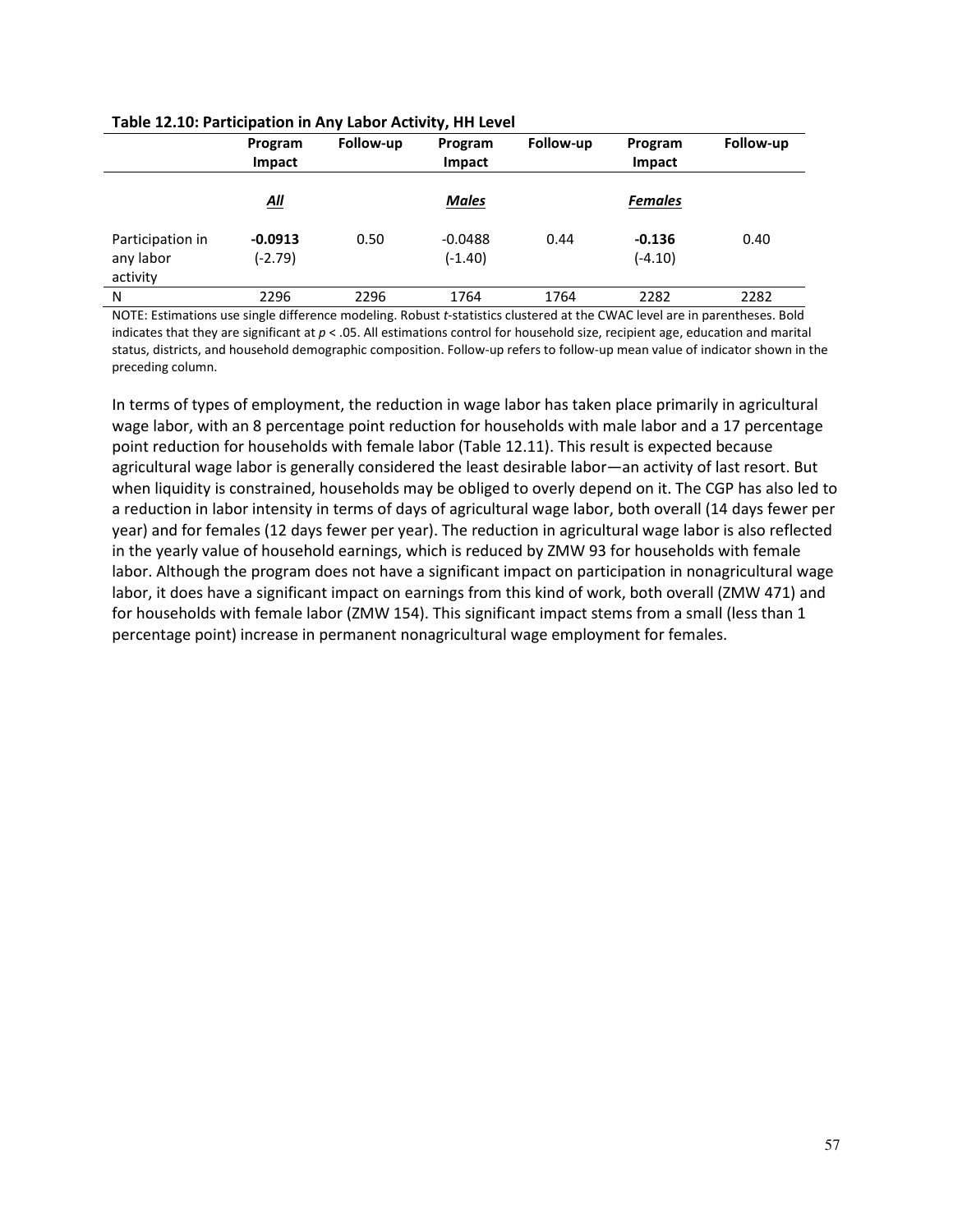|                              | Program    | Follow- | Program   | Follow- | Program        | Follow- |
|------------------------------|------------|---------|-----------|---------|----------------|---------|
|                              | Impact     | up      | Impact    | up      | Impact         | up      |
|                              | <u>All</u> |         | Males     |         | <b>Females</b> |         |
|                              |            |         |           |         |                |         |
| Participation in paid        | $-0.145$   | 0.34    | $-0.0807$ | 0.26    | $-0.174$       | 0.29    |
| agricultural labor           | (-3.85)    |         | $(-2.23)$ |         | $(-4.55)$      |         |
| Participation in paid non-   | 0.0371     | 0.19    | 0.0398    | 0.18    | 0.0316         | 0.11    |
| agricultural labor           | (1.67)     |         | (1.71)    |         | (1.58)         |         |
| Days in paid agriculture     | $-13.75$   | 35.69   | $-3.036$  | 22.34   | $-12.37$       | 18.64   |
| (year)                       | (-2.76)    |         | $(-0.73)$ |         | $(-5.02)$      |         |
| Days in paid nonagriculture  | 3.025      | 19.93   | 2.082     | 15.53   | 1.088          | 8.05    |
| (year)                       | (1.04)     |         | (0.80)    |         | (0.63)         |         |
| Earnings in paid agriculture | $-67.62$   | 337.04  | 22.44     | 221.13  | -93.43         | 168.16  |
| (year)                       | (-1.25)    |         | (0.46)    |         | (-3.63)        |         |
| Earnings in paid             | 471.65     | 693.37  | 380.60    | 666.33  | 153.64         | 182.40  |
| nonagriculture (year)        | (1.97)     |         | (1.45)    |         | (2.17)         |         |
| N                            | 2296       | 2296    | 1764      | 1764    | 2282           | 2282    |

NOTE: Estimations use single difference modeling. Robust t-statistics clustered at the CWAC level are in parentheses. Bold indicates that they are significant at  $p < .05$ . All estimations control for household size, recipient age, education and marital status, districts, and household demographic composition. Follow-up refers to follow-up mean value of indicator shown in the preceding column.

If not working in agricultural wage labor, what do the male and female adults in beneficiary households do with their time? Part of that time is spent working in the family's nonfarm enterprise—the CGP leads to a 16 percentage point increase in the share of households that had labor dedicated to nonfarm enterprise activity, with an average increase of 1.57 days a week in terms of intensity (Table 12.12). The impact is somewhat higher for female labor (16 percentage points and 0.98 of a day a week in terms of intensity compared with 12 percentage points and 0.62 of a day a week).

|                                   | Program<br>Impact | Follow-<br>up | Program<br>Impact | Follow-<br>up | Program<br>Impact | Follow-<br>up |
|-----------------------------------|-------------------|---------------|-------------------|---------------|-------------------|---------------|
|                                   | <u>All</u>        |               | <b>Males</b>      |               | <b>Females</b>    |               |
| Participation in NFE              | 0.171<br>(4.69)   | 0.38          | 0.120<br>(4.78)   | 0.18          | 0.156<br>(4.58)   | 0.33          |
| Days worked (last week)<br>in NFE | 1.573<br>(4.38)   | 2.64          | 0.618<br>(3.57)   | 0.94          | 0.984<br>(4.50)   | 1.76          |
| N                                 | 2202              | 2202          | 2102              | 2102          | 2197              | 2197          |

#### Table 12.12: Participation and Days Worked in Nonfarm Enterprise, HH Level

NOTE: Estimations use single difference modeling. Robust t-statistics clustered at the CWAC level are in parentheses. Bold indicates that they are significant at  $p < 0.05$ . All estimations control for household size, recipient age, education and marital status, districts, and household demographic composition. Follow-up refers to follow-up mean value of indicator shown in the preceding column.

We expect the CGP to lead to an increase in the intensity of labor on the farm, given the productive impacts described above. Indeed, households with male labor spend an extra 13 days on their own farm agricultural activities (Table 12.13). Overall, beneficiary households spend an extra 20 days on their own farm labor (significant at the 10 percent level). Finally, adults may also increase their time in domestic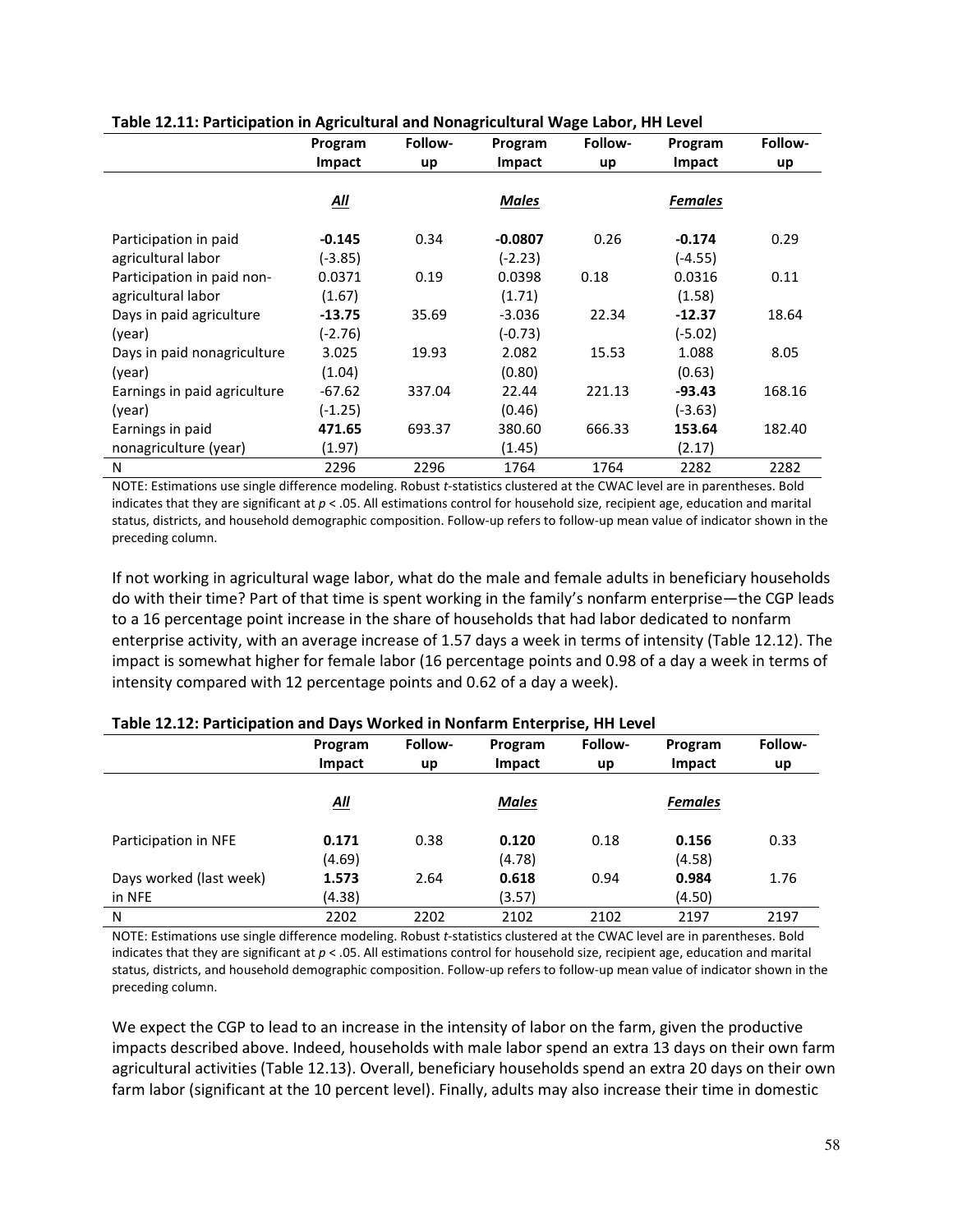chores or child care or simply leisure, but we did not collect data on these common household activities, which can all lead to an increase in family well-being.

|                                        | Program<br>Impact    | Follow-<br>up | Program<br>Impact | Follow-<br>up | Program<br>Impact      | Follow-<br>up |  |
|----------------------------------------|----------------------|---------------|-------------------|---------------|------------------------|---------------|--|
|                                        |                      |               |                   |               |                        |               |  |
|                                        | <u>All</u>           |               | <b>Males</b>      |               | <b>Females</b>         |               |  |
| Participation on own<br>farm           | $-0.0133$<br>(-0.61) | 0.92          | 0.0170<br>(0.71)  | 0.79          | $-0.0140$<br>$(-0.65)$ | 0.92          |  |
| Days worked (last year)<br>on own farm | 20.19<br>(1.84)      | 145.76        | 13.27<br>(2.00)   | 71.60         | 8.242<br>(1.50)        | 78.45         |  |
| N                                      | 2202                 | 2202          | 2102              | 2102          | 2197                   | 2197          |  |

NOTE: Estimations use single difference modeling. Robust t-statistics clustered at the CWAC level are in parentheses. Bold indicates that they are significant at  $p < 0.05$ . All estimations control for household size, recipient age, education and marital status, districts, and household demographic composition. Follow-up refers to follow-up mean value of indicator shown in the preceding column.

Finally, in terms of children, overall the program has not had any impact on child labor, either paid or unpaid (Table 12.14). Given program impacts on household productive activities and adult labor supply, along with findings on reducing child labor from cash transfer programs in other countries, these results suggest the need for further detailed study.

|        | Program<br>Impact         | <b>Baseline</b> | Program<br>Impact         | <b>Baseline</b> | Program<br>Impact         | <b>Baseline</b> |
|--------|---------------------------|-----------------|---------------------------|-----------------|---------------------------|-----------------|
|        | $\underline{All}$         |                 | <b>Females</b>            |                 | <b>Males</b>              |                 |
| Total  | 0.047<br>(0.05)           | 0.53            | 0.016<br>(0.05)           | 0.54            | 0.083<br>(0.06)           | 0.52            |
| Paid   | $-0.017$                  | 0.05            | $-0.014$                  | 0.06            | $-0.017$                  | 0.04            |
| Unpaid | (0.01)<br>0.039<br>(0.05) | 0.48            | (0.01)<br>0.001<br>(0.06) | 0.49            | (0.02)<br>0.080<br>(0.06) | 0.48            |
| N      | 8062                      | 4182            | 4053                      | 2117            | 4009                      | 2065            |

#### Table 12.14: Impact of CGP on Child Labor Supply (Share), Individual Level

NOTE: Estimations use difference-in-difference modeling among panel households. Robust t-statistics clustered at the CWAC level are in parentheses. Bold indicates that they are significant at p < .05. All estimations control for household size, recipient age, education and marital status, districts, household demographic composition and a vector of cluster-level prices. Follow-up refers to follow-up mean value of indicator shown in the preceding column.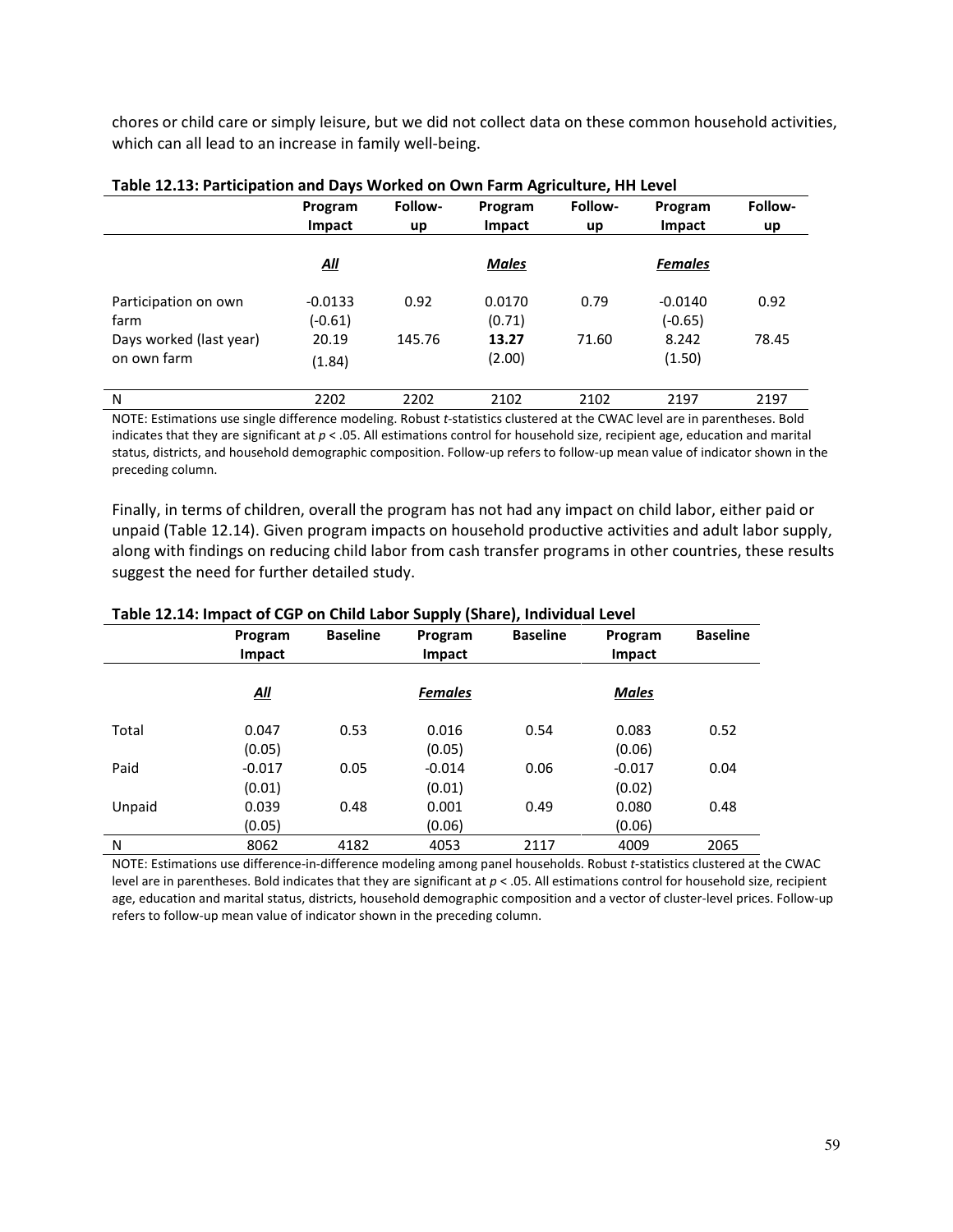## Simulations of the Impact on the Local Economy<sup>20</sup>

The CGP is likely to have an economic impact beyond that on beneficiary households described above. As they spend CGP transfers, beneficiary households transmit the impact of the program to other households inside and outside the communities in which they live.

The structure of the Local Economy-wide Impact Evaluation (LEWIE) model is centered on the principal economic activities in which beneficiary and nonbeneficiary households participate, the households' income sources, and the goods and services on which households spend their income. Household participate in crop and livestock production; in retail, service, and other production activities; and in the labor market. The retail sector includes village stores, which obtain most of their goods outside the village, as well as stores in nearby villages, towns, and the rest of Zambia. Production activities use different factors: hired labor, family labor, land, capital, livestock, and purchased inputs, some of which are obtained inside the village and some outside.

Households consume and produce local commodities and can export production or import outside goods. The LEWIE model incorporates both CGP and nearby villages and towns, which may have a large market visited by people from many communities. This area is called the Zone of Influence (ZOI). Table 12.15 illustrates how expenditures vary across space by commodity. More than 70 percent of all retail purchases—and 90 percent of livestock—are made in both the CGP or nearby village. These high shares lay the basis for potential income multipliers within the local economy. Purchased inputs for crop production and business retail, however, tend to be made at the town or beyond level. The linkages between the ZOI and the rest of the economy determine how the transfer flows between households in the local economy and whether spillovers accrue to households locally.

| Table 12.15. Locations of Funchases of Different Commodities and Factors (share) |                |                |       |                  |  |  |  |
|----------------------------------------------------------------------------------|----------------|----------------|-------|------------------|--|--|--|
|                                                                                  |                | <b>Nearby</b>  |       | <b>Elsewhere</b> |  |  |  |
| <b>Items Purchased</b>                                                           | <b>Village</b> | <b>Village</b> | Town  | (incl govt)      |  |  |  |
|                                                                                  |                |                |       |                  |  |  |  |
| Retail items purchased by households                                             | 0.545          | 0.172          | 0.281 | 0.002            |  |  |  |
| Purchased input for crop production                                              | 0.117          | 0.095          | 0.535 | 0.252            |  |  |  |
| Retail inputs purchased by businesses                                            | 0.172          | 0.095          | 0.444 | 0.289            |  |  |  |
| Animal products purchased by                                                     | 0.820          | 0.131          | 0.049 | 0.000            |  |  |  |
| households                                                                       |                |                |       |                  |  |  |  |

## Table 12.15: Locations of Purchases of Different Commodities and Factors (share)

NOTE: Data are taken from CGP impact evaluation household surveys and business enterprise survey.

The LEWIE model simulation shows that the CGP has a potential total income multiplier of ZMW 1.79 in nominal terms, with a 90 percent confidence interval (CI) of 1.73-1.85. That is, each Kwacha transferred to poor households can raise the local income by ZMW 1.79 (Table 12.16).

<sup>&</sup>lt;sup>20</sup> This section summarizes results from the local economy simulations of program effects, which are reported fully in Thome, K., Taylor, J. E., Davis, B., Handa, S., Seidenfeld, D., & Tembo, G. (2013). Local Economy-wide Impact Evaluation (LEWIE) of Zambia's Child Grant Program (PtoP project report). Rome, Italy: FAO and the World Bank.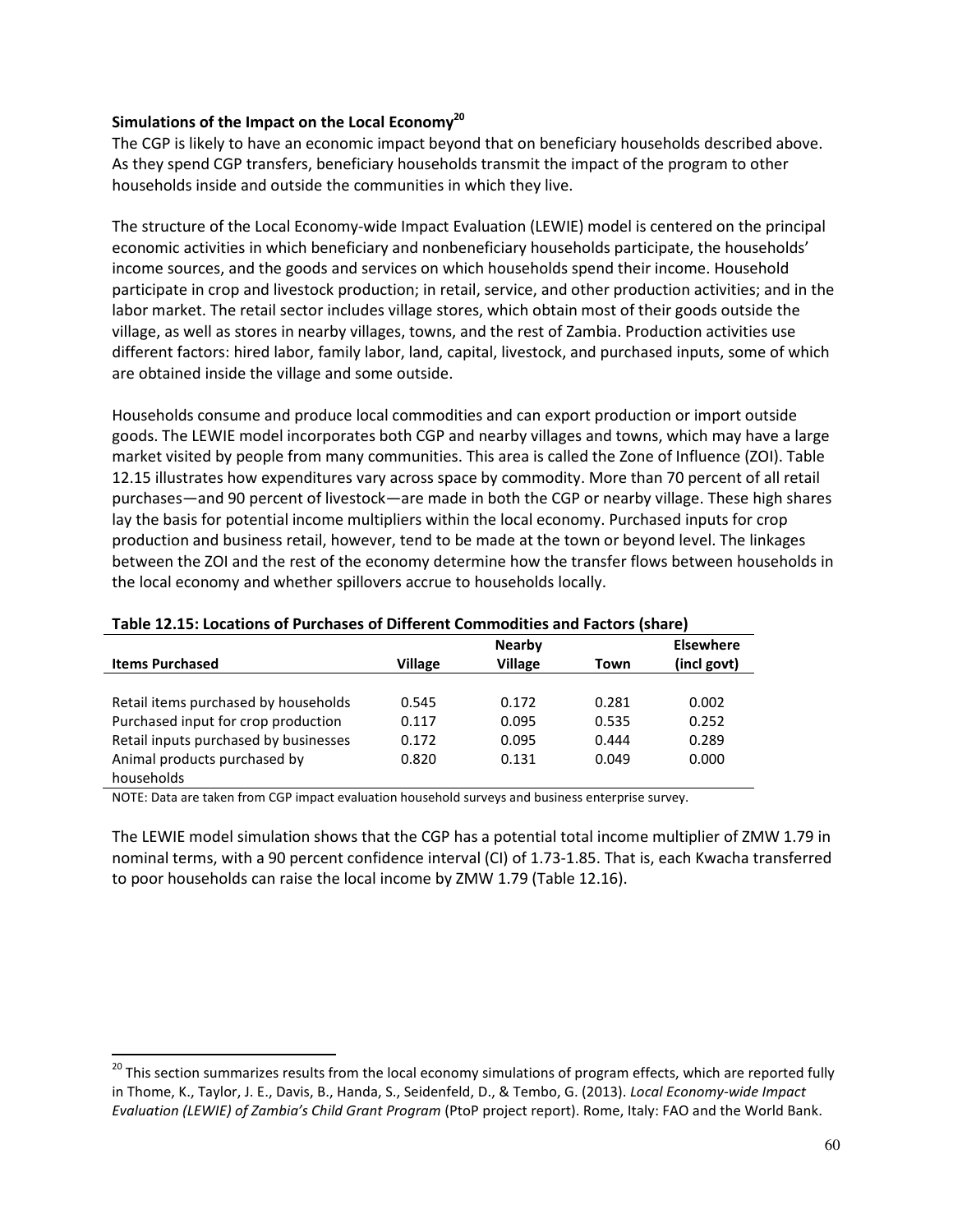| <b>Multiplier</b> | <b>Interval</b> | <b>Households</b><br><b>Households</b> |
|-------------------|-----------------|----------------------------------------|
|                   |                 | 0.62                                   |
|                   | 1.05            | 0.30                                   |
|                   | 1.79<br>1.34    | 1.73 to 1.84<br>1.17<br>1.29 to 1.39   |

#### Table 12.16: Simulated CGP Income Multiplier

NOTE: Estimations are based on the LEWIE model. "Nominal" impacts refer to the simulation where producers respond perfectly to increases in demand. "Real" allows for an imperfect supply response, which leads to price inflation in the ZOI.

Eligible households receive the direct benefit of the transfer, and ineligible households receive the bulk of the indirect benefit. Of the ZMW 1.79 nominal income multiplier, ineligible households receive ZMW 0.62 for each Kwacha given to eligible households; the eligible households receive the value of the transfer plus an extra ZMW 0.17, for a total of ZMW 1.17 (Table 12.16). Beneficiary households thus benefit both directly and indirectly from the transfer program.

The impact of the CGP varies considerably across sectors of economic activity. The cash transfers stimulate the production of crops and livestock by ZMW 0.47 and ZMW 0.09 per Kwacha transferred, respectively. The largest positive multiplier effects are on retail (ZMW 1.91), which is what we expect because the bulk of spending on retail is done within the CGP or nearby villages (that is, within the ZOI). Like the income multipliers, much of these impacts occur in the ineligible households (Table 12.17) because they own the shops and retail outlets.

|                  | <b>Production</b><br><b>Multiplier</b> | <b>Confidence</b><br><b>Interval</b> | Eligible<br><b>Households</b> | Ineligible<br><b>Households</b> |
|------------------|----------------------------------------|--------------------------------------|-------------------------------|---------------------------------|
|                  |                                        |                                      |                               |                                 |
| Crop production  | 0.47                                   | $0.41$ to $0.52$                     | 0.18                          | 0.29                            |
| Livestock        | 0.09                                   | $0.07$ to $0.10$                     | 0.02                          | 0.07                            |
| production       |                                        |                                      |                               |                                 |
| <b>Services</b>  | 0.28                                   | $0.26$ to $0.30$                     | 0.10                          | 0.18                            |
| Other production | 0.02                                   | $0.01$ to $0.02$                     | 0.01                          | 0.01                            |
| Retail           | 1.91                                   | 1.81 to 2.01                         | 0.40                          | 1.51                            |
|                  |                                        |                                      |                               |                                 |

#### Table 12.17: Simulated CGP Production Multiplier

NOTE: Estimations are based on the LEWIE model.

These simulations assume that producers can respond immediately to the increase in demand brought about by the greater purchasing power of beneficiaries. But if local production or supply of goods do not (or cannot) increase sufficiently to meet the increased demand brought on by the CGP, prices will increase. This will raise consumption costs for all households and could result in a real-income multiplier that is lower than the nominal multiplier. According to the CGP LEWIE, this real income multiplier of the program could be as low as ZMW 1.34 (CI: 1.29–1.39; bottom row of Table 12.16).

These simulations illustrate that without efforts to ensure an adequate supply response in the local economy, part of the program's impact may be inflationary rather than real. Even a relatively small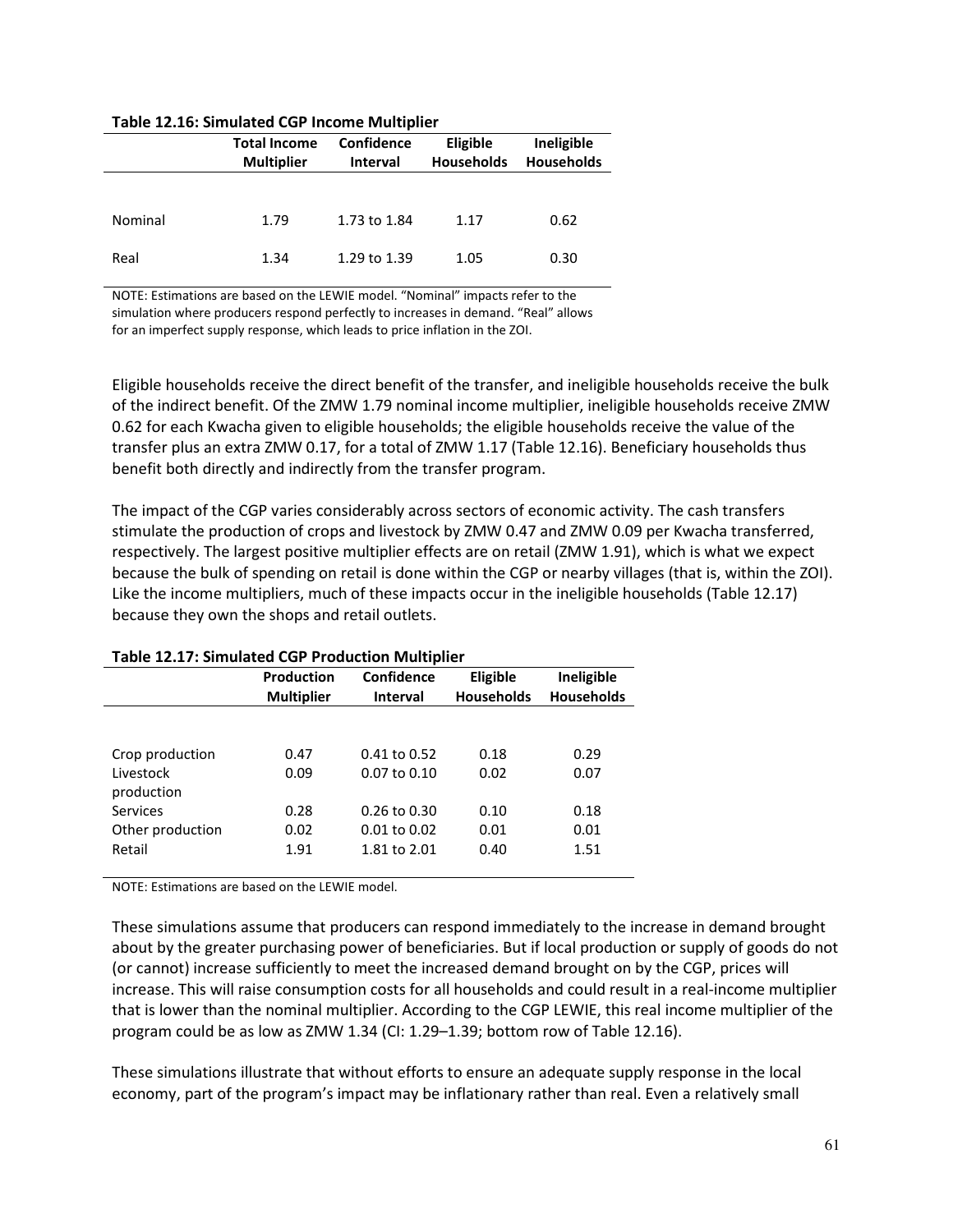increase in the local current price index (CPI) can result in a smaller real income multiplier because it potentially affects all expenditures of all household groups. The higher the local supply response, the larger is the real expansion in the local economy and the smaller the resulting inflation effect. The analysis of inflation trends presented in Annex 1 suggests that there is no excess price inflation in intervention areas due to the CGP. It appears that the "nominal" effects reported in Table 8.16 are a closer approximation of the likely spillover impacts of the CGP in these areas.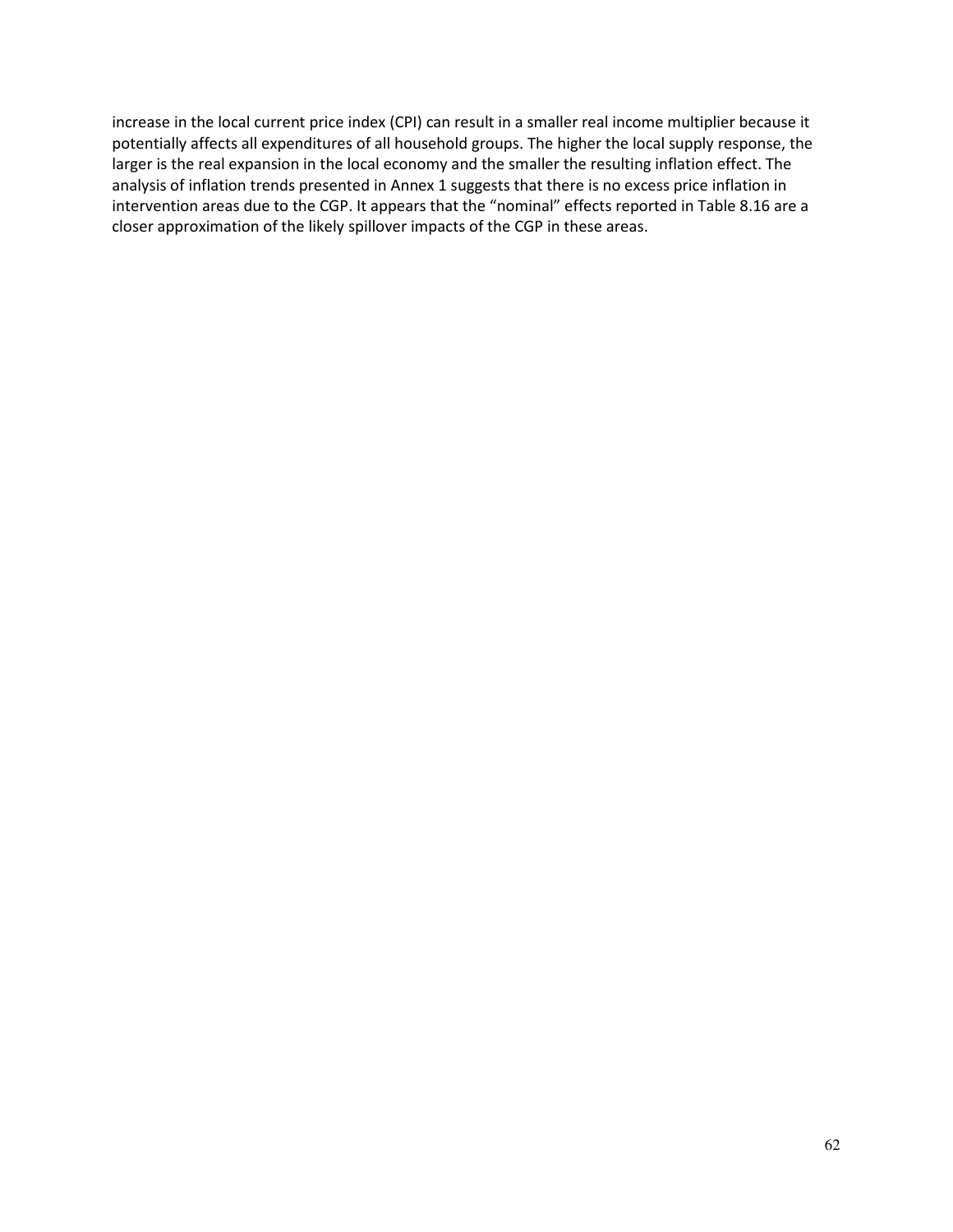## XIII. Discussion and Conclusion

The design of the impact evaluation of Zambia's CGP represents a gold standard in evaluation research in that it involves a large, multisite sample with an experimental control group, a baseline measurement, and repeated post-intervention measures. Attrition in the first follow-up is reasonable at 10 percent, with no differential attrition, thus preserving the experimental balance created at baseline. Consequently, results presented here can be interpreted as causal effects of the CGP on the indicators reported rather than confounding factors that have not been accounted for.

## Operational Performance and Theory of Change

Results from the data collected at the 24-month follow-up on perceptions of program operations indicate that recipients are, by and large, satisfied with the operation of the program: transfers are being delivered in a timely manner, and out-of-pocket costs of collecting payments are small. The timely, predictable delivery of cash and the low cost to beneficiaries of collecting the money are essential preconditions for ensuring positive program impacts. These preconditions appear to have been met in the CGP.

The challenge with evaluating the impact of an unconditional cash transfer program is that households are free to use the money as they see fit. Because cash is fungible, impacts might be found anywhere, depending on the preferences and constraints of each individual household. We have addressed this challenge by laying out a theoretical framework for the behavioral response of households and by using pre-program data to estimate income effects for different indicators to give us an idea of the preferences of households and how they are likely to use the cash transfer. We use our theory and these expected impacts to guide our analysis; in addition, deviations between predicted and actual impacts provide insights about how households change their previous behaviors in response to participation in the CGP.

#### Consumption and Food Security

Consistent with the relative poverty of households and our theory, we see large impacts of the CGP on consumption expenditures, which increase by more than the per capita value of the transfer. This result for consumption suggests that the beneficiary households use the transfer to produce more, and this can be attributed to increased production (see section 12). Also consistent with ex-ante behavior, threefourths of the transfer is spent on food. However, contrary to expectation, a significant portion of the transfer is spent on clothing (6.1 percent) and health (7.1 percent); this result is consistent with what beneficiaries report to be their obligation and responsibility as program participants, namely, food, clothing, and health of young children. This behavioral response is interesting given that the program is unconditional and no punitive sanctions are associated with patterns of spending. Within food spending, we find that the CGP significantly increases both caloric intake (cereals) and protein (meats, dairy). In addition, we see significant impacts on sugars, oils and fats, and pulses, which is somewhat contrary to the ex-ante predictions. These differences, particularly for oils and fats, contribute to diet diversity and likely imply more cooking at home. The overall increase in total and food spending is borne out by significant improvements in food security, measured both through the FANTA food security index and self-reports by households of the number of meals eaten per day, as well as their perceptions of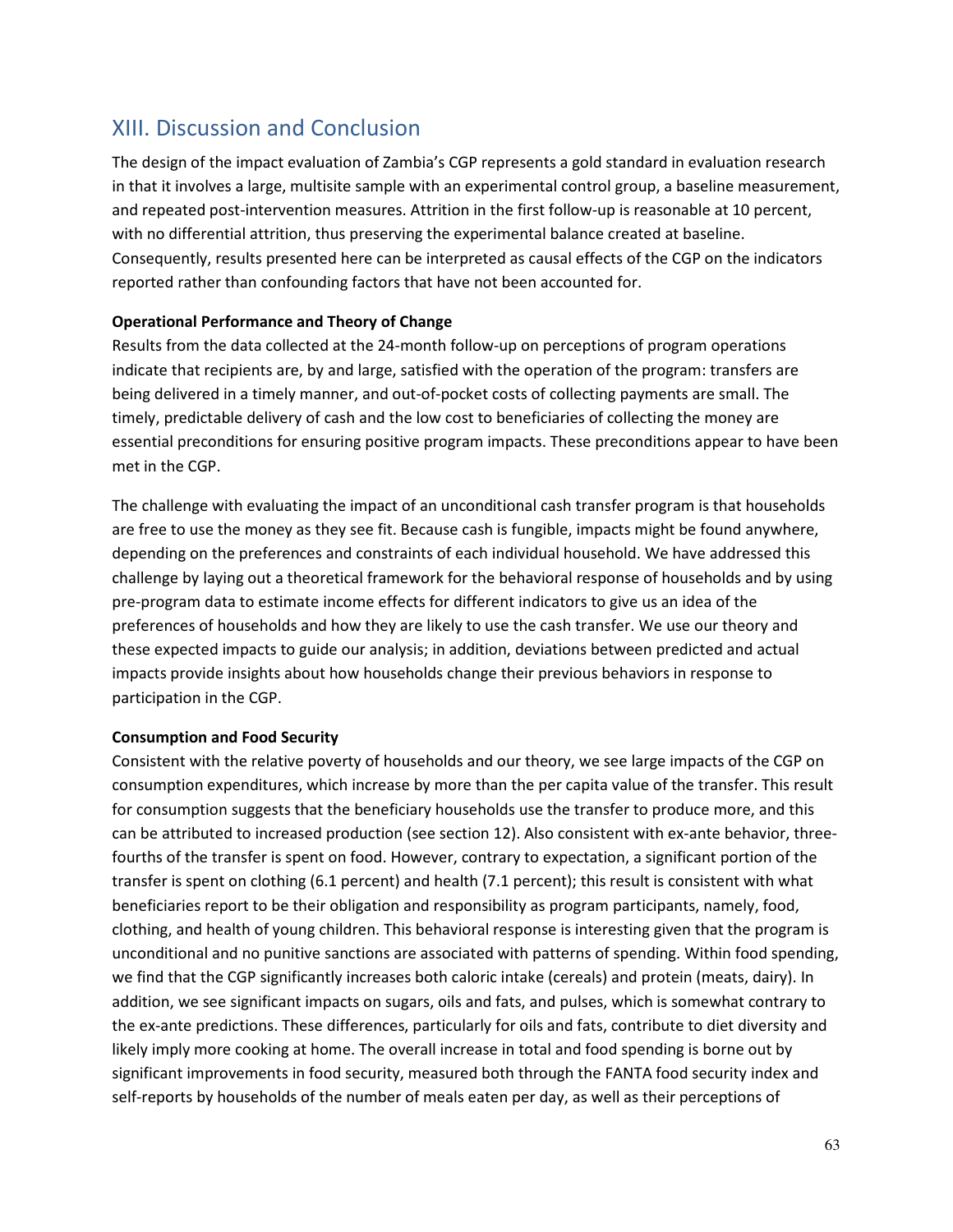whether their life has improved over the previous year. Together, this is extremely strong evidence of positive impacts on the overall monetary well-being of CGP participants.

### Individual Impacts on Children

Impacts on specific indicators for individuals within the household are necessarily second-round effects in that they work their way through the spending and time-use allocations brought about by the cash transfer. Among young children, we find significant program impacts on reducing diarrhea (5 percentage points), increasing IYCF for children ages 6 to 24 months (22 percentage points), and reducing wasting among this same group. Among all children ages 0 to 60 months, we find some signs that their weight is improving, although impacts are just outside the level of statistical significance. There are definite indications that the caring environment for young children ages 3 to 7 has improved as a result of the CGP, with children receiving significantly more support for learning (13 percentage points) and learning materials (1 percentage point, or a 68 percent increase over baseline). Most of these impacts are consistent with what we predicted at baseline and are also consistent with the expenditure impacts that show increases in calorie and protein availability, clothing, and health spending.

Among children ages 6 to 17, our ex-ante analysis suggested that the CGP would improve their material welfare but not schooling or health, and this is what we find at follow-up. The CGP has had a large impact (33 percentage point increase) on ensuring that children's material needs are met (possession of blanket, shoes, clothing), with the overall effect particularly driven by shoes. This is exactly consistent with the expenditure results, which show a large impact on clothing expenditure.

## Maternal Health and Women's Status

This report also presents findings on a set of maternal health and women's status indicators, although we did not investigate these at baseline to predict impacts, and they are not featured prominently in the conceptual framework because the link between income and these indicators is not well-established given the importance of supply-side factors. Indeed, the evidence reported here shows no impacts on maternal health indicators, such as antenatal care, assisted delivery, morbidity, or chronic illness. We do not find evidence of impacts on women's decision making within the household. However, we do see a positive impact on the propensity for women to save money (20 percentage points) in the reference period, the amount saved, and their expectation that their lives will be better in 3 years (12 percentage points). We also find significant program impacts on self-reported general health status among women, which, taken together with their expectations about the future and their ability to save, may reflect an overall optimism about their lives.

#### Economic Impacts

The theoretical framework posits that once basic consumption needs are satisfied households may begin using the cash transfer to bolster their livelihoods strategies, either by *diversifying* income sources or expanding their current productive activity. In the case of the CGP, we observe both types of economic impacts. Over 80 percent of CGP households are engaged in agricultural production, and we report positive impacts of the program on both investment in production and the value of that production. For example, there is a program impact of 18 percentage points in the share of households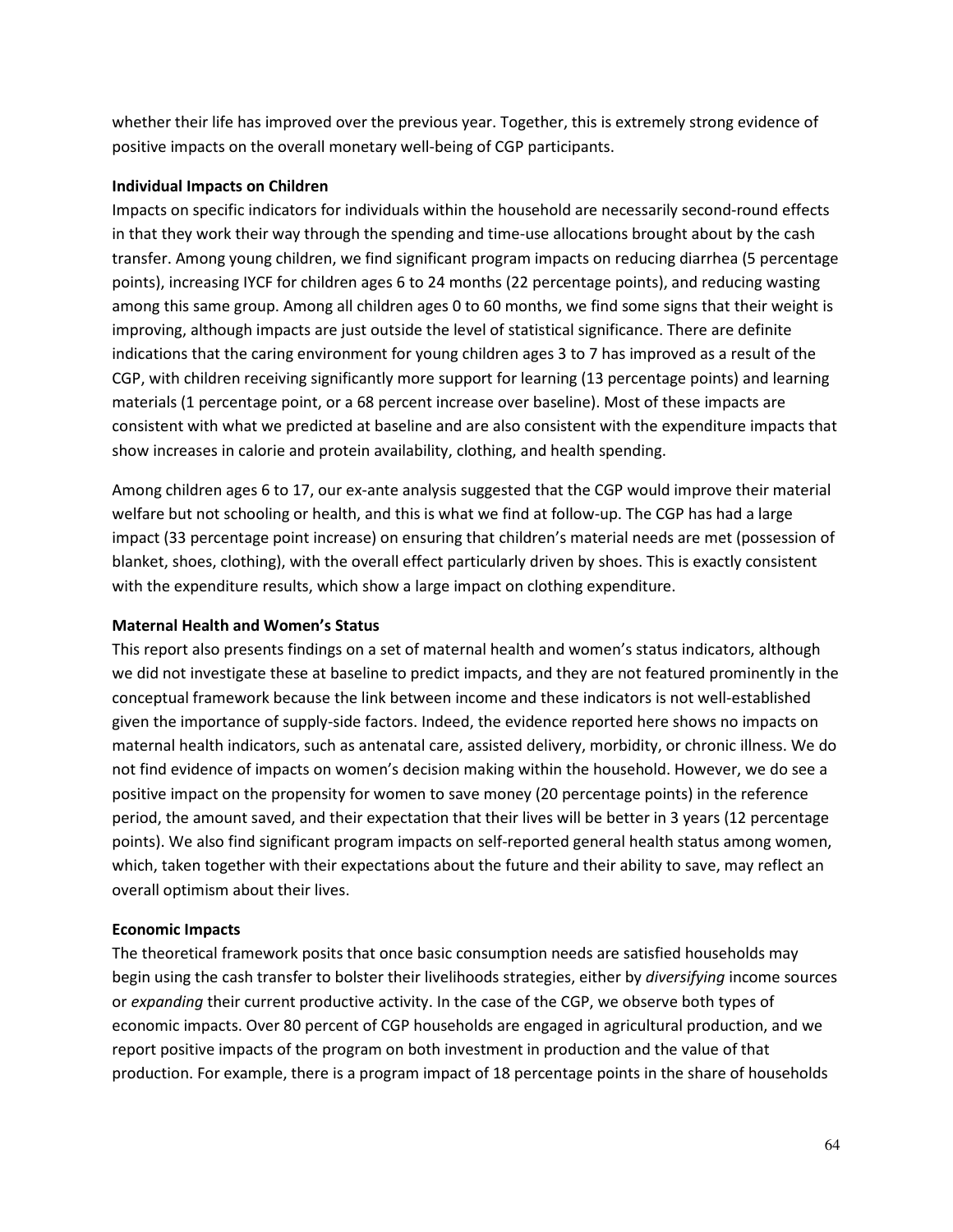with any expenditure on productive inputs (seeds, fertilizer, labor), and a 50 percent increase in the overall value of agricultural commodities harvested.

The CGP also leads to income diversification among recipients. There is a significant positive impact on the share of households owning livestock (21 percentage points) from a base of only 49 percent at baseline. The CGP also boosted non-farm economic activity, with an impact of 17 percentage points in the proportion of households engaged in any nonfarm enterprise and corresponding increases in business asset ownership, months of operation, revenue, and profit.

As to be expected given the impacts on both existing economic activity and new activity, the CGP leads to interesting and generally welfare-enhancing patterns of labor reallocation. Households in the program have reduced their engagement in casual labor (14 fewer days), typically the least productive form of work in rural settings, and increased their time to own-farm activity (20 more days). In addition, more household time is devoted to nonfarm enterprises, which is usually the most economically productive type of work in these settings. In terms of demographic differences, women tend to increase their time in nonfarm business, whereas men increase their time for working on their own farm. The program has no discernible impacts on child labor.

## Local Economy Effects

A study being conducted in parallel to the main evaluation seeks to measure the impact of the CGP on the local economy, for both beneficiaries and nonbeneficiaries. Simulations show that the CGP has a potential total income multiplier of ZMW 1.79—that is, each Kwacha transferred to poor households can raise local income by ZMW 1.79. Beneficiary households receive the direct benefit of the transfer, whereas ineligible households receive the bulk of the indirect benefit. Of the ZMW 1.79 nominal income multiplier, ineligible households receive ZMW 0.62 for each Kwacha given to beneficiary households, while the beneficiary households receive the value of the transfer plus an extra ZMW 0.17, for a total of ZMW 1.17. Beneficiary households thus benefit both directly and indirectly from the transfer program. More important, the CGP can also have a significant impact on the incomes of nonbeneficiaries, a fact that has not been fully realized or documented in other cash transfer evaluations.

#### **Conclusions**

The CGP has generated positive impacts on a range of indicators identified in the conceptual framework as being plausible. What is particularly exciting about the results presented here is that the CGP not only addresses the immediate consumption and food security needs of recipients but also leads to significant increases in the productive capacity of households, both by supporting the expansion of existing economic activity and by enabling their diversification into new activity. There is also evidence that the program is beginning to have an impact on young children, with improved feeding and reduced wasting among children ages 6 to 24 months, reduced morbidity among children ages 0 to 60 months, and improvements in weight among all children ages 0 to 60 months (although not statistically significant). The learning and developmental environment for children ages 3 to 7 has also significantly improved, as has access to basic needs (clothing, shoes, blanket) among children ages 5 to 17. Table 13.1 links each program objective with the indicators reported here.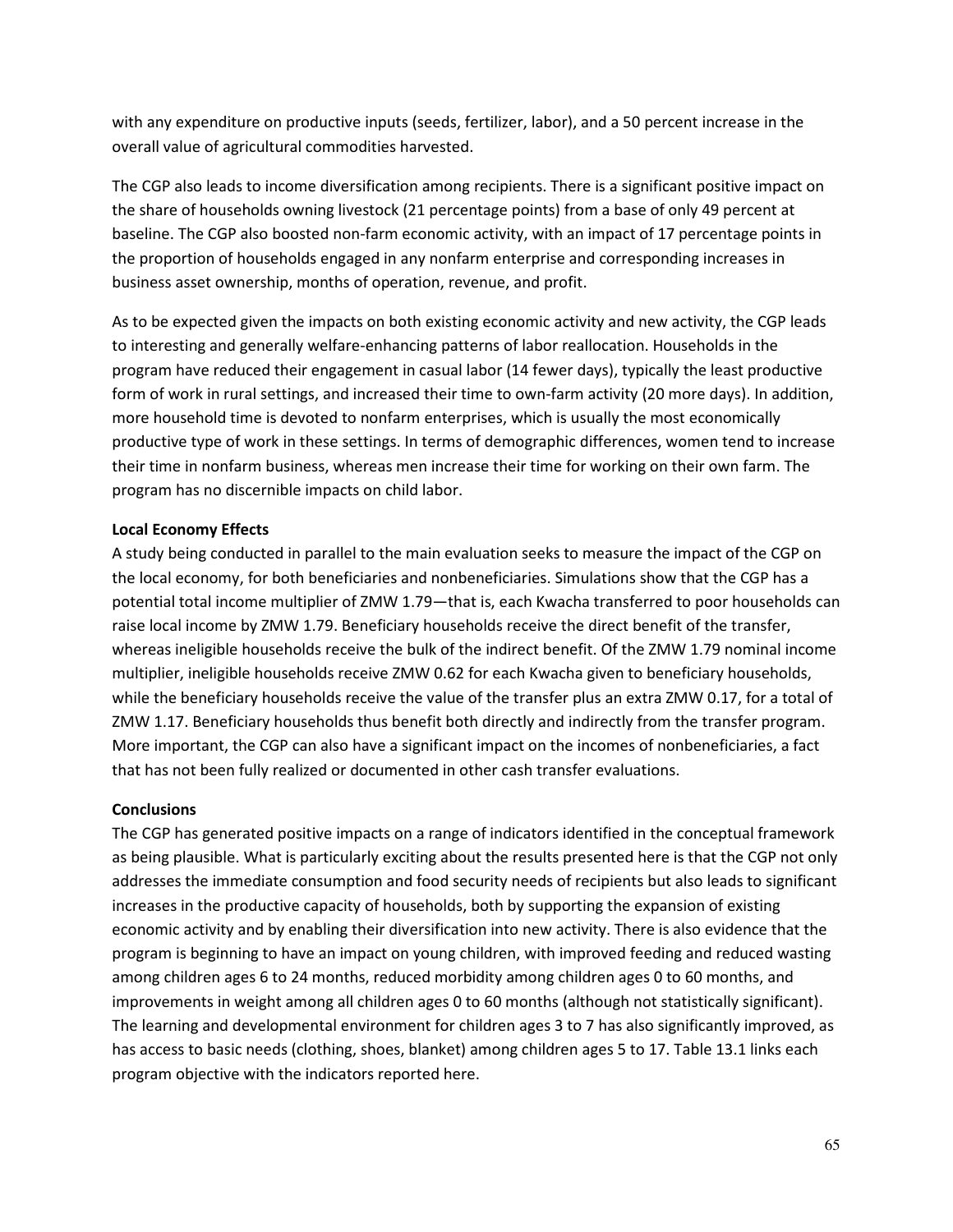| Supplement and not replace household income                                 | Increase of ZMW 15 in monthly per capita consumption<br>expenditure                                                                                           |
|-----------------------------------------------------------------------------|---------------------------------------------------------------------------------------------------------------------------------------------------------------|
|                                                                             | Reduction of 11 percentage points in poverty gap and<br>squared poverty gap                                                                                   |
| Increase the number of households having a second<br>meal per day           | Increase of 8 percentage points in households with 2+<br>meals per day                                                                                        |
|                                                                             | Increase of 22 percentage points in proportion of<br>children ages 6 to 24 months receiving minimum<br>feeding requirements                                   |
| Reduce the rate of mortality and morbidity of children<br>under 5           | Reduction in diarrhea of 5 percentage points                                                                                                                  |
| Reduce stunting and wasting among children under 5                          | Increase in weight-for-height of 0.196 z-scores among<br>children ages 3 to 5 years                                                                           |
|                                                                             | Increase in weight-for-weight and weight-for-age of<br>0.118 and 0.128, respectively, among children ages 0<br>to 5, but no statistically significant effects |
| Increase the number of children enrolled in and<br>attending primary school | No statistically significant effects                                                                                                                          |
| Increase the number of households owning assets such<br>as livestock        | Increase of 21 percentage points in households owning<br>any livestock                                                                                        |
|                                                                             | Increase of 4.5 percentage points in households owning<br>any nonfarm business assets                                                                         |

## Table 13.1: Summary of Impacts in Areas Directly Linked to CGP Objectives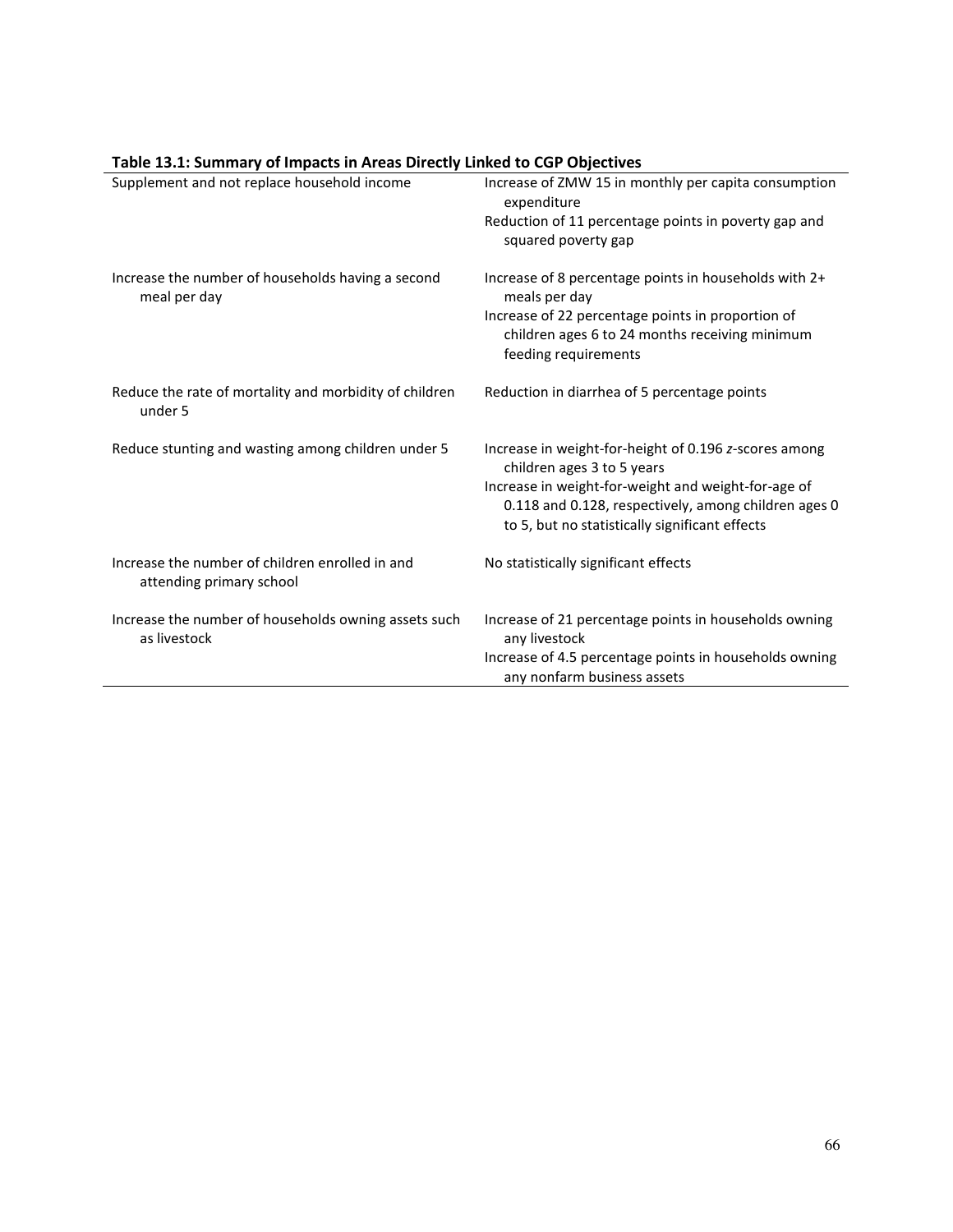# Annex 1: Prices in the CGP Evaluation Sample

There is a concern that in the remote villages of Zambia where the CGP operates, a large influx of cash to the community may lead to inflation if supply cannot adequately respond to the new increase in demand for goods and services. We implemented a community questionnaire as part of the survey fieldwork in which we collected prices on 12 key consumption items. We inflated the reported values in 2010 to 2012 units using the all-Zambia CPI and checked to see whether there was any excess inflation in intervention communities relative to control communities, a sign of supply bottlenecks that might cause inflationary pressure with the existence of the program.

Table A1.1 begins by simply comparing prices for each item across time among all communities. Column 3, which reports t-statistics for mean differences, shows no excess inflation in these communities once we account for the all-Zambia CPI. If anything, in a few cases (e.g., cooking oil, sugar), prices are somewhat lower in the evaluation communities in 2012 than in 2010.

|                      | <b>Baseline</b> | 24-Month<br>Follow-up | t-statistic |
|----------------------|-----------------|-----------------------|-------------|
| Maize grain price    | 30.58           | 25.99                 | 0.02        |
| Rice price           | 5.31            | 4.75                  | 0.22        |
| Bean price           | 7.28            | 11.24                 | $-1.74$     |
| Dry fish price       | 4.11            | 4.48                  | 0.71        |
| Chicken price        | 17.24           | 16.70                 | $-0.88$     |
| Cooking oil price    | 13.12           | 11.75                 | $-2.04$     |
| Sugar price          | 9.21            | 9.28                  | $-1.94$     |
| Table salt price     | 8.12            | 5.16                  | $-0.66$     |
| Toilet soap price    | 6.92            | 5.53                  | $-0.39$     |
| Laundry soap price   | 6.76            | 6.25                  | 0.99        |
| Panadol price        | 4.50            | 5.07                  | 0.66        |
| Secondary school fee | 402.64          | 712.93                | $-0.36$     |
| N                    | 90              | 90                    |             |

#### Table A1.1: Community Prices Over Time (in Zambian Kwacha)

NOTE: t-tests estimates provided. Baseline prices inflated to 2012 levels.

Table A1.2 reports difference-in-difference estimates that effectively compare the change in a price over this period between treatment and control households in a manner similar to program impact estimates reported in the main text. We are interested in whether the existence of the program has led to an increase in a price relative to control communities; we find no evidence of excess inflation in treatment communities. Indeed, the only statistically significant impact is for cooking oil and that shows a relative decline in price rather than an increase.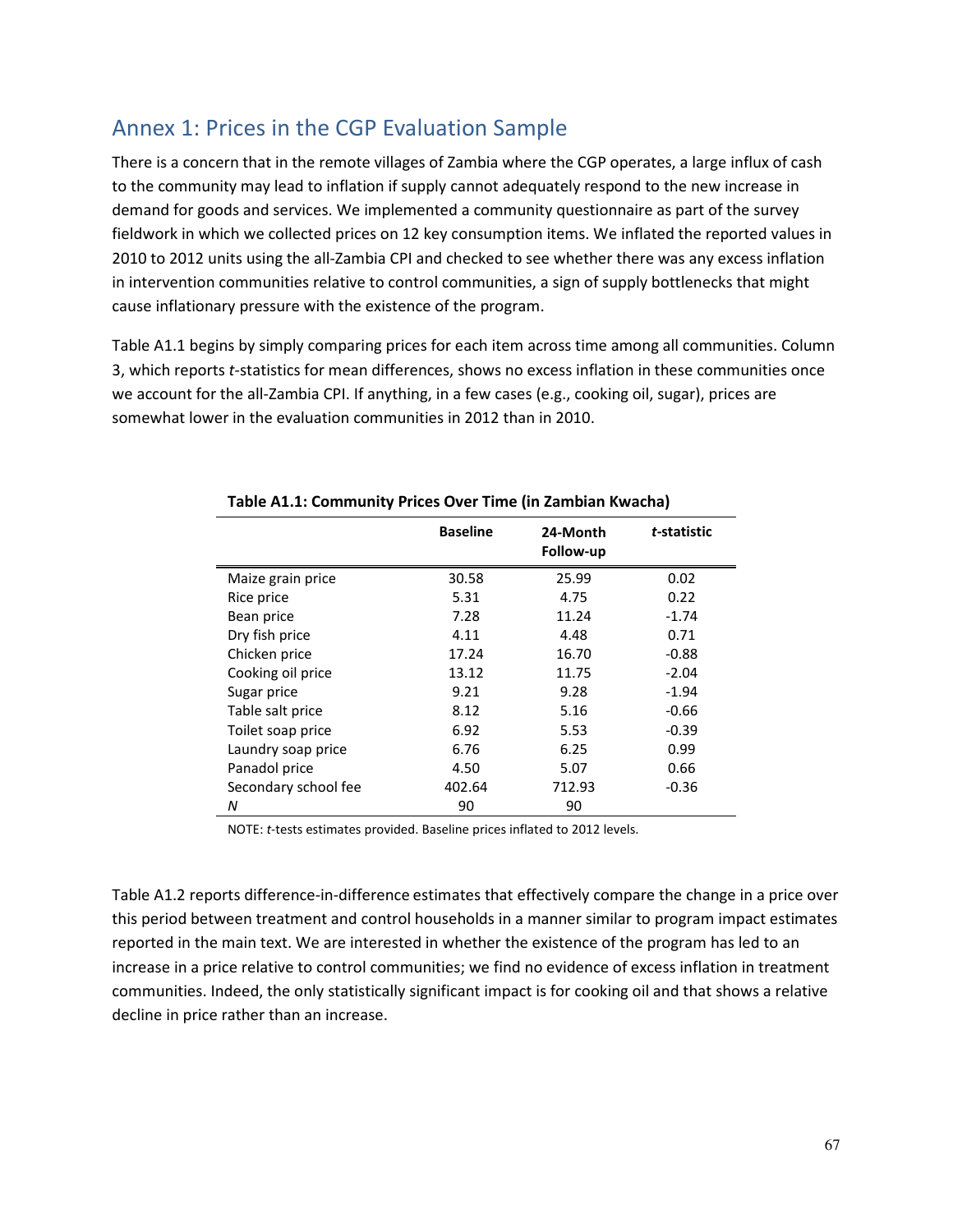|                      | Program<br>Impact | <b>Baseline</b> | 24-Month<br><b>Treatment</b> | 24-Month<br>Control |
|----------------------|-------------------|-----------------|------------------------------|---------------------|
| Maize grain price    | $-4.30$           | 30.58           | 26.01                        | 25.98               |
|                      | $(-1.44)$         |                 |                              |                     |
| Rice price           | 0.17              | 5.31            | 4.81                         | 4.69                |
|                      | (0.24)            |                 |                              |                     |
| Bean price           | $-2.48$           | 7.28            | 10.16                        | 12.33               |
|                      | $(-1.73)$         |                 |                              |                     |
| Dry fish price       | 0.62              | 4.11            | 4.72                         | 4.24                |
|                      | (0.58)            |                 |                              |                     |
| Chicken price        | 1.17              | 17.24           | 15.93                        | 17.48               |
|                      | (0.55)            |                 |                              |                     |
| Cooking oil price    | $-2.01$           | 13.12           | 11.04                        | 12.46               |
|                      | $(-2.54)$         |                 |                              |                     |
| Sugar price          | $-1.14$           | 9.21            | 8.87                         | 9.70                |
|                      | $(-1.90)$         |                 |                              |                     |
| Table salt price     | $-1.00$           | 8.12            | 5.00                         | 5.32                |
|                      | $(-0.58)$         |                 |                              |                     |
| Toilet soap price    | 0.02              | 6.92            | 5.46                         | 5.60                |
|                      | (0.03)            |                 |                              |                     |
| Laundry soap price   | 0.08              | 6.76            | 6.44                         | 6.06                |
|                      | (0.13)            |                 |                              |                     |
| Panadol price        | 1.02              | 4.50            | 7.55                         | 6.53                |
|                      | (0.63)            |                 |                              |                     |
| Secondary school fee | $-102.68$         | 402.64          | 689.29                       | 736.56              |
|                      | $(-0.73)$         |                 |                              |                     |
| ${\cal N}$           | 180               | 90              | 45                           | 45                  |

## Table A1.2 Community Prices, by CGP Treatment

NOTE: Estimations use difference-in-difference modeling. Cluster robust t-statistics are in parentheses. Bold indicates that they are significant at  $p < 0.05$ . All estimations control for District. Baseline prices are inflated to 2012 levels.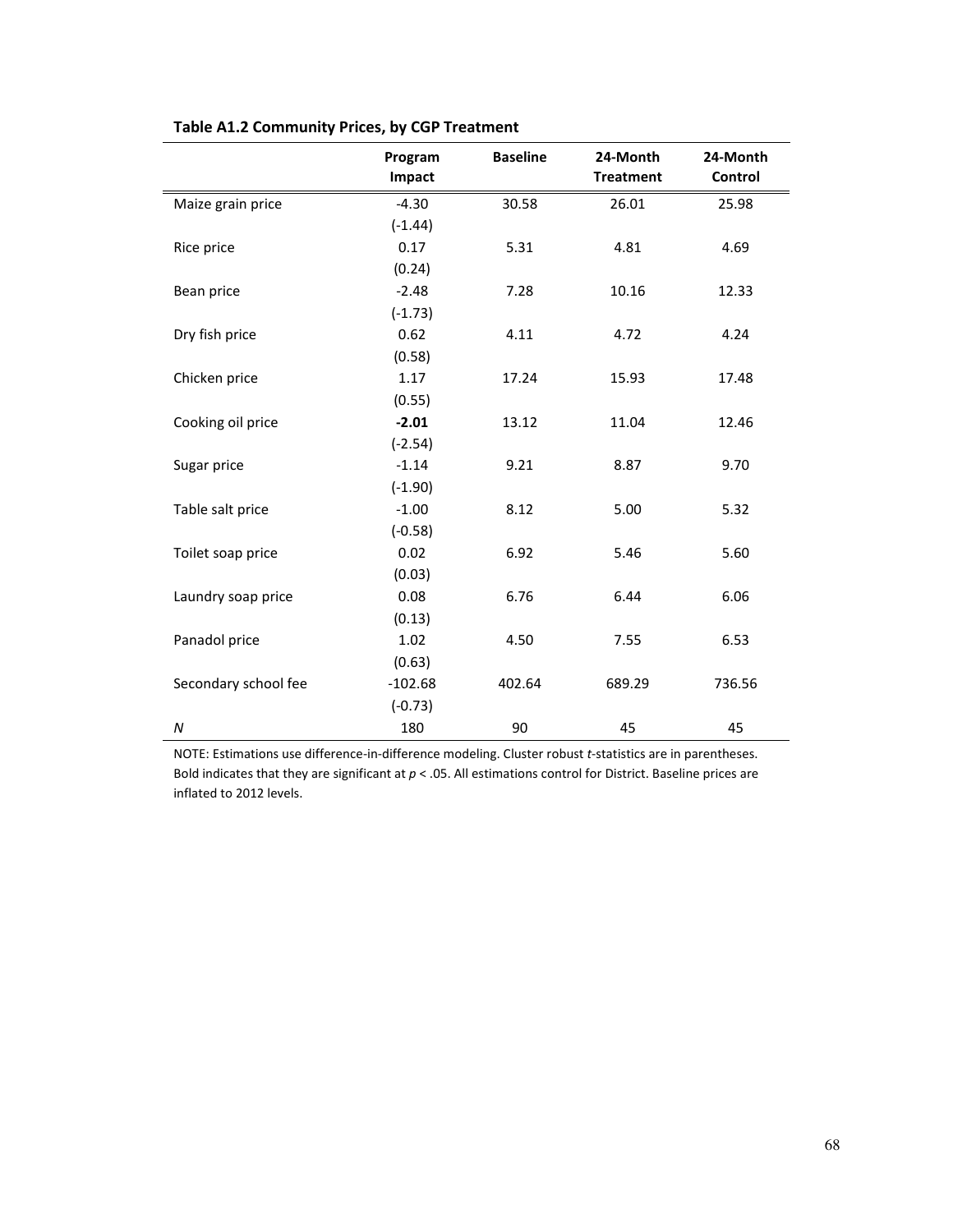# Annex 2: Difference-in-Differences Estimation

The statistical approach we take to derive average treatment effects of the CGP is the difference-indifferences (DD) estimator. This entails calculating the change in an indicator (Y), such as food consumption, between baseline and follow-up period for treatment and comparison group units and comparing the magnitude of these changes. Figure A2.1 illustrates how the estimate of differences in differences between treatment (T) and control (C) groups is computed. The top row shows the baseline and postintervention values of the indicator (Y), and the last cell in that row depicts the change or difference in the value of the outcome for T units. The second row shows the value of the indicator at baseline and postintervention for comparison group units, and the last cell illustrates the change or difference in the value of this indicator over time. The difference between these two differences (treatment vs. control), shown in the shaded cell in Figure A2.1, is the difference-in-differences or double-difference estimator.

|                | Baseline (2010) | Post (2012) | 1st difference                                                |
|----------------|-----------------|-------------|---------------------------------------------------------------|
| Treatment (T)  | 2010            | 2012        | $\Delta Y^{T} = (Y^{T}_{2012} - Y^{T}_{2010})$                |
| Comparison (C) | 2010            | 2012        | $\Delta Y^{C} = (Y^{C}_{2012} - Y^{C}_{2010})$                |
|                |                 |             | Difference in differences DD =<br>$(\Delta Y^T - \Delta Y^C)$ |

|  | Figure A2.1: The Difference-in-Differences (DD) Estimator |  |  |
|--|-----------------------------------------------------------|--|--|
|  |                                                           |  |  |

The DD is one of the strongest estimators available in the evaluation literature (Shadish et al., 2002). Two key features of this design are particularly attractive for deriving unbiased program impacts. First, using pre- and posttreatment measures allows us to "difference" out unmeasured fixed (i.e., timeinvariant) family or individual characteristics that may affect outcomes, such as motivation, health endowment, mental capacity, and unobserved productivity. It also allows us to benchmark the change in the indicator against its value in the absence of treatment. Second, using the change in a control group as a comparison allows us to account for general trends in the value of the outcome. For example, if there is a general increase in school enrollment owing to expansion of school access, deriving treatment effects based only on the treatment group will confound program impacts on schooling with the general trend increase in schooling.

The key assumption underpinning the DD is that there is no systematic unobserved time-varying difference between the T and C groups. For example, if the T group changes its preference for schooling over time but the C group does not, then we would attribute a greater increase in schooling in T to the program rather than to this unobserved time-varying change in characteristic. In practice, the random assignment to T and C, the geographical proximity of the samples, and the rather short duration between pre- and postintervention measurements will make this assumption quite reasonable.

When treatment and comparison units are selected randomly and their characteristics are perfectly balanced, the simple mean differences as shown in Figure A2.1 are usually sufficient to derive unbiased estimates of program impact. However in large-scale social experiments, it is typical to estimate the DD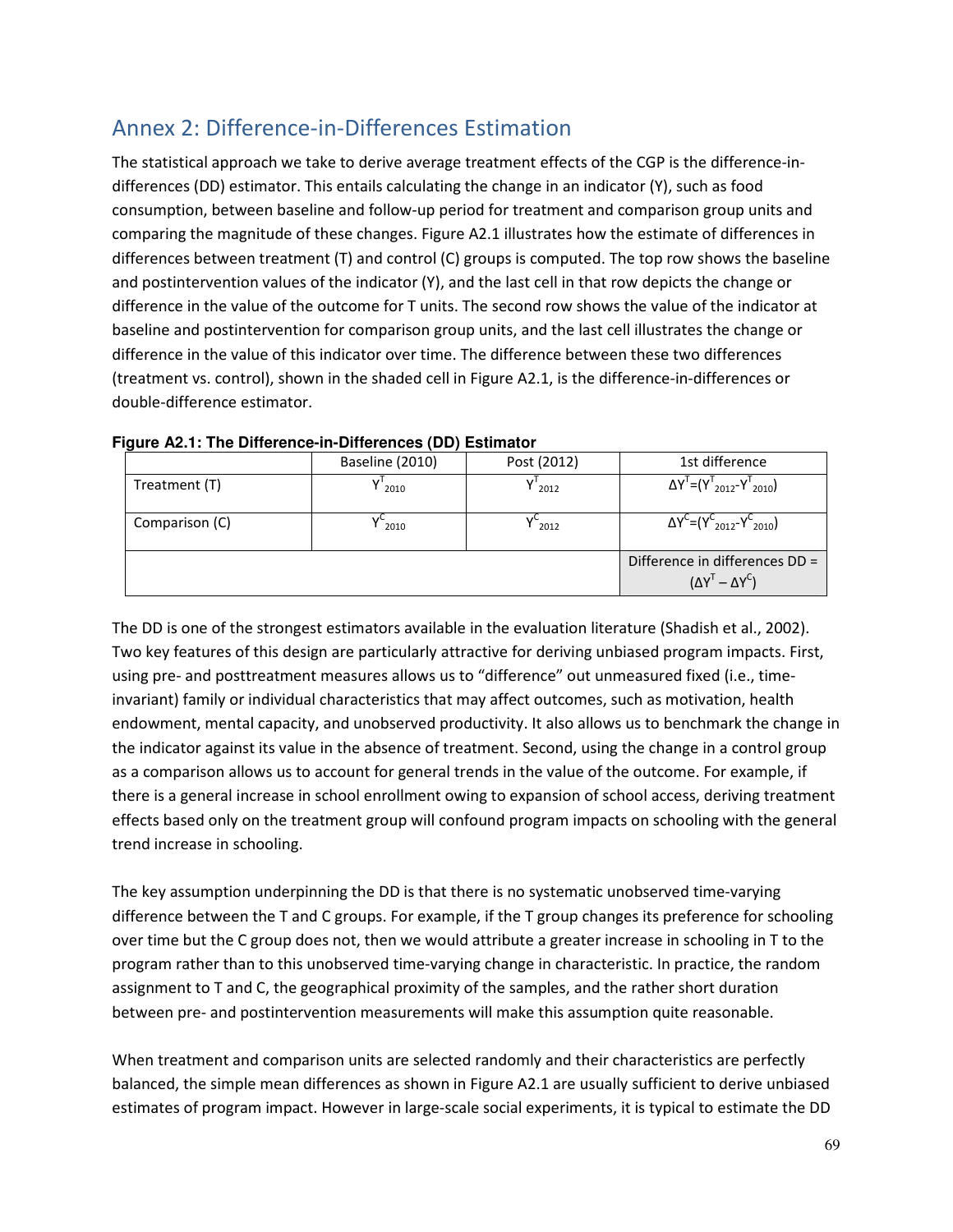in a multivariate framework, controlling for other potential intervening factors that might not be perfectly balanced across T and C units and/or are strong predictors of the outcome (Y). Not only does this allow us to control for possible confounders, it also increases the efficiency of our estimates by reducing the residual variance in the model. Of course, there is an important weakness to the multivariate approach, which is that overfitting the statistical model can wash-away program effects that work through the control variables. For example, if we control for the number of young children in the household when estimating treatment effects on nutrition, and if the program improves nutrition through decreases in fertility (through the well-known child quantity-quality trade-off), then we may not estimate a positive treatment effect when controlling for the number of young children, even though the program actually has an impact on nutrition.

## Cross-Section Analysis of Selected Indicators

One data issue distinguishes the nonagricultural enterprise and labor analysis from the analysis used in the rest of the report. Both a detailed labor module and a nonagricultural enterprise model were included in the 2012 follow-up questionnaire but not in 2010. Consequently, we have only one observation per household and per individual for most of the labor and nonagricultural enterprise outcomes of interest. Impact estimates for these indicators are derived using multivariate cross-section analyses. We also experimented with inverse probability weight estimators but these yielded similar results given the excellent balancing properties at baseline.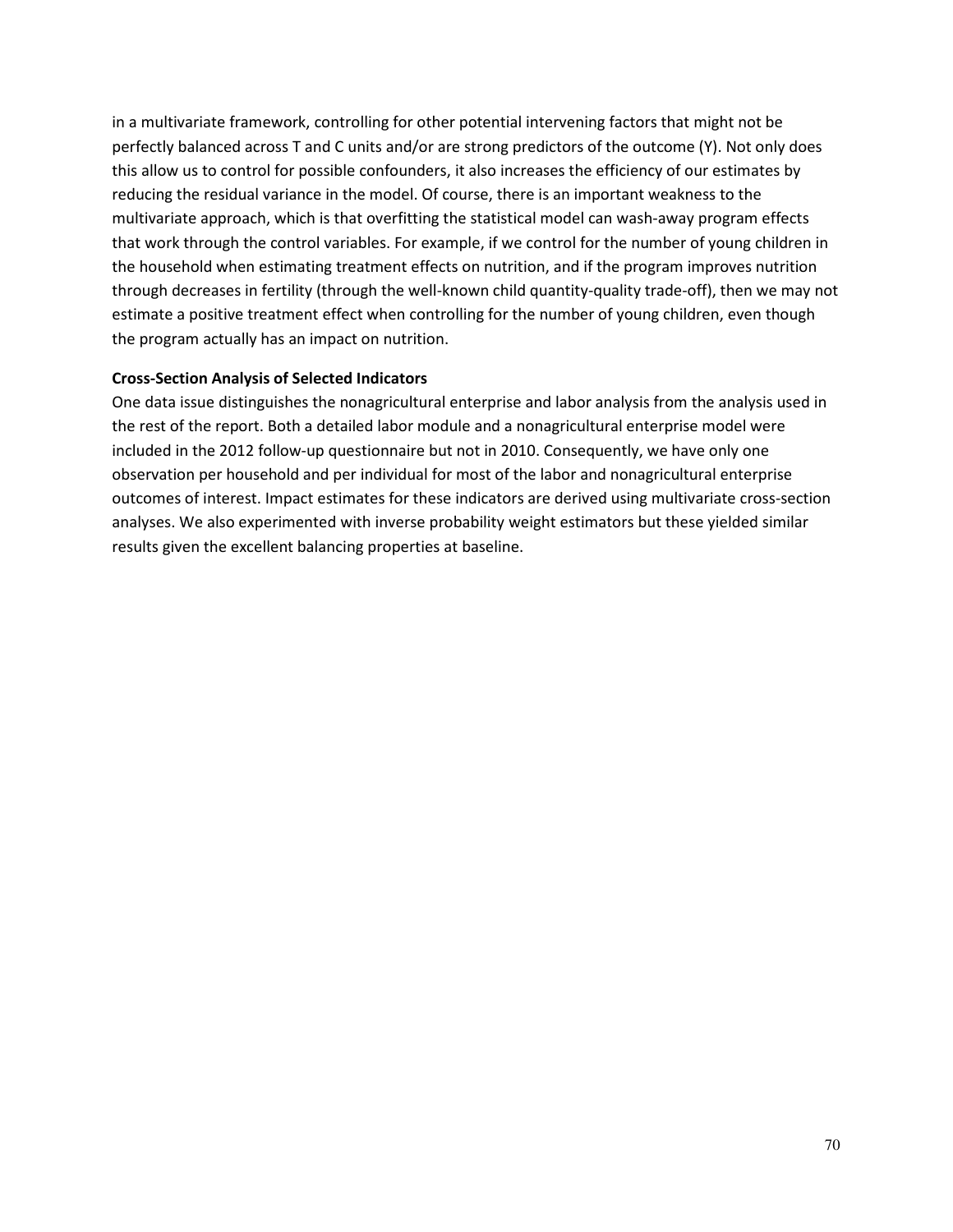# Annex 3: Mean Differences at Baseline for Attrition Analysis

|                                                     |         |           |                  |      | Mean              |         |
|-----------------------------------------------------|---------|-----------|------------------|------|-------------------|---------|
| <b>Variables</b>                                    | Control | <b>N1</b> | <b>Treatment</b> | N2   | <b>Difference</b> | p-value |
| Household size                                      | 5.66    | 1167      | 5.74             | 1128 | $-0.08$           | 0.6489  |
| Number of people ages 0-5                           | 1.91    | 1167      | 1.89             | 1128 | 0.02              | 0.7244  |
| Distance to food market                             | 21.29   | 777       | 15.29            | 754  | 6.00              | 0.3245  |
| Distance to health facility                         | 9.48    | 1061      | 9.29             | 1024 | 0.18              | 0.8986  |
| Yes/no whether household was affected by drought    | 0.05    | 1167      | 0.04             | 1128 | 0.01              | 0.7416  |
| Yes/no whether household was affected by flood      | 0.06    | 1167      | 0.03             | 1128 | 0.03              | 0.2007  |
| Yes/no whether household was affected by any shocks | 0.17    | 1167      | 0.16             | 1128 | 0.01              | 0.8431  |

#### Table A3.1: Household-Level Control Comparisons (Control Versus Treatment for Respondent Households)

T-tests clustered on the CWAC level.

#### Table A3.2: Household-Level Outcome Comparisons (Control Versus Treatment for Respondent Households)

|                                                         |         |           |                  |      | Mean              |         |
|---------------------------------------------------------|---------|-----------|------------------|------|-------------------|---------|
| <b>Variables</b>                                        | Control | <b>N1</b> | <b>Treatment</b> | N2   | <b>Difference</b> | p-value |
| Per capita food expenditure, kwacha                     | 29.20   | 1167      | 30.86            | 1128 | $-1.66$           | 0.4675  |
| Food share of total household expenditure               | 0.71    | 1167      | 0.72             | 1127 | 0.00              | 0.7885  |
| Cereal as share of total food expenditure               | 0.32    | 1167      | 0.35             | 1125 | $-0.03$           | 0.3583  |
| Roots and tubers as share of total food expenditure     | 0.16    | 1167      | 0.14             | 1125 | 0.02              | 0.5568  |
| Pulses and legumes as share of total food expenditure   | 0.03    | 1167      | 0.03             | 1125 | 0.00              | 0.5668  |
| Fruits and vegetables as share of total food            |         |           |                  |      |                   |         |
| expenditure                                             | 0.23    | 1167      | 0.21             | 1125 | 0.02              | 0.2151  |
| Meats, poultry, fish as share of total food expenditure | 0.17    | 1167      | 0.18             | 1125 | $-0.01$           | 0.3718  |
| Total household expenditure per person in the           |         |           |                  |      |                   |         |
| household                                               | 39.65   | 1167      | 41.52            | 1128 | $-1.87$           | 0.4861  |
| Food security scale                                     | 15.31   | 1150      | 14.90            | 1106 | 0.41              | 0.4967  |

T-tests clustered on the CWAC level.

#### Table A3.3: Children Under 5 Control Comparisons (Control Versus Treatment for Respondent Households)

|                                                        |         |           |                  |                | Mean              |         |
|--------------------------------------------------------|---------|-----------|------------------|----------------|-------------------|---------|
| <b>Variables</b>                                       | Control | <b>N1</b> | <b>Treatment</b> | N <sub>2</sub> | <b>Difference</b> | p-value |
| Person's age in months                                 | 27.18   | 1983      | 26.55            | 1908           | 0.63              | 0.1856  |
| Gender                                                 | 0.51    | 2225      | 0.48             | 2128           | 0.03              | 0.0416  |
| Highest grade level the primary caregiver<br>completed | 3.46    | 2345      | 3.95             | 2229           | $-0.49$           | 0.1000  |
| Received BCG vaccine                                   | 0.96    | 1958      | 0.97             | 1878           | $-0.01$           | 0.1895  |
| Received oral polio vaccine (OPV)                      | 0.96    | 1956      | 0.95             | 1873           | 0.00              | 0.7582  |
| Received DPT vaccine                                   | 0.95    | 1953      | 0.95             | 1867           | 0.00              | 0.8333  |

T-tests clustered on the CWAC level.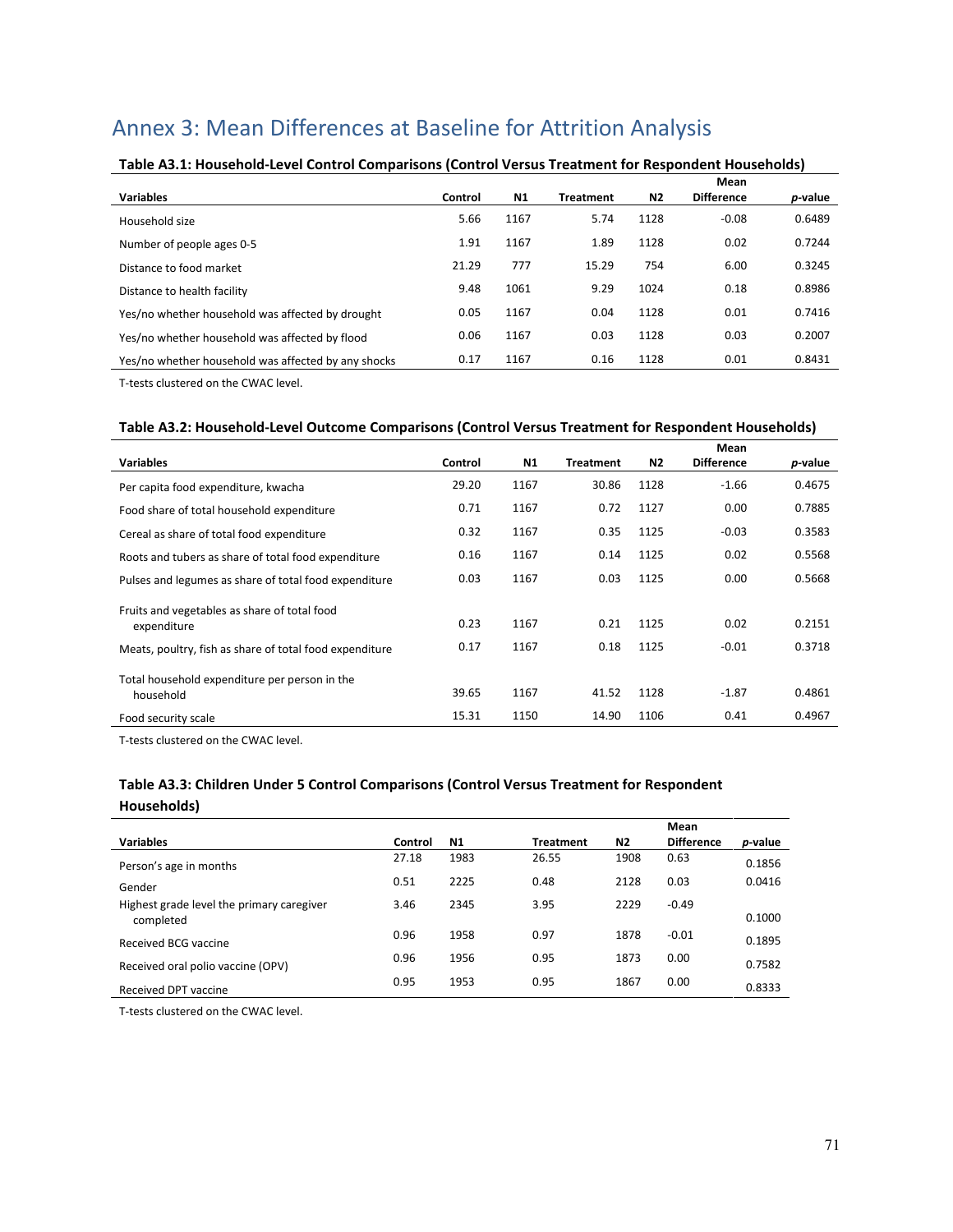|                                                  |         |           |           |                | Mean              |         |
|--------------------------------------------------|---------|-----------|-----------|----------------|-------------------|---------|
| <b>Variables</b>                                 | Control | <b>N1</b> | Treatment | N <sub>2</sub> | <b>Difference</b> | p-value |
| Weight in kilograms                              | 11.80   | 1902      | 11.86     | 1823           | $-0.06$           | 0.8671  |
| Height in centimeters                            | 80.15   | 1796      | 79.16     | 1712           | 0.99              | 0.3574  |
| Received vitamin A dose in the 6 months prior to |         |           |           |                |                   |         |
| survey                                           | 0.76    | 1664      | 0.80      | 1612           | $-0.04$           | 0.1841  |
| Had diarrhea in the 2 weeks prior to survey      | 0.17    | 1959      | 0.20      | 1874           | $-0.03$           | 0.2486  |
| Had a fever in the 2 weeks prior to survey       | 0.23    | 1968      | 0.23      | 1888           | 0.00              | 0.9114  |

## Table A3.4: Children Under 5 Outcome Comparisons (Control Versus Treatment for Respondent Households)

T-tests clustered on the CWAC level.

## Table A3.5: Children Under 5 Anthropometrics (Control Versus Treatment for Respondent Households)

|                                  |         |      |           |           | Mean              |                 |
|----------------------------------|---------|------|-----------|-----------|-------------------|-----------------|
| <b>Variables</b>                 | Control | N1   | Treatment | <b>N2</b> | <b>Difference</b> | <i>p</i> -value |
| Length/height-for-age z-score    | $-1.43$ | 1642 | $-1.42$   | 1535      | $-0.01$           | 0.9175          |
| Weight-for-age z-score           | $-0.91$ | 1766 | $-0.94$   | 1657      | 0.03              | 0.6787          |
| Weight-for-length/height z-score | $-0.15$ | 1641 | $-0.21$   | 1524      | 0.06              | 0.3244          |

T-tests clustered on the CWAC level.

## Table A3.6: Children Ages 3–7 Development Scores (Control Versus Treatment for Respondent Households)

|                                                |         |                |                  |      | Mean              |                 |
|------------------------------------------------|---------|----------------|------------------|------|-------------------|-----------------|
| <b>Variables</b>                               | Control | N <sub>1</sub> | <b>Treatment</b> | N2   | <b>Difference</b> | <i>p</i> -value |
| Development scale 1 - Played with items        | 1.50    | 1427           | 1.55             | 1356 | $-0.05$           | 0.4099          |
| Care scale - Family engagement activities      | 2.52    | 1427           | 2.41             | 1356 | 0.11              | 0.5446          |
| Development scale 2 - Various skills/behaviors | 4.39    | 1427           | 4.47             | 1356 | $-0.08$           | 0.6380          |

T-tests clustered on the CWAC level.

# Table A3.7: Older Child (5–17) Characteristics (Control Versus Treatment for Respondent Households)

|                               |         |           |                  |      | Mean              |         |
|-------------------------------|---------|-----------|------------------|------|-------------------|---------|
| <b>Variables</b>              | Control | <b>N1</b> | <b>Treatment</b> | N2   | <b>Difference</b> | p-value |
| Female                        | 0.50    | 2112      | 0.52             | 2093 | $-0.02$           | 0.2934  |
| Maternal orphan               | 0.08    | 2112      | 0.09             | 2093 | $-0.01$           | 0.6417  |
| Paternal orphan               | 0.16    | 2112      | 0.18             | 2093 | $-0.02$           | 0.3783  |
| <b>OVC</b>                    | 0.21    | 2112      | 0.23             | 2093 | $-0.02$           | 0.4088  |
| Minimum needs met             | 0.80    | 2112      | 0.77             | 2093 | 0.04              | 0.3390  |
| Ever enrolled in school       | 0.73    | 2104      | 0.72             | 2085 | 0.00              | 0.8308  |
| Currently enrolled in school  | 0.64    | 2104      | 0.64             | 2085 | 0.00              | 0.8783  |
| Full attendance in prior week | 0.78    | 1308      | 0.80             | 1278 | $-0.01$           | 0.6604  |
| Paid or unpaid work           | 0.59    | 2081      | 0.57             | 2048 | 0.02              | 0.5776  |
| Unpaid hours in last 2 weeks  | 21.23   | 1213      | 23.70            | 1129 | $-2.47$           | 0.4030  |

T-tests clustered on the CWAC level.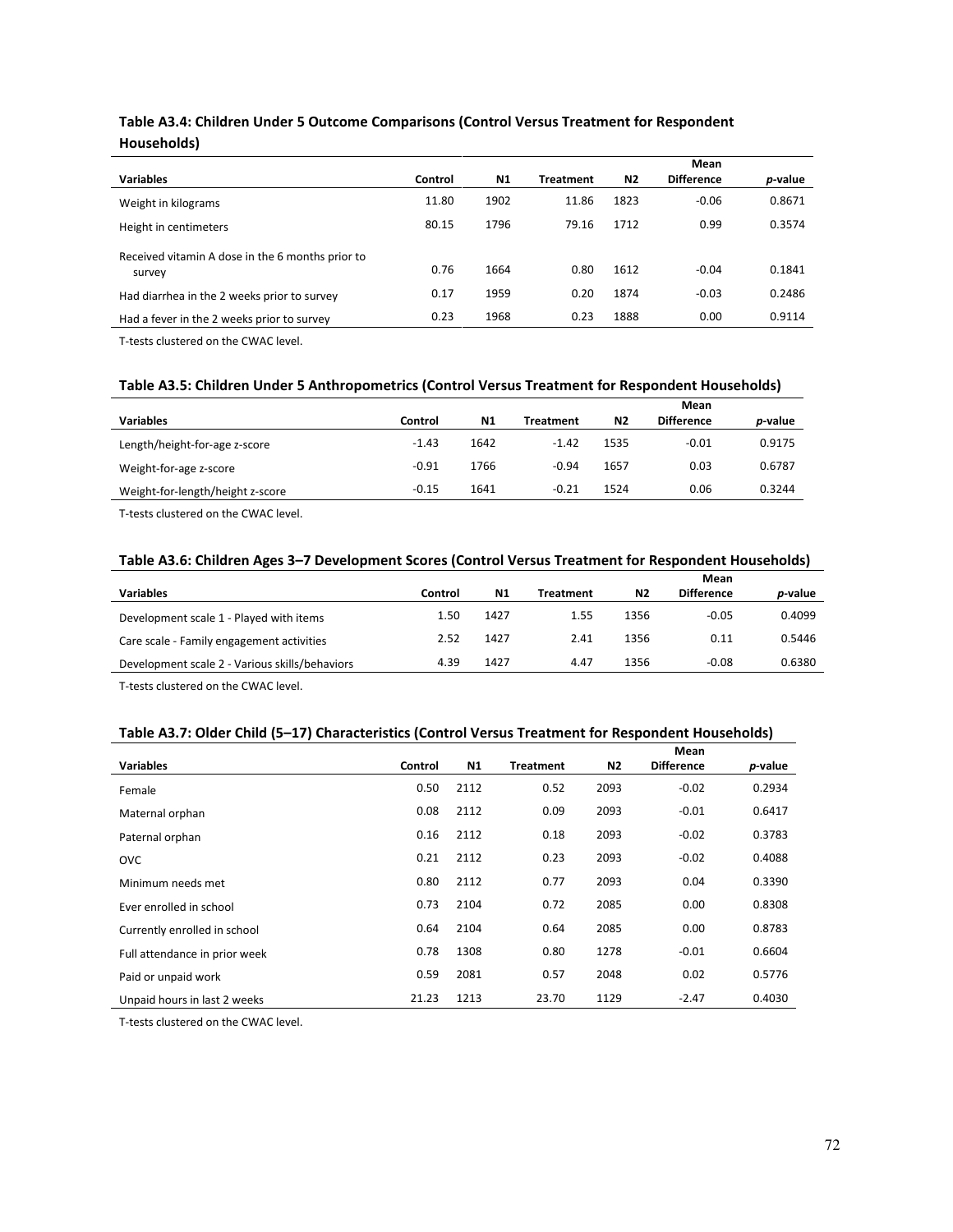| - 17                                                        |                    |      | Remaining |                | Mean              |         |
|-------------------------------------------------------------|--------------------|------|-----------|----------------|-------------------|---------|
| <b>Variables</b>                                            | <b>Full Sample</b> | N1   | Sample    | N <sub>2</sub> | <b>Difference</b> | p-value |
| Per capita food expenditure, kwacha                         | 30.03              | 2519 | 30.02     | 2298           | 0.01              | 0.92    |
| Food share of total household expenditure                   | 0.72               | 2517 | 0.72      | 2297           | 0.00              | 0.00    |
| Cereal as share of total food expenditure                   | 0.33               | 2515 | 0.34      | 2295           | $-0.01$           | < .0001 |
| Roots and tubers as share of total food expenditure         | 0.17               | 2519 | 0.15      | 2295           | 0.02              | < .0001 |
| Pulses and legumes as share of total food expenditure       | 0.03               | 2519 | 0.03      | 2295           | 0.00              | 0.39    |
| Fruits and vegetables as share of total food<br>expenditure | 0.16               | 2515 | 0.22      | 2295           | $-0.06$           | 0.78    |
| Meats, poultry, fish as share of total food expenditure     | 0.18               | 2515 | 0.18      | 2295           | 0.00              | 0.35    |
| Total household expenditure per person in the<br>household  | 40.43              | 2515 | 40.57     | 2298           | $-0.14$           | 0.52    |
| Food security scale                                         | 15.15              | 2474 | 15.1      | 2259           | 0.05              | 0.29    |

## Table A3.9: Household-Level Outcome Comparisons (Full Sample Versus Remaining Sample at 24-Month Follow-Up)

T-tests clustered on the CWAC level.

## Table A3.10: Children Under 5 Control Comparisons (Full Sample Versus Sample Remaining at 24-Month Follow-Up)

|                                                     |                    |           | Remaining |      | Mean              |         |
|-----------------------------------------------------|--------------------|-----------|-----------|------|-------------------|---------|
| <b>Variables</b>                                    | <b>Full Sample</b> | <b>N1</b> | Sample    | N2   | <b>Difference</b> | p-value |
| Person's age in months                              | 28.54              | 224       | 28.88     | 168  | $-0.34$           | 0.0116  |
| Gender                                              | 11.79              | 369       | 11.83     | 3729 | $-0.04$           | 0.7521  |
| Highest grade level the primary caregiver completed | 0.72               | 1420      | 0.58      | 1313 | 0.14              | 0.4527  |
| Received BCG vaccine                                | 0.95               | 217       | 0.94      | 166  | 0.01              | 0.1807  |
| Received Oral Polio Vaccine (OPV)                   | 0.95               | 217       | 0.96      | 166  | $-0.01$           | 0.8242  |
| Received DPT vaccine                                | 0.94               | 216       | 0.94      | 166  | 0.00              | 0.5457  |

T-tests clustered on the CWAC level.

## Table A3.11: Children Under 5 Outcome Comparisons at Baseline (Full Sample Versus Sample Remaining at 24-Month Follow-Up)

|                                                            |                    |                |       |                | Mean              |         |
|------------------------------------------------------------|--------------------|----------------|-------|----------------|-------------------|---------|
| <b>Variables</b>                                           | <b>Full Sample</b> | N <sub>1</sub> | Panel | N <sub>2</sub> | <b>Difference</b> | p-value |
| Weight in kilograms                                        | 79.67              | 352            | 79.67 | 3512           | 0.00              | 0.9973  |
| Height in centimeters                                      | 0.94               | 390            | 0.94  | 3820           | 0.01              | 0.6575  |
| Does child have a Health Card?                             | 0.71               | 328            | 0.78  | 3280           | $-0.07$           | 0.0489  |
| Received vitamin A dose in the<br>6 months prior to survey | 0.20               | 384            | 0.19  | 3837           | 0.02              | 0.4805  |
| Had diarrhea in the 2 weeks<br>prior to survey             | 0.22               | 388            | 0.23  | 3860           | $-0.02$           | 0.4852  |

T-tests clustered on the CWAC level.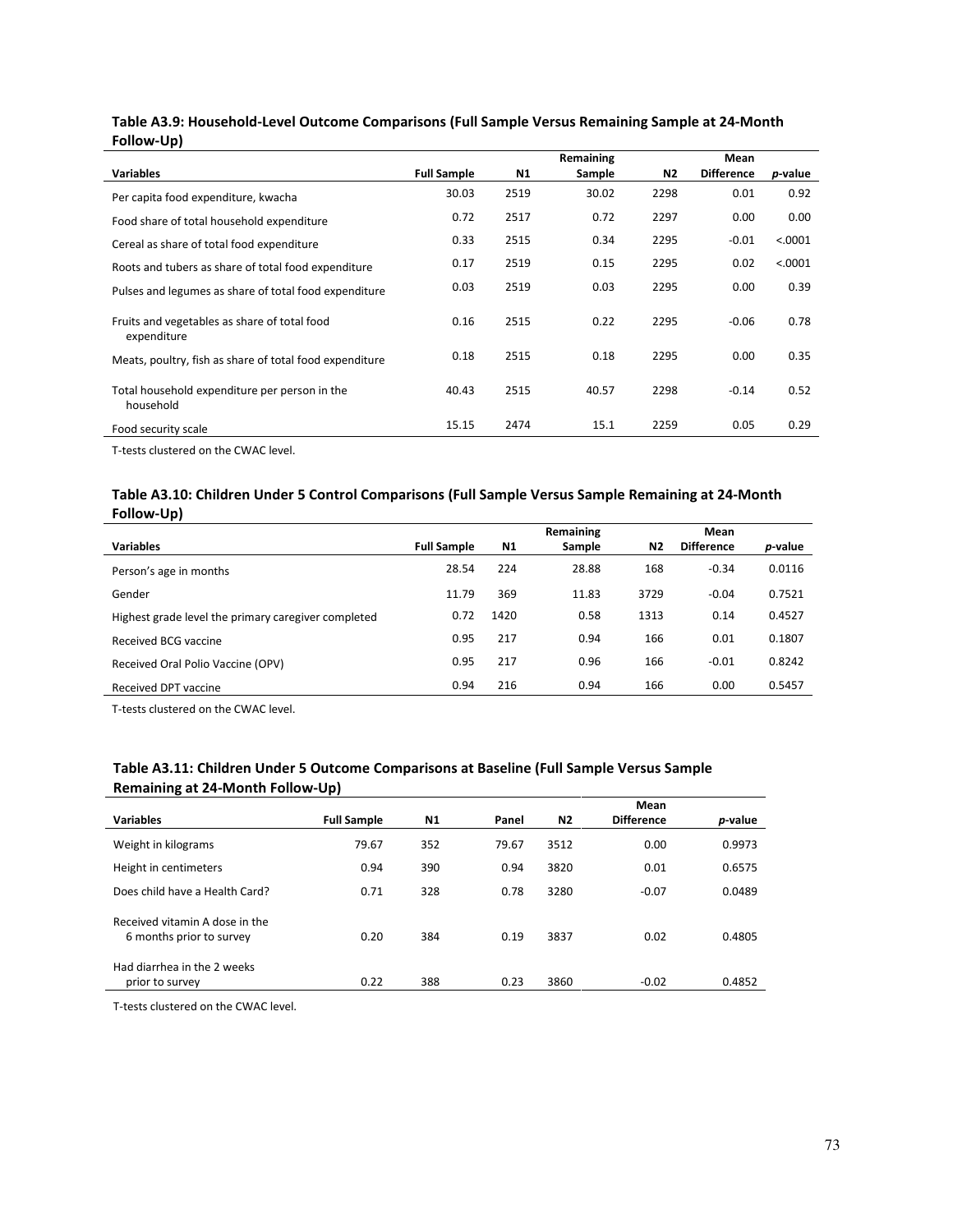| .                                |         |           |         |      |                   |                 |
|----------------------------------|---------|-----------|---------|------|-------------------|-----------------|
|                                  | Full    |           |         |      | Mean              |                 |
| <b>Variables</b>                 | Sample  | <b>N1</b> | Panel   | N2   | <b>Difference</b> | <i>p</i> -value |
| Length/height-for-age z-score    | $-1.48$ | 308       | $-1.43$ | 3181 | $-0.05$           | 0.5570          |
| Weight-for-age z-score           | $-1.01$ | 338       | $-0.93$ | 3427 | $-0.09$           | 0.3789          |
| Weight-for-length/height z-score | $-0.10$ | 307       | $-0.18$ | 3169 | 0.08              | 0.4176          |

## Table A3.12: Children Under 5 Anthropometrics (Full Sample Versus Sample Remaining at 24-Month Follow-Up)

T-tests clustered on the CWAC level.

## Table A3.13: Children (3–7) Development Scores (Full Sample Versus Sample Remaining at 24-Month Follow-Up)

|                                                |                    |           |       |                | Mean              |                 |
|------------------------------------------------|--------------------|-----------|-------|----------------|-------------------|-----------------|
| <b>Variables</b>                               | <b>Full Sample</b> | <b>N1</b> | Panel | N <sub>2</sub> | <b>Difference</b> | <i>p</i> -value |
| Development scale 1 - Played with items        | 1.41               | 287       | 1.52  | 2787           | $-0.11$           | 0.1286          |
| Care scale - Family engagement activities      | 2.21               | 287       | 2.47  | 2787           | $-0.25$           | 0.1115          |
| Development scale 2 - Various skills/behaviors | 4.55               | 287       | 4.42  | 2787           | 0.13              | 0.4005          |

T-tests clustered on the CWAC level.

## Table A3.14: Older Child (5–17) Characteristics at Baseline, Full Sample Versus Panel

|                               |                    |     |       |      | Mean<br><b>Differenc</b> |         |
|-------------------------------|--------------------|-----|-------|------|--------------------------|---------|
| <b>Variables</b>              | <b>Full Sample</b> | N1  | Panel | N2   | e                        | p-value |
| Female                        | 0.47               | 386 | 0.51  | 4205 | $-0.04$                  | 0.1024  |
| Maternal orphan               | 0.10               | 386 | 0.08  | 4205 | 0.02                     | 0.5071  |
| Paternal orphan               | 0.20               | 386 | 0.17  | 4205 | 0.03                     | 0.3422  |
| ovc                           | 0.26               | 386 | 0.22  | 4205 | 0.03                     | 0.4014  |
| Minimum needs met             | 0.77               | 386 | 0.79  | 4205 | $-0.02$                  | 0.6211  |
| Ever enrolled in school       | 0.77               | 382 | 0.72  | 4189 | 0.05                     | 0.0370  |
| Currently enrolled in school  | 0.68               | 382 | 0.64  | 4189 | 0.04                     | 0.1361  |
| Full attendance in prior week | 0.80               | 252 | 0.79  | 2586 | 0.01                     | 0.8481  |
| Paid or unpaid work           | 0.53               | 375 | 0.58  | 4129 | $-0.05$                  | 0.2702  |
| Unpaid hours last 2 weeks     | 20.90              | 195 | 22.42 | 2342 | $-1.52$                  | 0.5298  |

T-tests clustered on the CWAC level.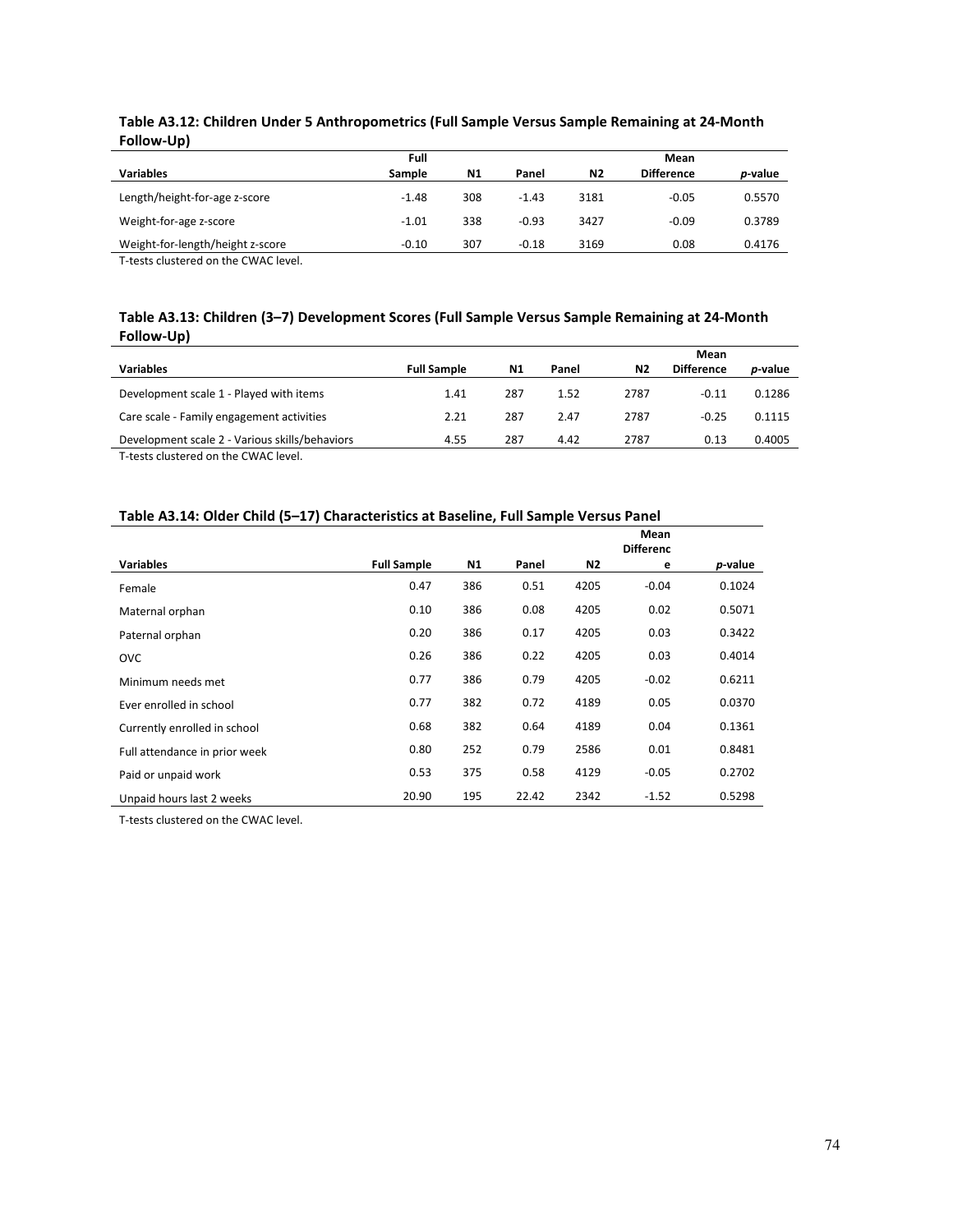# Annex 4: Additional Results on Economics Impacts

| Table Afric. Impact of CGI on Crop input OSC (Share) |                 |                 |                 |                 |                 |                 |  |  |  |
|------------------------------------------------------|-----------------|-----------------|-----------------|-----------------|-----------------|-----------------|--|--|--|
|                                                      | Program Impact  | <b>Baseline</b> | Program Impact  | <b>Baseline</b> | Program Impact  | <b>Baseline</b> |  |  |  |
|                                                      | <u>АШ</u>       |                 | HH Size<6       |                 | HH Size>5       |                 |  |  |  |
| Total crop exp                                       | 0.177<br>(4.31) | 0.23            | 0.223<br>(4.52) | 0.22            | 0.134<br>(2.98) | 0.24            |  |  |  |
| Exp seed                                             | 0.100<br>(3.11) | 0.13            | 0.135<br>(3.60) | 0.12            | 0.067<br>(1.78) | 0.14            |  |  |  |
| Exp hired labor                                      | 0.054<br>(3.69) | 0.03            | 0.072<br>(3.97) | 0.03            | 0.038<br>(1.84) | 0.04            |  |  |  |
| Exp pesticides                                       | 0.002<br>(0.82) | 0.00            | 0.004<br>(1.17) | 0.00            | 0.001<br>(0.39) | 0.00            |  |  |  |
| Exp fertilizer                                       | 0.032<br>(2.11) | 0.01            | 0.034<br>(2.69) | 0.01            | 0.029<br>(1.35) | 0.01            |  |  |  |
| Other crop exp                                       | 0.151<br>(4.00) | 0.11            | 0.153<br>(3.19) | 0.11            | 0.150<br>(3.80) | 0.11            |  |  |  |
| $\boldsymbol{N}$                                     | 4596            | 2298            | 2336            | 1168            | 2260            | 1130            |  |  |  |

#### Table A4.1: Impact of CGP on Crop Input Use (share)

NOTE: Estimations use difference-in-difference modeling among panel households. Robust t-statistics clustered at the CWAC level are in parentheses. Bold indicates that they are significant at  $p < 0.05$ . All estimations control for household size, recipient age, education and marital status, districts, household demographic composition and a vector of cluster-level prices. Baseline refers to baseline mean value of indicator shown in the preceding column.

|        | Program Impact  | <b>Baseline</b> | <b>Program Impact</b> | <b>Baseline</b> | <b>Program Impact</b> | <b>Baseline</b> |
|--------|-----------------|-----------------|-----------------------|-----------------|-----------------------|-----------------|
|        | <u>All</u>      |                 | HH Size<6             |                 | HH Size>5             |                 |
| Axe    | 0.008<br>(0.22) | 0.78            | 0.005<br>(0.10)       | 0.73            | 0.007<br>(0.17)       | 0.81            |
| Pick   | 0.010<br>(0.69) | 0.03            | 0.001<br>(0.05)       | 0.03            | 0.019<br>(1.22)       | 0.03            |
| Hoe    | 0.010<br>(0.56) | 0.92            | 0.002<br>(0.09)       | 0.90            | 0.020<br>(0.87)       | 0.93            |
| Hammer | 0.044<br>(3.20) | 0.05            | 0.025<br>(1.63)       | 0.04            | 0.065<br>(3.15)       | 0.06            |
| Shovel | 0.031<br>(2.15) | 0.06            | 0.017<br>(1.09)       | 0.04            | 0.044<br>(1.84)       | 0.08            |
| Plough | 0.036<br>(1.97) | 0.07            | 0.025<br>(1.28)       | 0.05            | 0.051<br>(2.10)       | 0.08            |
| N      | 4596            | 2298            | 2336                  | 1168            | 2260                  | 1130            |

#### Table A4.2: Impact of CGP on Agricultural Implements (share)

NOTE: Estimations use difference-in-difference modeling among panel households. Robust t-statistics clustered at the CWAC level are in parentheses. Bold indicates that they are significant at  $p < .05$ . All estimations control for household size, recipient age, education and marital status, districts, household demographic composition and a vector of cluster-level prices. Baseline refers to baseline mean value of indicator shown in the preceding column.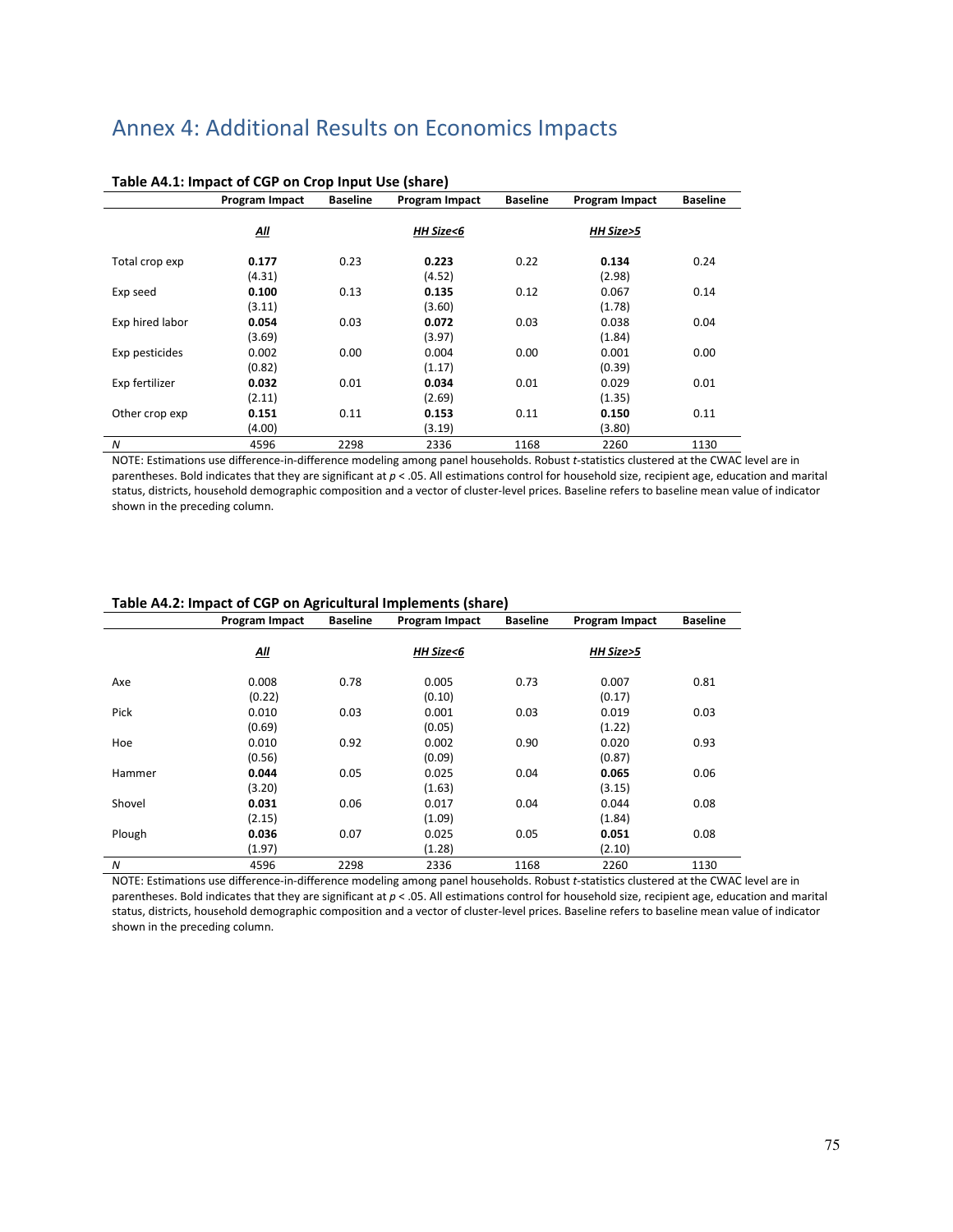# Annex 5: The Local Economy-wide Impact Evaluation Model for the CGP

The Local Economy-wide Impact Evaluation (LEWIE) model for the CGP begins by nesting household farm models for eligible and ineligible households within a region of interest. The household models describe each group's production activities, income sources, and expenditure patterns. In a typical model, households participate in activities such as crop and livestock production, retail, service provision, and other activities, as well as in the labor market. These activities, as well as household expenditures, are modeled using data from household surveys.

Household groups in a given village are linked through local trade, and villages are linked through regional trade. The entire program region interacts with the rest of the country, importing and exporting goods and selling labor. Interactions among households within the program area and between the program area and the rest of the economy are modeled using the survey data. The parameters in the LEWIE model are estimated econometrically. Sensitivity analysis, combined with Monte Carlo methods, allows testing the robustness of simulated impacts for errors in parameter estimates and model assumptions.

The LEWIE model is built for treatment and control villages and includes households both eligible and ineligible for inclusion in the CGP. The Zambia CGP LEWIE draws on baseline and follow-up data collected in 2010 and 2012 in the three program districts for the randomized controlled trial impact evaluation of the CGP. The LEWIE model also used the business enterprise survey that was implemented at follow-up, as well as the nationally representative Living Conditions Measurement Survey (LCMS).

The simulations assume that locally grown crops, livestock, retail, and other services, including labor, are traded locally. Given high transaction costs with the rest of the country and abroad, it is reasonable to assume that the prices of the goods produced are determined in local markets. A nearly perfectly elastic labor supply (η=100) is assumed, which reflects excess labor supply in rural Zambia. This can be expected to lower inflationary pressures from the program by limiting wage increases. It does not remove inflationary pressures completely, however, because land and capital constraints may continue to limit the local supply response. More detail on the methodology, as well as the complete results, including robustness checks. $^{21}$ 

 $\overline{a}$ 

<sup>&</sup>lt;sup>21</sup> Thome, K., Taylor, J. E., Handa, S., Seidenfeld, D., Tembo, G., & Davis, B. (2013). Local Economy-wide Impact Evaluation (LEWIE) of Zambia's Child Grant Program (PtoP project report). Rome, Italy: FAO and the World Bank.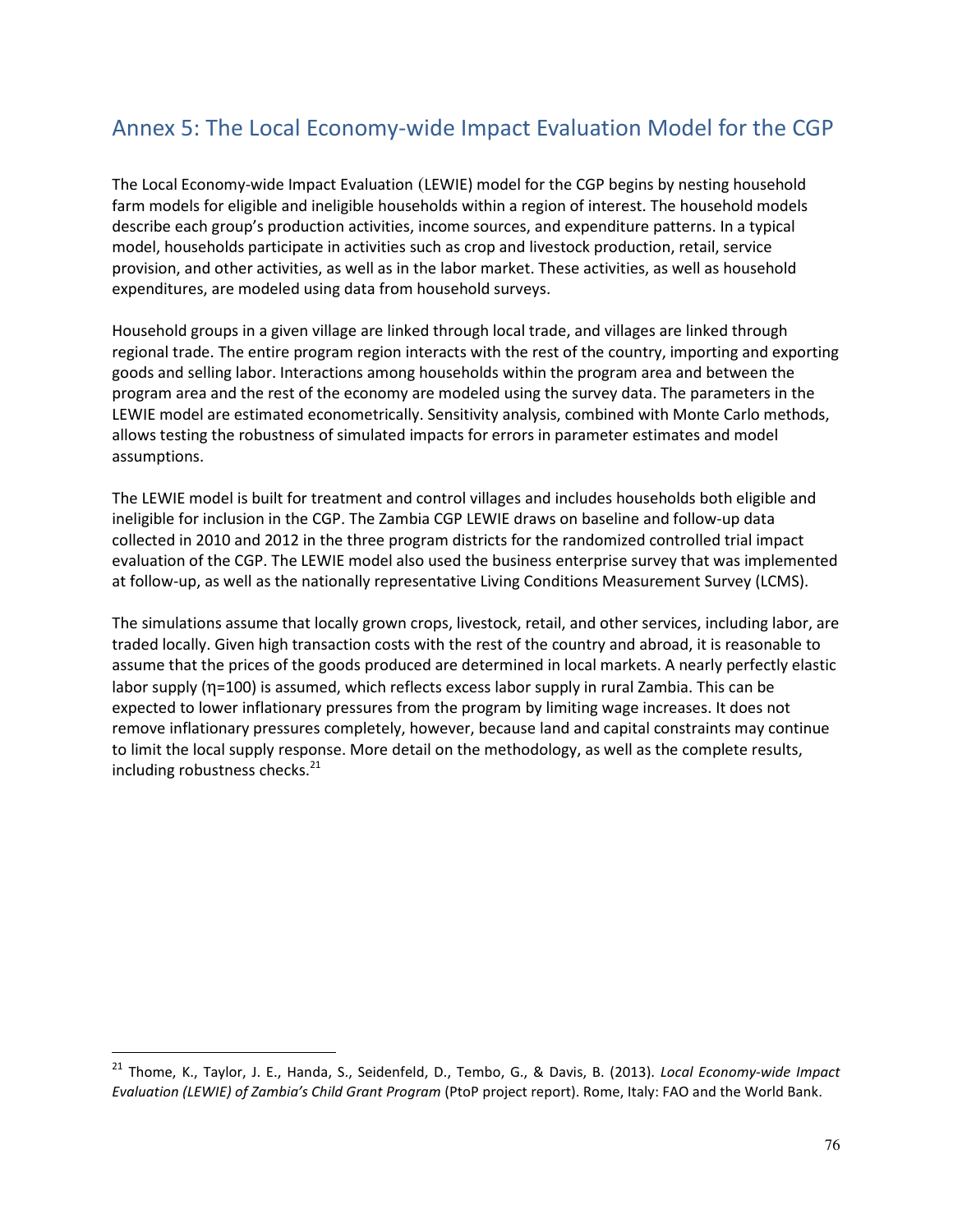# Annex 6: Community Profile

Although the CGP provides cash directly to households, the cash can also have an impact on the broader community. The program injects cash into local businesses and other households in the community through direct spending on locally sourced goods and services by beneficiary households, thus increasing the local demand on these items. These changes in demand could alter prices, wages, and availability of credit if the market is unable to respond to that demand. In addition to these potential effects on the community, the CGP might also improve the functioning of local governance committees used to implement the program.

The CGP study includes an investigation of the program's impacts on community dynamics, including economic activities, with a particular focus on child labor, access to credit, and governance. We find no impacts of the program on child labor at the community level; however, the amount of child labor reported has declined over time in both the treatment and control communities. The CGP does not affect prices or wages, suggesting that the market can meet the new demand. Additionally, the CGP expands the ability of beneficiary households to secure credit. Last, we find that the CGP improves some elements of governance in the local structures through which it operates.

# Community Profile Study Design

Palm Associates, under the direction of AIR, implemented the data collection for the CGP surveys, including the community survey. The research team administered a community survey in each of the 90 Community Welfare Assistance Committees (CWACs) across the three program districts: Kaputa, Kalabo, and Shangombo. As described in the methodology section, the CWACs were randomly assigned to intervention or control group with 45 communities in each group.<sup>22</sup> The community survey was collected in conjunction with the 24-month follow-up household data collection in September and October 2013. To investigate community level impacts, a pair of enumerators conducted interviews with a group of key informants. On average 13.6 informants (36 percent female) participated in each interview, including the village head, Area Coordinating Committee (ACC) members, CWAC members, government officials, and NGO workers. In this section we compare changes over time from baseline to follow-up between these communities by treatment status using difference in difference analysis. We include district fixed effects to account for clustering of CWACs within a district.

## Description of the Communities

l

To provide a context for understanding the communities, this section describes the population of the communities, the availability of key facilities to these communities, and shocks experienced by them. These are poor rural communities, located far from urban centers and associated markets, facilities, and resources. At follow-up, the communities reported a median population of 1,525 people, with a median of 355 households. More households have moved into both the intervention and control communities than have moved out of these communities. On average, 19.9 households have moved into each

<sup>&</sup>lt;sup>22</sup> In the baseline report, the findings were based on 80 community surveys. With further data cleaning, 4 additional community surveys were included in the baseline findings described in this report.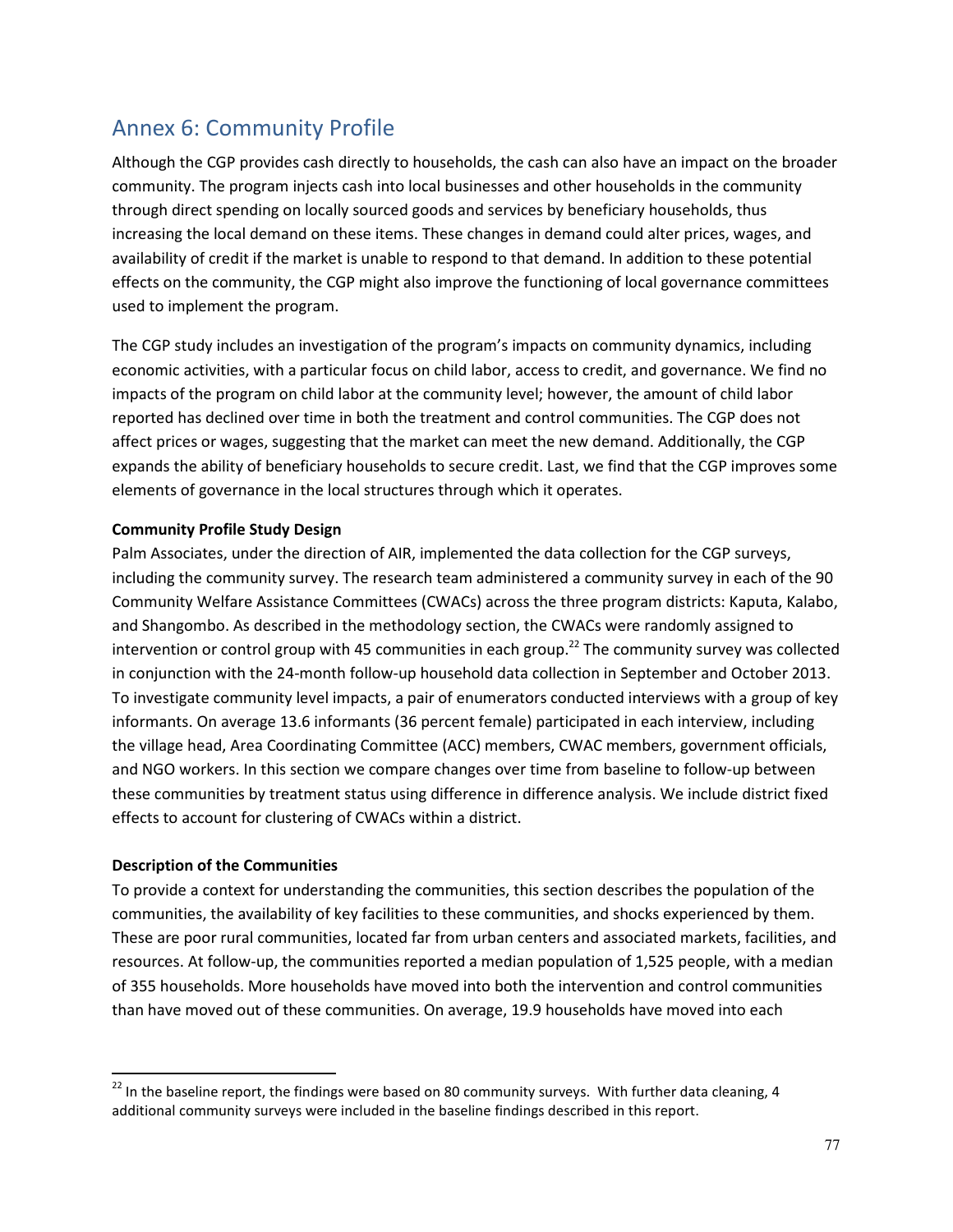community during the past 2 years and 12.9 households have moved out.<sup>23</sup> There is no evidence that the CGP has an impact on household movement because there are no differences in migration between intervention and control communities.

Increased use of health and education facilities represents one goal of the CGP, therefore we investigate the availability of these facilities in the community. Ninety percent of CWACs have a primary school, with 70 percent of primary schools government owned and 28 percent community owned. For the CWACs without a local primary school, the distance may represent a barrier to access to primary schooling, especially for younger children and girls. Only three CWACs have a secondary school, indicating limited local opportunities for secondary school. A total of 31 health facilities serve the three rural districts of Zambia included in this study. Of these facilities 39 percent are health centers, 39 percent are health posts, and 13 percent are dispensaries (two facilities are not classified). The household survey reveals a person walks an average of 9 km to reach a health facility, indicating distances could be a challenge in accessing care, especially when ill.

We look at the various shocks experienced by the community to better understand exogenous factors that affect their well-being and economic situation. These include positive shocks, such as the opening of roads that improve accessibility and potentially open trading markets, and negative shocks, such as floods or droughts that destroy property or food sources. We find no differences between the intervention groups' and control groups' experiences of positive or negative shocks. This helps eliminate alternative explanations for observed impacts at household and individual levels. This equivalence is also another signal that randomization has worked. Shocks are moderators on the impact of the cash transfer, making them weaker or stronger depending on local conditions in the community. In the analysis of household data, shocks are used as control variables. Table A6.1 shows the various shocks experienced in the communities. Just under half (45 percent) of the communities experienced any positive shock, whereas all communities experienced at least one bad shock.

|                                      | Control | Intervention | Mean<br>difference | t-statistic |
|--------------------------------------|---------|--------------|--------------------|-------------|
| <b>Good External Shocks</b>          |         |              |                    |             |
| School constructed                   | 0.13    | 0.16         | 0.02               | 0.2966      |
| Road constructed                     | 0.04    | 0.07         | 0.02               | 0.4556      |
| Health facility constructed          | 0.02    | 0.02         | 0.00               | 0.0000      |
| New employment opportunity available | 0.07    | 0.13         | 0.07               | 1.0488      |
| Development projected started        | 0.38    | 0.42         | 0.04               | 0.4260      |
| <b>Bad External Shocks</b>           |         |              |                    |             |
| Massive job lay-offs                 | 0.09    | 0.07         | $-0.02$            | $-0.3895$   |
| Sharp changes in prices              | 0.91    | 0.80         | $-0.11$            | $-1.5014$   |
| Human disease/epidemic               | 0.78    | 0.84         | 0.07               | 0.8018      |
| Livestock disease                    | 0.80    | 0.82         | 0.02               | 0.2664      |

## Table A6.1: Differences in Shocks Experienced at 24 month Follow-Up, by Control and Intervention

<sup>23</sup> t(86) = 2.690,  $p < .05$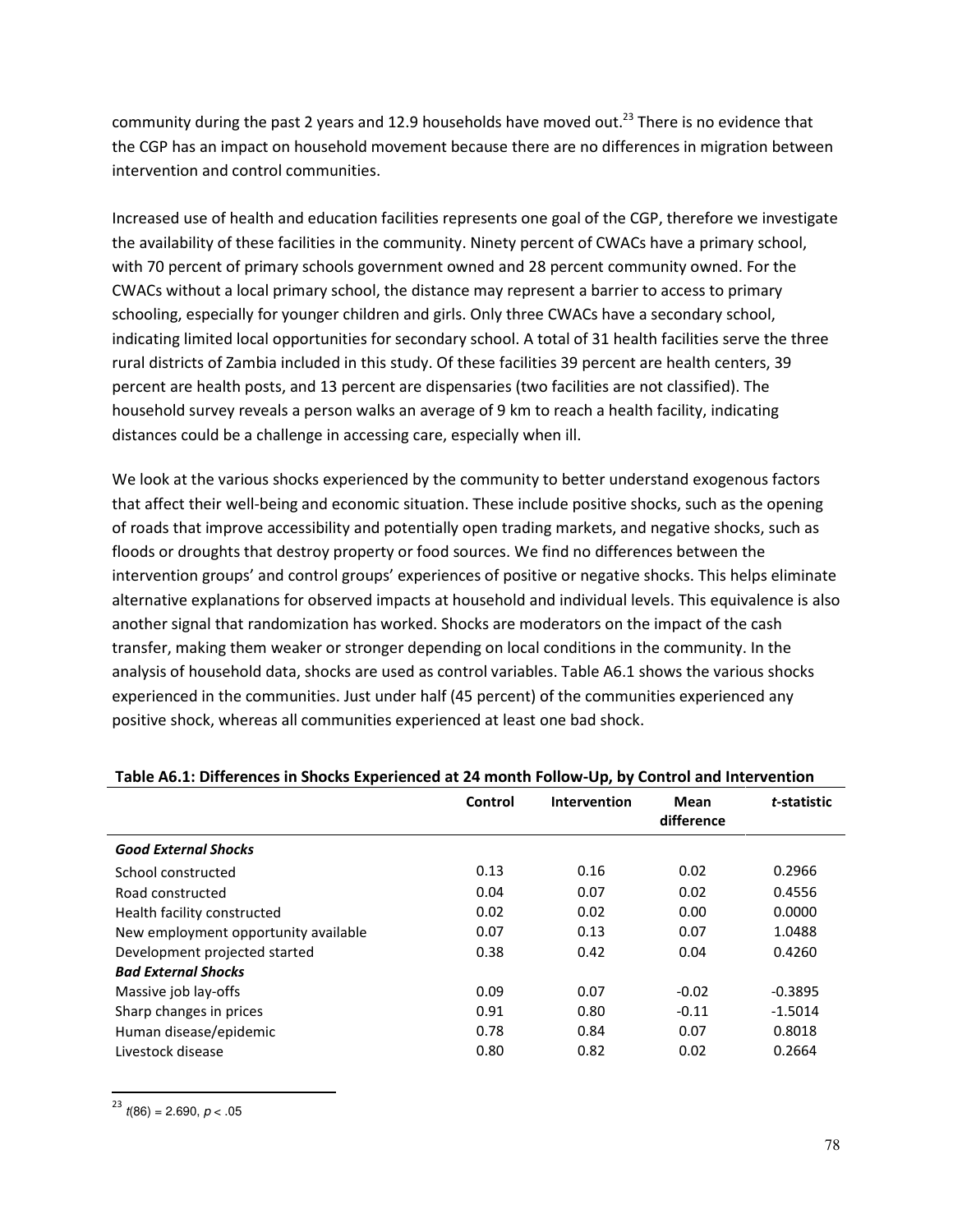| Crop disease<br>Flood<br>Drought | 0.67<br>0.58<br>0.58 | 0.64<br>0.60<br>0.62 | $-0.02$<br>0.02<br>$-0.04$ | $-0.2194$<br>0.2119<br>$-0.4260$ |
|----------------------------------|----------------------|----------------------|----------------------------|----------------------------------|
|                                  |                      |                      |                            |                                  |
| N                                | 45                   | 45                   |                            |                                  |

NOTE: t-statistics are provided. Bold indicates that they are significant at  $p < .05$ .

## Economic Activity

We investigate the impact of the program on economic activity across the entire community (beneficiaries and nonbeneficiaries of the program living in treatment communities). The program does not have an impact on child labor; however, the amount of child labor has declined over the 2-year period in both the intervention and control communities. The decline in child labor includes the number of communities that have children who work as well as the proportion of children who work within those communities. On average, 78 percent of the communities have children under the age of 16 who work for money compared with 92 percent at baseline.<sup>24</sup> Further, the proportion of children working in the village has also declined since baseline. Of the villages where children worked at baseline, 64 percent reported that more than half the children participated in some sort of work for money, whereas only 39 percent of communities report the same 2 years later.<sup>25</sup> This could reflect the economic improvements in Zambia and could perhaps reflect the success of social marketing campaigns focused on reducing child labor and promoting education. We also see changes over time in the type of livelihood activities done by children. The majority of children who work (89 percent) engage in domestic work or farming as the primary form of labor. This is a shift from baseline where only 57 percent of children worked in domestic and home farm labor activities and were more engaged in fishing, trading, and industry-related work.<sup>26</sup> On average, when children are paid, they earn ZMW 8.60 daily, similar to the pay of adults with no difference between groups or over time.

The CGP could open new opportunities for livelihood and change participation in the various types of labor market. However, in looking at the profile of livelihood activities for adults, we see no changes to the types of activities in which these communities engage. Similar to baseline, crop farming is the primary economic activity in 89 percent of the villages. Key secondary livelihood activities include fishing (37 percent), trade/business (19 percent), and farming livestock (14 percent).

One concern about adding cash to these poor rural communities is the potential for an inflationary effect on prices and wages, especially if supply cannot adequately respond to the new increase in demand for goods and services. As described in Annex 1: Prices in the CGP Evaluation Sample, there has been no excessive inflation in the intervention communities compared with the control communities. The CGP does not cause an increase in prices in these communities. Similarly, there is no real economic impact on adult wages. The mean daily wage for men is ZMW 12.52 (approximately \$2.50 USD daily), and women is ZMW 9.78 (approximately \$2 USD daily). There are no differences between control and intervention groups.

 $^{24}$  t(82) = 2.528,  $p < .05$ 

<sup>&</sup>lt;sup>25</sup>  $t(58) = 3.231, p < .05$ 

 $^{26}$  t(55) = 4.180, p < .05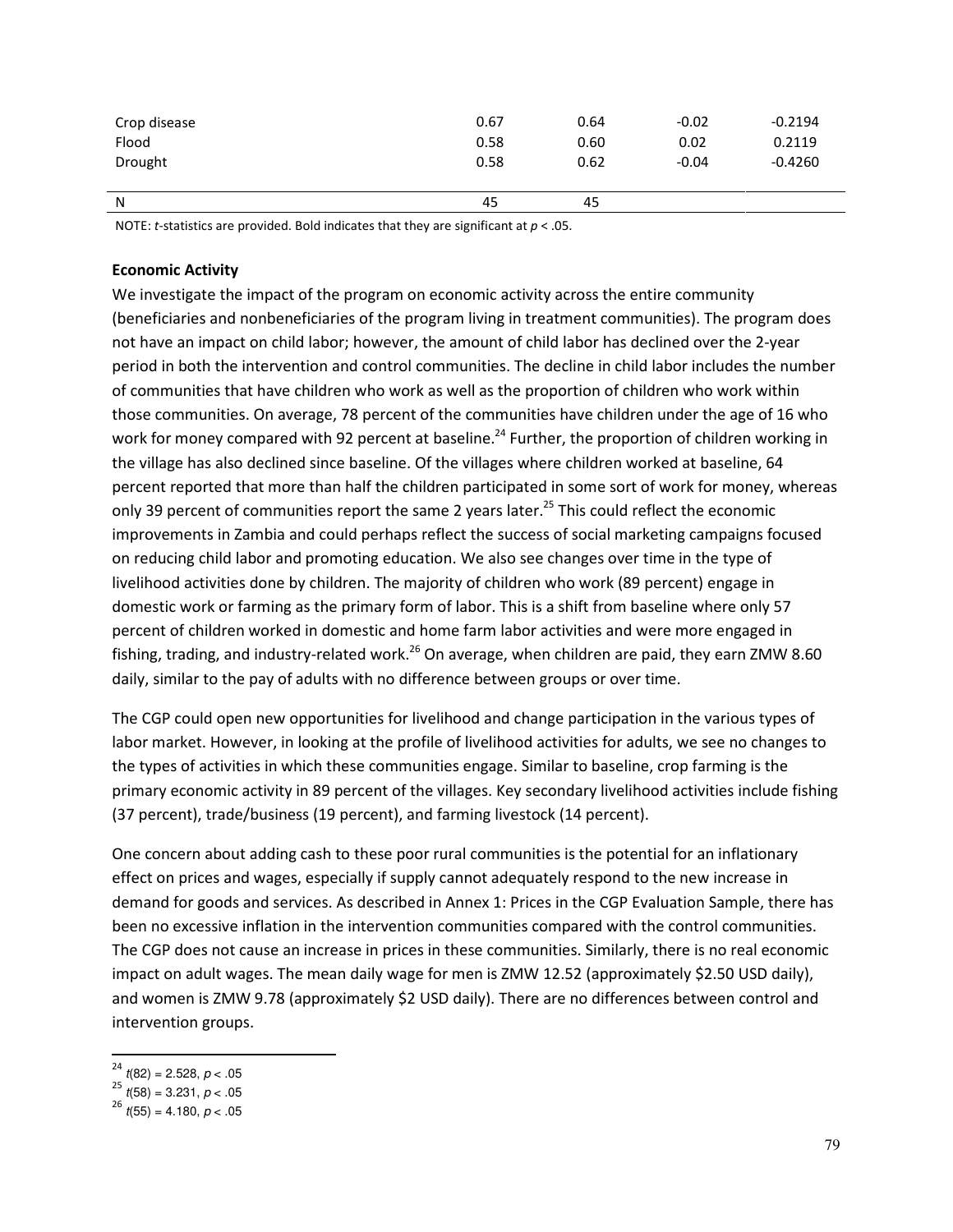## Access to Credit

Borrowing is a short-term way to alleviate financial shortfalls often associated with poverty. Borrowing helps households cope with emergencies, smooth out consumption, or even seize small investment opportunities that could improve their lives. We find that the CGP improves community access to credit. When someone needs money in times of emergency or to make a large purchase, such as fertilizer, intervention communities have a greater likelihood of gaining access to credit compared with control communities. At baseline, only 12 percent of the communities had someone from whom to borrow money. At follow-up, 40 percent of the intervention communities have a lender, whereas only 9 percent of the control communities do. The impact of the CGP program is significant, explaining 33 percentage points of the difference. Given the small sample sizes for subsequent questions about borrowing, we can only describe the borrowing profile. At baseline, 22 percent of borrowers had to provide collateral to receive a loan; at follow-up, no one has to provide collateral. The typical median loan is ZMW 100. The CGP helps open access to additional resources when a household requires them.

## **Governance**

The CGP uses government structures at the community and area levels to manage and administer the program in rural areas. By engaging in these local structures, the CGP could improve how they function. These changes could be in how the committees are structured, how often they meet, and how decisions are made. We find that the CGP has an impact on committee composition at the area level, but not at community level. We also find that the CGP improves the frequency with which committees meet. However, there are no program impacts on participation in local decision making (Table A6.2).

Two key committees enable community participation in government: the Area Coordinating Committee (ACC) and the CWAC. The ACC is a subdistrict structure covering 8 to 12 CWACs. The CWAC is a community-level structure, covering from as few as 20 up to approximately 500 households. While these are existing structures, the SCT program leverages these committees to ensure the smooth functioning of the program. The ACC comprises members from the respective CWACs and is responsible for verifying potential and actual beneficiaries, monitoring the performance of the CWACs, and handling grievances. The CWACs comprise members from the community and are responsible for raising awareness about the SCTs, identifying beneficiary households, communicating details about payments with households, and counseling beneficiary households.

CWAC representation in the ACC is important, particularly for intervention communities given the oversight role of the ACC in managing the CGP and handling grievances. We see strong program impact on community representation in the ACC, with intervention communities having significantly higher representation in these committees (93 percent) compared with the control communities (62 percent). Given the oversight relationship of the ACC to the CWAC, having greater representation facilitates better communication and management for the CGP.

At the community level, the CGP could also influence the structure and operations of CWACs. The program improves the frequency that CWACs meet by 59 percentage points, with 96 percent of intervention CWACs meeting at least quarterly but only 51 percent of control CWACs meeting with the same frequency. Given that the CGP program relies on the CWACs to support program administration,